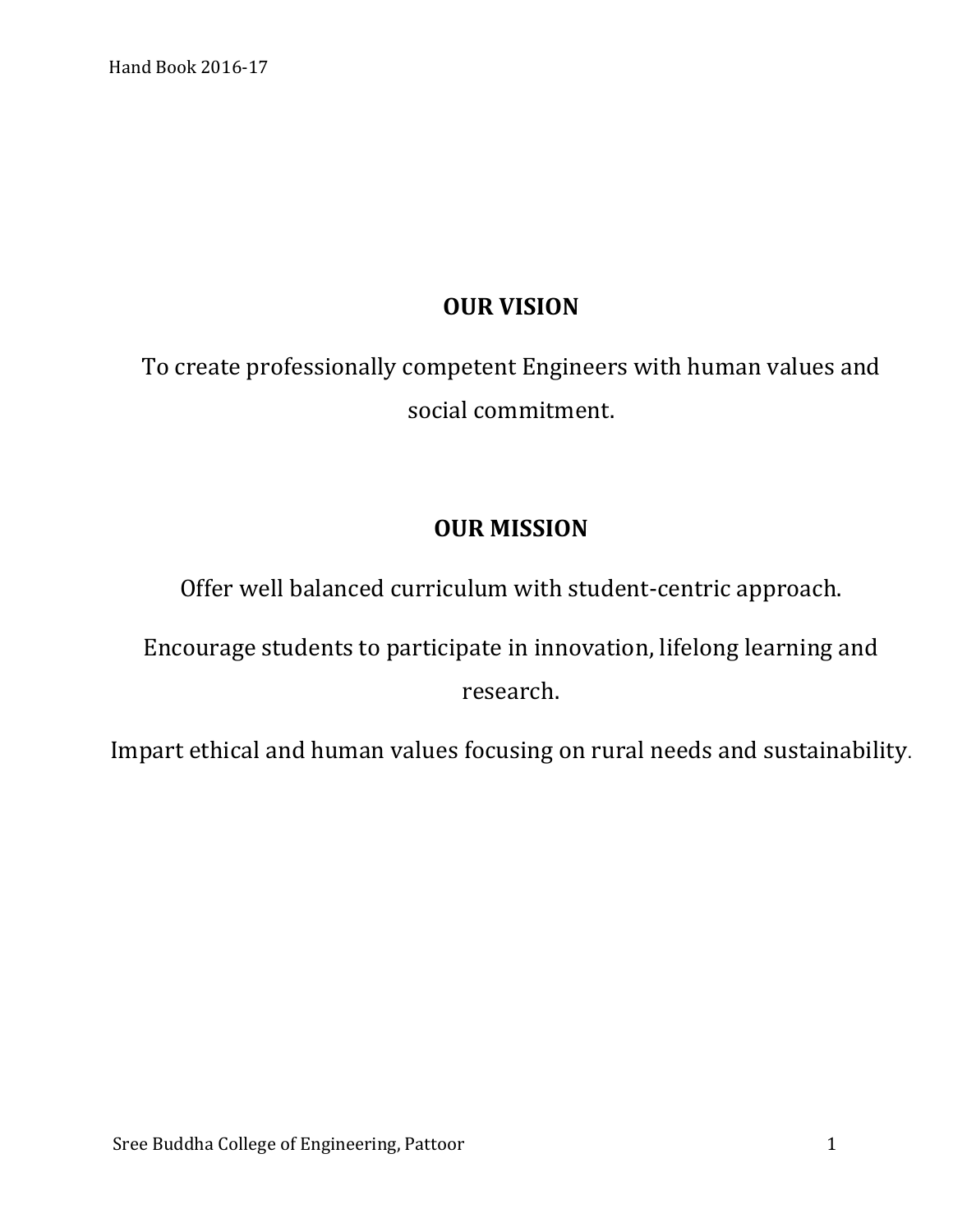#### **CONTENTS**

# **1. About Sree Buddha College of Engineering**

- 1.1 The Management
- 1.2 Members of Managing Committee
- 1.3 Members of Executive Committee
- 1.4 The Principal
- 1.5 The Dean (Engineering)
- 1.6 Faculty

## **2. Approval Details**

#### **3. Location & Accessibility**

**4. The campus**

#### **5. Departments & Courses**

- 5.1 Undergraduate Programmes & Postgraduate Programmes
- 5.1.1 Dept. Biotechnology &Biochemical Engineering
- 5.1.2 Dept. Electronics & Communication Engineering
- 5.1.3 Dept. Computer Science & Engineering
- 5.1.4 Dept. Mechanical Engineering
- 5.1.5 Dept. Electrical &Electronics Engineering
- 5.1.6 Dept. Civil Engineering
- 5.1.7 Dept. Maths & Sciences
- 5.2 About Postgraduates Programes

#### Sree Buddha College of Engineering, Pattoor 2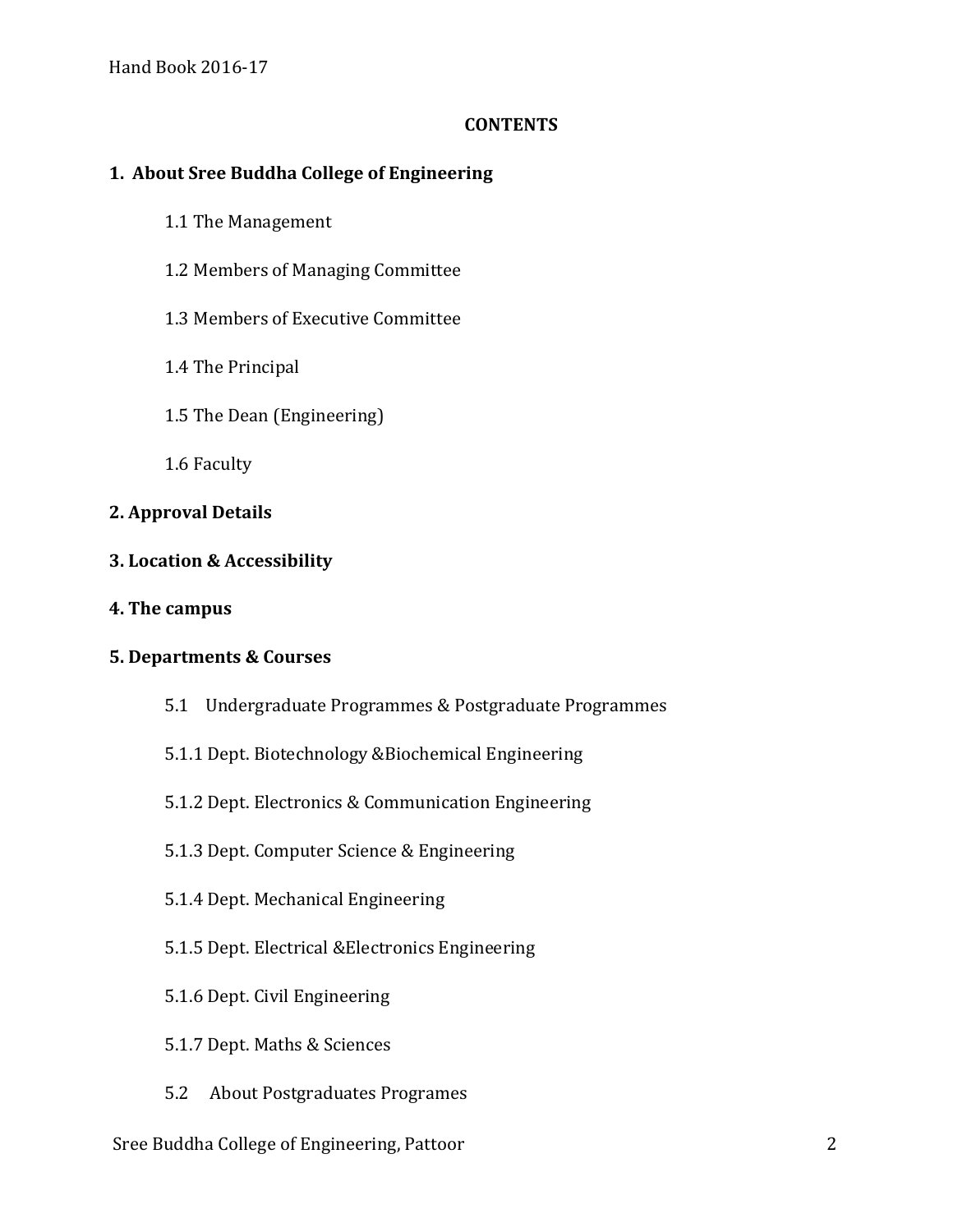5.1.6 Other departments

### **6. Infrastructure**

- 6.1 Audio Visual Facilities
- 6.1.1 Language Laboratory
- 6.1.2 The central Computing Facility
- 6.2 Central Library
- 6.3 College hostel
- 6.4 College store
- 6.5 College canteen
- 6.6 Post office & Bank
- 6.8 Hospital
- 6.9 Sports, Games & Arts
- 6.10 Consultancy Centre

# **7. Training & Placement cell**

- 7.1 Training & P;acement activities
- 7.2 Placement Procedure

# **8. Associations**

- 8.1 Students association
- 8.2 ISTE & IEEE
- 8.3 Various Clubs
- 8.4 Parent-Teachers association

## Sree Buddha College of Engineering, Pattoor 3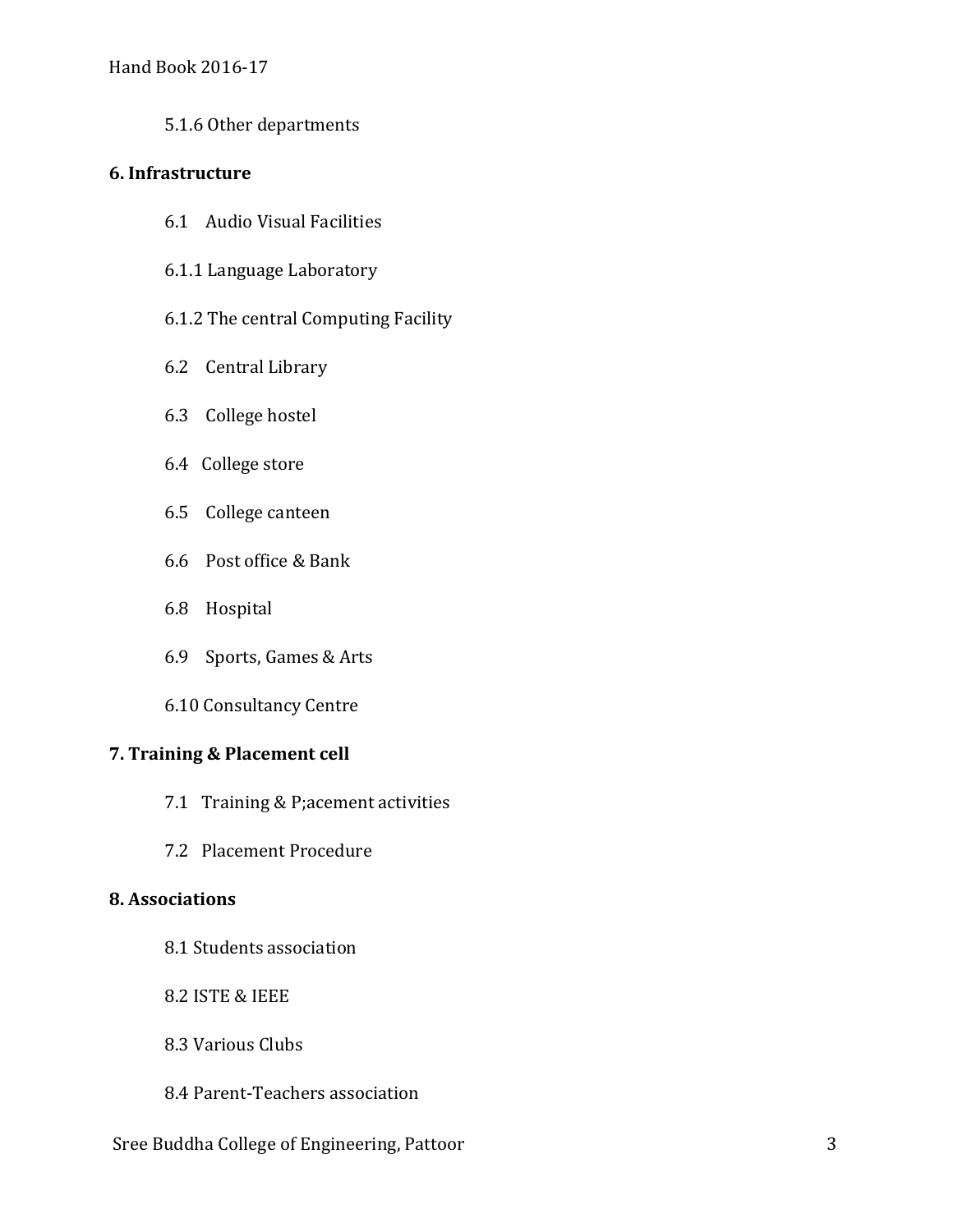### **9. Academic Bodies**

- 9.1 The Academic Council
- 9.2 The College Council
- 9.3 The Staff Conveners

## **10. The College Union**

- 10.1 Union Members
- 10.2 NSS Activities

# **11. The Group Advisory system**

### **12. Discipline**

- 12.1 Working time
- 12.2 College uniform

# **13. Admission procedure**

- 13.1 Minimum marks for admission
- 13.2 Distribution of seats for each branch
- 13.3 Fee structure

# **14. Curriculum & scheme of Examinations**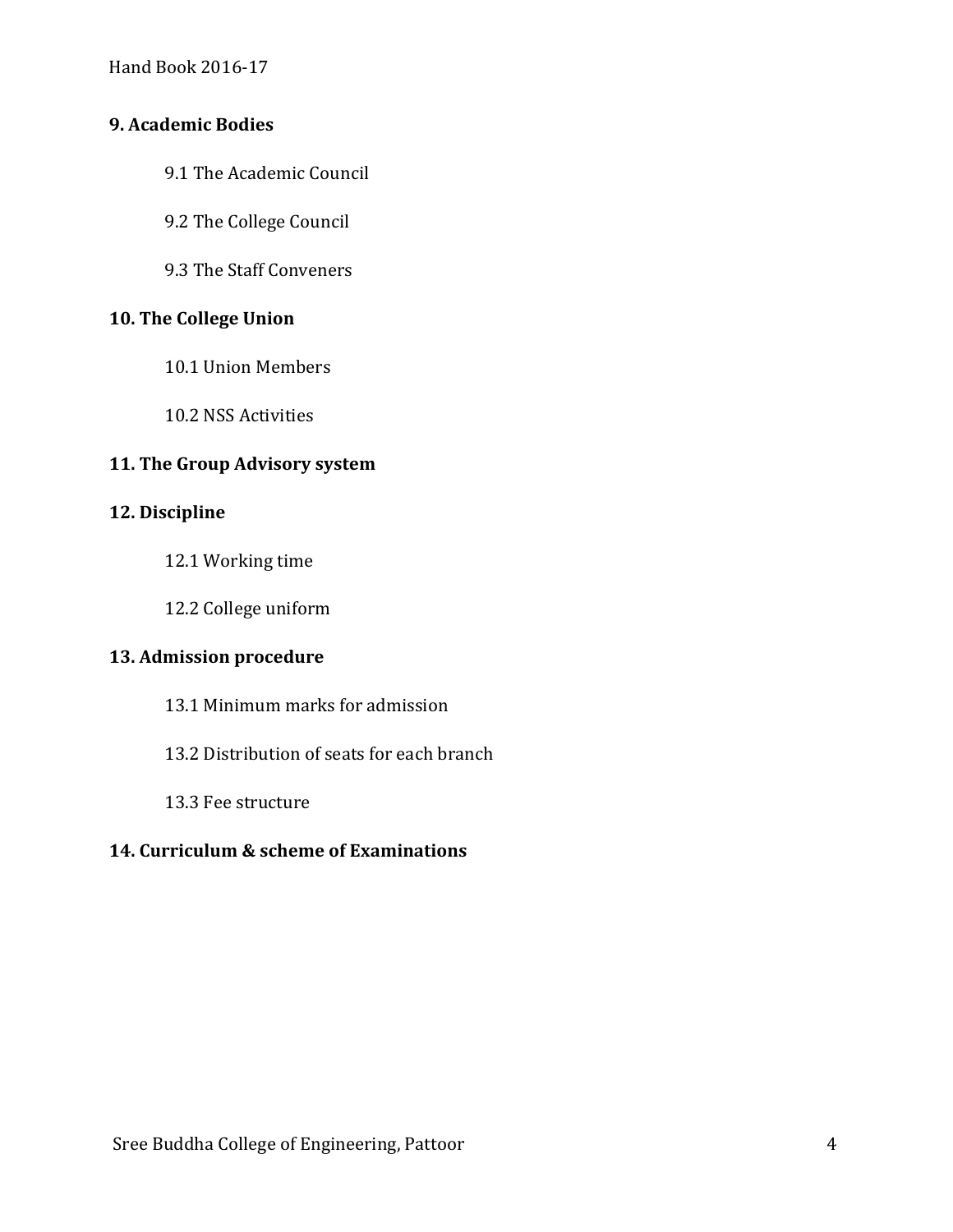## **1. About Sree Buddha College of Engineering**

Sree Buddha College of Engineering (SBCE) is founded by Sree Buddha Educational Society, Kollam which is registered under "Charitable Societies Act of Travancore - Cochin 1955, with Registration No. Q - 689/01. The Head Quarters of the Society is at Venad Shopping Complex, Near S.N. College, Kappalandi junction, Kollam - 691 021. The cardinal teachings of Lord Buddha viz. compassion, benevolence, scientific temper and above all the concept of middle path are the guiding principles of this society.

#### **1.1. The Management**

The 1980s saw a wave of change sweep across the Higher education scenario in the state. Mediocrity gave way to excellence and a galaxy of eminent men responded to the changing situation with maturity, clarity and clairvoyance. Since then they have never looked back and are now proud owners of many renowned institutions.

The Management of this college is a blend of academicians, executives and industrialists. They believe in doing things differently. In today's world of modern challenges, global competition, changing technology, internet revolution and continually changing environment, their deep experience and proven academic excellence adds to the vision they have foreseen Ses this college. With the objectives of developing outstanding professionals with character, the management adds their contribution to the cause of higher education in Kerala.

**Chairman, Prof. K. Sasikumar** is a dynamic leader, under whose guidance the college gains exponential growth. He focuses on providing innovative methods of teaching in accordance with the developments in the academic world. He is the founder Secretary of the prestigious Sree Narayana Public School, Kollam, Sree Narayana Institute of Ayurvedic Studies & Research and Sree Narayana Institute of Technology. He is also the Chairman of Sree Buddha Central School, Karunagappally. Prof. K. Sasikumar is a member of many academic bodies. He was also the Principal of the reputed Sree Narayana College, Kollam.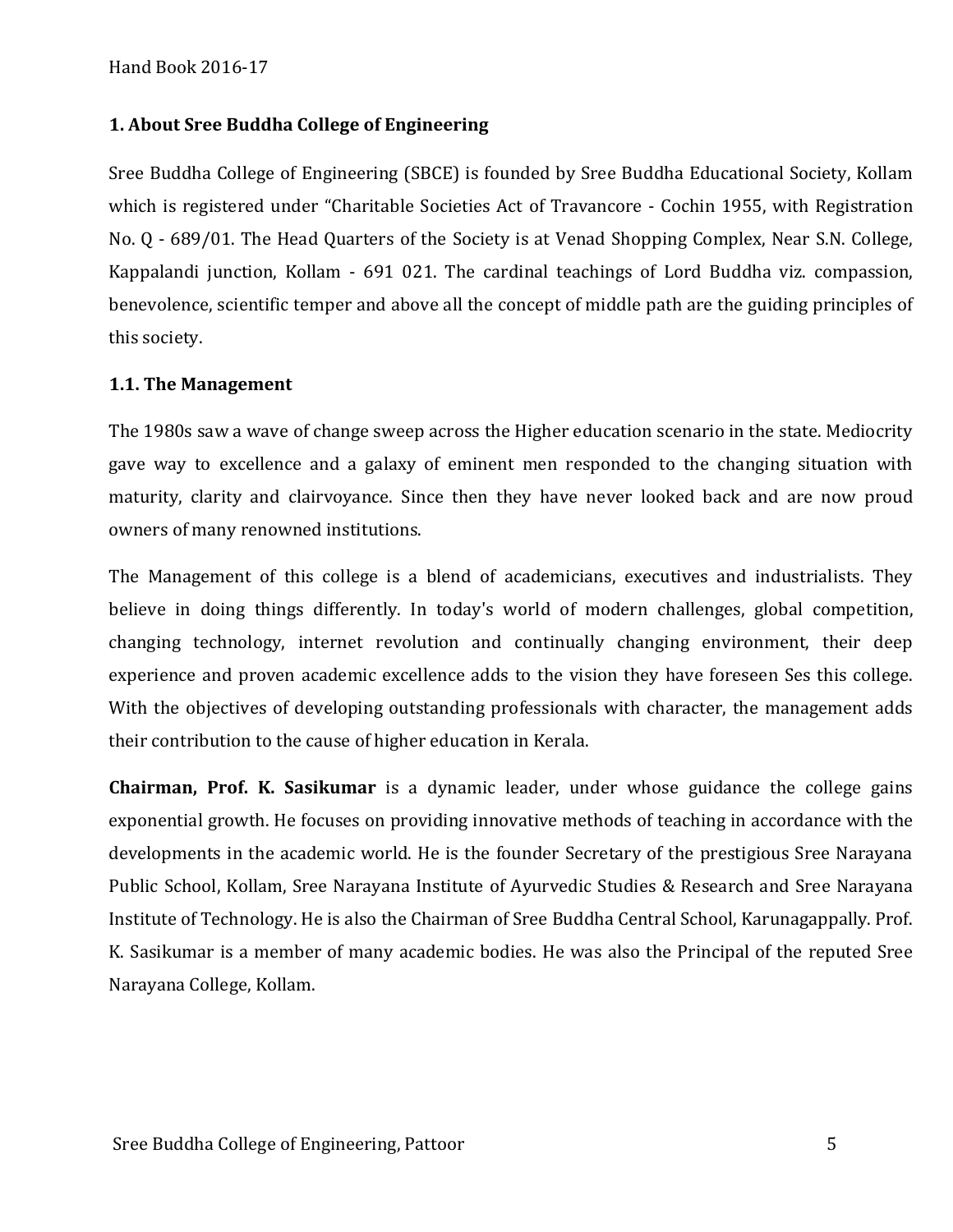**Secretary, Dr. K B Manoj** is the Principal of an aided College. Currently, he is a member of the Syndicate of the University of Kerala.

The Treasurer of SBCE, **Sri. K.K. Sivadasan** is a proven financial expert, who formerly was the Br. Manager of a Nationalised Bank.

in Sister Institutions of this college are :

- (a) Sree Buddha College of Engineering for Women, Elavumthitta
- (b) Sree Buddha Central School, Karunagappally
- (c) Sree Buddha Central School, Pattoor

All the members of the management are associated with the above said institutions for more than two decads. Such a team of office bearers with academic expertise, experience and social commitment steers the College and aims to elevate this Institution to a Centre of Excellence of International reputation.

#### **Management Scholarship**

The management of the Sree Buddha Educational Society is committed to provide Quality Education. With this as the motto, the management is giving merit - cum - means scholarship to meritorious students of all Branches, It is also giving Free Eduaction to economically weaker and meritorious students.

#### **1.2 Members of Managing Committee:**

- 1. Chairman : Prof. K. Sasikumar
- 2. Vice Chairman : Dr. M. Asokan
- 3. Secretary : Dr. K B Manoj
- 4. Joint Secretary : Sri. K N Muraleedharn
- 5. Treasurer : Sri. K.K. Sivadasan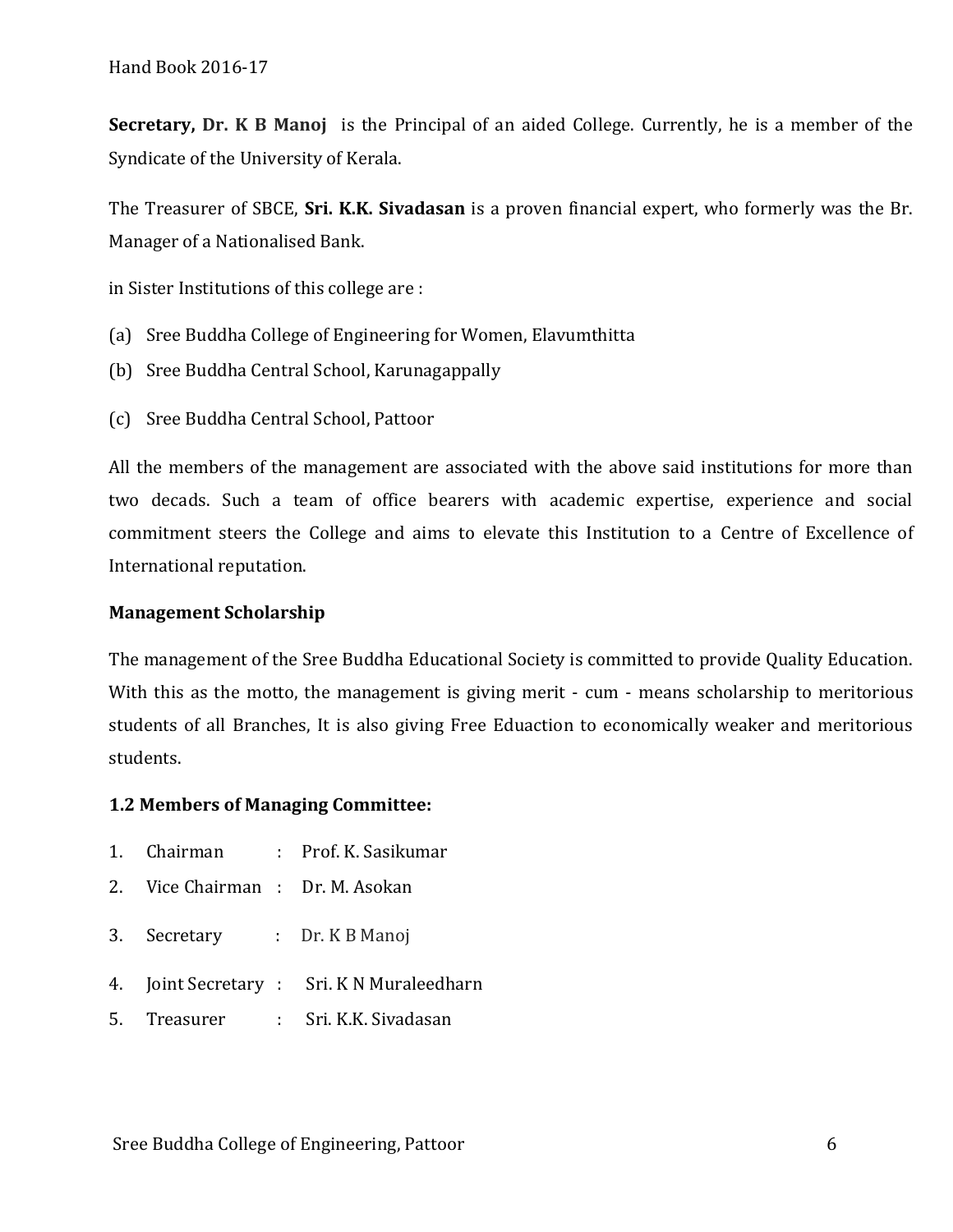# **1.3 Members of the Executive Committee :**

- Prof. V Prasad
- Sri. G Yatheesh
- Sri. G Venugopal
- Sri. S M Venkita Narayanan Reddiar
- Smt. Indira Vipin
- Dr. Raveendran G
- Sri. T V Rajan
- Dr. Raji Raveendran
- Sri. R Ravi
- Sri. A C Vijayachandran
- Sri. G Suseelan
- Sri. G Sundaresan
- Sri. A Sunil Kumar
- Sri. K Raveendran
- Sri. R Uthaman
- Sri. M Jayamon
- Sri. V Dharmarajan
- Sri. M B Sasidharan
- Sri. D Rajkumar
- Sri. K K Sunil Kumar
- Sri. Mohanlal
- Sri. C I Mathew

# **1.4. The Principal : Dr. S Suresh Babu**

Dr. S Suresh Babu received his B.Tech degree in Electronics & Communication Engineering from University of Kerala in 1982, M Tech in Computer Science & Technology from IIT Roorkee in 1988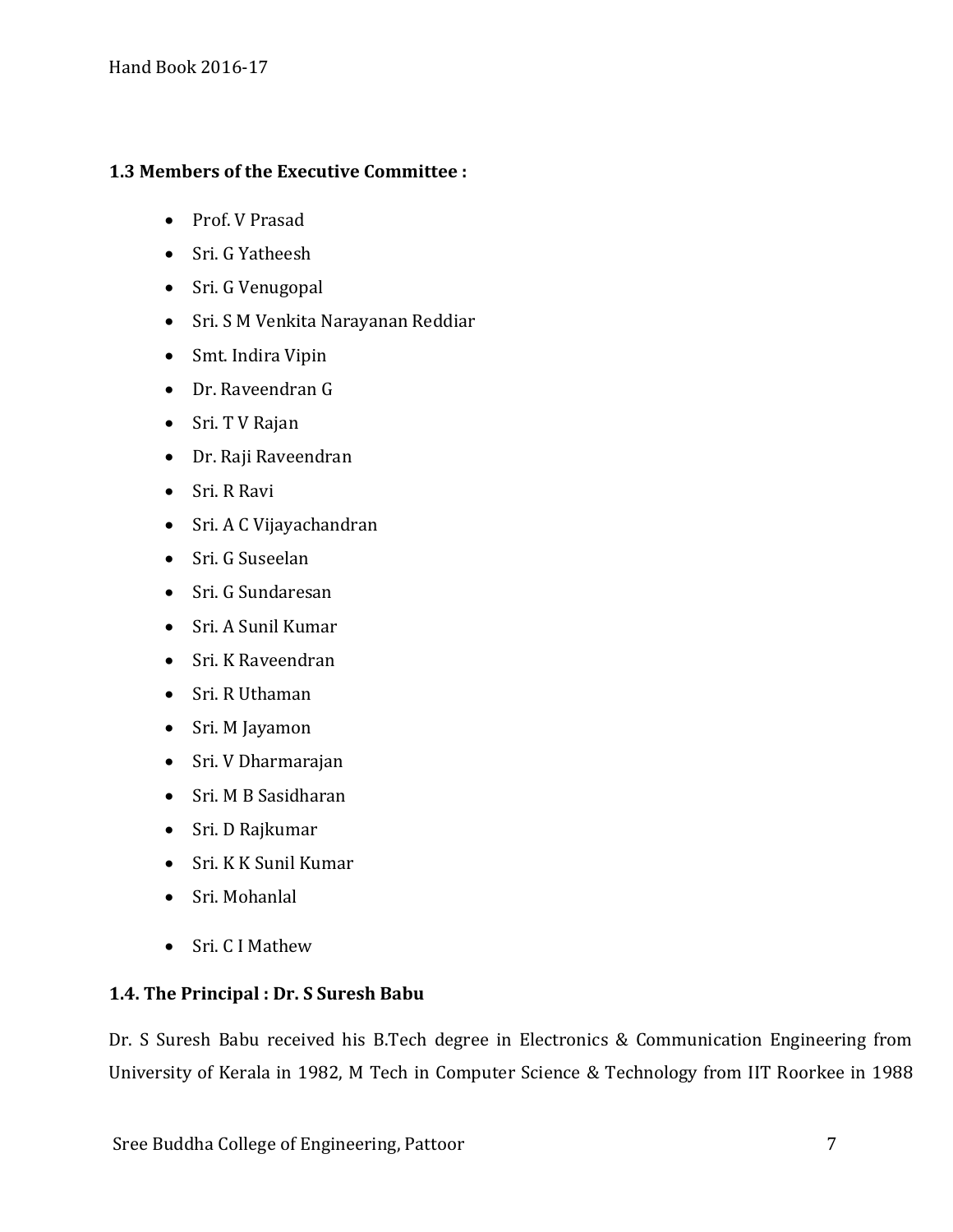and PhD in IT enabled services from PSG College of Technology in 1997.He has served as Principal to College of Engineering, Chengannur, College of Engineering, Munnar, T K M Institute of Technology, Kollam and T K M College of Engineering, Kollam.His research interests are in IT Enabled Services, Image Processing, and Mobile & Ad-hoc Networks. He is a reviewer and Editorial Board member of many international journals/conferences. He has got a number of publications in various peer reviewed journals of international repute.Dr. S Suresh Babu was a member of Board of Studies (PG) & Faculty of Engineering at Cochin University of Science & Technology (CUSAT). He is also a member of PG Board of Studies in Engineering at University of Kerala and M G University.Currently Dr. Suresh Babu is a member of the Academic Committee responsible for the development of curriculum and syllabus for Undergraduates and Post graduates programs of the Kerala Technological UniversityHe acted as Chairman, M Tech Board of Examinations of University of Kerala, CUSAT and University of Calicut. He was a member of the Standing Appellate Committee (SAC) of the All India Council of Technical Education (AICTE), New Delhi. Dr S Suresh Babu is a member of Indian Society of Technical Education (ISTE), Computer Society of India (CSI), Quilon Management Association (QMA), Institute of Electrical Electronics Engineers (IEEE), Solar Energy Society of India and Melvin Jose Fellow (MJF) of the Lions Club International. He is a Director of an IT Company at Technopark, Thiruvananthapuram; Cadmium Technologies (P) Limited and also a Research Supervisor to Noorul Islam University & Karpagam University, Tamil Nadu.

# **1.5. E.K.Bhass, is the Dean (PG)**

He has more than 45 years of experience in Education, Industry, Administration and Research. He has served as Professor of Civil Engg., Professor of Computer Science and also as Professor of Computer Applications before becoming Principal. He was one of the chief investigators of the Western Ghat Development Programme of the Ministry of Environment, Govt.of India. He was also the Chairman of a team constituted for accrediting Computer Training Institutes of Kerala, set up by the Department of Electronics, Govt.of India. He was a member of the Board of studies in Computer Science of the University of Kerala. His current research interests are in Sustainable Development and Alternate and reusable materials.

# **1.6. Faculty**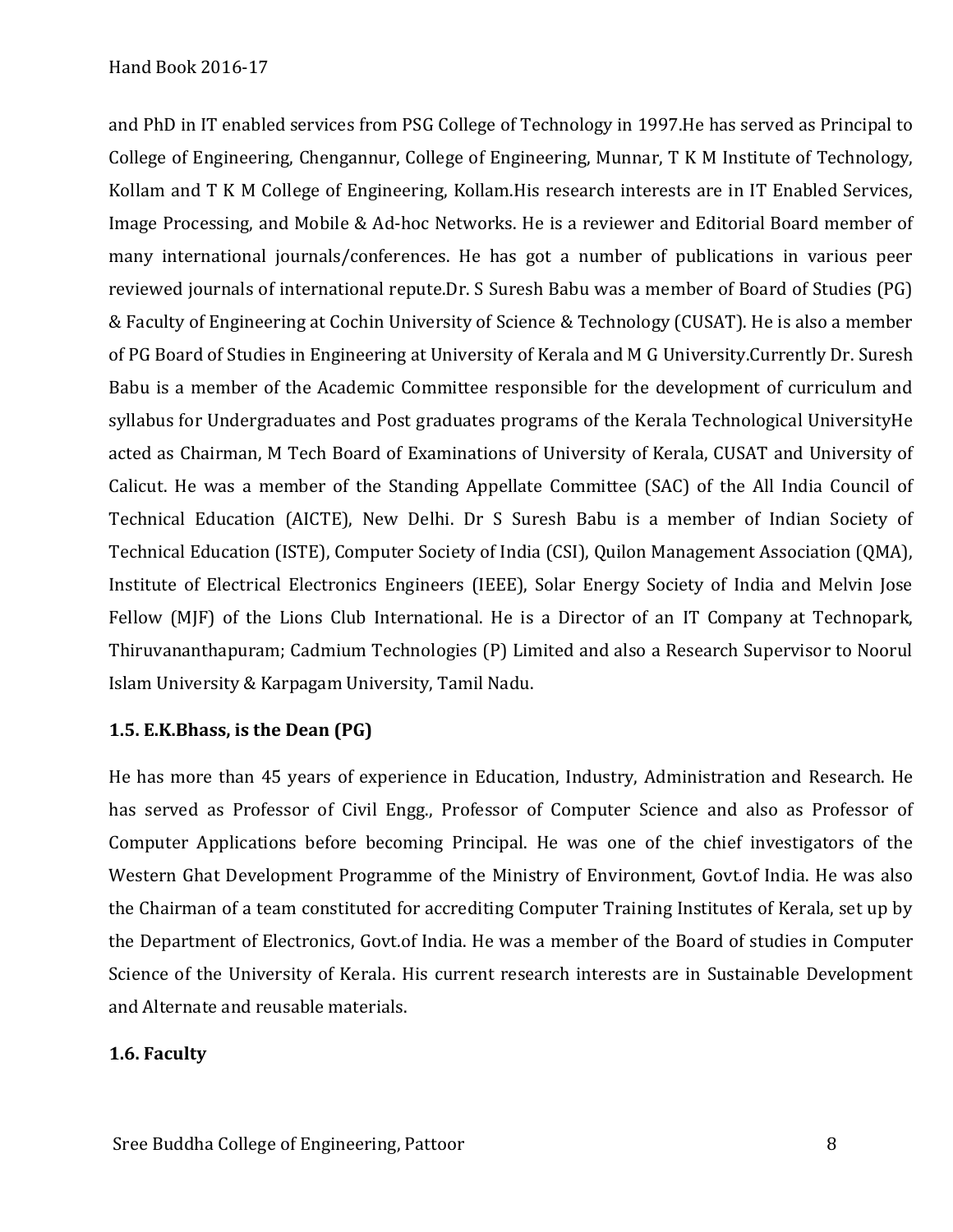The backbone of any academic institution is the teaching faculty. As such all the members of have been drawn from those having academic expertise in the discipline concerned. All the teachers are qualified as per the AICTE norms and many of them possess PG / Ph.D degrees.

# **2. Approval Details:**

The Sree Buddha College of Engineering, Pattoor - 690 529 has been accorded approval by All india Council for Technical Education (AICTE), New Delhi for conducting B.Tech. and M.Tech courses under APJ Abdul Kalam Teechnological University. In six branches of study

## **B.Tech**

- Biotechnology & Biochemical Engg. (Equivalent to B.Tech Chemical Engg.) ¢
- Civil Engg.
- Computer Science & Engg.
- Electronics & Communication Engg.
- Electrical & Electronics Engg.
- Mechanical Engg. (2 batches)

#### **M.Tech**

'M.Tech Electronics - Embedded Systems

M.Tech Biotechnology - Biotechnology and Biochemical Engineering

M.Tech Computer Science - Computer Science & Engg.

Mechanical Engg. - Computer Integrated Manufacturing

- M.Tech Civil Engg. Structural Engg.
- M.Tech Electrical & Electronics -Electrical Machines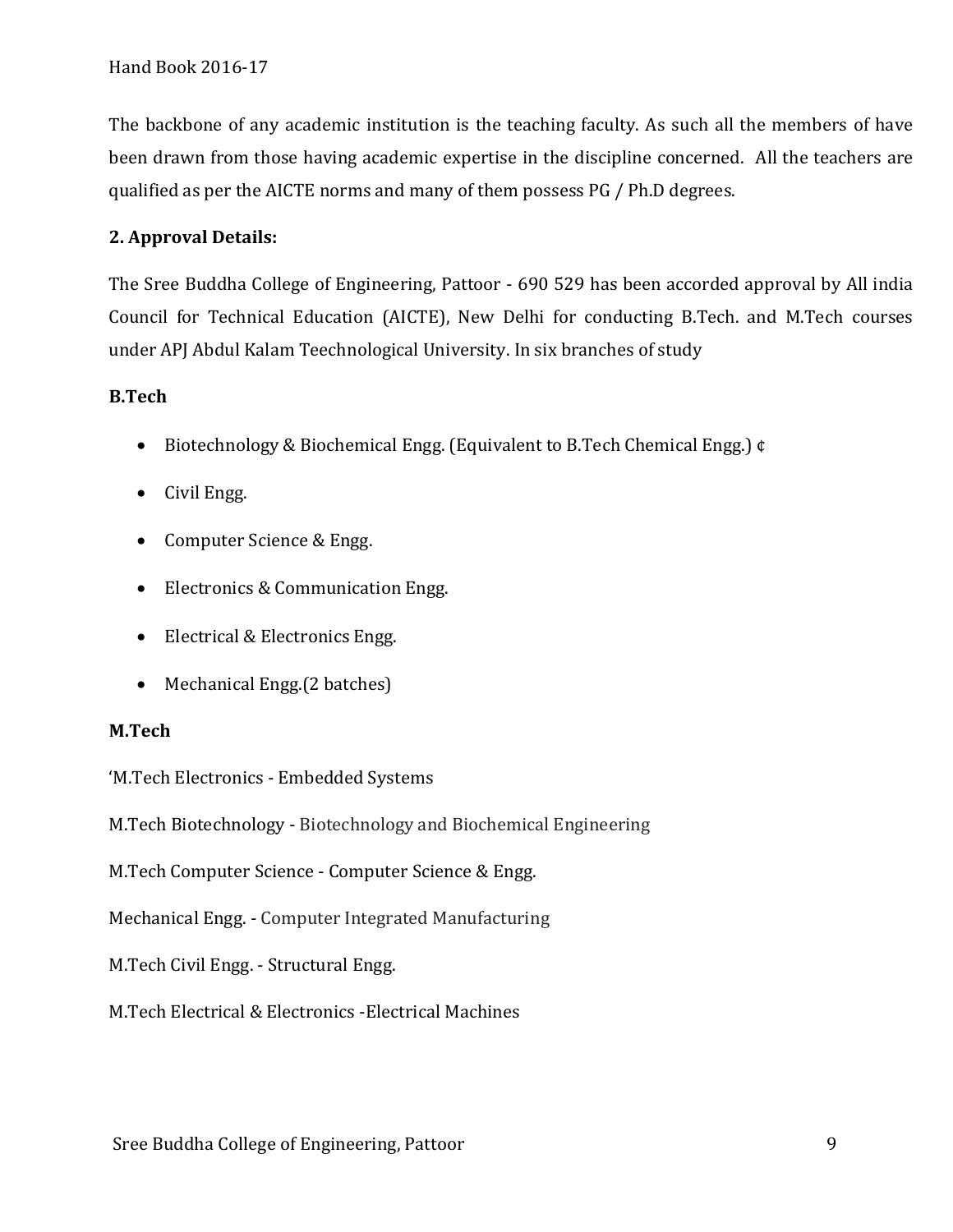## **3. Location and Accessibility :**

By Road: The college is well connected with N.H 47 and S.H 1(M.C Road) from Kayamkulam and Pandalam respectively. The SBCE campus is at Pattoor located between Edappon (pandalam-Mavelikkara road) and Nooranad (Kayamkulam-Adoor Road). Pandalam town is about 7 km; Mavelikkara and Adoor are about 15 km from SBCE campus.

**By Rail**: The nearest railway stations are Kayamkulam Jn and Mavelikkara, at a distance of 20 and 15 km respectively from the college.

**By Air**: Nearest airport is Thiruvananthapuram, about 100 km south of the college, and Kochi airport is 120 km North.

#### **4. The Campus :**

The SBCE Campus is a gifted one, situated in a site blessed by nature and developed by man in an area of more than 137.7 acres located in an enchanting panoramic site. The College faces a vast expansive lagoon adjoining Achankovil River with fresh breeze flowing continuously, making the campus bewitching and conducive to serious academic pursuit. It leaves in the young minds of the students a refreshing and everlasting imprint.It is planned to make the campus a residential one, suitable to fetch recognition as a Deemed University. The total plinth area is around 28380 m? with aesthetically designed classrooms and laboratories. It also houses other infrastructural facilities like Workshops, Hostels, Canteen, Quarters etc. Work on water supply, Electrical substation, Electronic telephone exchange etc. Total capital outlay is more than 35 crores rupees.

The college has separate hostels for men and women in the campus. In addition to lecture theatres, a seminar hall of 250-seating capacity is also available for conducting seminars at state and national levels. Another luxurious Auditorium with seating capacity of 1200 has become fully operational. Facilities for all indoor / outdoor sports and games are available in the campus.

#### **5. Departments & Courses**

The courses are as per the scheme and syllabus of APJ Abdul Kalam Teechnological University. The syllabus is revised every 5 years as per the advancements made world over and as per the needs of Industries, R & D organisations and the society.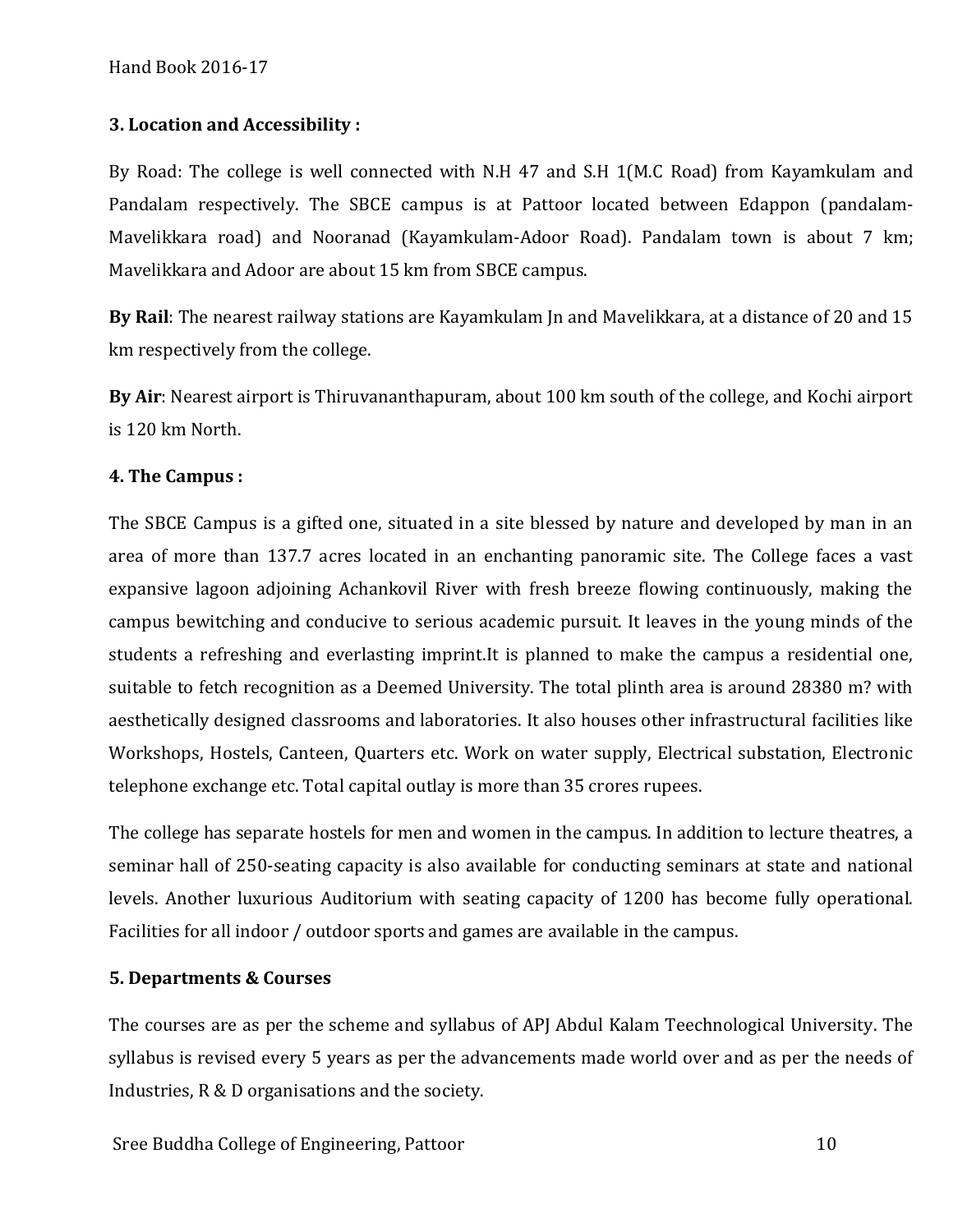The Courses offered are given in the section 5.1. The detailed syllabus Will be distributed to students through the College Store.

# **5.1 Undergraduate Programmes and Post Graduates Programmes**

Regular — B.Tech. 4 Years (8 Semesters)

- B.Tech Biotechnology & Biochemical Engineering
- B.Tech Computer Science and Engineering
- B.Tech Electronics and Communication Engineering
- B.Tech Electrical & Electronics Engineering
- B.Tech Mechanical Engineering (2 Batches)
- B.Tech Civil Engineering

# **Postgraduate Programmes**

- M.Tech Electronics Embedded System
- M.Tech Computer Science & Engg.
- M.Tech Mechanical Engg. Computer Integrated Manufacturing
- M.Tech Biotechnology Biotechnology and Biochemical Engineering
- M.Tech Civil Engg. Structural Engg.
- M.Tech Electrical & Electronics -Electrical Machine

# **5.1.1. Department of Biotechnology and Biochemical Engineering**

Biotechnology is a branch of science involving biology and engineering going parallel in the enhancement of technology. The department of biotechnology has faculty with extensive industrial &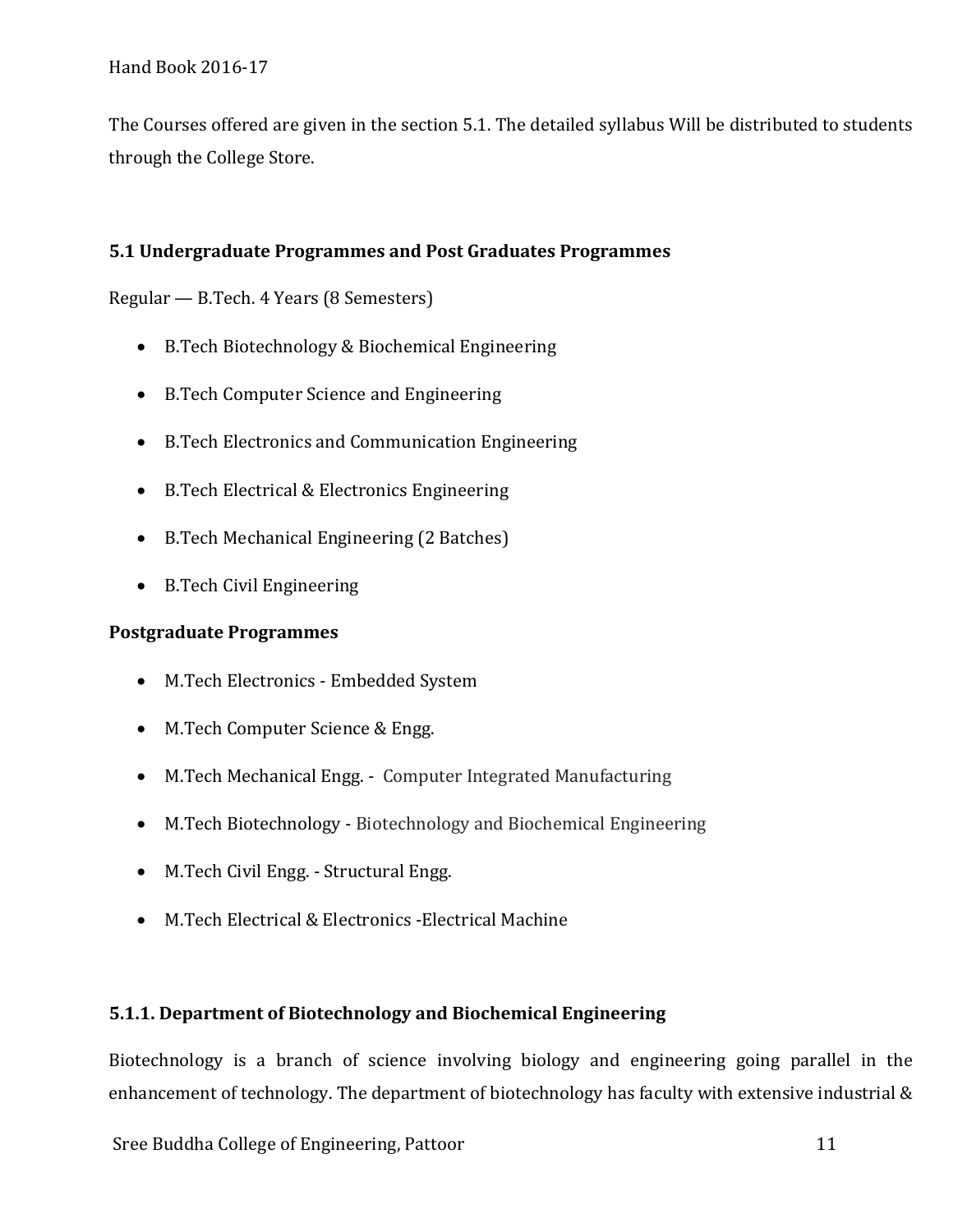research experience and proven track record, imparting in-depth training to the students in the emerging fields of Biotechnology.

**VISION**: To nurture research oriented Biotechnology and Biochemical Engineers to address social needs

## **MISSION**:

- Provide quality education in Biotechnology and Biochemical Engineering
- Inculcate research culture with social commitment
- Instill passion for lifelong learning for sustainable development

# **Program Educational Objectives (PEO's)**

# The graduates will

•Be able to design, develop and provide solutions for products and processes in Biotechnology and Biochemical Engineering and allied fields through quality education.

•Be able to address challenges in industrial and research areas with socio-ethical responsibilities.

• Have strong foundation in Biotechnology and Biochemical Engineering to pursue higher education and research

# **Program Specific Outcomes (PSO's)**

- **Design and develop solutions to environmental and biochemical industrial problems.**
- **Inculcate entrepreneurial skills to explore the possibilities in Biotechnology with social outlook**

1. The department also includes a full-fledged R&D section. Our areas of research include.

- Biomolecules and therapeutics
- Waste Management
- Biotechnology and natural resources

#### Sree Buddha College of Engineering, Pattoor 12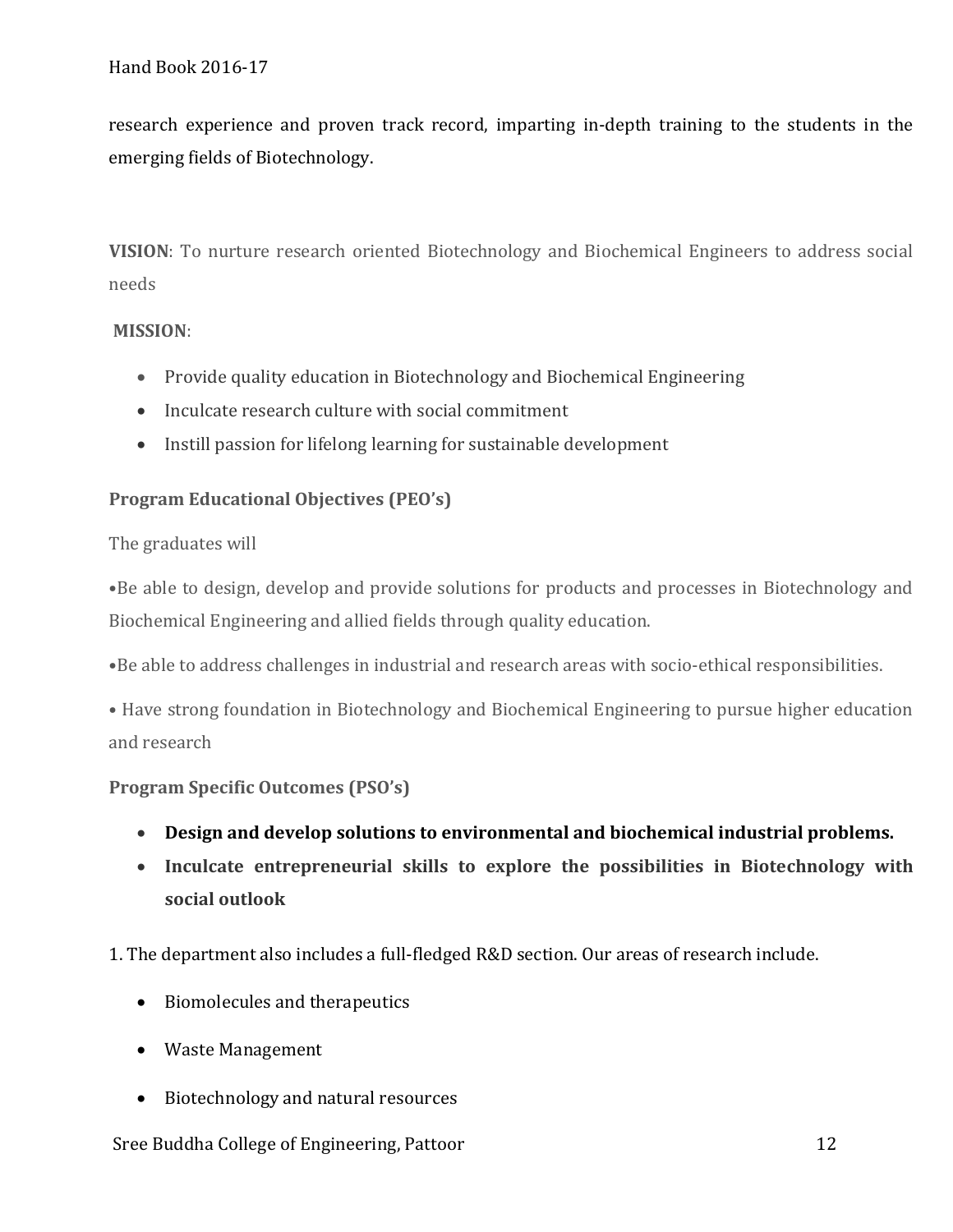- Bioenergy
- Secondary metabolites and intermediaries
- Fermentation technology

Students are sent to research laboratories like Rajiv Gandhi Centre for Biotechnology, NIST, RCC, NMS etc to name a few and various process plants to get a taste of real life condition and hands on experience in the chosen field. In-plant training is a must and part of curriculum. We provide, well equipped laboratories in the department which includes

- Biochemistry lab
- Microbiology lab
- Enzyme Engineering lab
- Molecular Biology lab
- Bioprocess Engineering lab
- Instrumental Methods of Analysis Lab
- Fluid Mechanics lab
- Heat and Mass Transfer lab
- Process Control and Reaction Engineering lab
- Animal Tissue Culture lab
- Downstream processing lab
- Centre for Bio technology & Nano technology
- Bioinformatics Lab
- Software Lab

# **5.1.2 Centre for Biotechnology and Nanotechnology**

Sree Buddha College of Engineering, Pattoor 13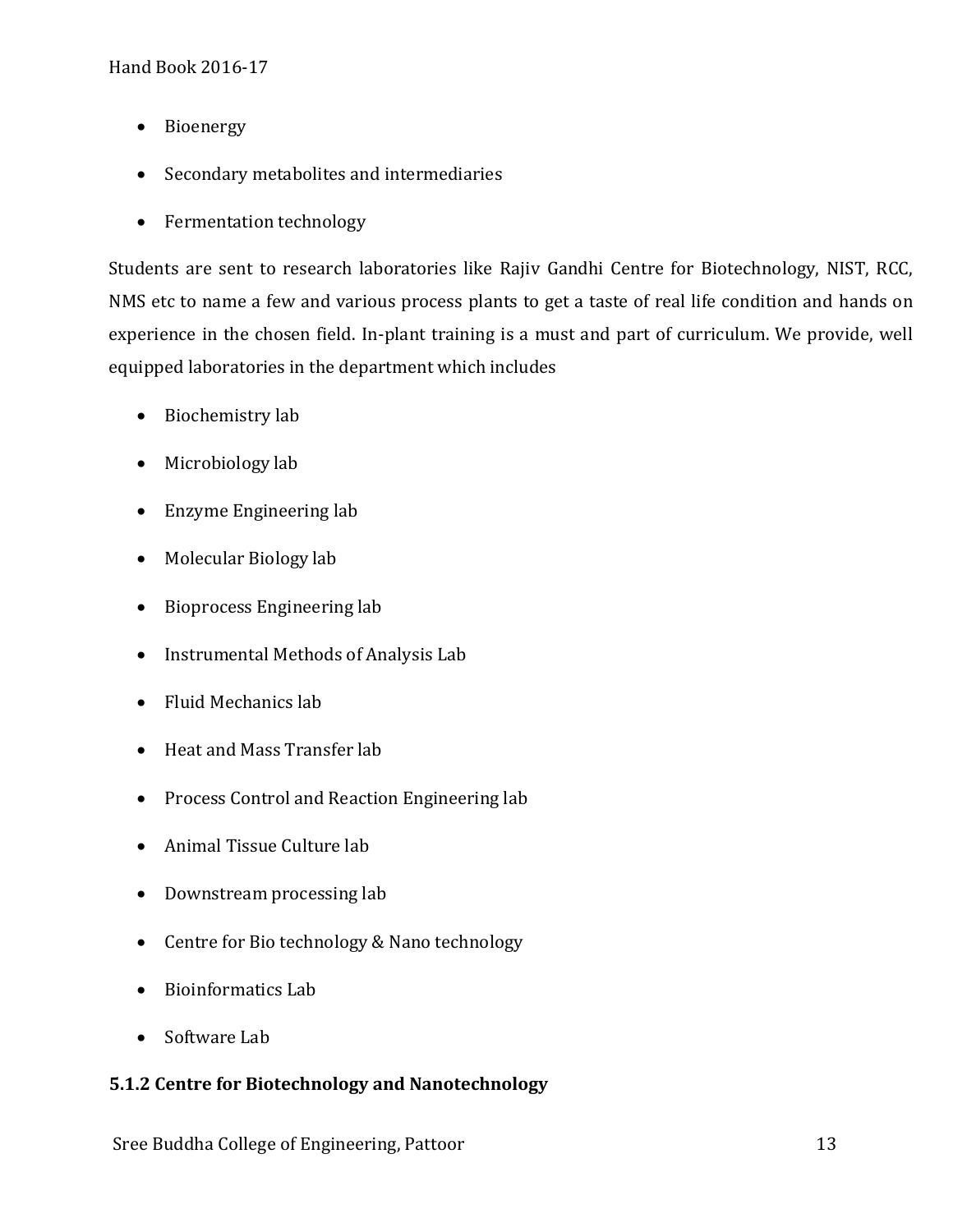A centre for Biotechnology & Nanotechnology with the state of the art facilities has become fully operational. The centre has research collaborations with government and private sector and has signed an MOU with Oushadhi, Thrissur for carrying out research in the field of ayurvedic formulations. The centre has international research collaborations with University sains Malaysia, penang and signed an MOU for student exchange program.

The Centre is equipped with latest equipment and instruments like

- 1. PCR, Gradient PCR
- 2. Western Blotting
- 3. Advanced Bio FIO Fermentor
- 4. Gel Documentation
- 5. Phase Contrast Microscope with Trinocular
- 6. Deep Freezing with Cooling
- 7. UV/VIS Spectrophotometer
- 8. UV- Illuminator
- 9. Digital pH Meter
- 10. Digital Colony Counter
- 11. Column Chromatography
- 12. Incubators
- 13. Gel Documentation System
- 14. Trinocular Research Microscope with Phase Contrast & Magnified Imaging System (inverted)
- 15. BOD Incubator
- 16. Muffle Furnace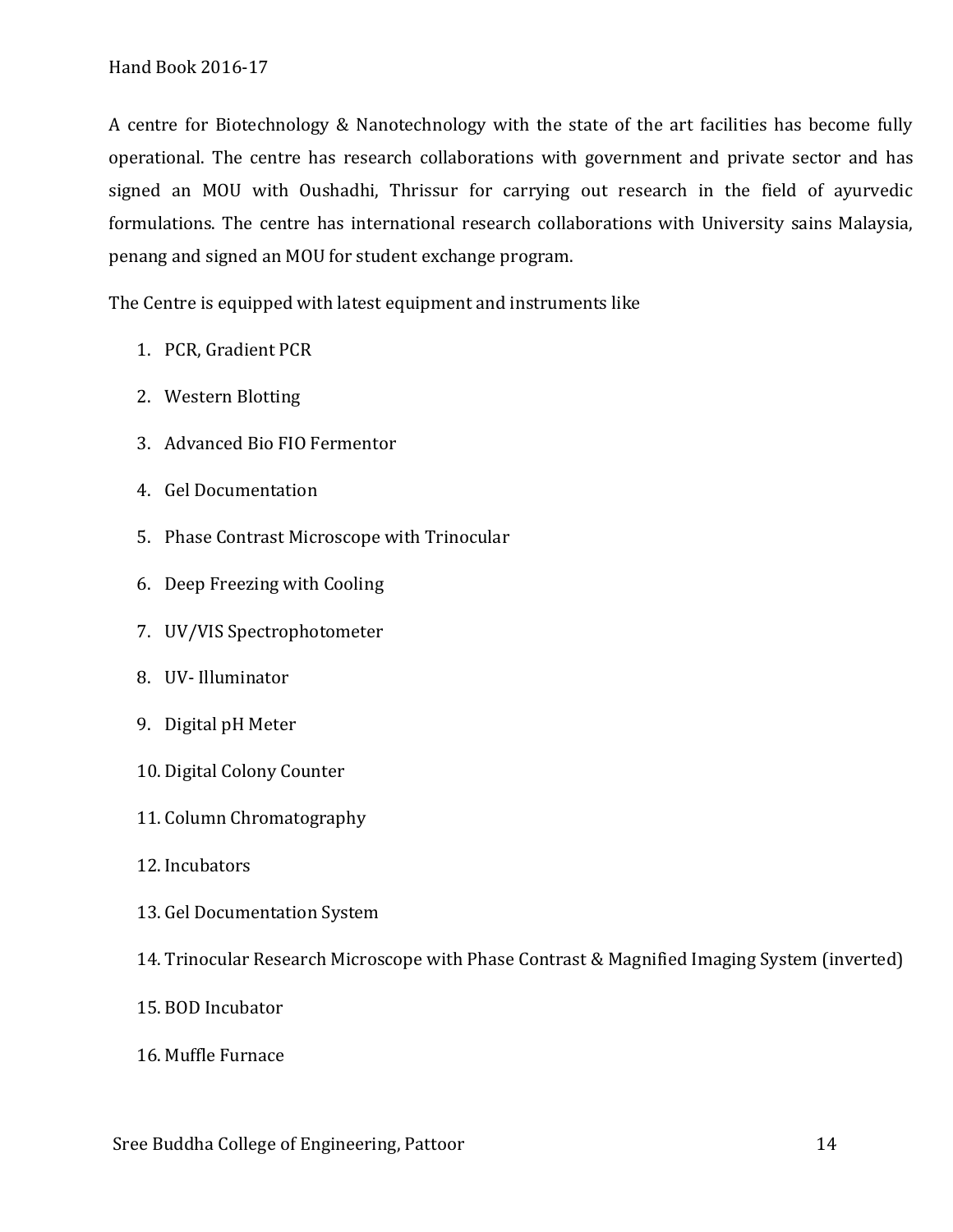#### 17. Digital Photo Electric Colorimeter

18. HPLC unit

The faculty members:

| <b>Name</b>          | <b>Designation</b>         | <b>Specialization</b>          |
|----------------------|----------------------------|--------------------------------|
| Dr. Giridhar R Nair  | Professor/HOD              | <b>Chemical Engineering</b>    |
| Dr. Anoop Raj J R    | Associate Professor        | <b>Bioremediation</b>          |
| Dr. Manoj Narayanan  | Associate Professor        | Biotechnology                  |
| Dr. Malu Ravi        | Associate Professor        | Molecular Biology              |
| Ms. Meerabai.S       | <b>Assistant Professor</b> | Biotechnology &                |
|                      |                            | <b>Biochemical Engineering</b> |
| Ms. Shamnamol G. K   | <b>Assistant Professor</b> | <b>Chemical Plant Design</b>   |
| Ms. Lekshmi R Babu   | <b>Assistant Professor</b> | Biotechnology                  |
| Ms. Anju Raj         | <b>Assistant Professor</b> | Process Control                |
|                      |                            |                                |
| Ms. Rincy Susan Raju | <b>Assistant Professor</b> | Molecular Biology and          |
|                      |                            | <b>Genetic Engineering</b>     |

# **5.1.2 Department of Electronics and Communication Engineering**

This branch is highly competitive and promises immense possibilities in the expanding field of electronics. Teamed with excellent infrastructure and competent faculty, this department has proved to be unsurpassed. Curriculum includes subjects with wide application in industries such as Digital Signal processing, VLSI, Image processing, Radar Engg.. Embedded System etc. Besides regular classes and lab sessions, the department conducts seminars, workshop, training programmes etc. on the emerging trends in related fields. The department offers excellent lab facilities with the latest equipments.

**VISION**: To nurture professionally competent and socially responsible Electronics and Communication Engineers.

#### Sree Buddha College of Engineering, Pattoor 15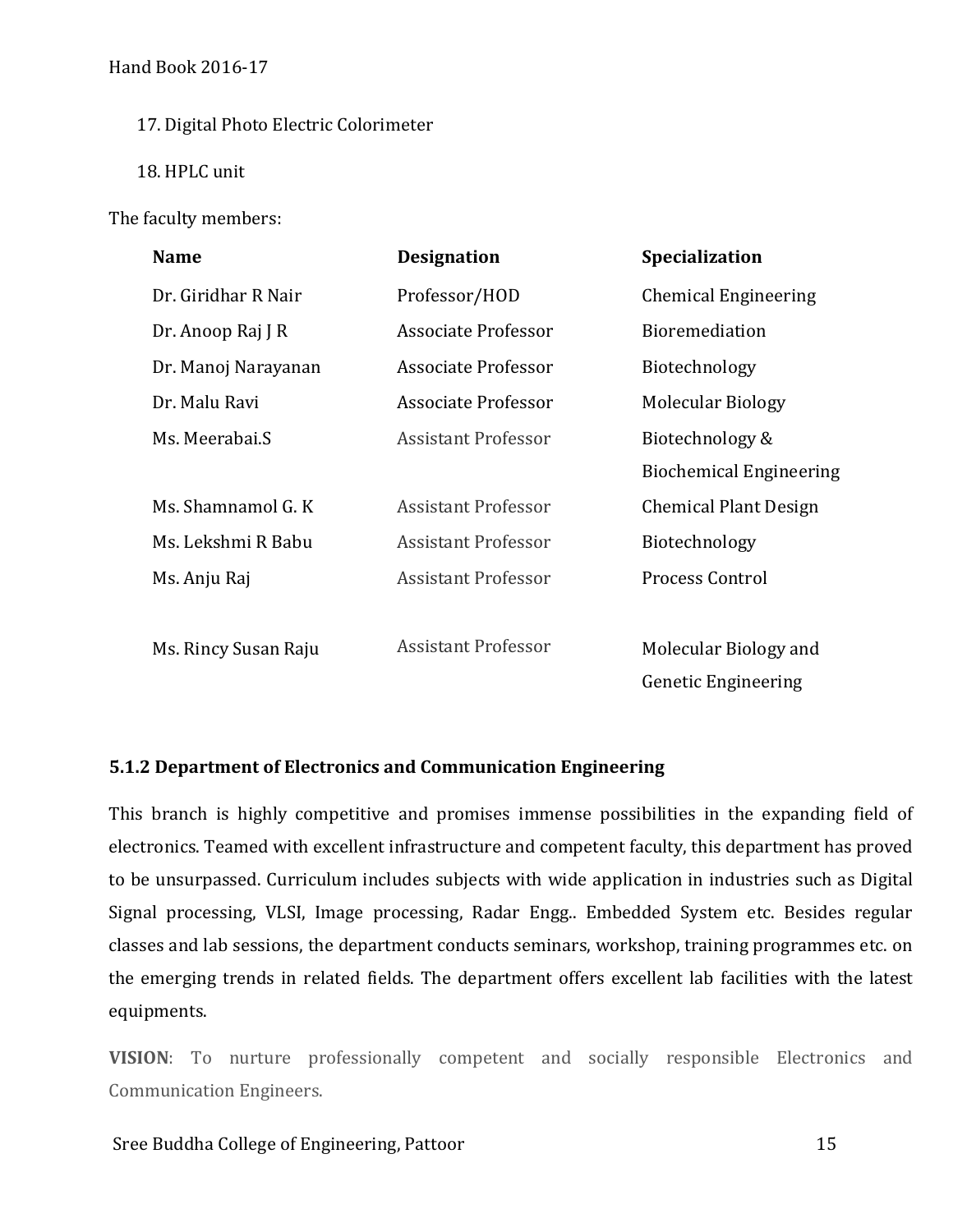## **MISSION:**

- Provide knowledge, facilities and value based education for developing competent engineers.
- Promote industry-institute interaction, lifelong learning and research.
- Inculcate ethical and interpersonal skills to address the societal needs.

## **Programme Educational Objectives (PEOs)**

The programme will

- Mould graduates capable of analyzing, formulating and solving problems in electronics and communication sectors.
- Promote lifelong learning, research and entrepreneurship for professional development of graduates.
- Motivate graduates to address societal needs through sustainable and ethical practices.

## **Programme Specific Outcomes (PSOs)**

The graduate will be able to

- Apply modern design tools for effective product development.
- Develop solutions for various environmental, health and safety issues.

#### The labs associated with the department are

- Electronic Circuits Lab
- Digital Electronics Lab
- Integrated Circuits Lab
- Microprocessor Lab
- Industrial Electronic Lab
- Advanced Communication Lab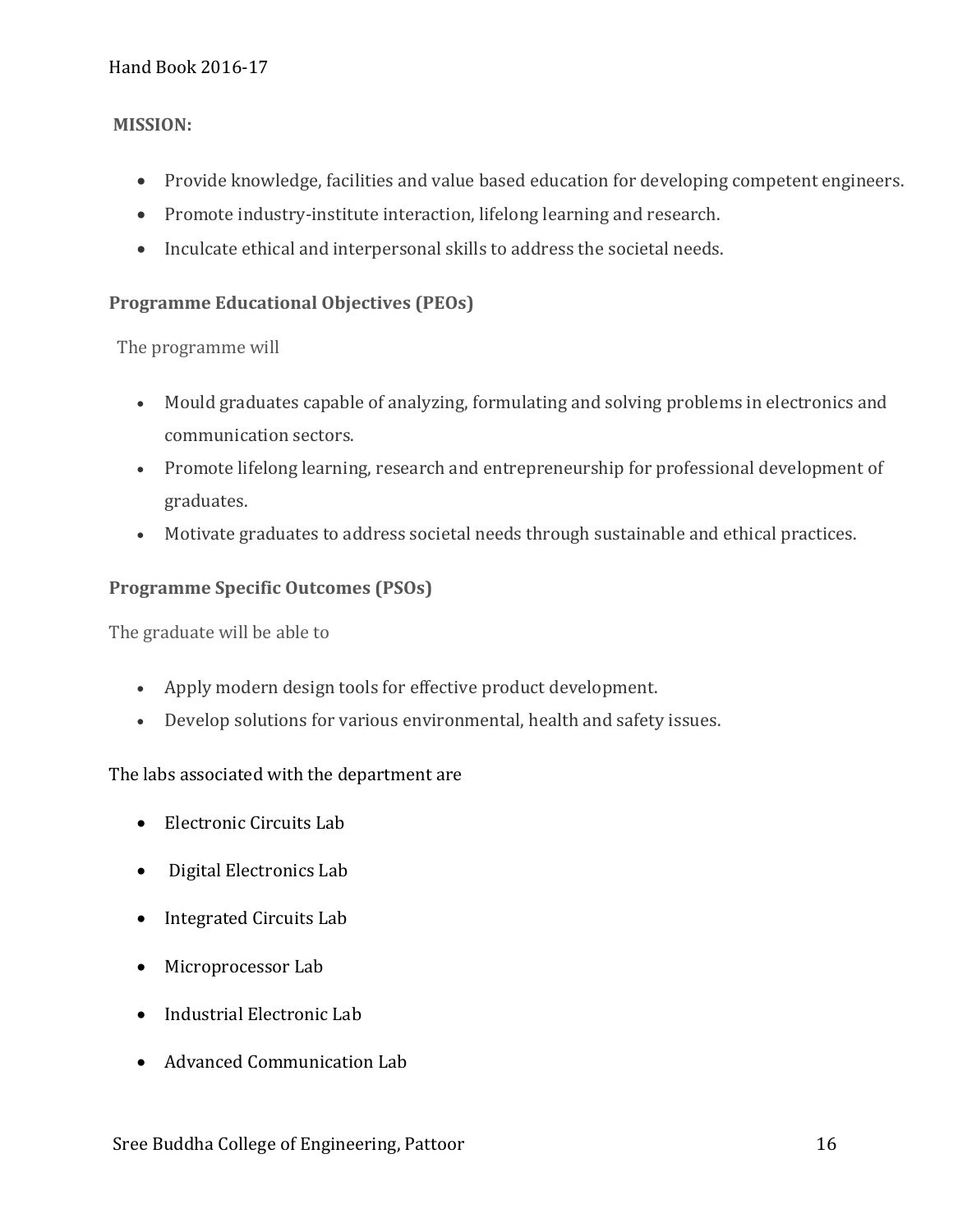- Embedded Systems Lab
- Programming & Simulation Lab- with facilities such as LabVIEW, Matlab, Multisim ultiboard, Edwin XP, Xilnx ISE and CC Studio.
- The research lab of the department comprises the EDA tools like Design architect, IC station, IC - Calibre XRC, Analog mixed signal ELDO SPICE, ADMS, Model Sim, Leo Spec L3 ASIC, Xilinx X System generator etc. This lab also includes FPGA and DSP development boards such as sparton 3 vertex5, sparton 6 FPGA & TMS 320C 6713 DSP processor.

The faculty members:

| <b>Name</b>        | <b>Designation</b>              | Specialization                                |
|--------------------|---------------------------------|-----------------------------------------------|
| Ms. Ambika Shekar  | <b>Assistant Professor /HOD</b> | Microwave and television                      |
| Ms. RagiMol        | <b>Assistant Professor</b>      | <b>Embedded systems</b>                       |
| Ms. Pavitha P P    | <b>Assistant Professor</b>      | Electronics                                   |
| Ms. Saritha N R    | <b>Assistant Professor</b>      | Applied electronics                           |
| Mr. Jayaraj V S    | <b>Assistant Professor</b>      | <b>Communication Systems</b>                  |
| Ms. Jasmin Basheer | <b>Assistant Professor</b>      | Industrial instrumentation<br>and Control     |
| Mr. Sabi S         | <b>Assistant Professor</b>      | Microwave and television                      |
| Mr. Vishnu V S     | <b>Assistant Professor</b>      | Control an Instrumentation                    |
| Mr. Alex V         | <b>Assistant Professor</b>      | <b>Mechatronics Engineering</b>               |
| Ms. Manjusree S    | <b>Assistant Professor</b>      | <b>Applied Electronics</b>                    |
| Ms. Pooja S Mohan  | <b>Assistant Professor</b>      | Opto Electronics and<br>communication Systems |
| Ms. Anu V S        | <b>Assistant Professor</b>      | Communication engineering                     |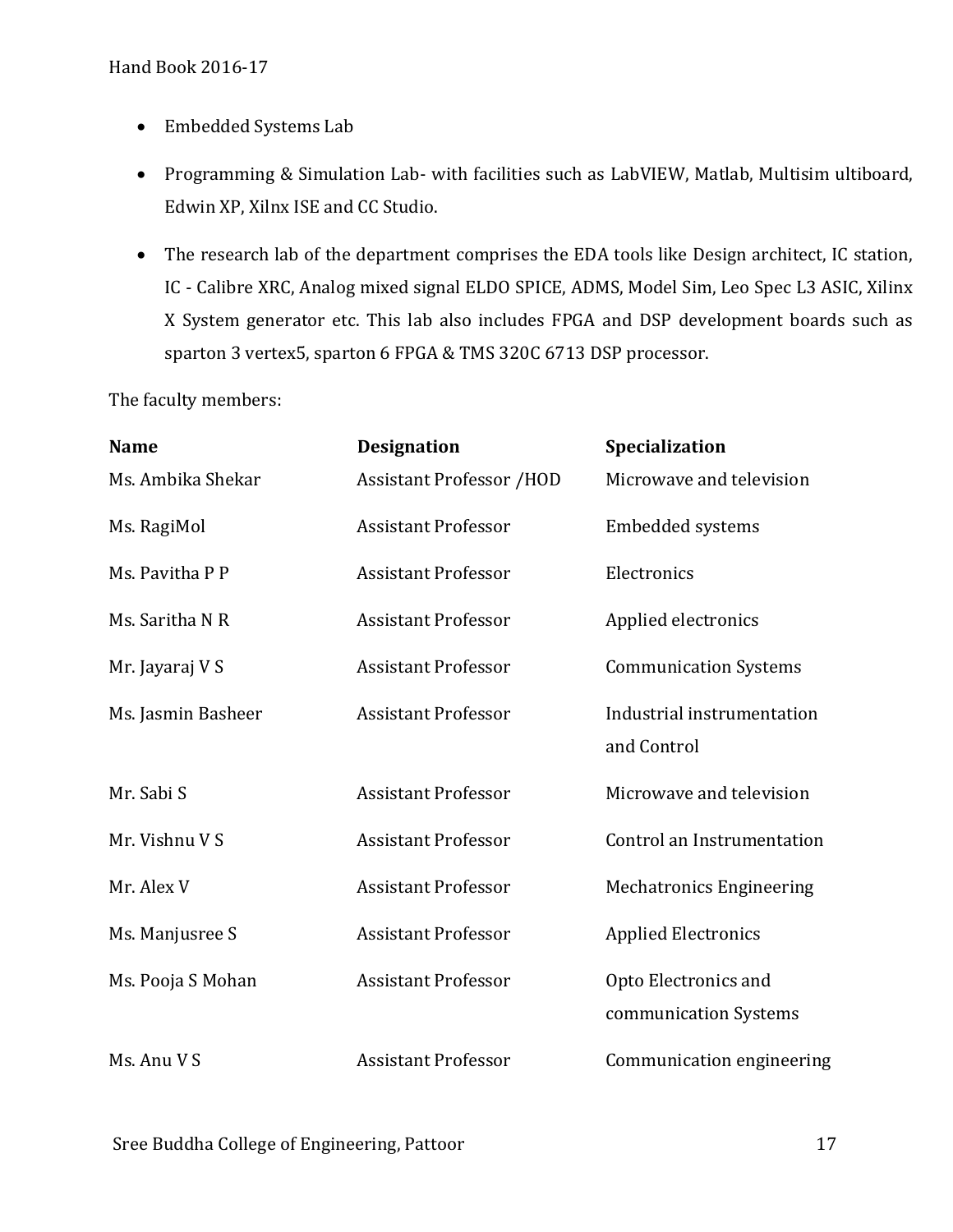| Ms. Athira Shaji | <b>Assistant Professor</b> | <b>Embedded Systems</b>          |
|------------------|----------------------------|----------------------------------|
| Mr. Arun C S     | Assistant Professor        | <b>VLSI and Embedded Systems</b> |

# **5.1.3 Department of Computer Science and Engineering**

In the era of information technology, this branch has a great significance. The course is designed to equip the students with a solid and thorough understanding of the fundamentals and core subjects of computer engineering. In addition to the regular curriculum the students are given elective options in Artificial Intelligence & Expert System, Neural Computing, Cryptography and Network Security, Digital Image Processing, Natural Language Processing, Data Mining, Multimedia and Data Compression, Neutral Computing etc. The department also provides training programme on computer assembling and networking.

**VISION:** To create competent computer engineers with social commitment

# **MISSION:**

- Provide student- centric learning environment to create competent Computer Engineers
- Instigate research, innovation and entrepreneurship initiatives Impart skills and creative thinking ability to promote lifelong learning.

# **Program Educational Objectives (PEO's)**

The graduates will:

- Have strong foundation in computer science and engineering to excel in diverse career paths
- Imbibe professional attitude, ethics, interpersonal and entrepreneurial skills
- Be adaptable to rapidly changing technological advancements through lifelong learning and research

# **Program Specific Outcomes (PSOs)**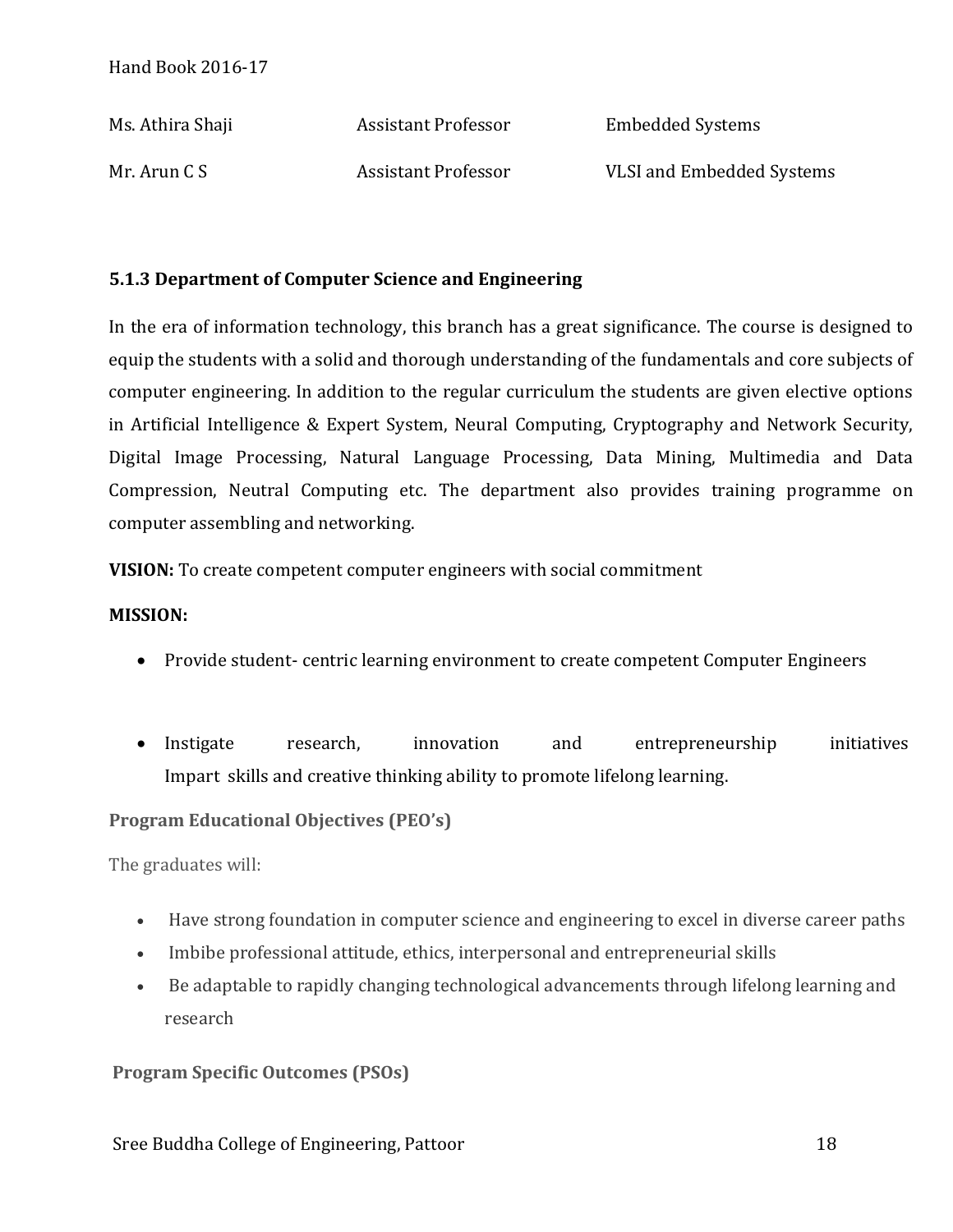Computer Engineering graduates will be able to:

**PSO1.** Apply standard practices in software project development using the open source environment to deliver a quality product.

**PSO2.** Analyze and develop computer programs using modern programming languages

The labs associated with the department are,

- Advanced and spacious System Lab with LAN, equipped with sufficient number of advanced terminals and a collection of licensed softwares
- High speed Internet labs
- Programming Lab
- Operating System & Network lab
- Computer Hardware and Interfacing Lab
- Application Software Development Lab
- Project lab
- Database lab

To enhance the career opportunities, we conduct internationally certified training programmes in association with reputed training centres. Above all, a group of disciplined, dedicated and hardworking staff support and guide the students in all areas of interest.

The faculty members:

| <b>Name</b>       | <b>Designation</b>  | <b>Specialization</b> |
|-------------------|---------------------|-----------------------|
| Dr. S Suresh Babu | Professor/Principal | IT Enabled Services   |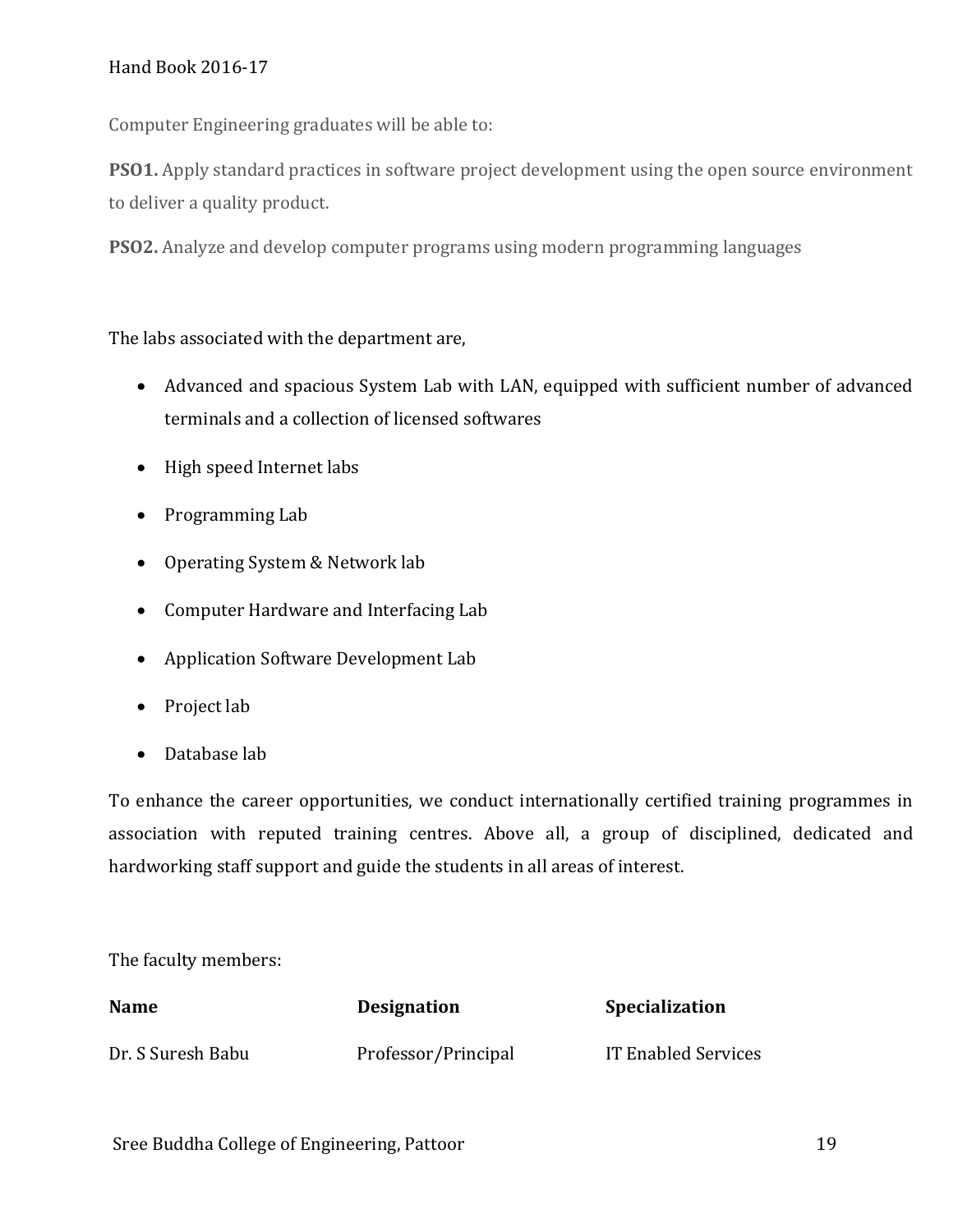| Mr. Anil AR              | <b>Associate Professor/HOD</b> | Digital Image Computing                   |
|--------------------------|--------------------------------|-------------------------------------------|
| Dr. B Narayanan Nair     | Professor                      | <b>Industrial Engineering</b>             |
| Ms. Reeba R              | <b>Assistant Professor</b>     | Computer and information<br>Technology    |
| Ms. Minu Lalitha Madhavu | <b>Assistant Professor</b>     | <b>Technology Management</b>              |
| Ms. Dhanya Sreedharan    | <b>Assistant Professor</b>     | Computer and information<br>Technology    |
| Ms. Soumya Murali        | <b>Assistant Professor</b>     | Computer<br>Science<br>&<br>Engineering   |
| Mr.Gopu Darsan           | <b>Assistant Professor</b>     | Computer Vision and Image<br>Processing   |
| Ms. Lakshmi S            | <b>Assistant Professor</b>     | <b>Technology Management</b>              |
| Mr. Arun P S             | <b>Assistant Professor</b>     | Computer and information<br>Technology    |
| Ms.Reshmi S              | <b>Assistant Professor</b>     | Computer<br>Science<br>and<br>Engineering |
| Ms. Neenu Wilson         | <b>Assistant Professor</b>     | Computer<br>Science<br>&<br>Engineering   |
| Ms. Keerthi A S Pillai   | <b>Assistant Professor</b>     | <b>Digital Image Computing</b>            |
| Ms Shini Renjith         | <b>Assistant Professor</b>     | Computer Science &<br>Engineering         |
| Ms. Arya Raj S           | <b>Assistant Professor</b>     | Computer Science &<br>Engineering         |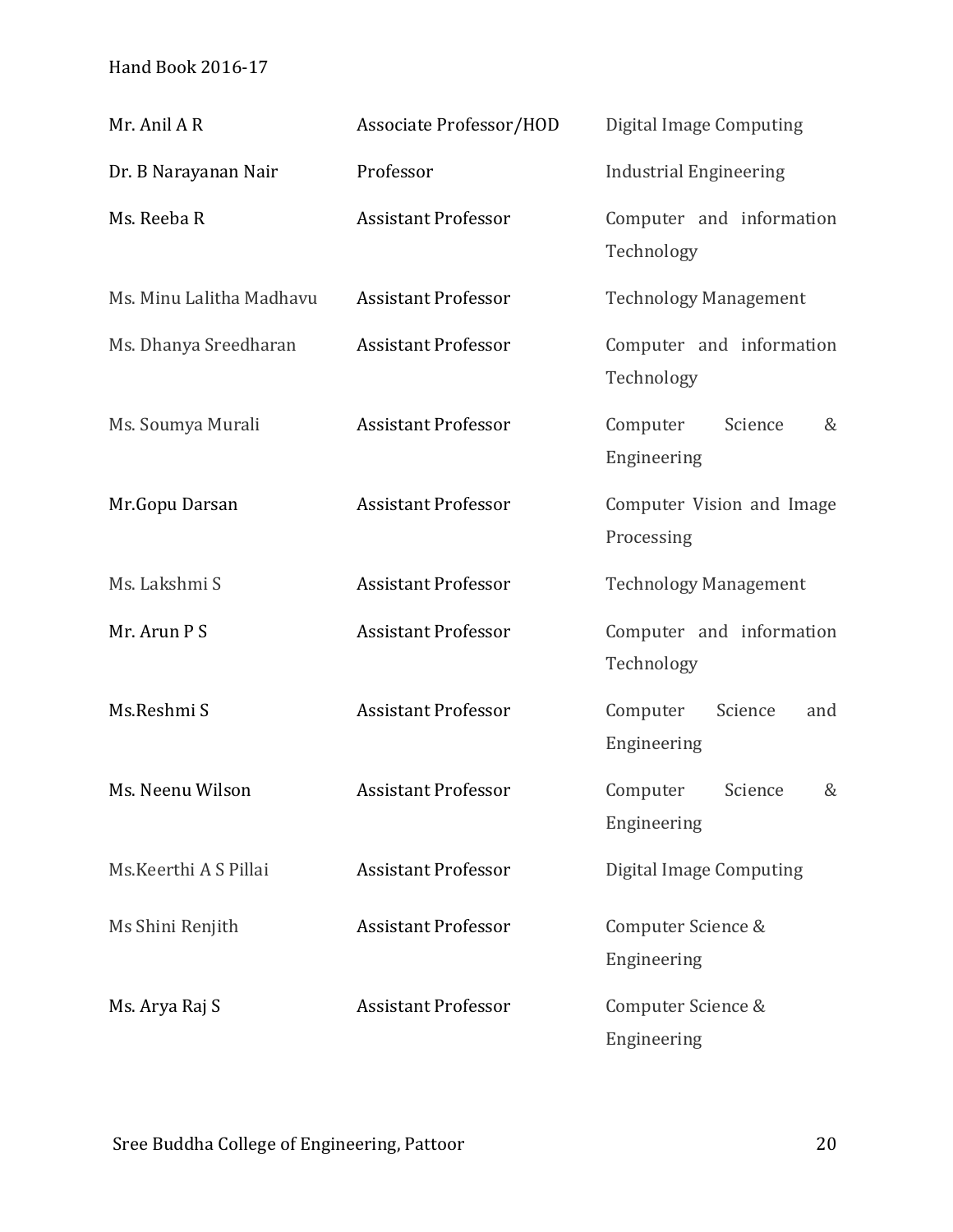Ms. Aswani S Rajan Assistant Professor Computer Science & Engineering

# **5.1.4 Department of Mechanical Engineering**

Mechanical engineering is a broad field of engineering that involves the application of physical principles for analysis, design, manufacturing, and maintenance of mechanical systems. The system can be as simple as the design of a chair for comfort or as complex as the operations of a turbocharged engine for speed. It can be as small as the manufacturing of a nano-sized gear or as large as the structure of a supertanker used to carry oil around the world. The department has a rare blend of dynamic youngsters guided by a group of eminent and experienced professors.

The curriculum is framed so as to make the students proficient in the use of computers for solving problems in Mechanical Engineering by using the state-of-the art computer packages. The laboratories and the workshops in this department give ample opportunities to the students of Mechanical Engineering to gain practical knowledge and hands on experience.

**VISION**: To groom professionally competent Mechanical Engineers with social commitment.

#### **MISSION:**

- Create an environment that encourages students to become competent Mechanical Engineers.
- Promote lifelong learning, entrepreneurship and research.
- Inculcate human values and leadership qualities for holistic development of students

#### **Program Educational Objectives (PEO's)**

#### **The graduates will**

• Be professionally competent to work in theoretical and practical domains of Mechanical Engineering

• Become effective innovators and researchers to address social, economic and engineering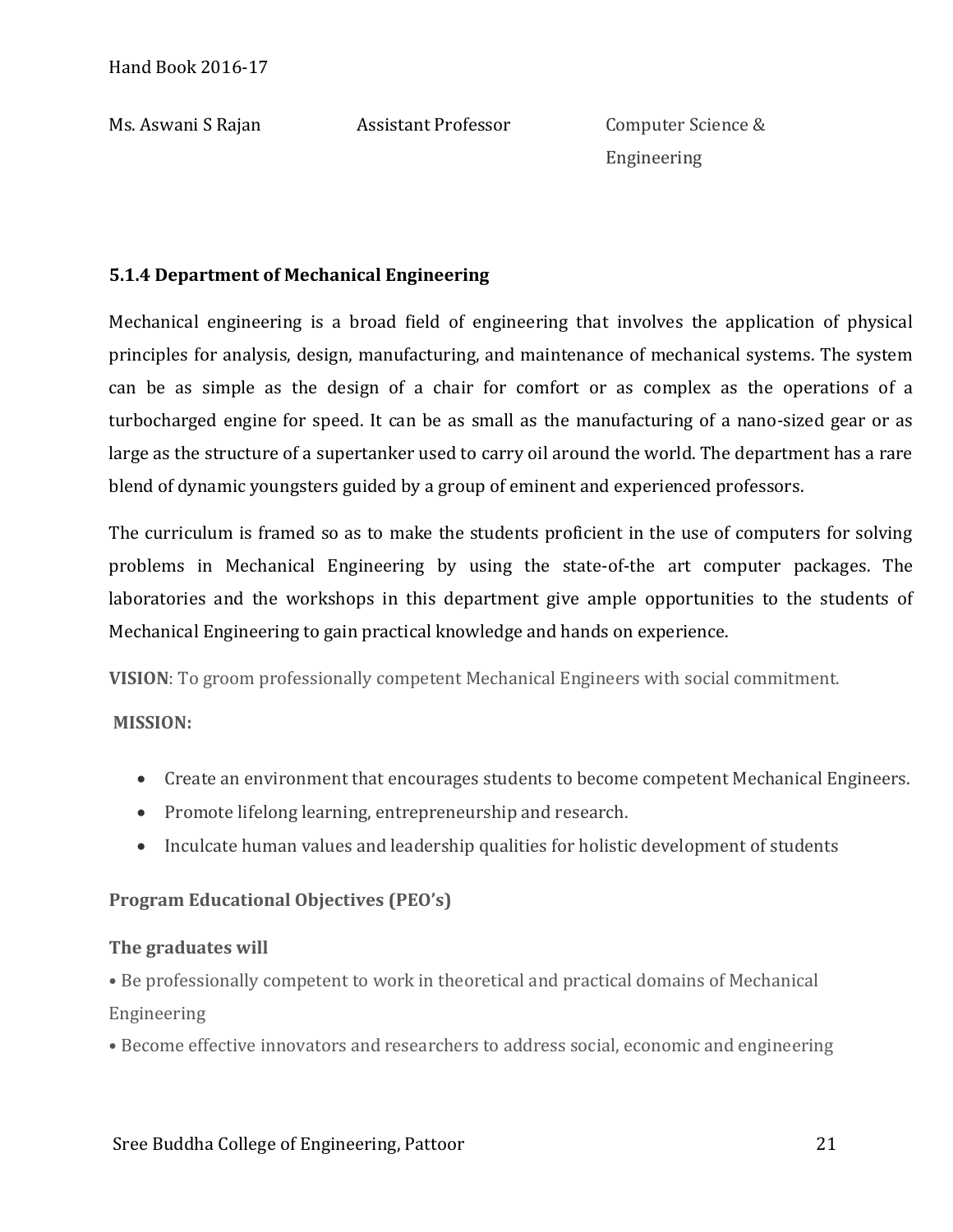challenges

• Have leadership qualities and human values for the holistic development of the society

# **PROGRAM SPECIFIC OUTCOMES (PSOs)**

Mechanical Engineering graduates will be able to:

**PSO1.**Apply principles of engineering, basic science, and mathematics to model, analyze and design mechanical systems, components and processes.

**PSO2.**Have proficiency in materials and manufacturing processes to design, analyze and develop products that meet specific requirements.

**PSO3.**Work professionally in thermal, manufacturing and other mechanical systems

## The labs associated with the department are

- Engineering Workshop
- Fluid Mechanics and Machines Lab
- IC Engine Lab
- Machine Shop
- CAD Lab
- Thermal Engineering Lab
- Mechanical Engineering Lab
- Computer Lab

The faculty members:

| <b>Name</b>       | <b>Designation</b>      | Specialization                                                  |
|-------------------|-------------------------|-----------------------------------------------------------------|
| Mr. ANILKUMAR A V | Associate Professor/HOD | INDUSTRIAL<br>REFRIGERATION AND<br><b>CRYOGENIC ENGINEERING</b> |
| Ms. Bhasuresan P  | Professor               | Machine Design                                                  |

Sree Buddha College of Engineering, Pattoor 22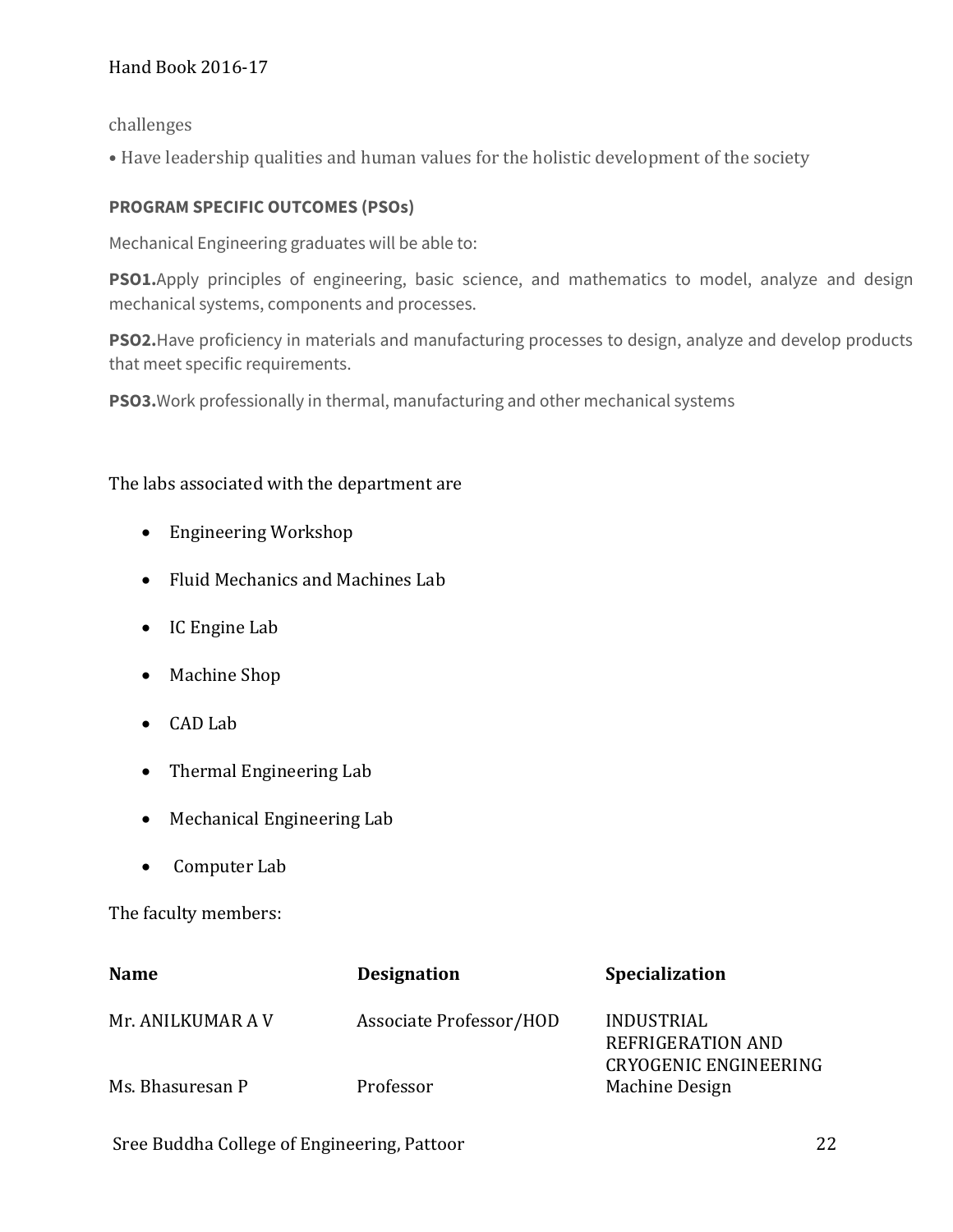| Dr. SREEJITH MOHAN    | <b>Associate Professor</b> | <b>MACHINE DESIGN</b>                                                                |
|-----------------------|----------------------------|--------------------------------------------------------------------------------------|
| Dr. Vijesh            | <b>Assistant Professor</b> | Metallurgy                                                                           |
| Ms. VIDYA V           | <b>Assistant Professor</b> | <b>MECHATRONICS</b>                                                                  |
| Mr. VENUGOPAL N       | <b>Assistant Professor</b> | <b>INDUSTRIAL</b><br>REFRIGERATION AND<br><b>CRYOGENIC ENGINEERING</b>               |
| Mr. Sreejith P        | <b>Assistant Professor</b> | <b>INDUSTRIAL</b><br>REFRIGERATION AND<br><b>CRYOGENIC ENGINEERING</b>               |
| Mr. KIRAN SHANKAR M S | <b>Assistant Professor</b> | <b>ENGINEERING DESIGN</b>                                                            |
| Mr. SREEKUMAR E N     | <b>Assistant Professor</b> | <b>INDUSTRIAL</b><br>REFRIGERATION AND<br><b>CRYOGENIC ENGINEERING</b>               |
| Mr. ASWIN MOHAN       | <b>Assistant Professor</b> | <b>INDUSTRIAL</b><br>REFRIGERATION AND<br>CRYOGENIC ENGINEERING.                     |
| Mr. KALESH K K        | <b>Assistant Professor</b> | PRODUCTION<br>ENGINEERING                                                            |
| Mr. RENJITH RAJ R     | <b>Assistant Professor</b> | Mr. RENJITH RAJ R                                                                    |
| Mr. AKHIL KV          | <b>Assistant Professor</b> | <b>IC ENGINES AND TURBO</b><br><b>MACHINERY</b>                                      |
| Mr. AMJITH TR         | <b>Assistant Professor</b> | <b>ADVANCED</b><br><b>MANUFACTURING &amp;</b><br>MECHANICAL SYSTEMS<br><b>DESIGN</b> |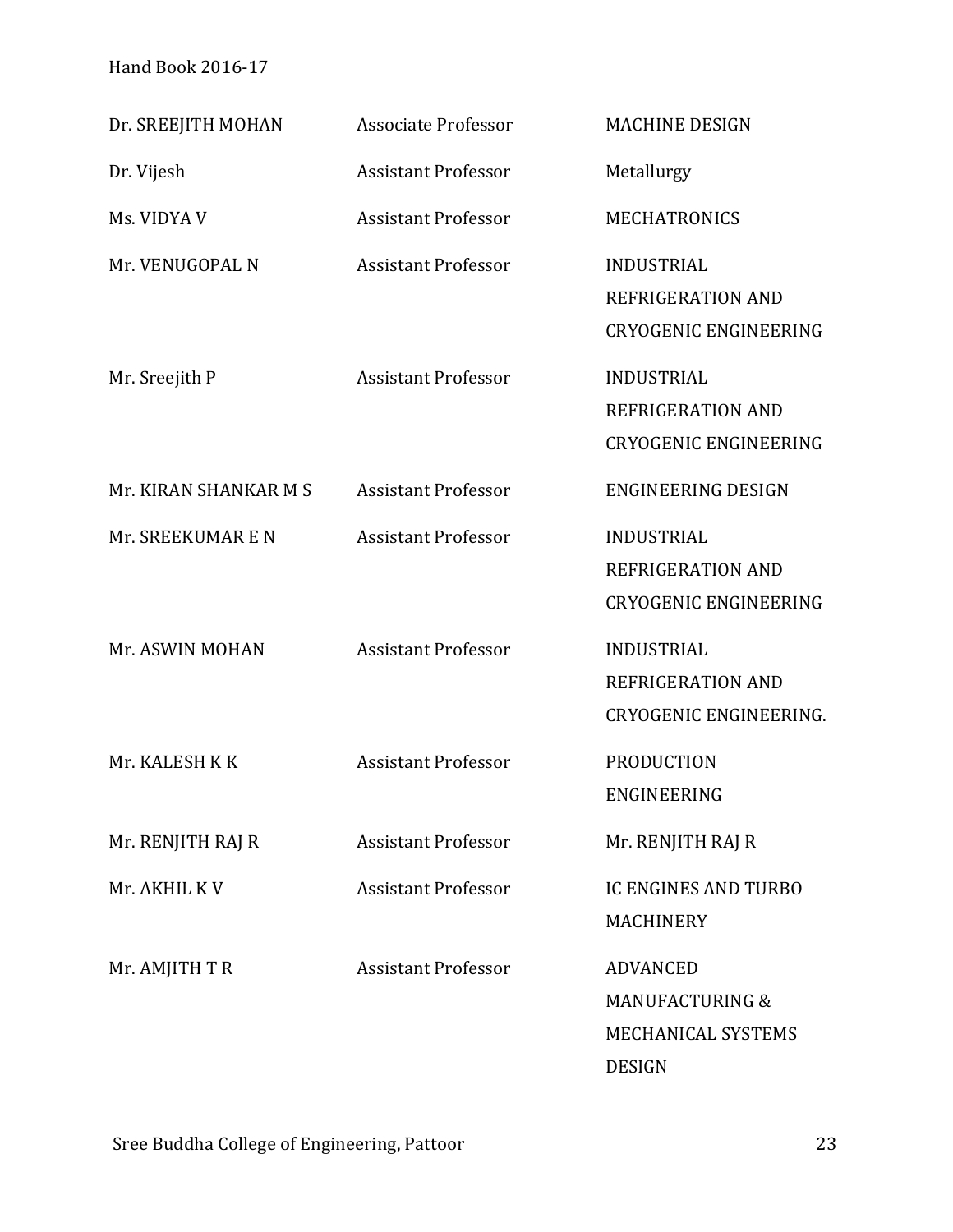| Mr. ARUN M            | <b>Assistant Professor</b> | <b>ADVANCED</b><br><b>MANUFACTURING &amp;</b><br>MECHANICAL SYSTEMS<br><b>DESIGN</b> |
|-----------------------|----------------------------|--------------------------------------------------------------------------------------|
| Mr. RATHEESH R        | <b>Assistant Professor</b> | INDUSTRIAL ENGINEERING<br>AND MANAGEMENT                                             |
| Mr. Aneesh R          | <b>Assistant Professor</b> | <b>HEAT POWER</b><br>ENGINEERING                                                     |
| Mr. VAISAKH P S       | <b>Assistant Professor</b> | PRODUCTION AND<br><b>INDUSTRIAL ENGINEERING</b>                                      |
| Mr. Pradeep Kumar P K | <b>Assistant Professor</b> | <b>CIM</b>                                                                           |
| Mr. JINAN.S           | <b>Assistant Professor</b> | <b>INDUSTRIAL</b><br>REFRIGERATION AND<br><b>CRYOGENIC ENGINEERING.</b>              |
| Mr. Vyshak Y          | <b>Assistant Professor</b> | CAD / CAM                                                                            |
| Mr. GOKUL O           | <b>Assistant Professor</b> | CAD / CAM                                                                            |
| Mr. HARI KRISHNAN G   | <b>Assistant Professor</b> | <b>MACHINE DESIGN</b>                                                                |
| Ms. KALPANA ASHOKAN   | <b>Assistant Professor</b> | <b>IC ENGINES AND TURBO</b><br><b>MACHINERY</b>                                      |
| Mr. MADHAV K          | <b>Assistant Professor</b> | PRODUCTION AND<br><b>INDUSTRIAL ENGINEERING</b>                                      |
| Mr. RAHUL M           | <b>Assistant Professor</b> | <b>COMPUTER INTEGRATED</b><br>MANUFACTURING                                          |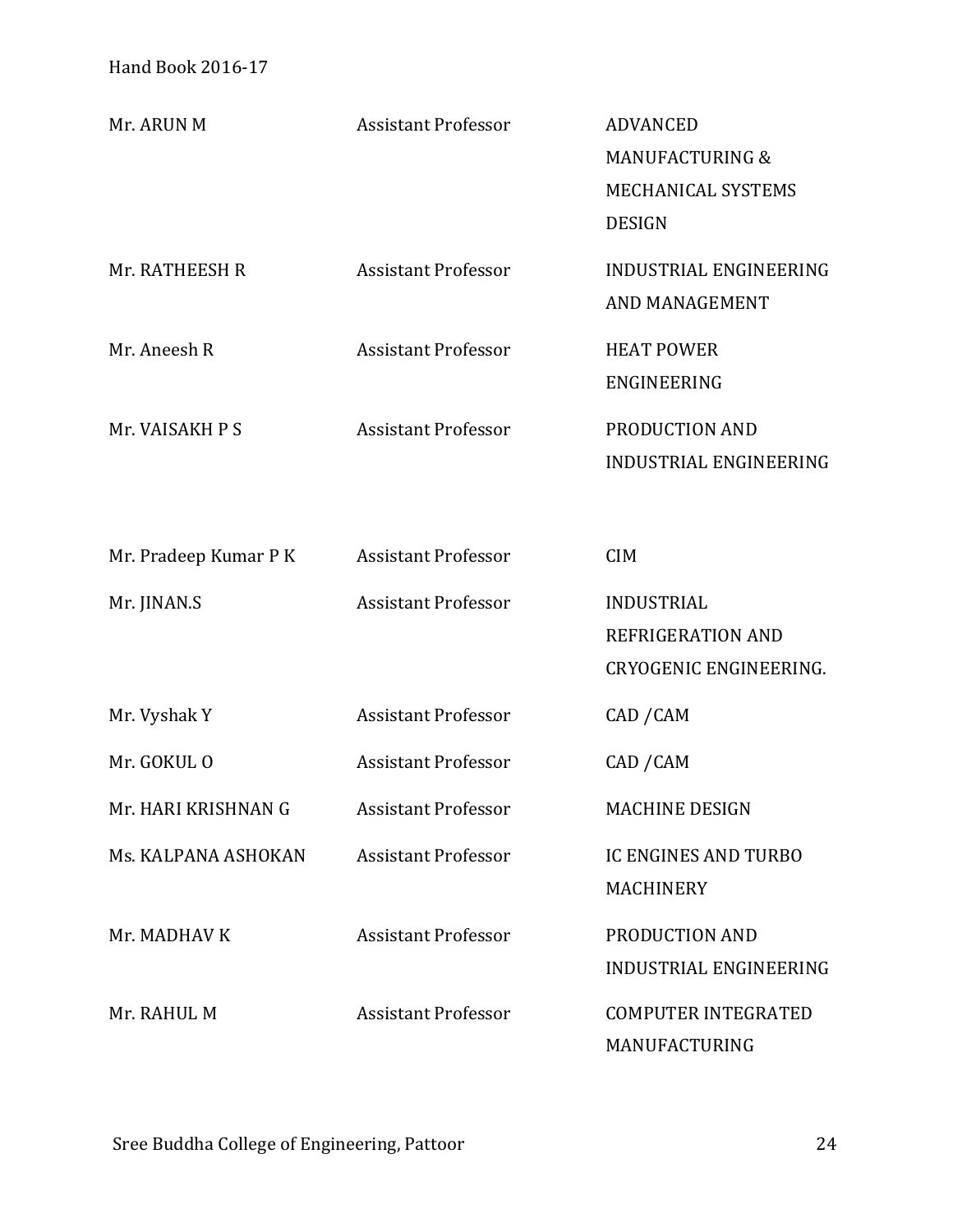Mr. ANWAR RAJEEV Assistant Professor COMPUTER INTEGRATED MANUFACTURING

Mr. S SREEKUMAR

Assistant Professor<br>MECHANICAL

ENGINEERING

# **5.1.5 Department of Electrical and Electronics Engineering**

The course includes essential aspects of electric power generation, transmisssion, distribution & utilisation, measurement systems, electrical machines, control systems, electronic devices, power electronics, software Engineering etc. Technologies in high voltage engineering, Digital signal processing is also emphasised.

Electrical & Electronics Engineers are employed in a verity of enterprising careers such as maintenance engineers in power system, design engineers in the manufacture of Electronic equipment etc.

**VISION:** To create skilful Electrical & Electronics engineers with societal commitment

**MISSION:**

- Create professionally qualified Electrical & Electronics engineers by imparting necessary knowledge and relevant skills.
- Encourage students to inculcate a culture of lifelong learning necessary for jobs or higher studies.
- Induce human values and social commitment to meet societal needs.

**Program Educational Objectives (PEO's)**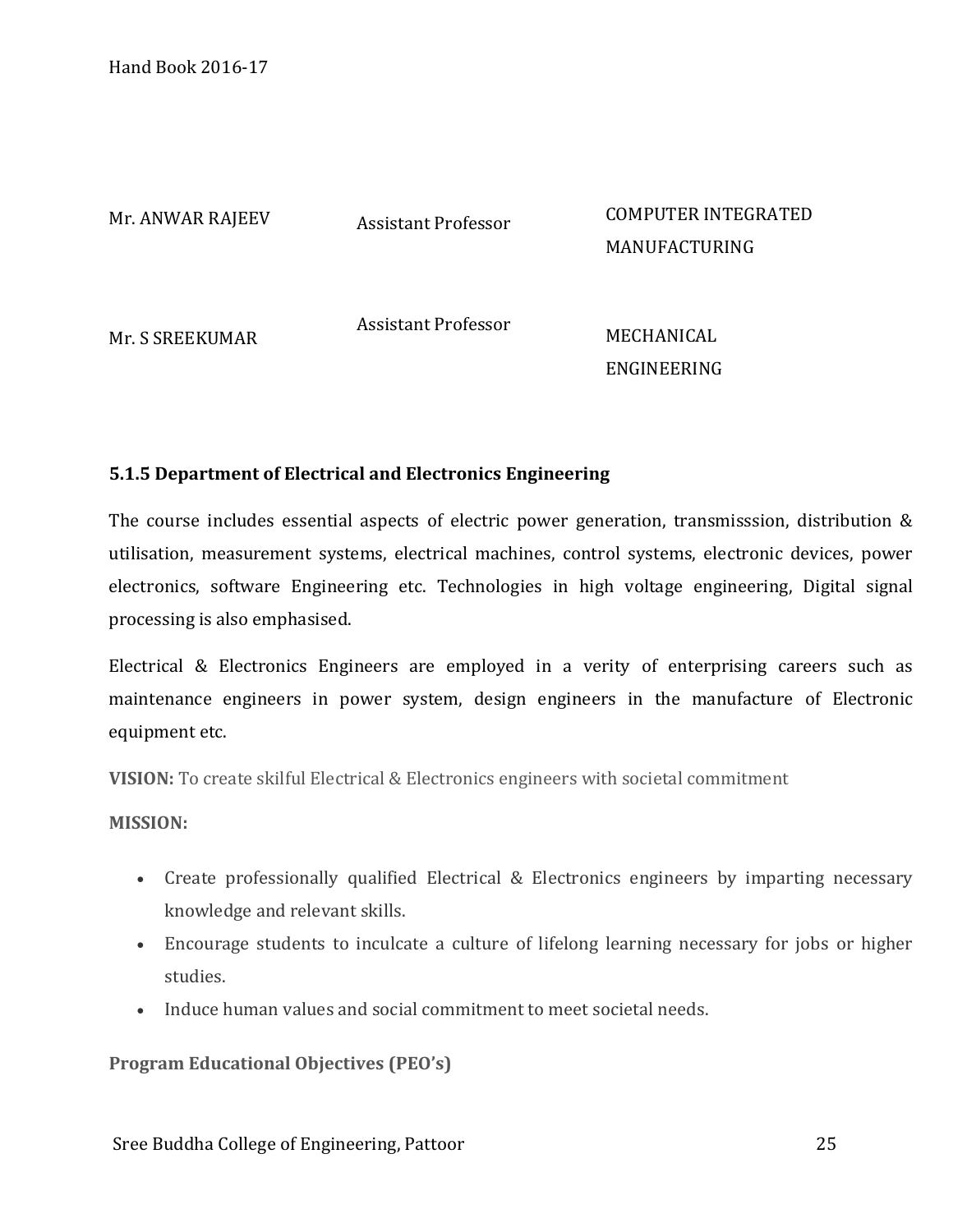# **The graduates will**

- Gain adequate technical knowledge in Electrical and Electronics engineering to pursue careers in industries and academics
- Pursue lifelong learning to accomplish professional and personal excellence
- Be moulded with ethical values, catering to the societal needs

## **Program Specific Outcomes (PSO's)**

Electrical & Electronics Engineeering graduates will be able to:

**PSO1**. Design electrical systems in conformity with industrial practices.

**PSO2.** Use modern hardware and software platforms to design, analyze and implement electrical and electronic systems.

The laboratories are well equipped and also have adequate infrastructure. Presently the department has the following laboratory facilities with latest equipments.

- Electrical & Electronics Workshop
- Electrical Machines Laboratory
- Measurements & Instrumentation Laboratory
- Electronic Circuits Laboratory
- Power Electronics Lab
- System & Control Lab
- Microprocessor and software Lab
- PG Research Lab

The faculty members: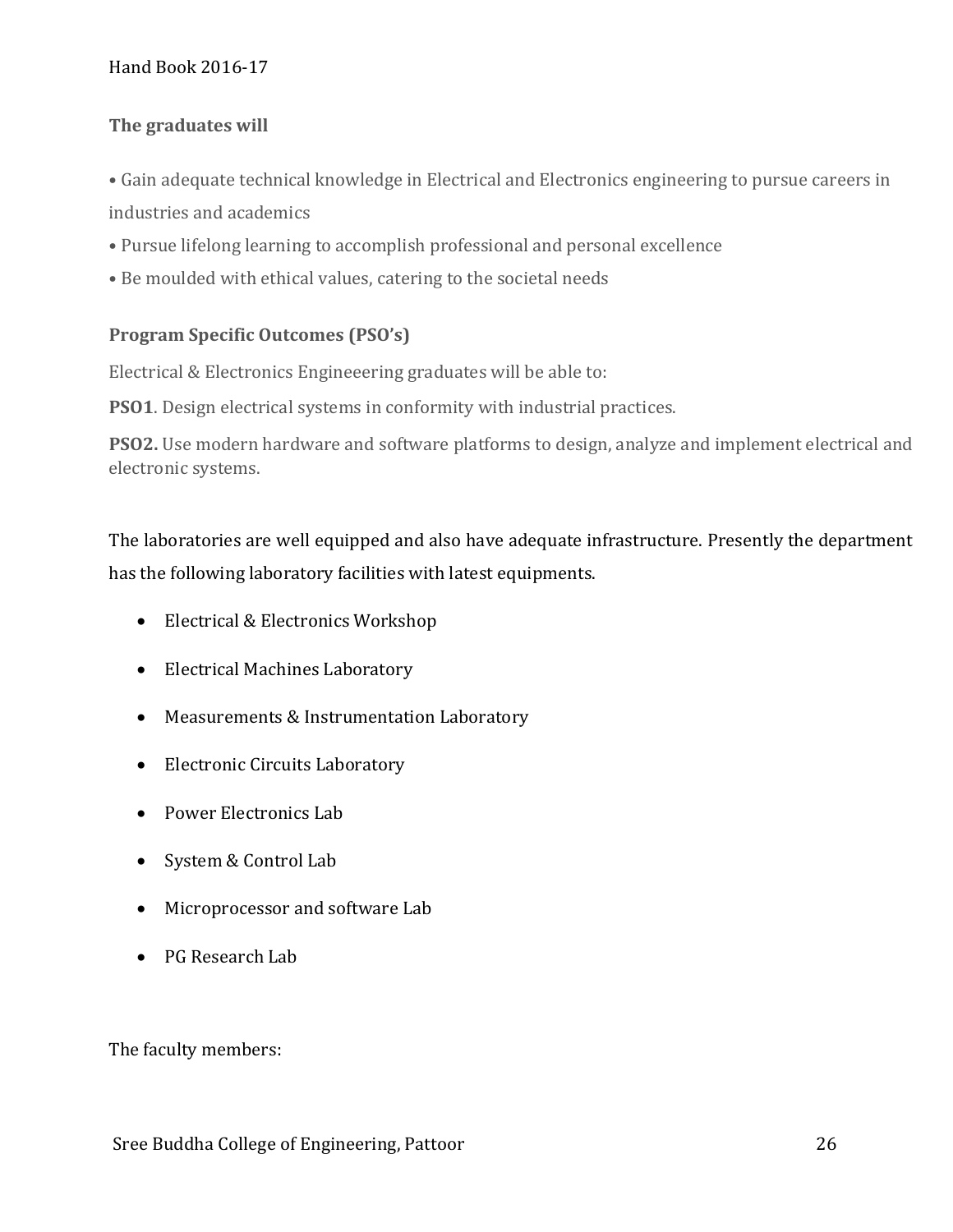| <b>Name</b>                 | <b>Designation</b>         | Specialization                         |  |
|-----------------------------|----------------------------|----------------------------------------|--|
| Dr. Benny Thomas            | Professor/HOD              |                                        |  |
| Mrs. Sindhu V               | <b>Assistant Professor</b> | <b>Power Electronics</b>               |  |
| Mr. Sheleel F               | <b>Assistant Professor</b> | <b>Power Electronics</b>               |  |
| Mrs. Abhilasha Parthan      | <b>Assistant Professor</b> | <b>Industrial Drives &amp; Control</b> |  |
| Ms. Anjali Krishna R        | <b>Assistant Professor</b> | <b>Industrial Drives &amp; Control</b> |  |
| Mrs. Juna John Daniel       | <b>Assistant Professor</b> | Power Electronics & Drives             |  |
| Mr. Nandan G                | <b>Assistant Professor</b> | <b>Power Systems</b>                   |  |
| Mr Sreekanth P K            | <b>Assistant Professor</b> | <b>Power Systems</b>                   |  |
| Ms. Gayathri Vijayachandran | <b>Assistant Professor</b> | Power Electronics & Power<br>Systems   |  |
| Ms. Anju G Pillai           | <b>Assistant Professor</b> | Power Electronics & Power<br>Systems   |  |
| Ms. Vijina K                | <b>Assistant Professor</b> | <b>Industrial Drives &amp; Control</b> |  |
| Mr. Ananthu Vijayakumar     | <b>Assistant Professor</b> | Power Electronics & Power<br>Systems   |  |
| Ms. Atheena A               | <b>Assistant Professor</b> | Power and energy                       |  |
| Ms.Reema N                  | <b>Assistant Professor</b> | <b>Electrical Machines</b>             |  |
| Mr.Vishnu J                 | <b>Assistant Professor</b> | <b>Power Systems</b>                   |  |
| Ms. Chama R Chandran        | <b>Assistant Professor</b> | Electronics<br>Power<br>and<br>Drives  |  |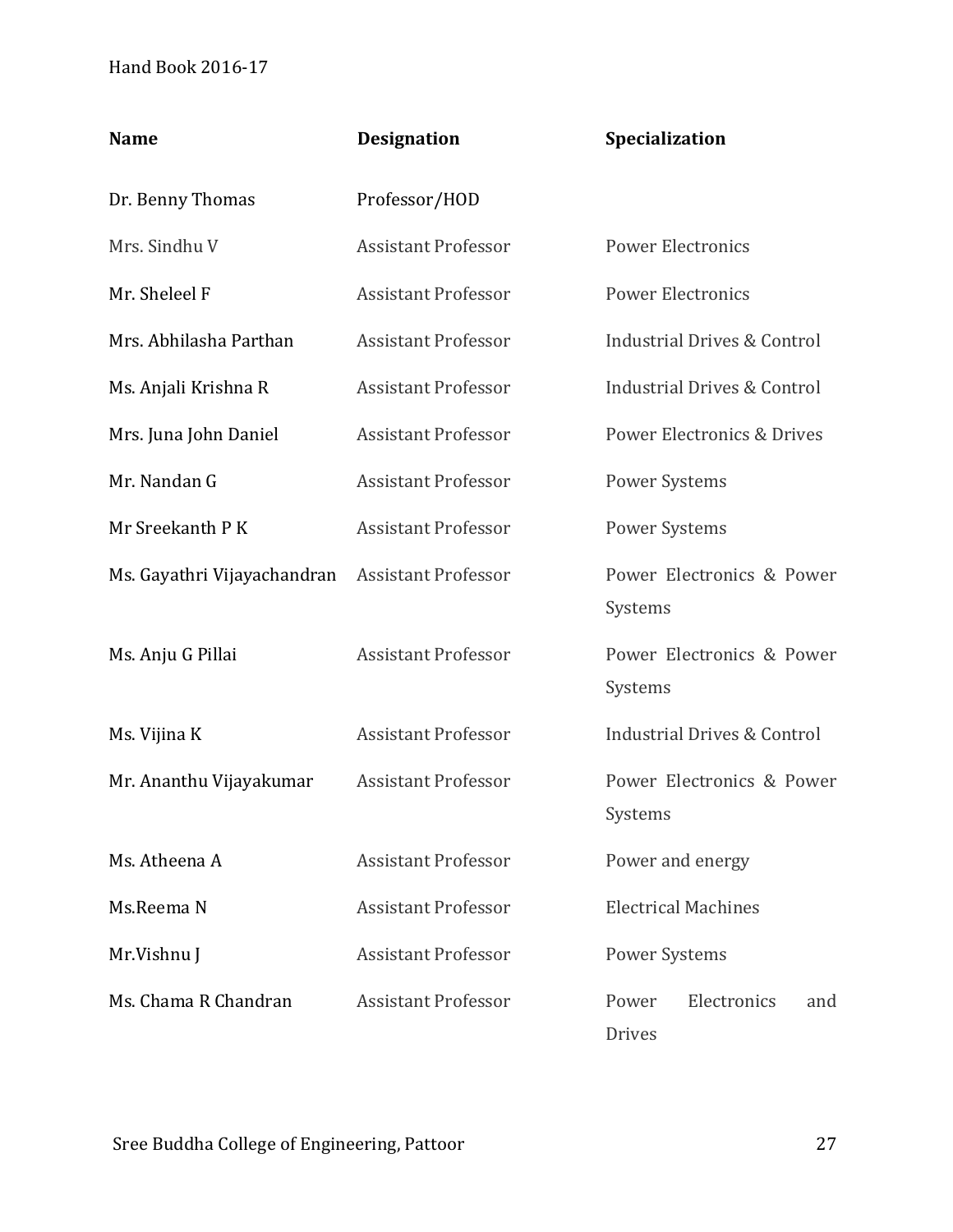### **5.1.6 Department of Civil Engineering**

Civil Engineering is a branch of engineering deals with analysis, design and construction of infrastructure development of our country like tall buildings, highways, railways, bridges, dams, canals, hydraulic structures, sanitary and water supply systems etc. This branch started in 2008- 2009 academics year.

**Vision**: To breed professionally competent Civil Engineers for a sustainable society

#### **Mission:**

- Provide theoretical, practical and industry knowledge in Civil Engineering
- Encourage students for higher studies, lifelong learning and research
- Motivate students to apply knowledge and expertise for the development of a sustainable society.

#### **Program Educational Objectives (PEO's)**

The graduates will:

- **PEO1** : Have the attributes to pursue successful employment in Civil Engineering
- **PEO2 :** Be inspired to perceive latest technologies and opportunities relating to Civil Engineering
- **PEO3** : Be empowered to devise sustainable solutions to real life problems

#### **Program Specific Objectives (PSO's)**

Civil Engineering graduates will be able to:

**PSO1:** Design, develop and maintain sustainable solutions for problems in Civil engineering using state of the art technologies and in conformity with ethical standards..

**PSO2:** Explore newer trends and employment opportunities in civil engineering through methodical exposure to industry and experts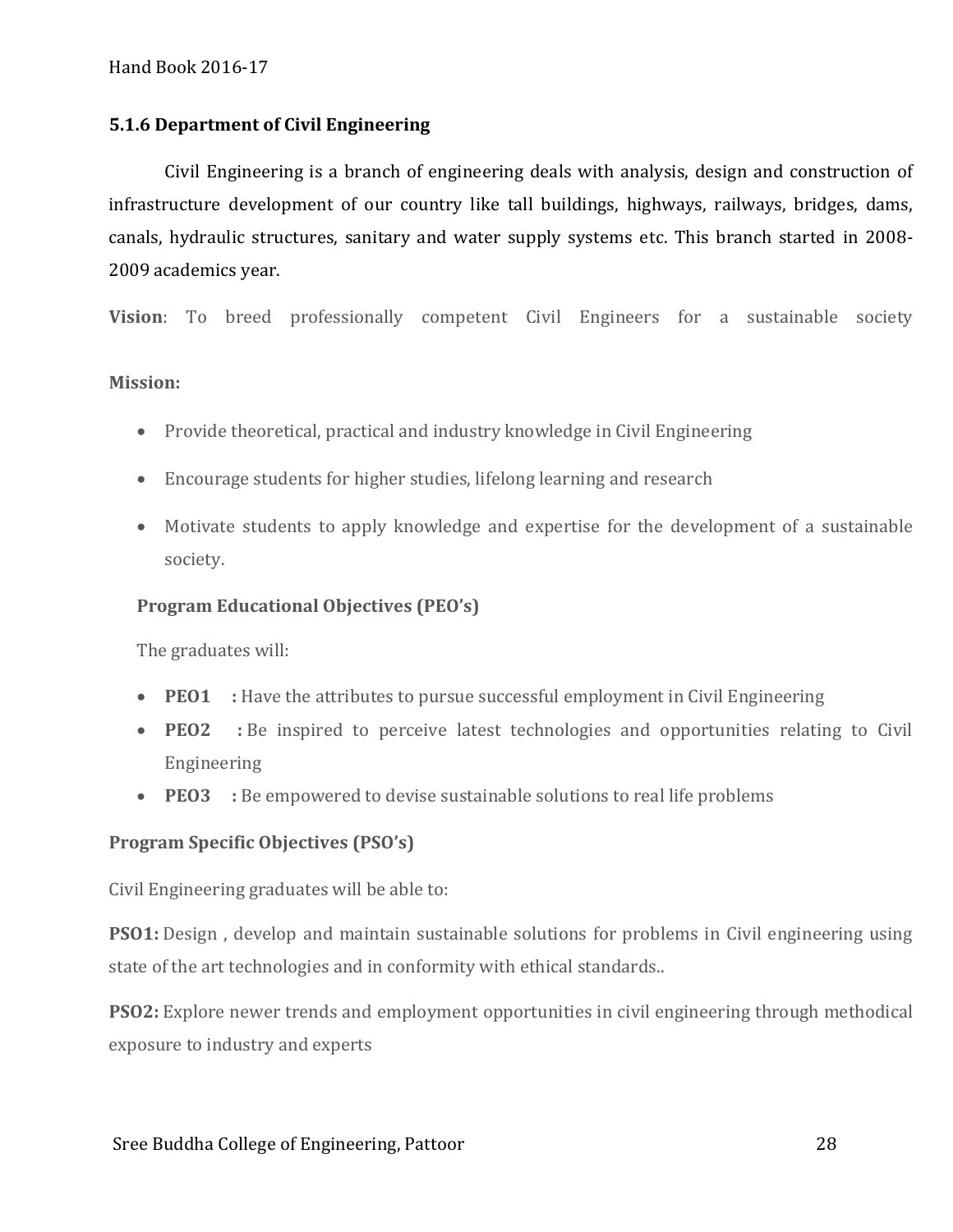The following laboratories are already established in well-equipped condition with most modern facilities.

- Surveying Laboratory
- Strength of Materials Laboratory
- Concrete lab
- Transportation engineering Lab
- CAD Lab
- Geotechnical Engineering Lab
- Drawing Hall
- Environmental engineering Lab
- Geology Lab
- PG Research Lab

Faculty members:

| <b>Name</b>         | <b>Designations</b>        | <b>Specializtion</b>                     |
|---------------------|----------------------------|------------------------------------------|
| Dr. E.K.Bhass       | Professor & HOD            | <b>Hydraulics Engineering</b>            |
| Dr. E V Namboothiri | Professor                  | <b>Structural Engineering</b>            |
| Mr. Anup Joy        | <b>Assistant Professor</b> | <b>Structural Engineering</b>            |
| Mr. Ashok Mathew    | <b>Assistant Professor</b> | <b>Structural Engineering</b>            |
| Mr. Unnikrishnan S  | <b>Assistant Professor</b> | Construction Engineering &<br>Management |
| Ms. Regi P Mohan    | <b>Assistant Professor</b> | Environmental                            |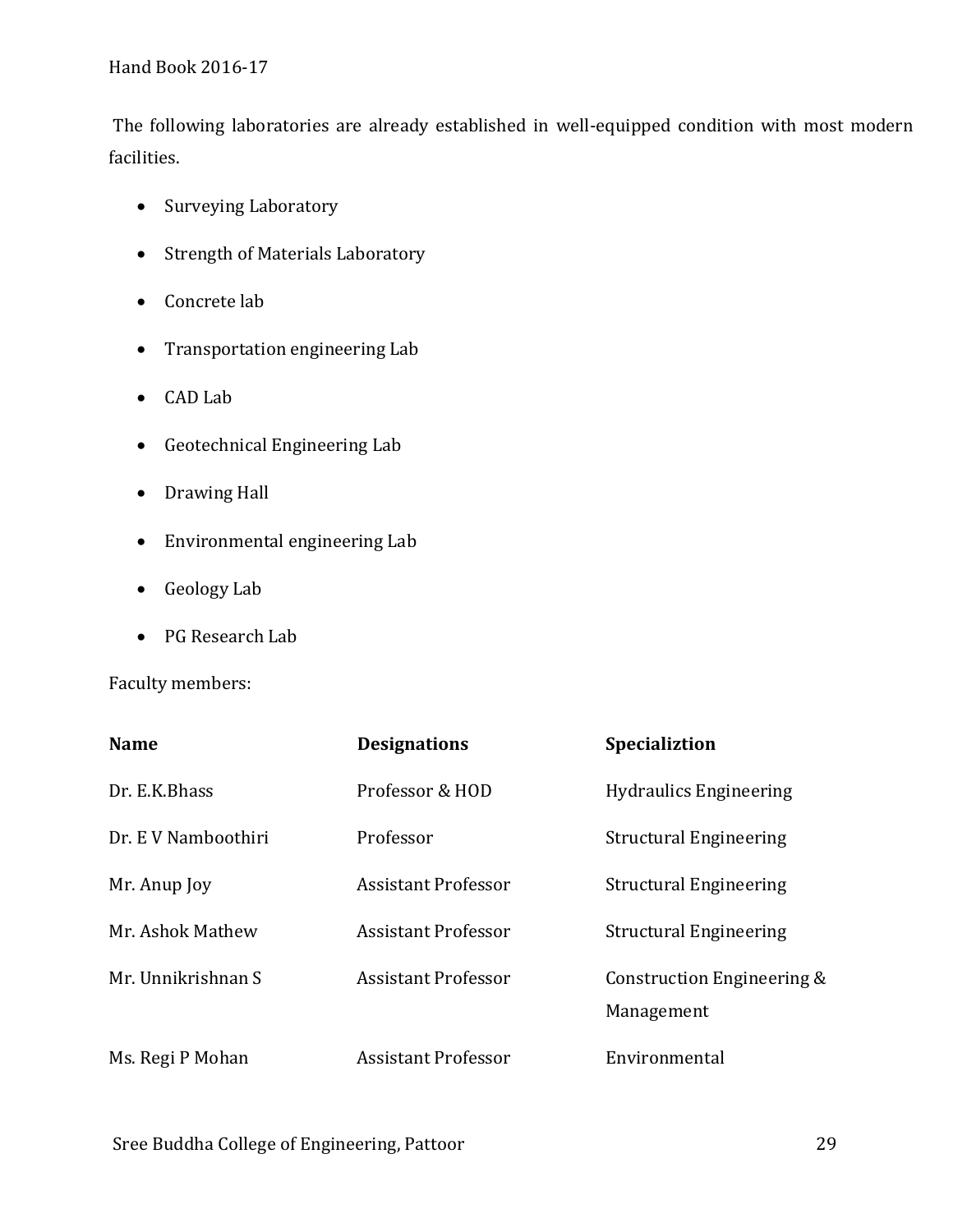| Geotechnology |  |
|---------------|--|
|               |  |

| Ms. Indu V.S.                         | <b>Assistant Professor</b> | <b>Computer Aided Structural</b><br>Engineering   |
|---------------------------------------|----------------------------|---------------------------------------------------|
| Ms. Aswathy Lal B.                    | <b>Assistant Professor</b> | <b>Traffic &amp;Transportation</b><br>Engineering |
| Ms. Shobha Elizabeth<br><b>Thomas</b> | <b>Assistant Professor</b> | <b>Structural Engineering</b>                     |
| Mr. Pradeep P                         | <b>Assistant Professor</b> | <b>Habitat Technology</b>                         |
| Mr. Renjith R                         | <b>Assistant Professor</b> | <b>Computer Aided Structural</b><br>Engineering   |
| Ms. Sreelekshmi S                     | <b>Assistant Professor</b> | <b>Transportation Engineering</b>                 |
| Ms. Cinaya Tony                       | <b>Assistant Professor</b> | <b>Hydraulics Engineering</b>                     |
| Ms. Ritzy R                           | <b>Assistant Professor</b> | <b>Structural Engineering</b>                     |
| Ms. Jency James                       | <b>Assistant Professor</b> | <b>Environmental Engineering</b>                  |
| Ms. Meera G Mohan                     | <b>Assistant Professor</b> | <b>Hydraulics Engineering</b>                     |
| Ms. Namitha Chandran                  | <b>Assistant Professor</b> | <b>Structural Engineering</b>                     |
| Ms. Athulya R Prasad                  | <b>Assistant Professor</b> | <b>Structural Engineering</b>                     |

# **5.1.7 Department of Mathematics and Basic Sciences**

This department comprises of subject experts in Mathematics, Chemistry and Physics. These are the most important basic requisites the students should acquire for further intellectual and technological growth.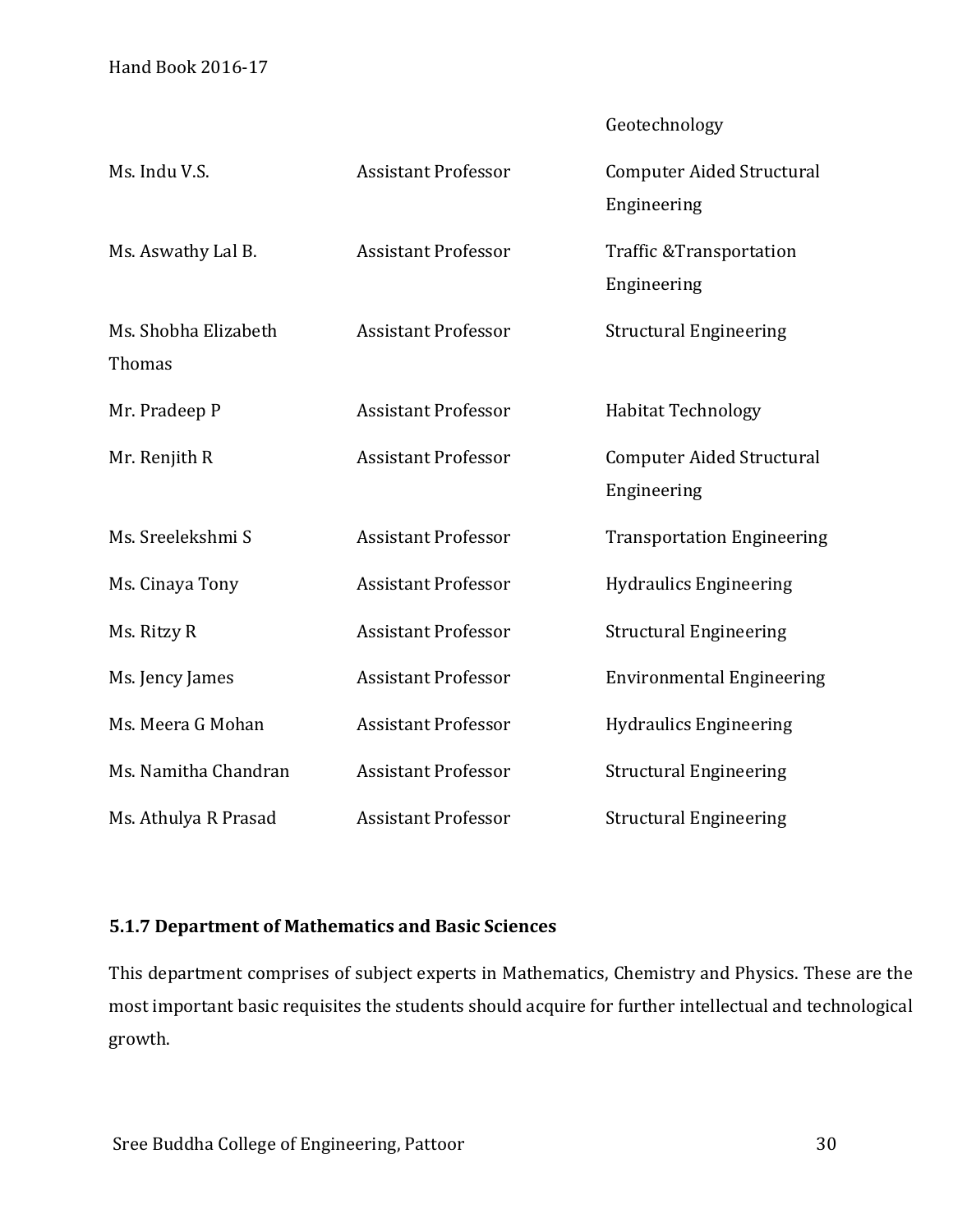## **VISION**

To strengthen the scientific skills of the students to acquire further intellectual and technological growth.

#### **MISSION**

Creating a generation of skillful human beings

Faculty:

| <b>Name</b>        | <b>Designation</b>         | Specialization    |
|--------------------|----------------------------|-------------------|
| Prof. K. Vijayan   | Professor/HoD              | Mathematics       |
| Mr. Somanadhan A R | <b>Assistant Professor</b> | <b>PE</b>         |
| Ms. Raji Sankar    | <b>Assistant Professor</b> | Chemistry         |
| Ms. Anju. B. I     | <b>Assistant Professor</b> | Physics           |
| Ms. Rakhi Rajeev   | <b>Assistant Professor</b> | Mathematics       |
| Ms. Divya Suresh   | <b>Assistant Professor</b> | Mathematics       |
| Ms. Asha.S         | <b>Assistant Professor</b> | Mathematics       |
| Ms. Asha V         | <b>Assistant Professor</b> | Polymer Chemistry |
| Ms. Priya R        | <b>Assistant Professor</b> | Mathematics       |
| Ms. Shama S        | <b>Assistant Professor</b> | Physics           |
| Ms.Praveena P M    | <b>Assistant Professor</b> | Mathematics       |
| Ms Jisha S         | <b>Assistant Professor</b> | Mathematics       |

The following departments give support and assistance to the major departments in areas of basic engineering especially for the first year students. Their experience and knowledge are extensively used by the budding professionals during their projects in the higher semesters.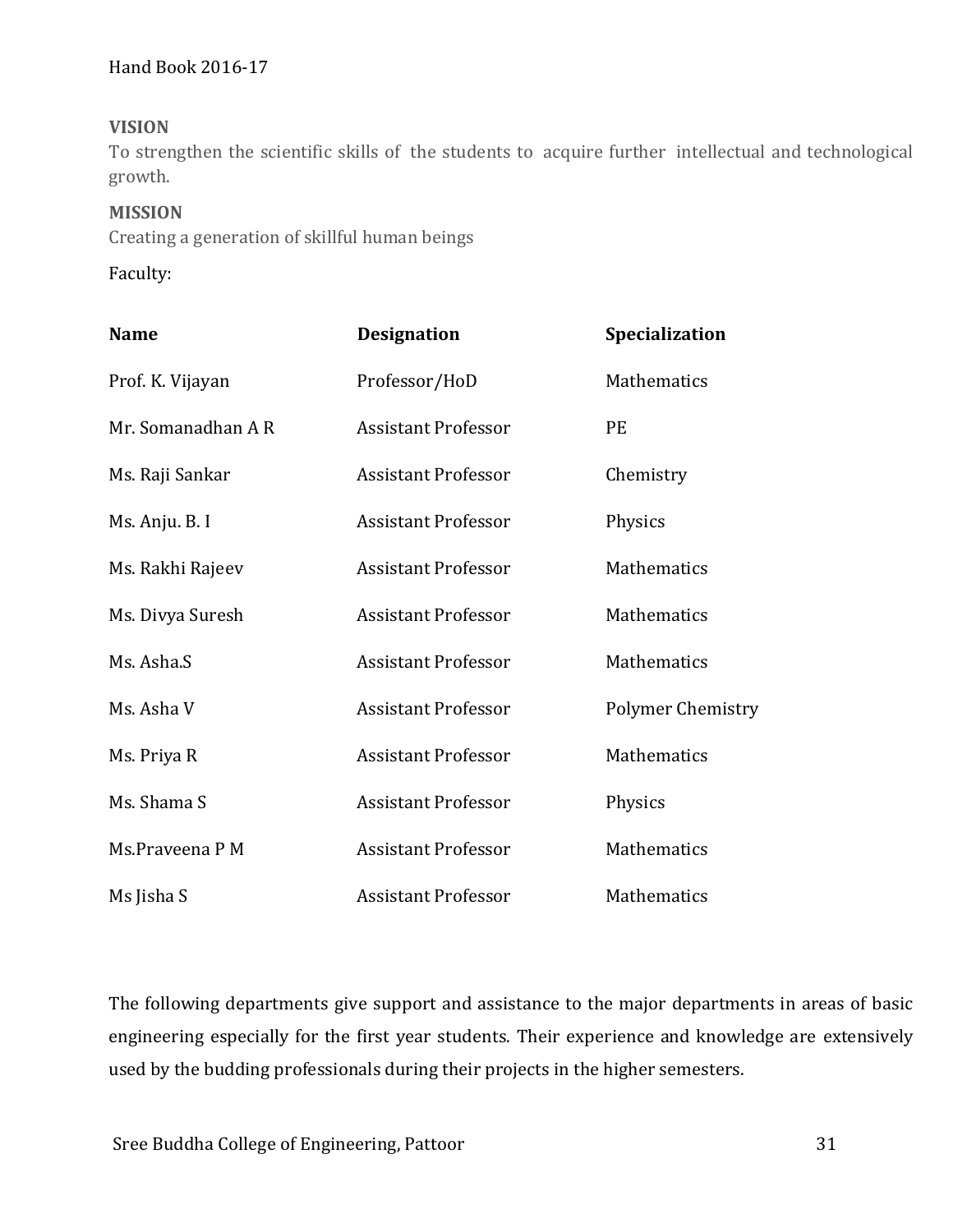### **HRM Department**

| <b>Name</b>                | <b>Designation</b>         |
|----------------------------|----------------------------|
| <b>Prof. Thomas Mathew</b> | HOD-HR                     |
| Mr. Pradeep kumar          | <b>Assistant Professor</b> |

#### **6. Infrastructure**

#### **6.1. Audio-Visual Facilities**

Audio - Visual gadgets like LCD Projector, OHP Projectors, Language laboratory etc. adds

fervour to the learning process and development of communication skill of students. The internet facilities, photocopier etc. are some of the additional facilities available. The College has its own website www.sbce.ac.in and students can update the information on this site by adding new facilities and events.

#### **6.1.1 Language Laboratory:**

Laguage skills in today's world have assumed a significant role in one's academic and professional career. The present technical curriculum does not lay a great stress on improving comunication skills in English. To achieve this objective, a state-of-the-art language lab has been set up in the institution. It includes cassettes and CDs aimed at improving oral and written communication skills. Sessions like group discussions, debates, mock interviews and general awareness talks are conducted thereby ensuring effective communication, interpretation and adaptation skills.

#### **6.1.2 Internet and Digital Laboratory**

All students and faculty members can utilise the computer facilities. The computer laboratory is branched into two. The lab is well equipped with dedicated servers with server management programmes. About 30 plus nodes/terminals are provided in the ground floor and about 60 plus nodes/terminals are provided on the first floor. Internet and intranet facilities are available. The accounts, administration and student records are computerised. The data on student performance is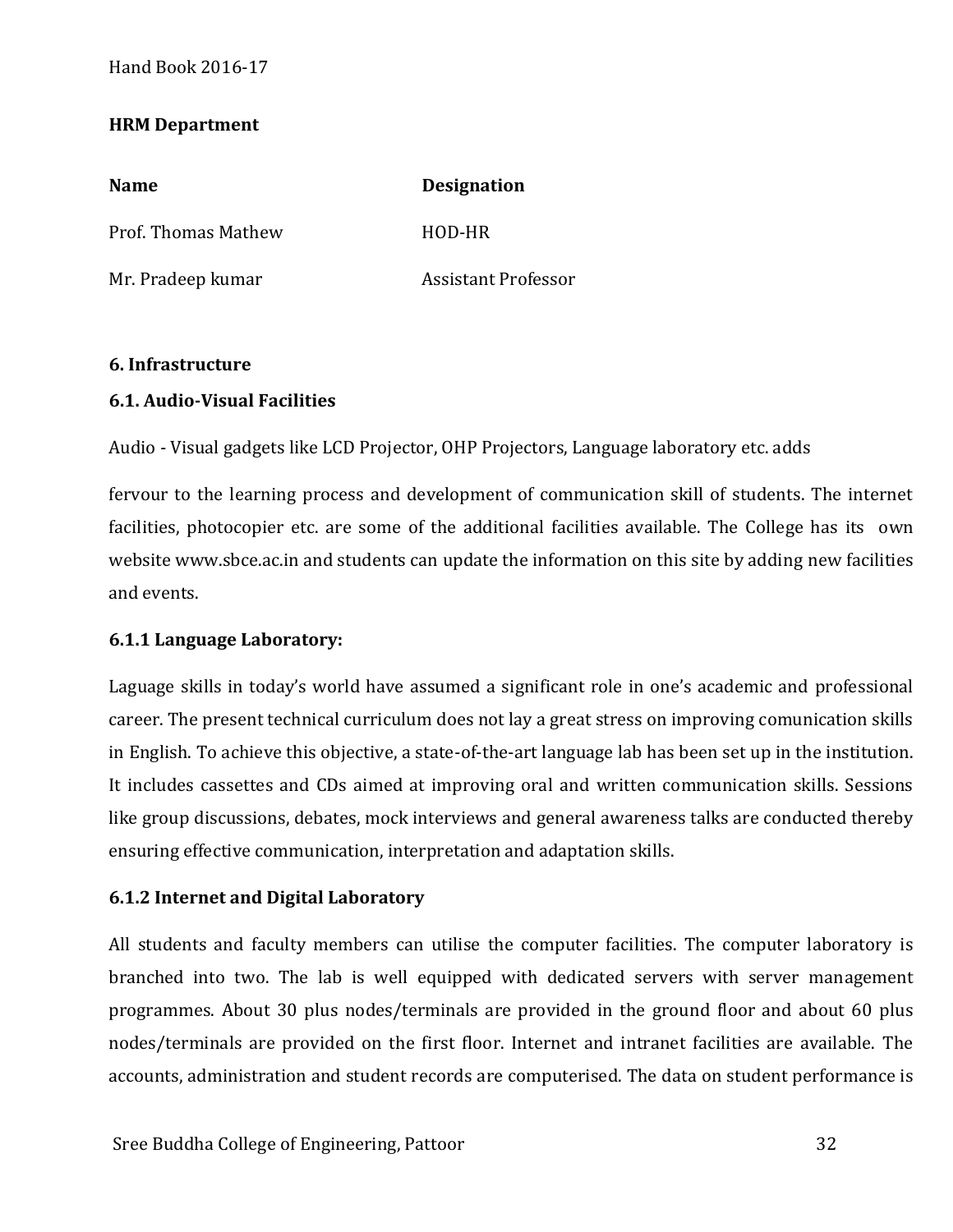available on the website and can be accessed by parents. The lab includes audio/video cassettes, CDROM discs, textbooks, and all necessary compilers of programming languages (licensed version) are used. The lab is also equipped with latest printers, scanners, CD/DVD writers, Windows - NT servers, multimedia systems, multi media projectors etc. A leased internet connection of 4Mbps is available in the college through a network of 100 computers.

#### **Supporting staff**

| Mr. Vishnu R.          | System Administrator (MCA, CCNA, MCFA) |
|------------------------|----------------------------------------|
| Mr. Unnikrishnan       | Computer Hardware Technician           |
| Mr. Sajeev Kumar. K.R. | Lab Assistant                          |
| Mr.Gopakumar           | Computer Hardware Technician           |

#### **Central Library Facilities**

The Central Library caters to the information needs of the faculty , students and other staff of the institute . it is housed in a three storied new building located at the north side of the main campus. The total area of the library building is about 1500 sq .m. It has more than 30,000 books , and around 1600 CD Roms covering all disciplines of engineering , science and technology , humanities and generat books. The central library Currently subscribes to around 135 scholary journals, and 70 technical Magazines in print form. Library provides a large reading room which can accomodate a total of 600 students at a time. The reference section of the library is fully air conditioned and provide peaceful environment for study. The digital library has a capacity to accomodate 40 users. More than 5000 international online journals, e-books, standards, in different areas subscribing through different consortium, ELSEVIER, IEEE, Springer, ACCESS ENGINEERING Library, ASTM Digital Library, ASCE, ASME, j - gate, ISO JTC | and NPTEL. The Central library has automated all its routine activities through library software and also extended the scope of various services like CD - ROM database search , OPAC and web OPAC.

The Libarary also has a seperate internet section (net lab) consisting of a number of network terminals for providing recent and most comprehensive acess to e- journals and other e - reference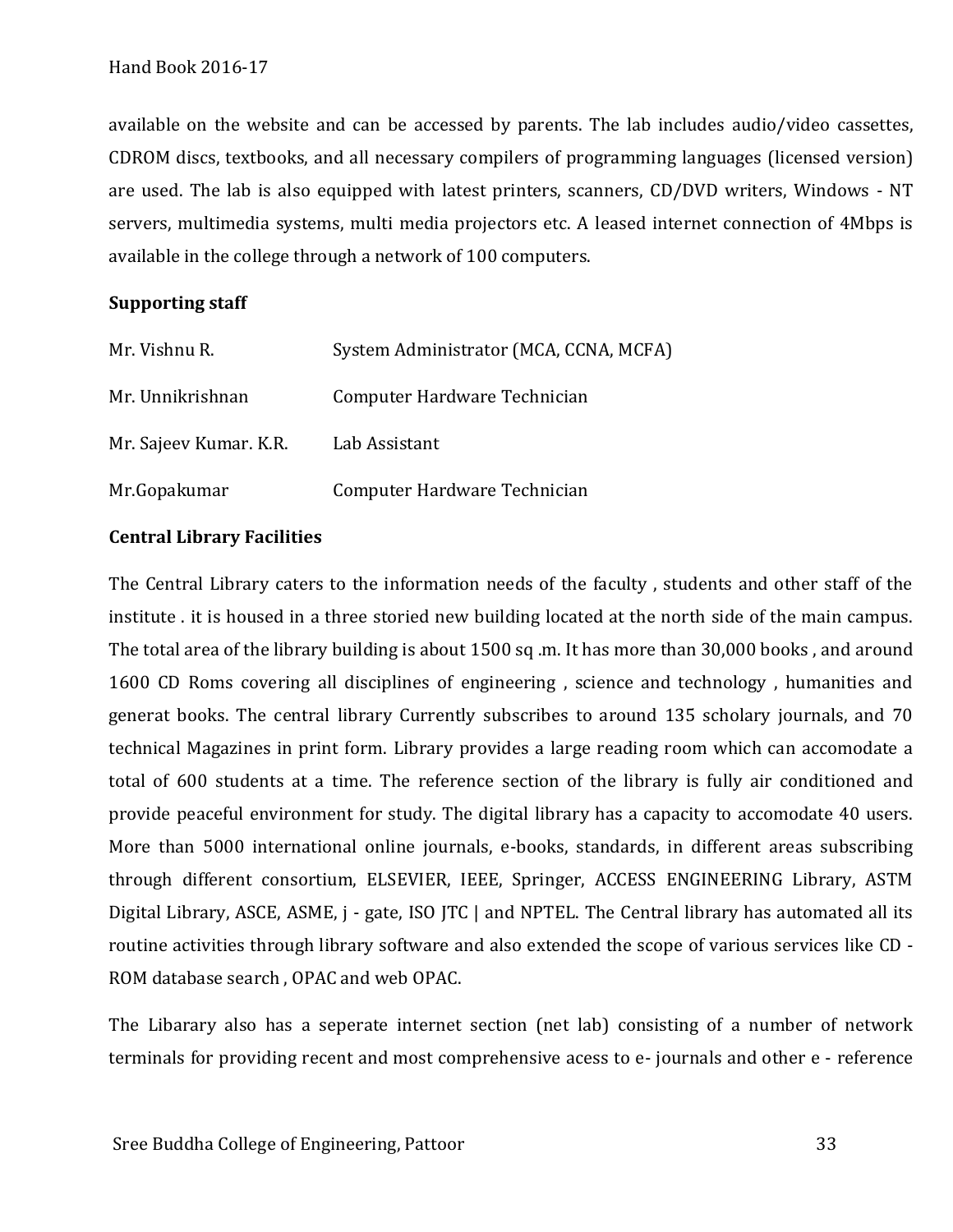resources to the faculty , students and staff under Interest environment. This is located on the second floor of the library. The facilities at the library include a fully air conditioned conference hall.

# **Library Services**

- Reference
- Document lending Service
- E-document lending service
- News Clipping
- New arrival
- Reprography
- Online Printout
- Digital Library
- OPAC
- User Education

# **Library Timings :**

Monday to Friday ( On working days) - 8.00 am to 8.00 pm

Saturday - 9.00 am to 6.00 pm Circulation Timings ( Issue / Return) - 8.30 am to 6.00 pm (Monday - Friday)

# **MEMBERSHIP :**

Filled in application in prescribed form duly forwarded by the staff advisor of the respective departments along with College ID Card shall be submitted to the Library.

1. Identity card is compulsory for entering the library and books will be issued only against the borrower's ticket. It should be produced as and when demanded by any of the library staff.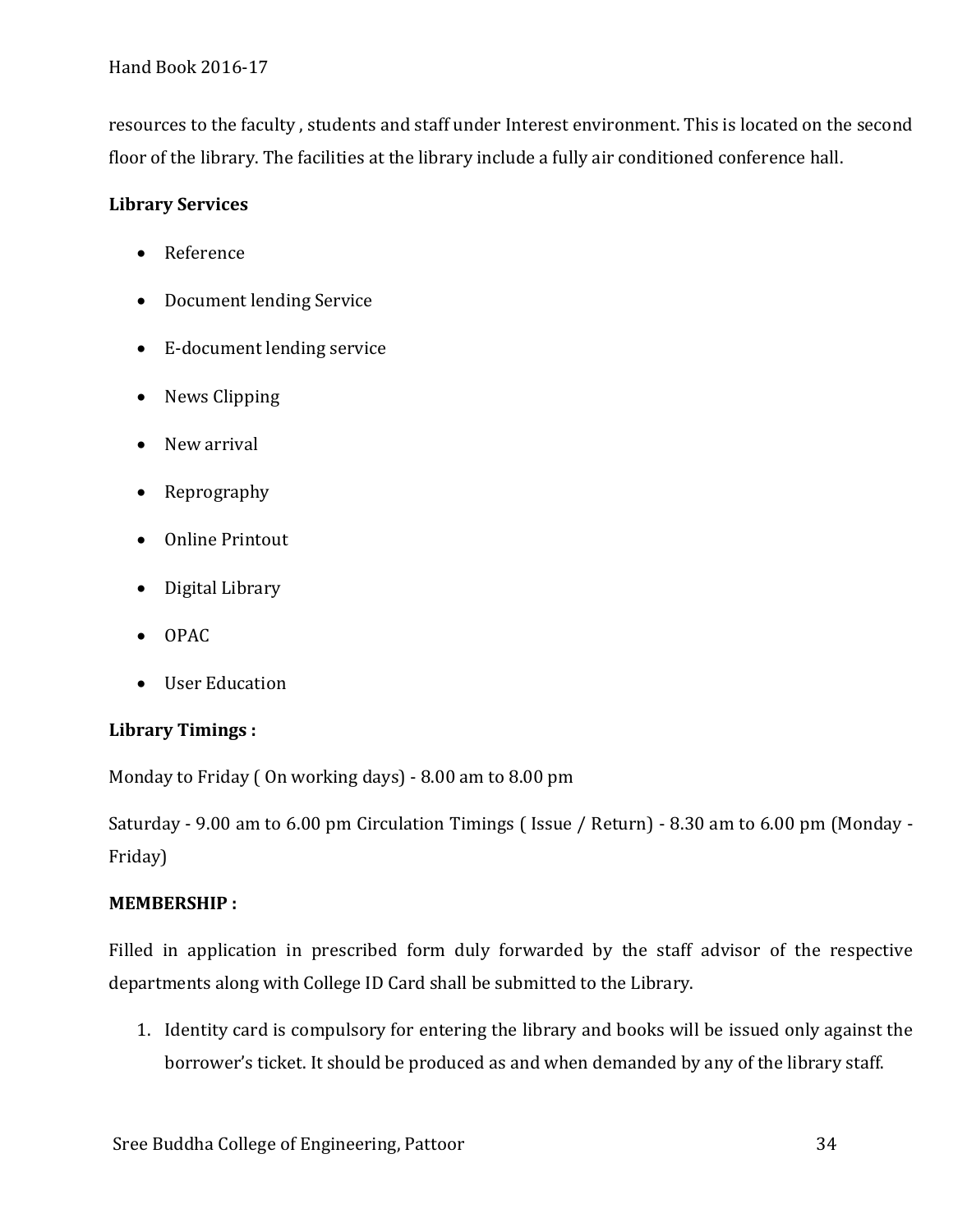- 2. Personal belongings can be kept in racks on the ground floor, however they may carry loose papers or a single notebook.
- 3. Enter your name and sign in the register kept at the entrance counter before entering library.
- 4. Silence to be maintained.
- 5. No discussion permitted inside the library
- 6. Using cellular phones and audio instruments with or without speaker or headphone is strictly prohibited in the library premises.
- 7. Improper use of library facilities by a member will lead to the suspension/ termination of his/ her membership.
- 8. No document issued brought to the library unless for returning.
- 9. Students are instructed to check the books while borrowing and they will be responsible for any type of damage or mutilation noticed at the time of return.
- 10. No person permitted to use the library shall mutilate, disfigure, deface by writing in the margins, by underlining sentences, by marking passages or by damaging in any other way a book, periodical, or any other property of the library.
- 11. Incase a book is mutilated or lost, then the borrower shall replace the books of the same edition or latest edition or pay double cost of the book after getting permission from the librarian.
- 12. Library borrower cards are not transferable. The borrower is responsible for the books borrowed on his / her card.
- 13. Loss of borrower card should be reported to the librarian in writing. After checking the borrowing register they will be issued a fresh replacement card on a payment of Rs. per card.
- 14. Reference material should not be taken outside the Library.
- 15. Photocopying services shall be available for the Library materials against payment. Users are responsible for complying with copyright act while photocopying library documents.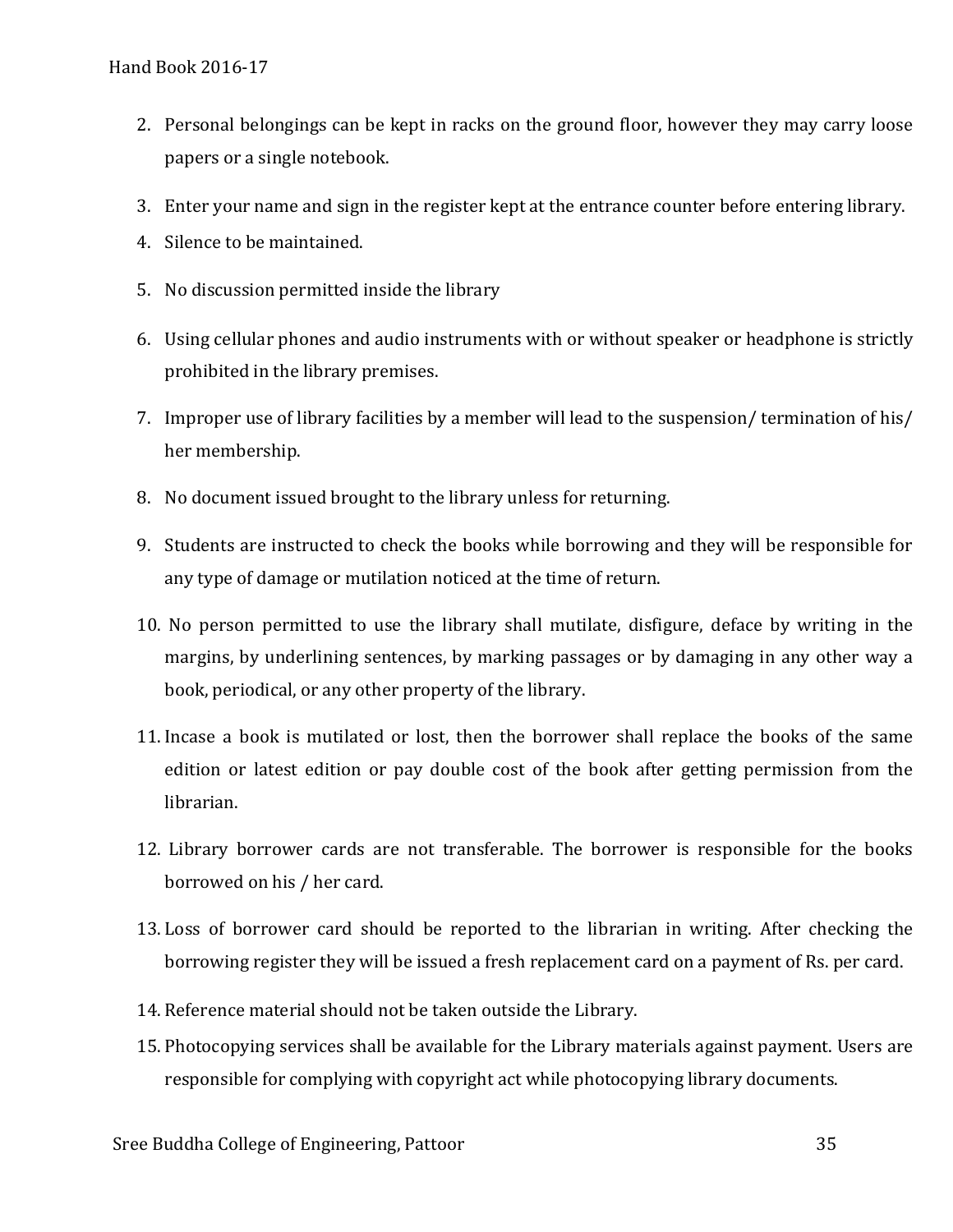- 16. Books will be issued to the students for 14 days only. In the last page slip is pasted and stamped mentioning the due date and the fine will be charged 50 paisa per day per book from the due date till the book is returned to library. Members must collect receipt for the payment made against late fine from the library.
- 17. Each student shall obtain No dues certificate from the library after returning all the books issued, surrendering the borrower's cards and after paying outstanding dues, if any.
- 18. Refreshment of any kind shall not be taken any where in the library premise,
- 19. Privileges of members in respect of borrowing documents are given below :

| Borrowers              | <b>No.of Books</b> | Loan Period |
|------------------------|--------------------|-------------|
| Academic staff         | 15                 | 1 semester  |
| Non academic staff     | 4                  | 1 month     |
| <b>B.Tech Students</b> | 5                  | 14 days     |
| M. Tech Students       | 10                 | 14 days     |

- 20. Rules for the use of digital library must be followed. Browsing occasionally restricted to Ebook, online journals & NPTEL Video Courses. Other website are also availabe with the permission of the librarian.
- 21. SBCE Central Librarry follows an Open Acess system.

#### **6.3 College Hostel**

SBCE provides residential facilities with homely atmosphere for the students. Hostels for Men and Women are provided in Separate campuses with adequate facilities. Vegetarian foods prepared in hygienic conditions are made available to the students. The stay in the hostel enables them to imbibe a different life style and involve in activities including yoga, meditation, sports, music etc. suiting individual tastes and preferences. Students learn to take care of their personal needs and grow in a conducive environment.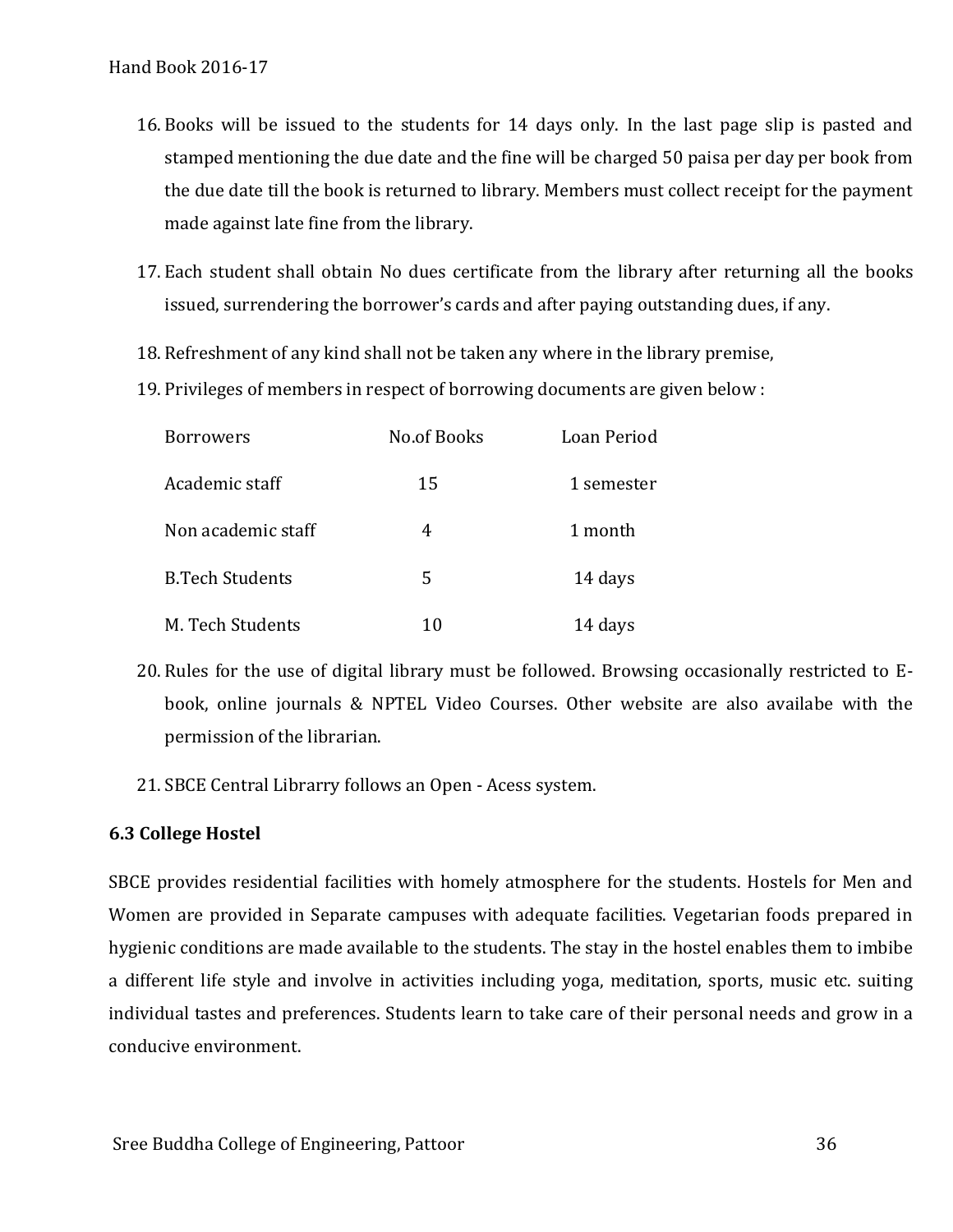Students desiring to stay in Hostel have to make a deposit of Rs. 10,000/- against mess fee and other charges. The students fix the menu and the monthly mess expenses are divided amongst the students.

The Principal is the chief warden of the hostels who manages the affairs of the hostel with the help of resident tutors and other staff.

# **6.4 College Store:**

With the aim of helping the students to procure study materials of good quality, the authorities have started a students store inside the campus. All stationery including textbooks, drawing instruments etc. is available. As the store is functioning on a no-profit basis, students can purchase materials and textbooks at a discounted rate. The store is open throughout the college working hours. A senior Staff member is in charge of the store.

# **6.5 College Canteen:**

A canteen is functioning inside the campus. Tea, Coffee, Snacks, Lunch etc. are available at moderate rates.

# **6.6 College Bus:**

The College Buses ply to all-important points as per the needs of the students. The bus secretary is in charge of time scheduling and other arrangements regarding the bus. The bus timings are as follows

Morning Trip (Towards College)

# **Route**

- 1. Karunagappally
- 2. Changankulangara
- 3. Kayamkulam
- 4. Choonad
- 5. 2nd Milestone
- 6. Bharanikkavu

Sree Buddha College of Engineering, Pattoor 37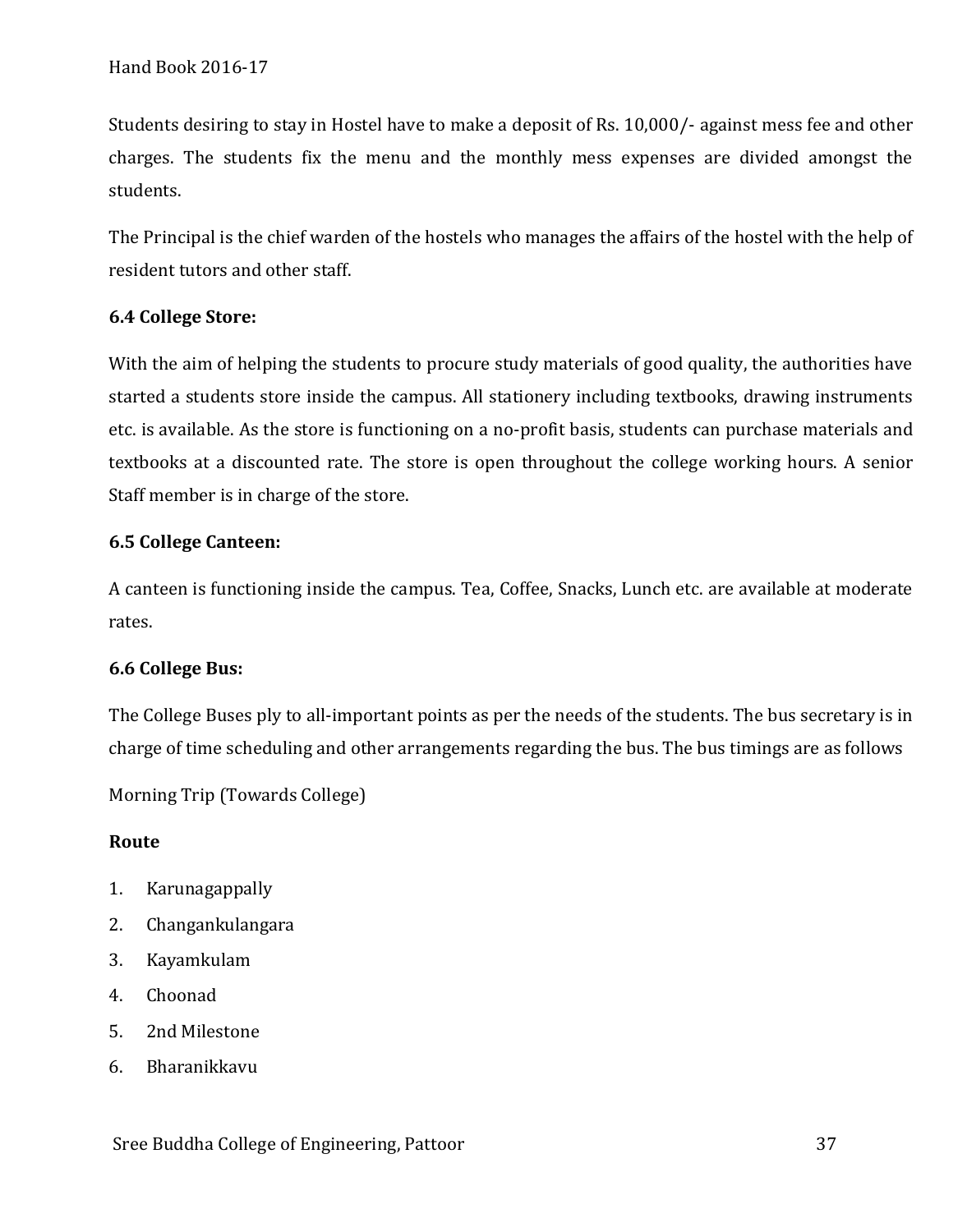- 7. Adoor (Via Nooranad)
- 8. Adoor (Via Kudasanad)
- 9. Pathanapuram
- 10. Harippad
- 11. Chettikulangara
- 12. Chennithala
- 13. Mannar
- 14. Chengannur
- 15. Thiruvalla
- 16. Elavumthitta
- 17. Nangiarkulangara
- 18. Kollam
- 19. Pullukulangara
- 20. Pandalam
- 21. Venmony Circular

# **Evening Trip (From College)**

Time 4.35 pm

# **6.7 Post Office and Bank**:

The Pattoor Post Office is functioning at Pattoor Junction close to one of the Ladies Hostels. A branch of The Syndicate Bank of India is located at Pattoor Jn.

# **6.8 Hospital:**

Josco super speciality Hospital is an at a distance of 3 km. from the campus. The institute doctor will be visiting students Occasionally. Tel: 0479 – 2374982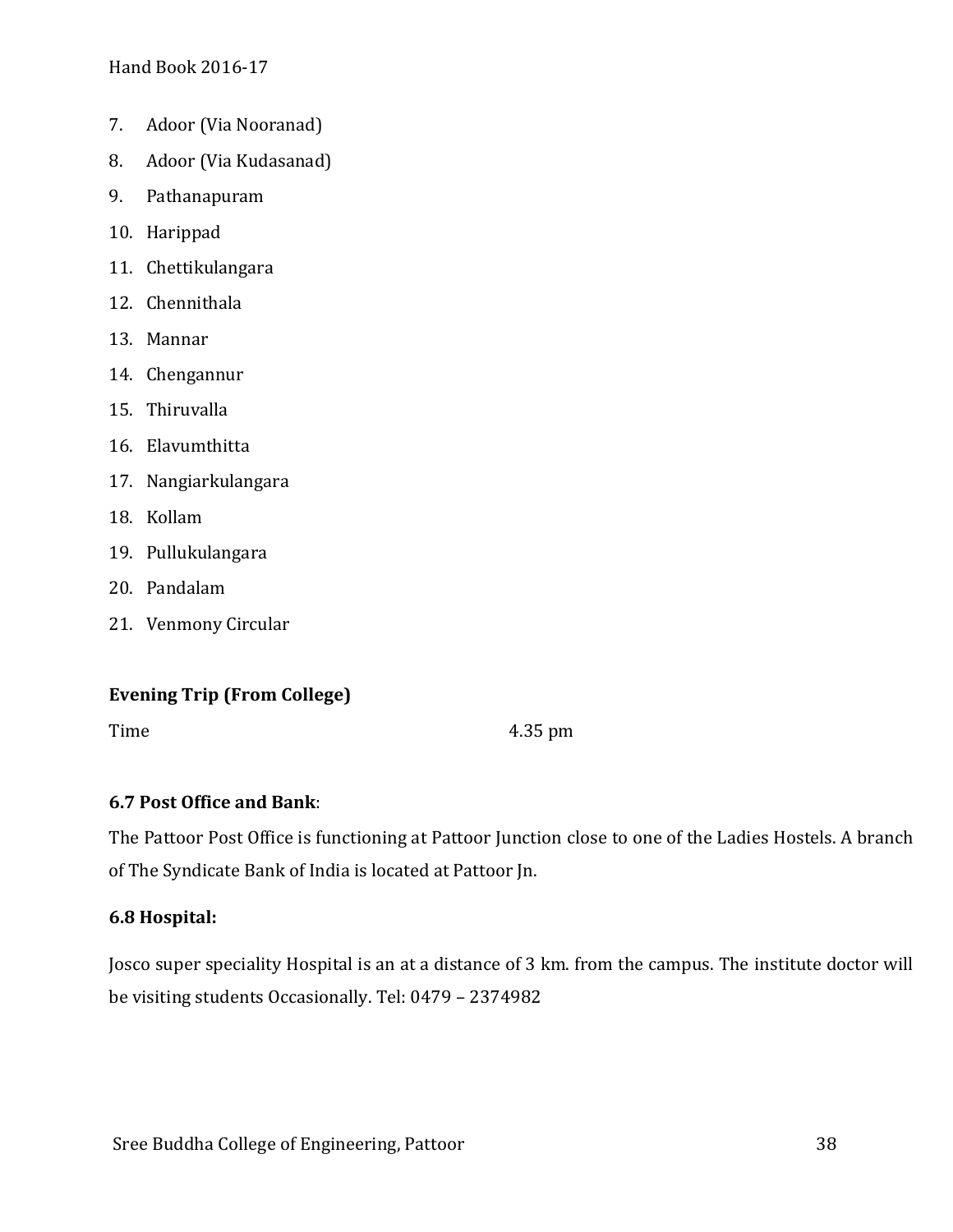#### **6.9. Sports, Games and Arts**

Sports and games provide an excellent opportunity for students to interact with each other, develop true sportsman and team spiriv as well as to stay healthy. The college has facilities for outdoor games like football, cricket, volleyball, Basket Ball, Gymnassium and indoor games including carom, table tennis and chess.

The supporting faculty:

# Name Department

Mr. Somanadhan A R Humanities & Science.

Arts activities include special training classes in painting, drawing, classical and western music and dances. The students are given all forms of help in presenting themselves in all forms of arts at local and interuniversity competitions.

#### **6.10. R & D Consultancy Centre**

The learning in an Engineering college spending huge amount of money will be futile, unless the knowledge gathered is fruitfully utilised for development of the Nation and the society. With this in mind, consultancy service for industries, R & D organisations, other government and non governmental organisation are provided. The main fields of consultancy provided are in the following areas:

- 1. Reaction Kinetics
- 2. Bio Chemical reactions
- 3. Combustion generated pollution
- 4. Wind energy systems
- 5. Solar thermal devices
- 6. Business Economics
- 7. Energy conservation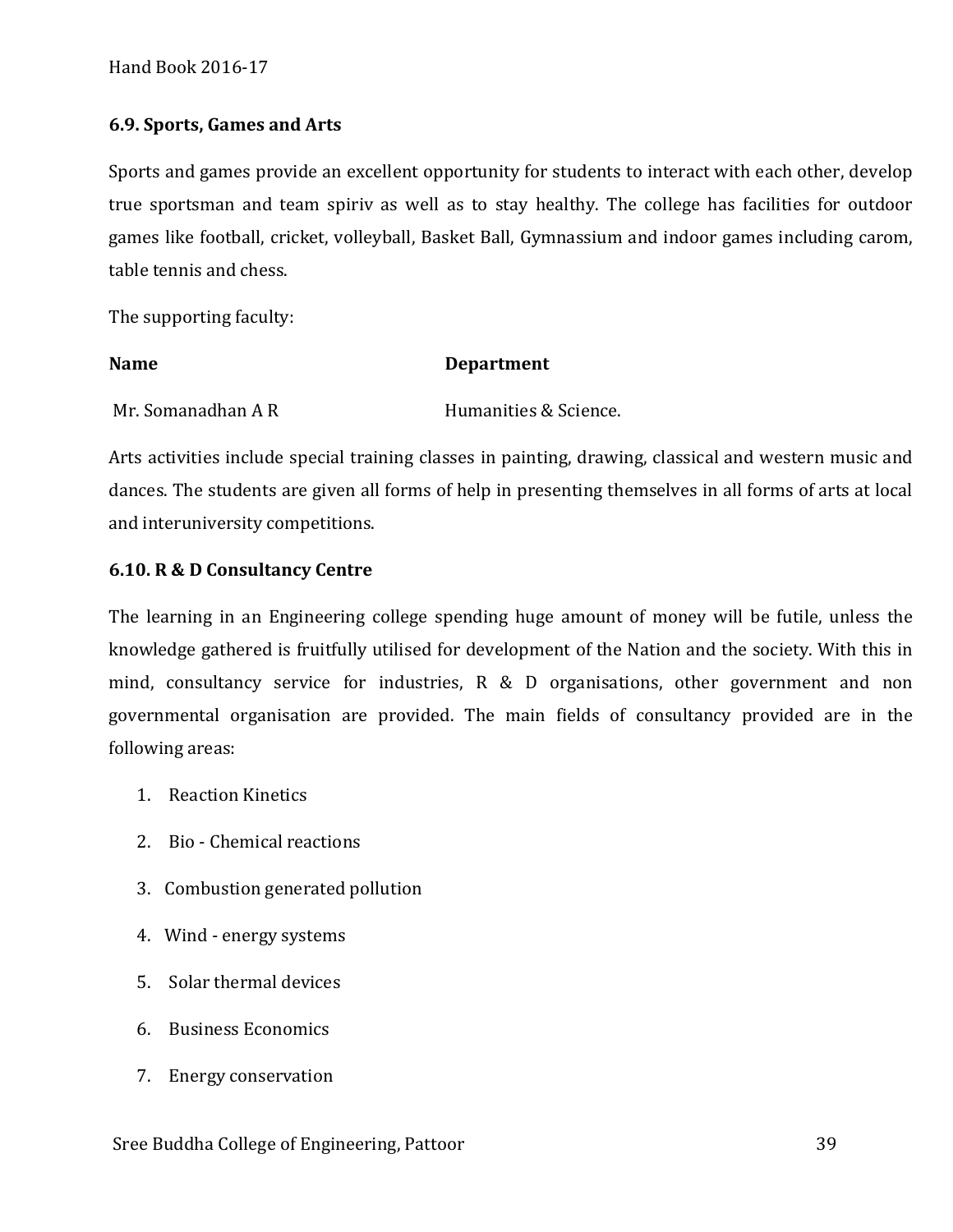- 8. Waste heat recovery
- 9. Power plant economics
- 10. Microhydel systems etc
- 11. Water analysis
- 12. Chemical composition of alloys
- 13. Bio-Technology based industries

#### **7. Training and Placement Cell**

Sree Buddha College Of Engineering has an independent Training & Placement Cell devoted to cater to the needs of organizations in conducting campus interviews for placements. Principal coordinates the training and placement activities of SBCE. Mr.Pradeep Kumar R. (Lecturer, M.Com; MBA) assists the Principal and carries out the day-to-day activities with the help of other members of the cell. This Cell ensures and takes care to provide the best arrangements and hospitality for the visiting company officials.

The Training and Placement Cell provides all audiovisual facilities for preplacement talk, written test, group discussion and interviews. It plays a very important and key role in counselling and guiding the students of the college for their successful career placement, which is a crucial interface between the stages of completion of academic program of the students and their entry into suitable employment. This Cell also coordinates various activities related to career development of the students along with the industrial training.

Students are placed in reputedz companies like Infosys, Wipro, DELL Téahnalpdies: US Technology, IBS, NEST,CTS, Accenture, BIRLA Soft, Convergys, etc. Around 70% of final year students are also placed. Pre-final students are also getting placement. To improve students communication skill / aptitude skill which makes them employable, training programmes are started from the 1st year onwards.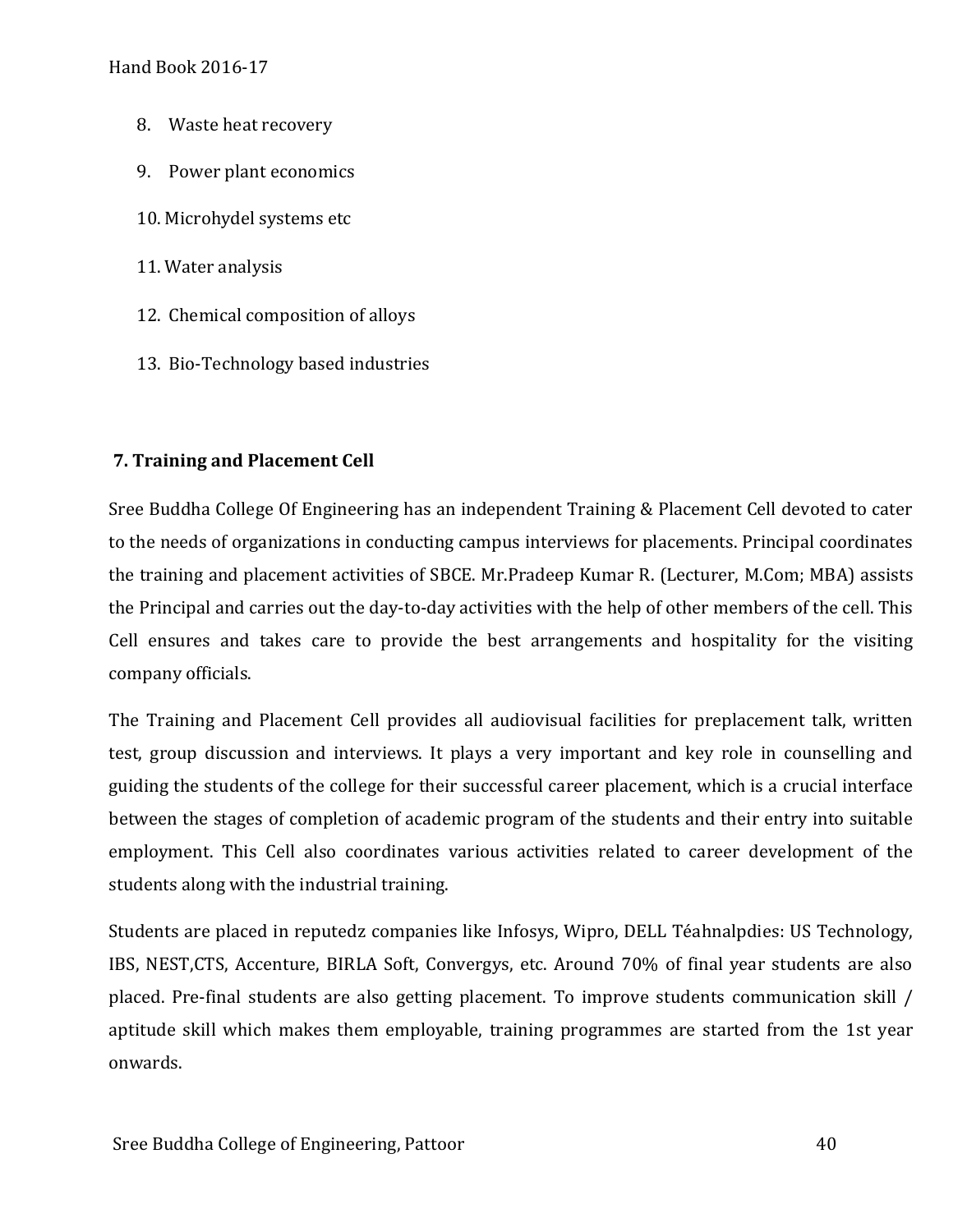Mr. Pradeep Kumar Placement Officer

# **7.1 Training & Placement Activities**

In addition to campus placements the T&P cell organizes a number of programs for the benefit of students as listed below:

- Personality development
- Interpersonal & Communication skills.
- Career planning and Career Mapping.
- Program on "Technology Management".
- Soft Skill Training
- Yoga and Meditation

# **7.2 Trainings**

An in home training programme is being conducted for in the students by the faculty. The modules offered are :

- 1. Module on soft skills enhancements
- 2. Module on Communicative English
- 3. Module on Problem golving skills

# **7.3 Placement procedure**

The general format followed is as given below. It consists of Five Stages:

- (1) Preplacement Talk
- (2) Written Test
- (3) Group Discussion
- (4) Interview HR & Technical

# Sree Buddha College of Engineering, Pattoor 41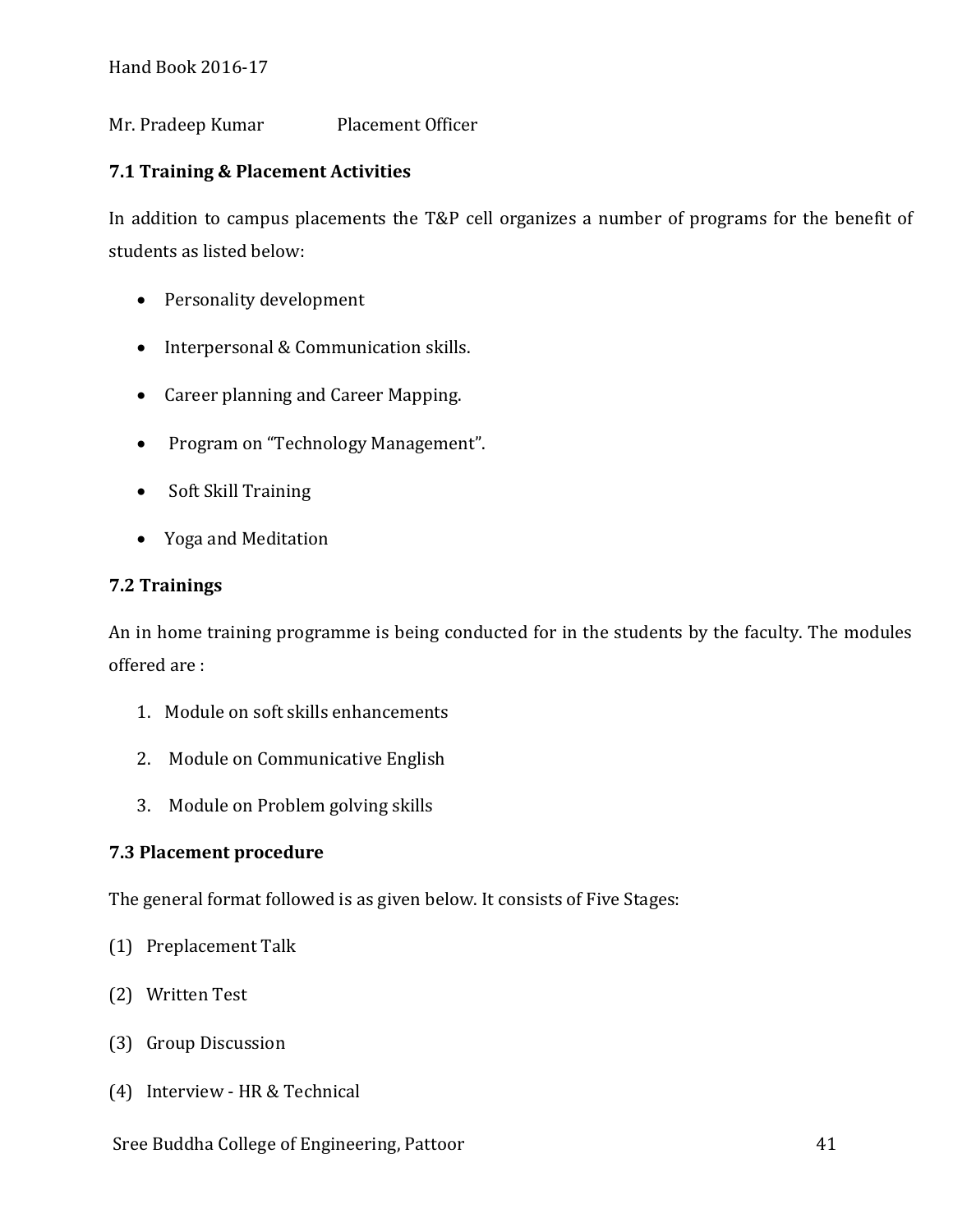#### (5) Result publishing

If the company prefers any other mode of selection, the cell will make the required arrangements.

- The Placement Cell invites companies to the college / the companies can contact the Placement Officer for their requirement.
- To the responding companies, the details of the final year students opting for placement are sent as per their requirement.
- The companies have an option to conduct the recruitment at the Colleges Campus or any other venue decided by the company.
- The company will be assigned a convenient date according to their choice.
- After confirmation by the company, a pre-placement talk can be arranged on the date.
- The company can conduct test and/or group discussion to short list the interested students.
- The company can interview the short listed students for final selection.

#### **8. Associations**

#### **8.1. Students Associations**

With the aim of knowledge enhancement of the students, both academically and technically, student associations are formed. Experts, Scientists and Senior Technicians from industries(both govt. and private), R&D Organisations and reputed colleges are invited for delivering speeches. Students are also counselled in personality development, leadership, stress management etc. by eminent persons organized by these are as follows:-

| <b>BUDS</b> | Biotechnology |
|-------------|---------------|
|             |               |

CYBORG Computer Science

CASTELLOS Civil Engineering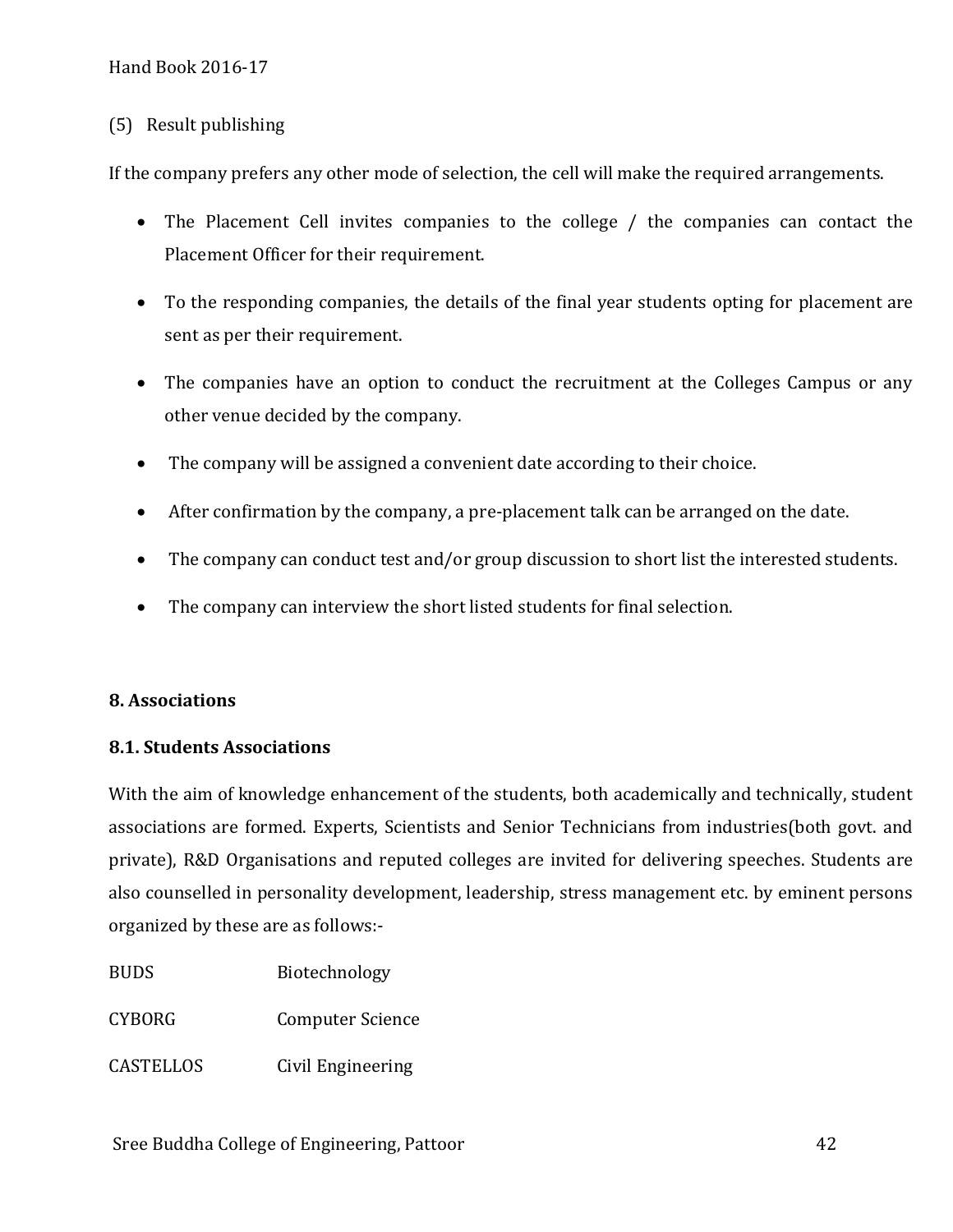| ETA.            | Electronics & Communication   |
|-----------------|-------------------------------|
| <b>TACHYONS</b> | Electrical & Electronics      |
| <b>MOMENT</b>   | <b>Mechanical Engineering</b> |

#### **8.2. ISTE & IEEE**

College has the characters of ISTE (Indian Society for Technical Education) and IEEE (Institute of Electrical& Electronics Engineers). These societies conduct various seminars and short term training programmes in recent technologies for both staff and students. Student branch is also working.

Committee Members of ISTE Secretary

Members of IEEE Student Counsellor

# **8.3. Various Clubs**

- Centre for Soft Skill Development (CSD)
- Industry Institute Community Interaction
- Cell (IICIC) Entrepreneurship Development Cell (EDC)
- Energy and Environment Conservation Club (EECC)
- Robotics Club (ECE dept.)

# **8.4. The Parent Teacher Association**

A Parent Teacher Association is functioning in the college. Every year new executive committee members are elected. The Principal is the ex-officio president. The secretary will be a senior staff member. The Vice President, Joint secretary and three parents are elected in the PTA general body meeting.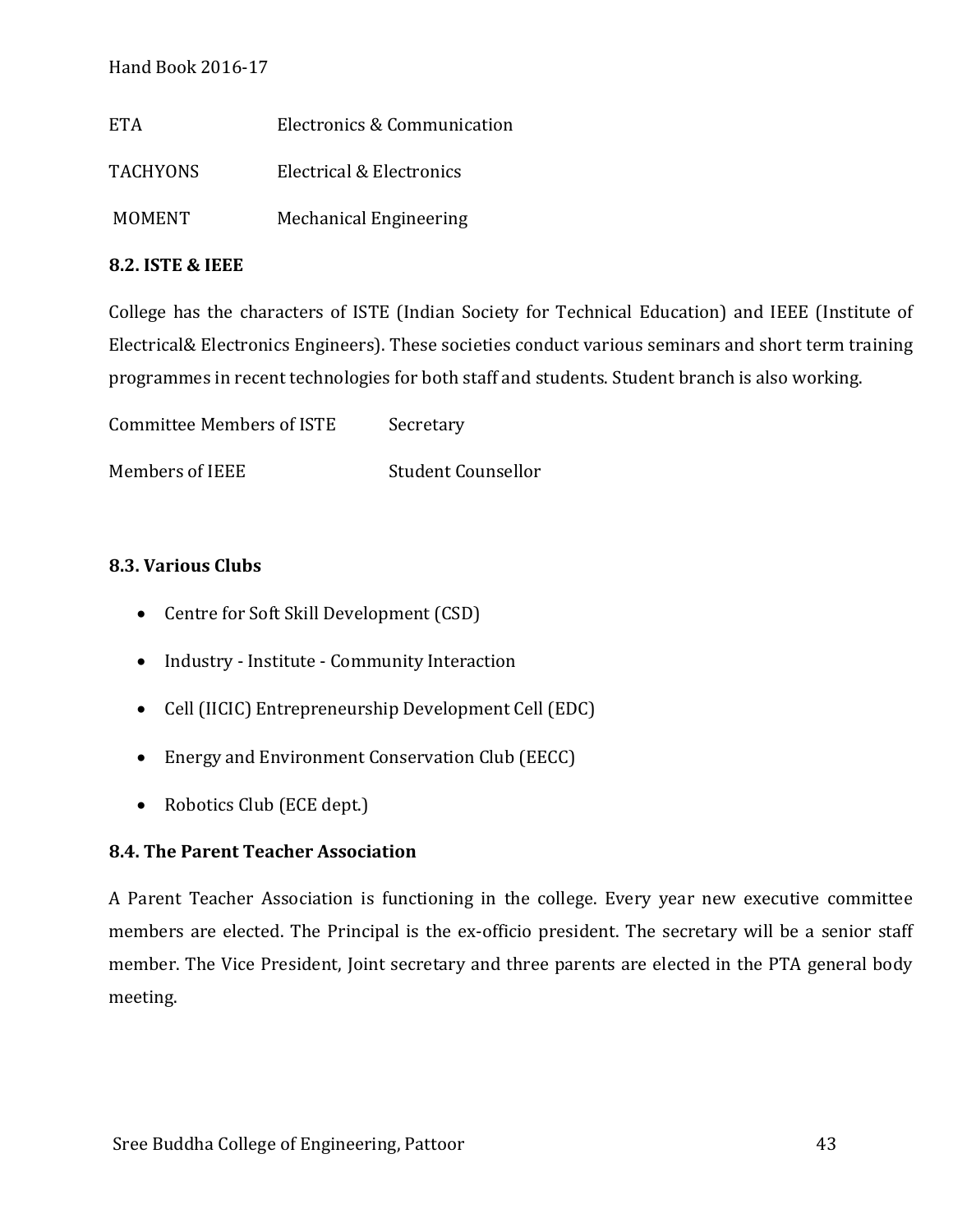#### **9. Academic Bodies**

## **9.1. The Academic Council**

The academic council consists of the Chairman, Principal, Dean and Heads of Departments. The Chairman is the Ex-Officio Preside the council. There shall be a minimum of 3 meetings in a year.

#### **9.2. The College Council**

The college council consists of the Principal, Dean, Heads of Departments, Workshop Superintendent, Visiting Warden of the Hostels and Placement officer. The Principal is the Ex- Officio president of the council and the council appoints the Secretary. The Principal may consider the opinion of the collegee6uncil in the administration of the college. The College Council meets once in every morith or as and when called upon.

#### **9.3 The Staff Convenors:**

#### **Examination Cell**

1. Chief Examiner : Mr. Sabi S.

| <b>Time Table Committee - Co - Ordinator -</b> |                         | Ms. Minu Lalitha Madhavu |  |  |
|------------------------------------------------|-------------------------|--------------------------|--|--|
|                                                | 6. Sports Committee     | Mr. Somanadhan A R       |  |  |
|                                                | 7. Arts Committee       | Ms. Minu Lalitha Madhava |  |  |
|                                                | 8. Discipline Committee | Prof. S. sreekumar       |  |  |

# **The Students Council** (SAC)

The College has a student's council, the objective of which shall be

- a. To train the students of the college in the duties, responsibilities and rights of citizenship.
- b. To promote opportunities for the development of character, leadership, efficiency, knowledge and spirit of service among the students.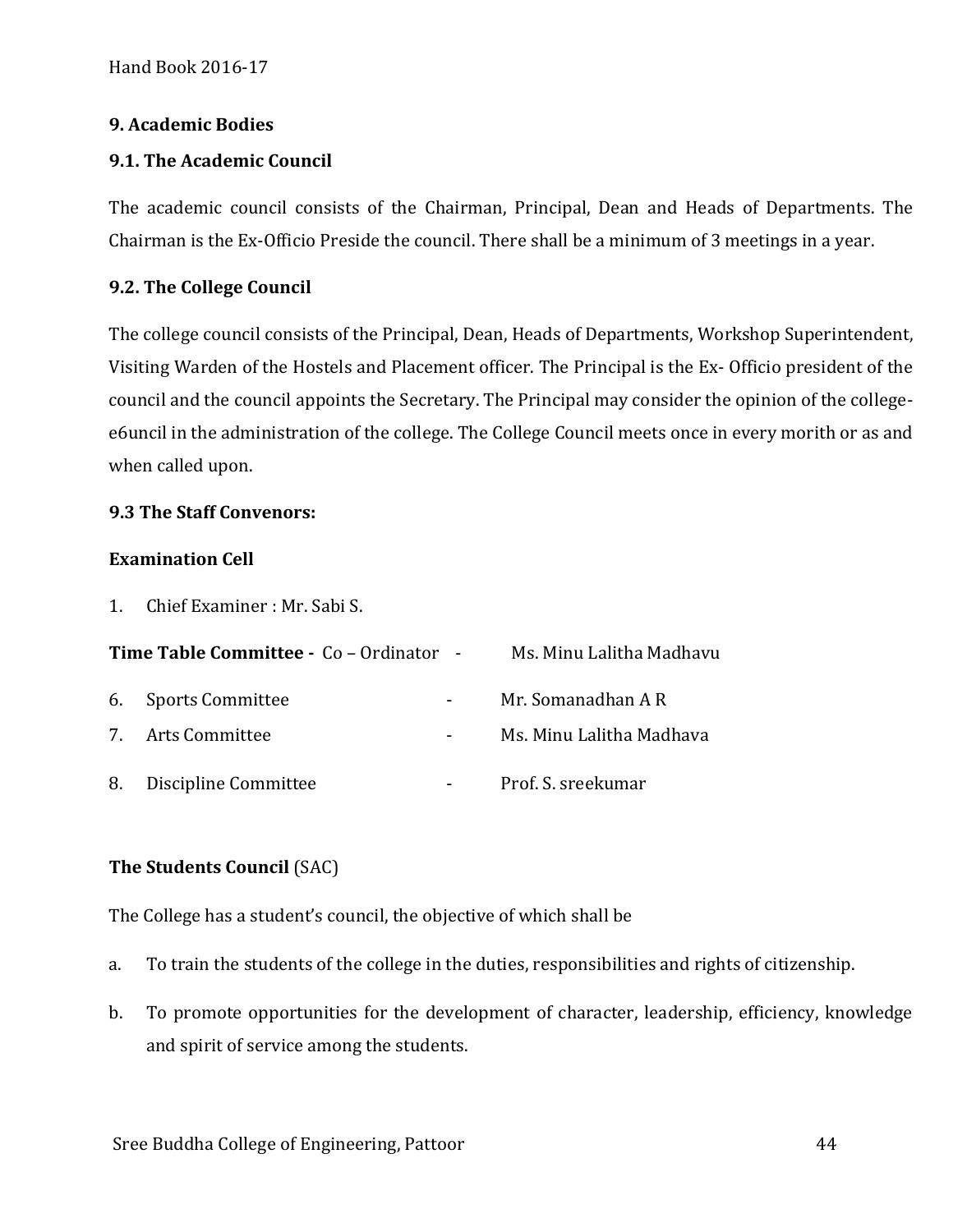- c. To encourage sports, arts and other cultural, educational and recreational activities that are incidental and conducive to the above objectives and
- d. To work for the general welfare of the student community.
- e. To Publish College Magazine

The college also has sectional associations in each Department. The term of the council is generally one year from the date from which the council assumes office or till the date of nominations to the council in the subsequent year.

#### **10. Council Members**

Procedure for selecting the Council members 1) The members of the class elect one each from the boys and girls as Class Representatives.

- 2) These Class Representatives should select a person from a selected list of candidates as a council Member for each position depending on the abilities and leadership qualities.
- 3) The candidates who would like to represent himself as a council Member should fulfill the following criterion.
- i) He/She should have proper knowledge about the responsibilities of the position he is representing.
- ii) He/She should have good and consistent academic records. Without any back logo and tena toes

#### **10.1. NSS Activities**

MOTTO- " Not me, But you"

NSS unit was inaugurated on October'2004 with plans of community service and environmental, wasteland development. It has been divided into two schemes.

i) Regular activities-(120 hrs. per annum). Here the students render their service to the community like general awareness programmes, improvement of sanitation in the neighbourhood.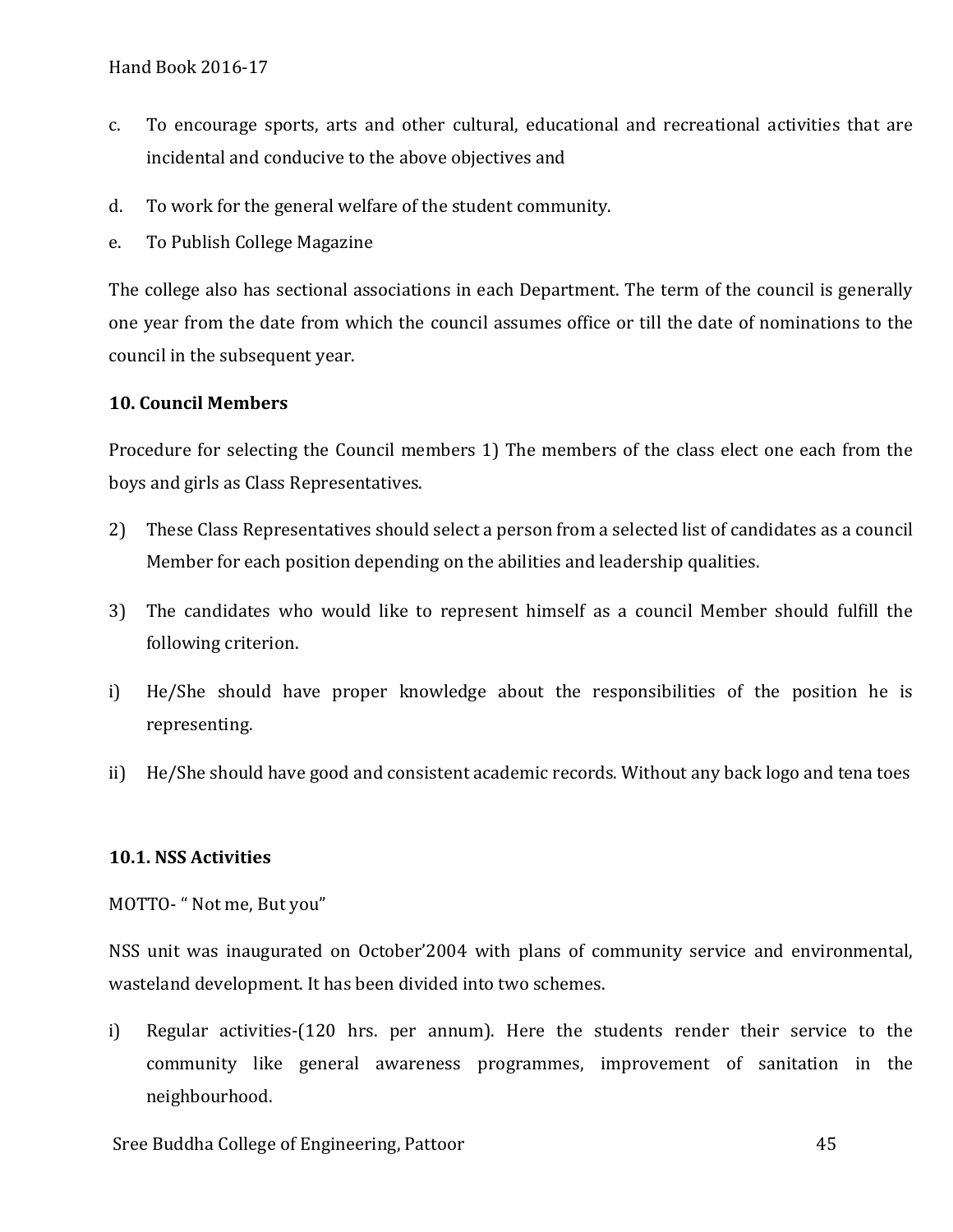ii) Special camp activities- (7 days a year). The students focus on water shed management, waste land development and environmental friendly activities.

N.S.S. Programme Officer –

#### **11. The Group Advisory System**

**Prof. Thomas Mathew**, is the Chief Advisor. Immediately on admission to the college, each student will be assigned to a faculty member called the Staff Advisor for that batch, who will open a student file for personal and academic details. The student and his parent can have frequent interaction with the Staff Advisor. After the release of result of each examination the details will be recorded in the student file. The Staff Advisor will record any outstanding performance, or disciplinary action, misbehavior etc. in the student file

#### **12. Discipline**

The students and the staff are expected to behave in a manner that shall uphold the integrity of the Nation and befitting to a Higher Educational Institution.

#### **12.1 Working time:**

| 1. | Class Time             |      | 8:30am-4.20 pm               |
|----|------------------------|------|------------------------------|
|    |                        |      | (Lunch break: 12.50 to 1.30) |
| 2. | Office Time            |      | 9.00am - 5.00pm              |
|    |                        |      | (Lunch break: 1.30 to 2.00)  |
| 3. | Library Time           | 20 O | 8.00 am to 8.00 pm           |
| 4. | <b>Computer Centre</b> | ÷    | 8.00 am to 8.00 pm           |
| 5. | <b>College Stores</b>  | ÷    | 9.00 am to 5.00 pm           |
| 6. | Language lab           | ÷    | 8.00 am to 8.00 pm           |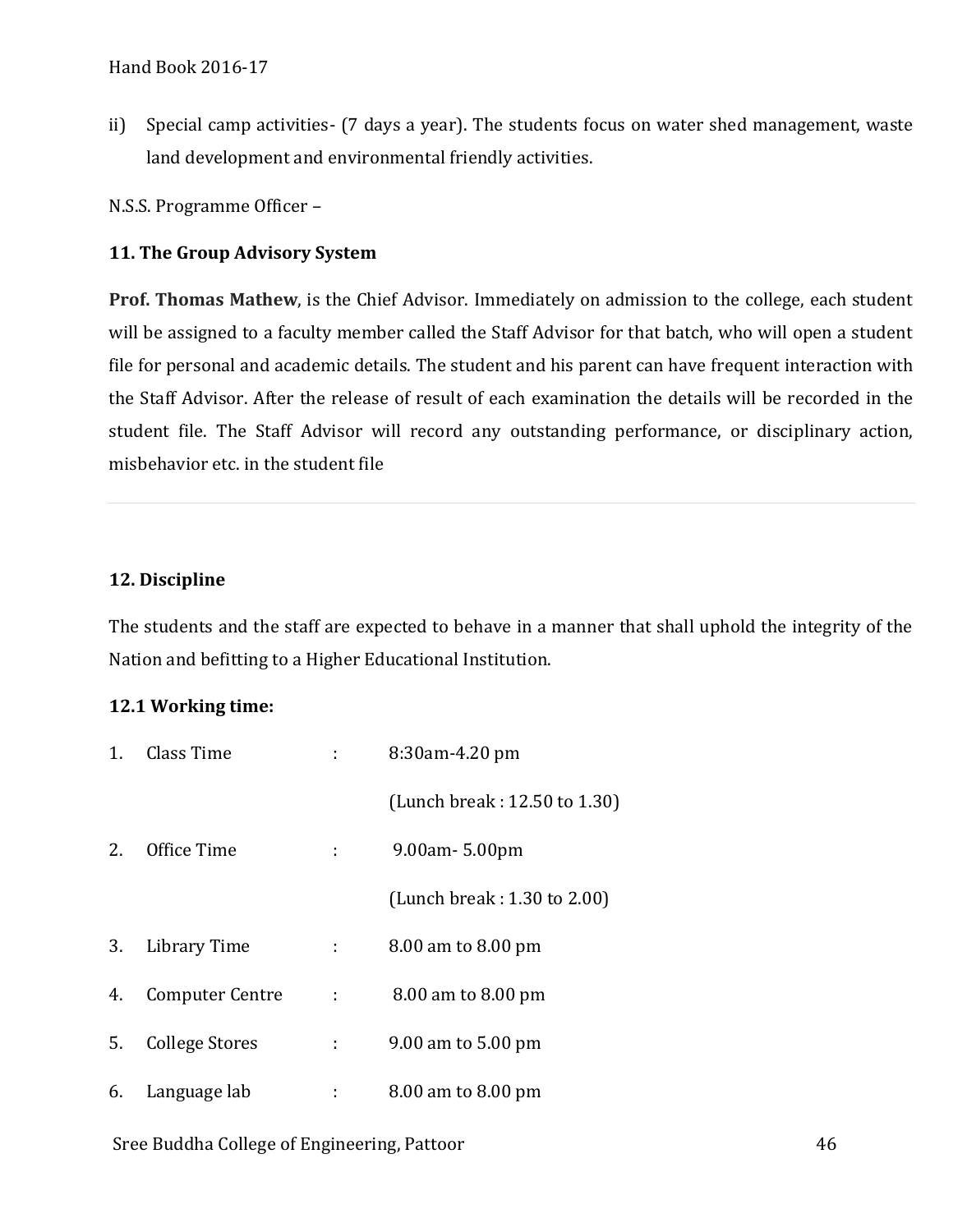# **12.2 College Uniform :**

Students have to come in proper uniform as follows: -

| Gents             | ÷       | Blue striped shirts (half sleeves) Single pocket, tucked inside<br>pants and belt. Trousers (Navy blue) |
|-------------------|---------|---------------------------------------------------------------------------------------------------------|
| Ladies            | ٠<br>٠. | Full sleeve shirts and (Blue striped shirt) long pant (Navy Blue) with<br>Navy blue jacket.             |
| Workshop<br>class |         | Full sleeve shirts and (Blue striped shirt) long pant (Navy Blue) with<br>Navy blue jacket.             |

# **12. 4 Ragging is strictly prohibited in the campus**

The Kerala Prohibition of Ragging Act 1988 is in force and those found guilty of ragging will be liable to be punished with imprisonment upto 2 years along with fine. An anti-ragging Committee is on the vigil in the campus. The students / parents can report incidents of ragging to any member of the college staff.

# **12.5 Mobile Phone is restricted**

Use of mobile phones is restricted in the campus. Students are not allowed to use the mobile phones in the campus during working hours. Those who violate this will have their phones confiscated and have to pay a fine of Rs. 500/- for the offence.

# **13. Admission Procedure**

The admission is as per the guidelines issued by Govt. of Kerala, following mandatory reservation. Presently 50% of the seats (30 seats in each branch) are admitted by the Commissioner of Entrance Examinations, Govt. of Kerala as per the rank list of Engineering Entrance Examination. Remaining 50% of the seats (30 seats in each branch) are Management / NRI seats. Both these categories will be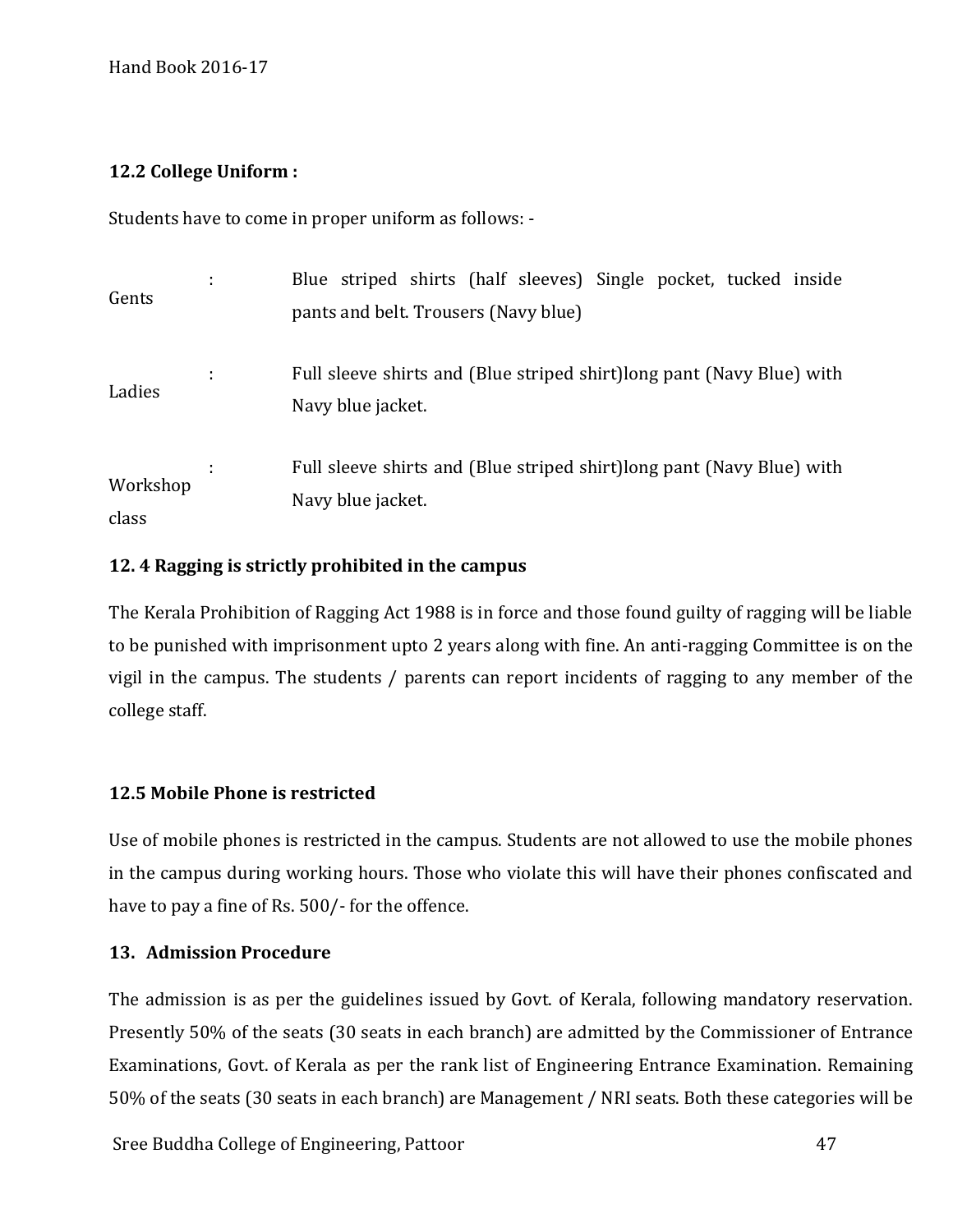admitted by the management and they should possess minimum marks as given in section 13.1. However NRI candidates need not appear the Engineering Entrance Examination. The details are given in section 13.2.

#### **13.1. Minimum Marks for Admission: '**

All candidates whether admitted through Central admission procedure (Govt.) or through Management or NRI quota should possess a minimum mark of 50%(SC/ST-pass) for Mathematics; and 50%(SC/ST-pass) aggregate for Mathematics, Physics & Chemistry in plus two levels.

#### **13.2 Distribution of Seats for each branch**

The distribution of seats for various branches of Sree Buddha College of Engineering as per the Commissioner for Entrance Examinations, Govt. of Kerala is as follows:

| Course              | Government | Management/NRI | Total |
|---------------------|------------|----------------|-------|
| <b>BT</b>           | 45         | 15             | 60    |
| $\operatorname{EC}$ | 30         | 30             | 60    |
| CS                  | 30         | 30             | 60    |
| ME                  | 60         | 60             | 120   |
| EE                  | 30         | 30             | 60    |
| CE                  | 30         | 30             | 60    |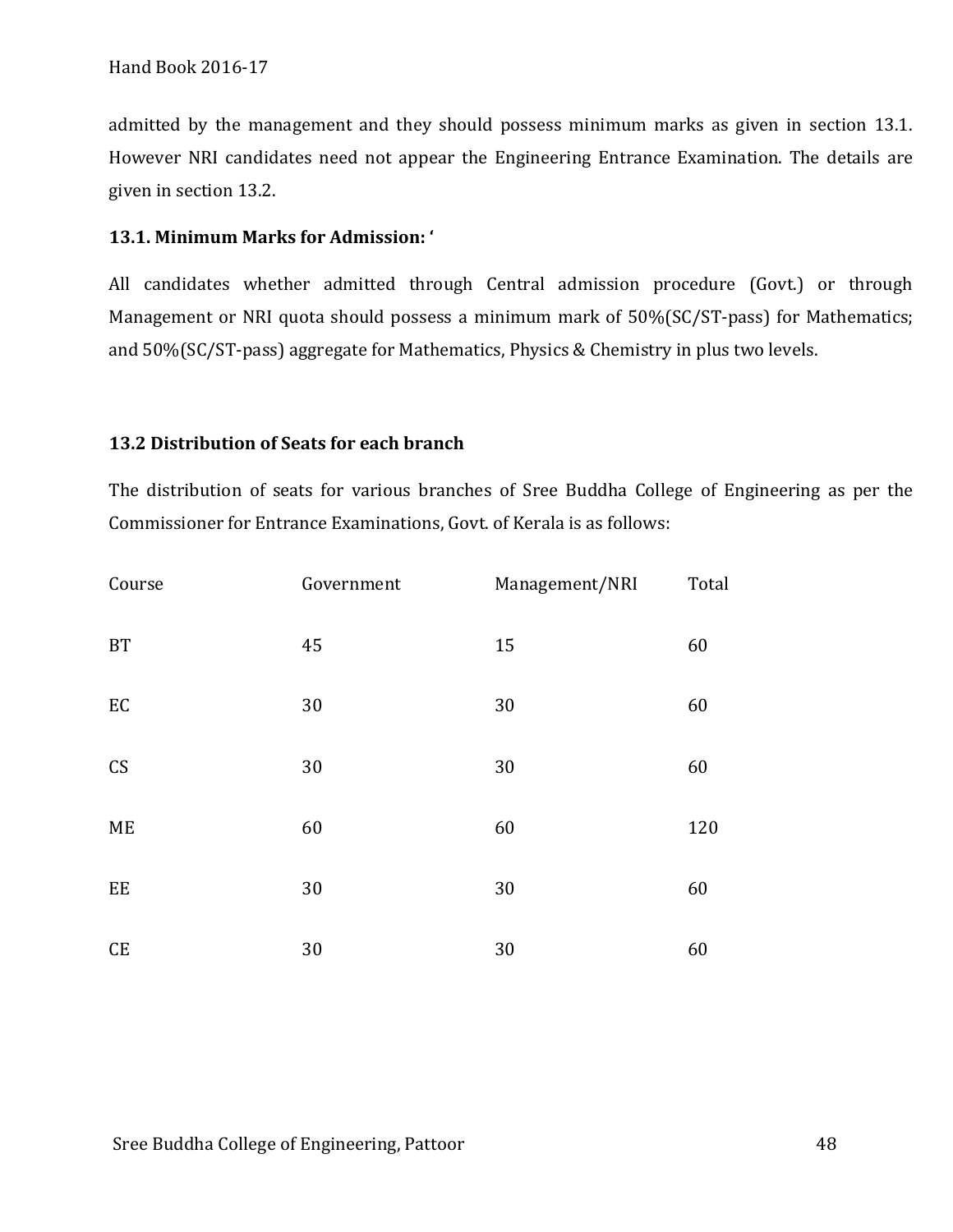#### **M.Tech**

CE - 24 ME - 18 BT - 18 CS - 18 EC - 18 EEE - 24

# **KTU RULES**

- The B.Tech., / B.Tech. (Honours) programme is a credit based programme. The duration of the B. Tech / B. Tech (Honours) programme will normally be four academic years spanning 8 semesters. The maximum duration shall be six academic years spanning 12 semesters
- Each semester shall have 72 instructional days, followed by end semester examinations. A student can opt for B.Tech. (Honours) at the end of the fourth semester. The curriculum of any branch of the B. Tech. programme is designed to have a minimum of 180 academic credits and 2 additional pass/fail credits, for the award of the degree

| Knowledge Segments          | Credits                      |
|-----------------------------|------------------------------|
| <b>Basic Sciences</b>       | Theory+<br>[8<br>2<br>10     |
|                             | Labs]                        |
| Mathematics                 | 16                           |
| <b>Humanities</b>           | 9                            |
| <b>Basic Engineering</b>    | $[25$ Theory +4 Labs]        |
| 29 Professional Engineering | Theory<br>[80]<br>89<br>$+9$ |
|                             | Labs]                        |
| Electives                   | 15                           |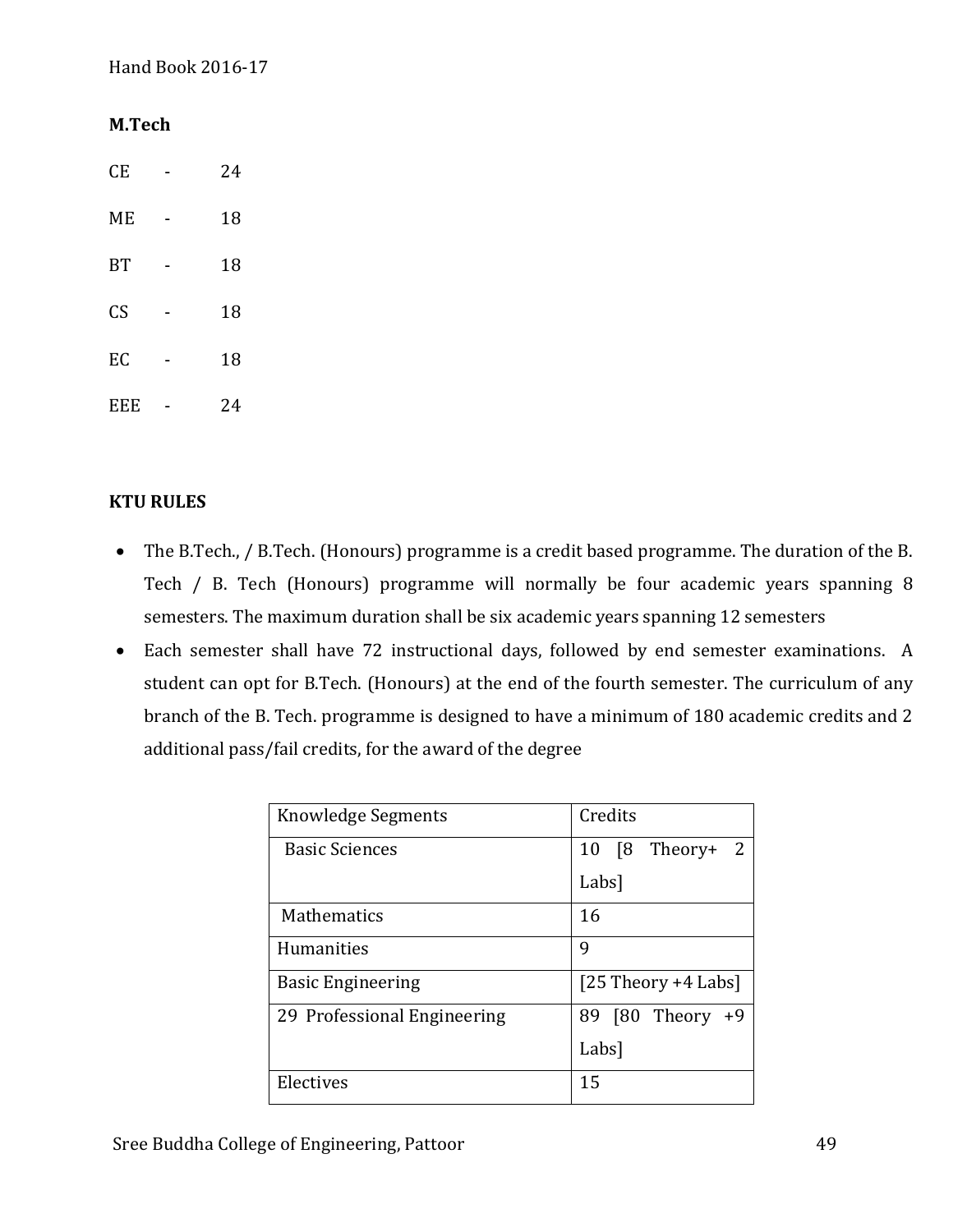| Seminar                          | 2                   |
|----------------------------------|---------------------|
| Comprehensive Viva               | 2                   |
| Design Project                   | 2                   |
| Project                          | 6                   |
| Total Academic Credits:          | 180                 |
| Student's Activities             | 2 [Audit-Pass/Fail] |
| Total credits for B.Tech. Degree | 182                 |

- One credit for each lecture hour per week for one semester One credit for each tutorial hour per week for one semester One credit for each laboratory/ practical session of 2 or 3 hrs, per week for one semester. In a semester normally up to six lecture based courses and three laboratory/practical courses, carrying a maximum credit of 26, could be offered.
- To be an engineer capable of competing globally, in addition to technical knowledge and skills, students should develop excellent soft skills, nurture team work and leadership qualities and have an entrepreneurial and trail blazing outlook. To achieve this, in addition to academics, students are to actively engage in co-curricular and extracurricular activities. For such activities, points are allotted. On getting a minimum of 100 activity points the student passes the course and earns 2 credits which do not count for the CGPA but mandatory for the award of the degree
- At the end of the semester, end semester examination will be conducted in all lecture based courses offered in the semester and will normally be of three hours duration, unless otherwise specified. Supplementary examinations shall be conducted before the commencement of the next semester, for students who are eligible and have registered for them
- The main eligibility criteria for the end semester examination are attendance in the course, internal marks and no pending disciplinary action. The minimum attendance for appearing for the end semester examination is 75% in each course. Further, the internal evaluation marks in the course should be 45% or above. Students who do not meet these eligibility criteria are awarded an FE grade and have to register for the course again
- Students who could not write the end semester examination due to health reasons or other exigencies can register for the supplementary examination, with the approval of the principal provided they have 45% or above marks in the internal evaluations for the course. Candidates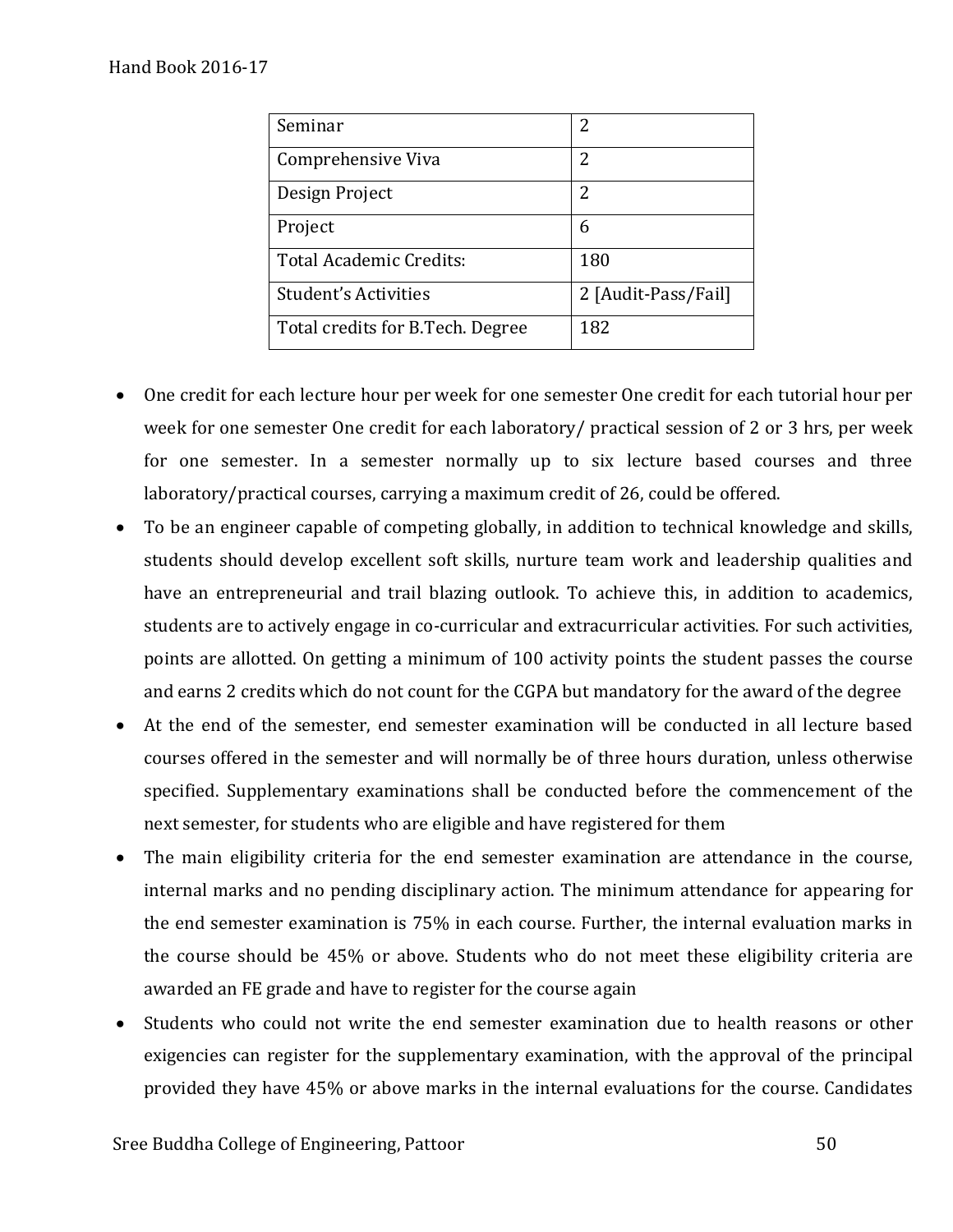who received F grade can also write the supplementary examination. Grades awarded in the supplementary examination will be taken as the end semester grades in these courses.

- Students who could not earn the required minimum credits at the end of the second or fourth semester have two options to continue with the studies. They may register again for the courses, when they are offered in the next academic year. However, there is also a provision to run summer courses in failed courses for these students who may register and attend the course and write the final examination. This provision is only for students who have got 45% or more in the internal evaluation for the courses they attended in the regular semester. Students should have 75% attendance in the summer course to write the examination. For the final grading their internal evaluation marks obtained in the regular semester in which they had undergone the course shall be applicable. Summer courses are to be conducted for a minimum of 20 contact hours for each course. Summer courses are to be offered only at the end of the second and fourth semesters for the courses covered till that semester. They will be conducted either by all colleges or only by some, depending on the number of students registering for them
- For higher semesters, i.e., fifth semester onwards, summer courses are not offered. Failed students who have less than 45% marks in internal assessments have to register again for the course in the regular semester in which it is offered and complete the course as per the regulations and appear for the end semester examination. Failed students having 45% marks or more in internal assessments have the option to register again for the course as mentioned above or register only for the end semester examination without attending the course again.
- Academic Evaluation of Courses University follows a continuous academic evaluation procedure. Academic evaluation procedure and corresponding weights are as follows:
	- a) For theory courses: 1/3rd weightage for internal evaluation and 2/3rd for end semester examination.

For convenience, the maximum marks for internal evaluation and end semester examination for theory courses are fixed as 50 and 100 respectively.

Scheme of evaluation is as follows.

- i) Two internal tests each of 20 marks and of one hour duration. (Internally by the College)
- ii) Tutorials/Assignments/Mini Projects carrying 10 marks. (Internally by the College)

#### Sree Buddha College of Engineering, Pattoor 51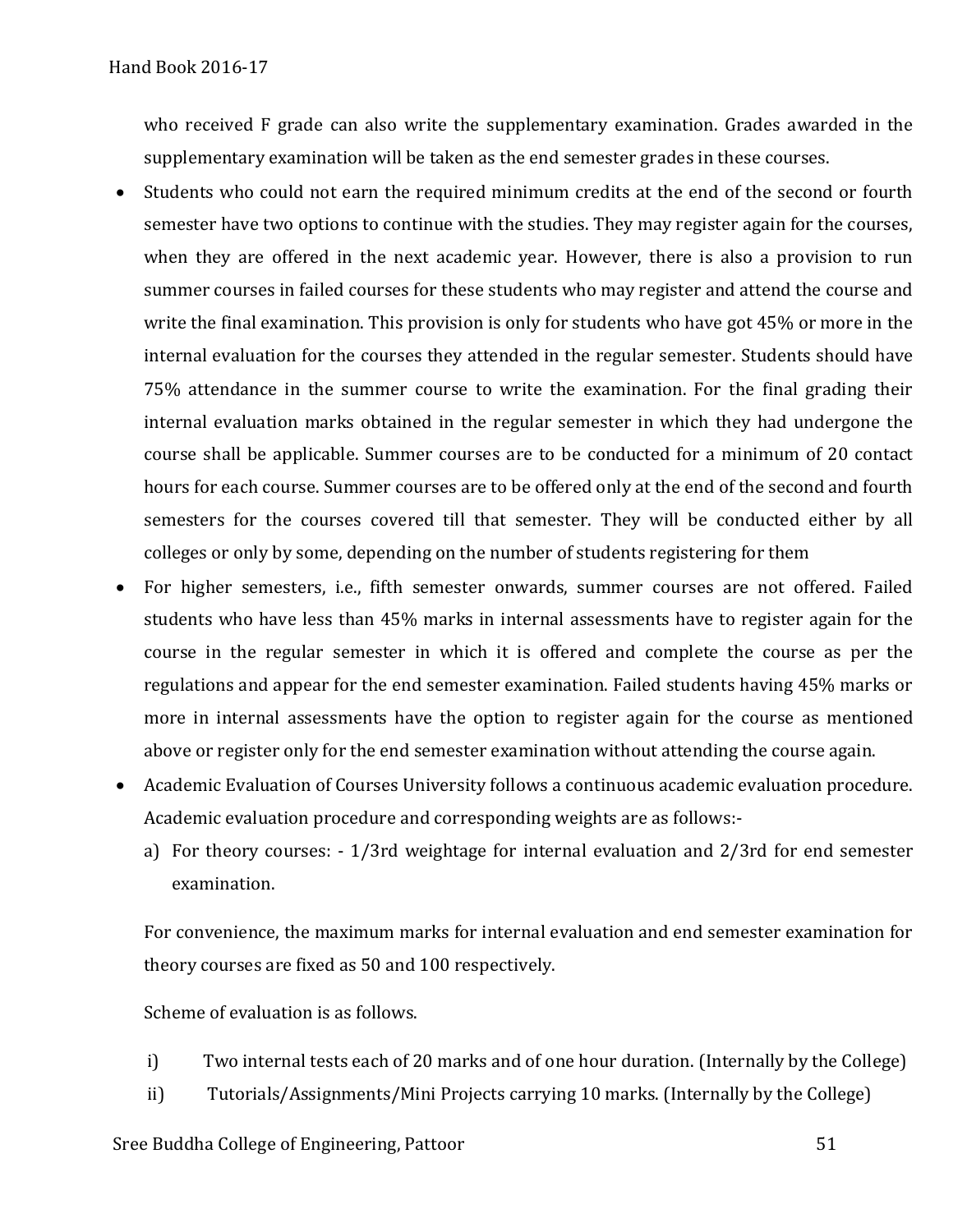- iii) iii) End Semester examination carrying 100 marks. (Conducted by the University)
- b) For Laboratory /Practical /Workshop courses
	- i) Practical records /Outputs 60 marks (Internally by the College)
	- ii) Regular class Viva 10 marks (Internally by the College)
	- iii) Final written test/quiz 30 marks (Internally by the College) All the above assessments are mandatory to earn credits. If not, the student has to complete the course/assessments during his free time in consultation with the faculty members. On completion of these, grades will be assigned. In case the Practical /Laboratory/Workshop courses are not completed in the semester, grade I (incomplete) will be awarded against the course and the final grade will be given only after the completion of the course/assessments.
- c) Comprehensive Examination As students appear for placements from seventh semester onwards, comprehensive examination is to be completed in the sixth semester. This examination will be a written cum oral examination covering broadly all courses so far completed .
- d) Seminar Each student has to give a seminar on a professional topic of current interest in consultation with the faculty member in charge of the seminar in the Department.
- e) Design Project Each student or a group of students has to take up a design project. The project topic could be arrived at in consultation with any faculty member in the department. The Evaluation of the project is to be done in two stages. Two project progress evaluations each carrying 20 marks and a final report evaluation and presentation of the project for 60 marks. The project supervisor and two other faculty members from the same or any other department, nominated by the Head of the Department form the evaluation board.
- f) Final Semester Project Students, either individually or in a small batch not exceeding four, have to do a project approved by their faculty supervisor. Evaluation scheme is given below:
	- i) Two progress assessments 20% by the faculty supervisor/s
	- ii) Final Project Report 30% by the Assessment Board
	- iii) Project presentation and Viva 50% by the Assessment Board If the project work is not completed satisfactorily, the student has to put in more work and appear again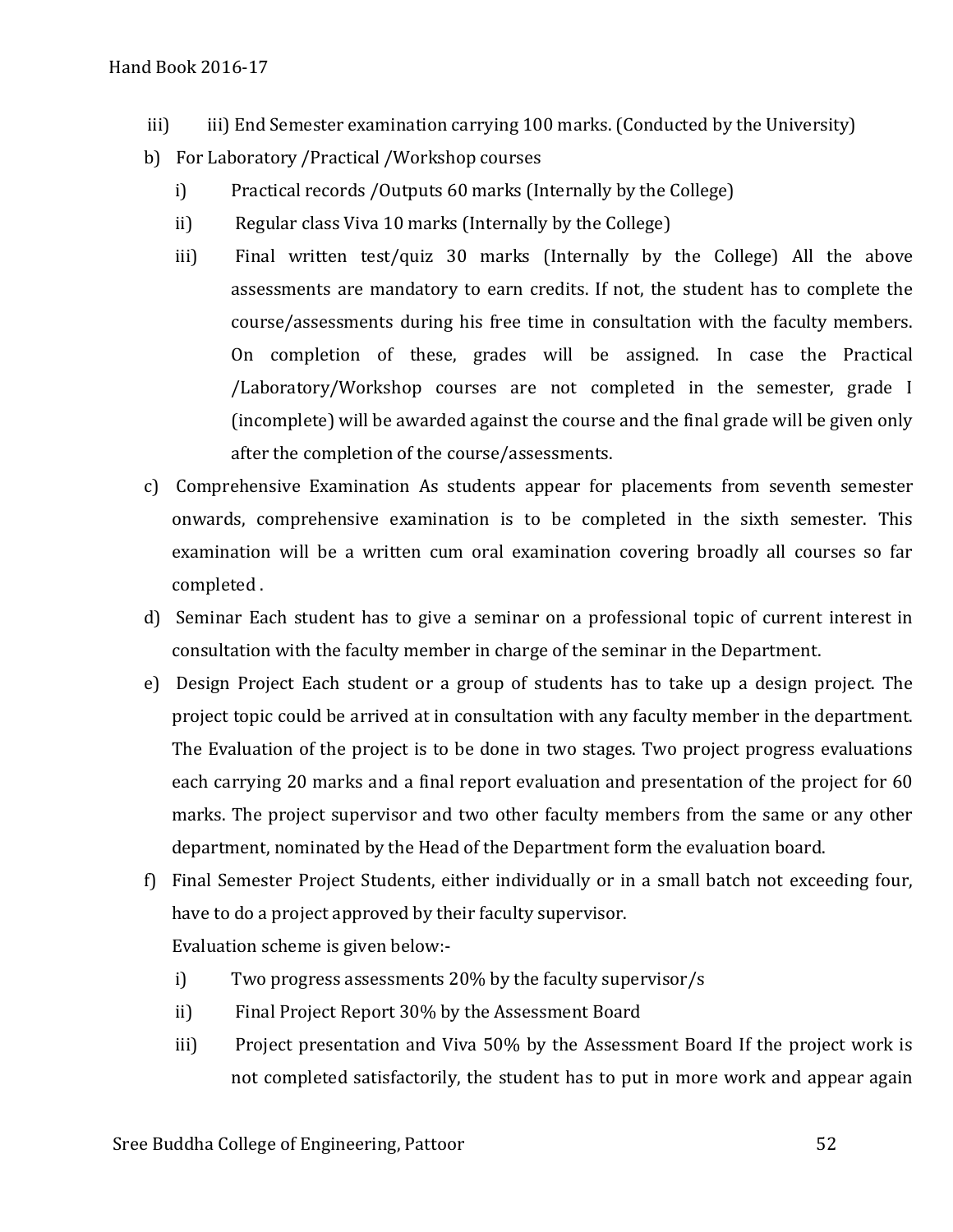for assessment on a specified date, not earlier than one month after the first evaluation. If the student fails in the project, a fresh registration for the project for one semester is mandatory. The project assessment board shall consist of the following members. Chairman: Head of the Department Members: Project supervisor/s of the student One faculty member from the Department One faculty member from a sister Department An external expert, either from an academic/research institute or industry

• A student has to earn a minimum number of credits in a semester to be eligible to register for the new courses offered in the next semester

| Semester | Allotted | Cumulative | Minimum<br>cumulative     |  |
|----------|----------|------------|---------------------------|--|
|          | Credits  | Credits    | credits<br>required<br>to |  |
|          |          |            | register for courses in   |  |
|          |          |            | higher semesters          |  |
| First    | 24       | 24         | Not insisted              |  |
| Second   | 23       | 47         | Not insisted              |  |
| Third    | 24       | 71         | Not insisted              |  |
| Fourth   | 23       | 94         | Not insisted              |  |
| Fifth    | 23       | 117        | 26 credit up to s2        |  |
| Sixth    | 23       | 140        | Not insisted              |  |
| Seventh  | 22       | 162        | 52 credit up to s4        |  |
| Eighth   | 18       | 180        | Not insisted              |  |

Eligibility Criteria for Registering for Higher Semester Courses

• Semester grade card will give the grade for each registered course, Semester Grade Point Average (SGPA) for the semester as well as Cumulative Grade Point Average (CGPA). Grades and Grade Points as per UGC guidelines is to be followed by the University Grade Point (GP) % of Total Marks obtained in the course O (Outstanding) 10 90% and above 9 85% and above but less than 90% A (Very Good) 8 80% and above but less than 85% B+ (Good) 7 70% and above but less than 80% B (Above Average) 6 60% and above but less than 70% C (Average) 5 50% and above but less than 60% P (Pass) 4 45% and above but less than 50% F (Fail) 0 Less than 45% FE 0 Failed due to eligibility criteria [7-o] I Course Incomplete SGPA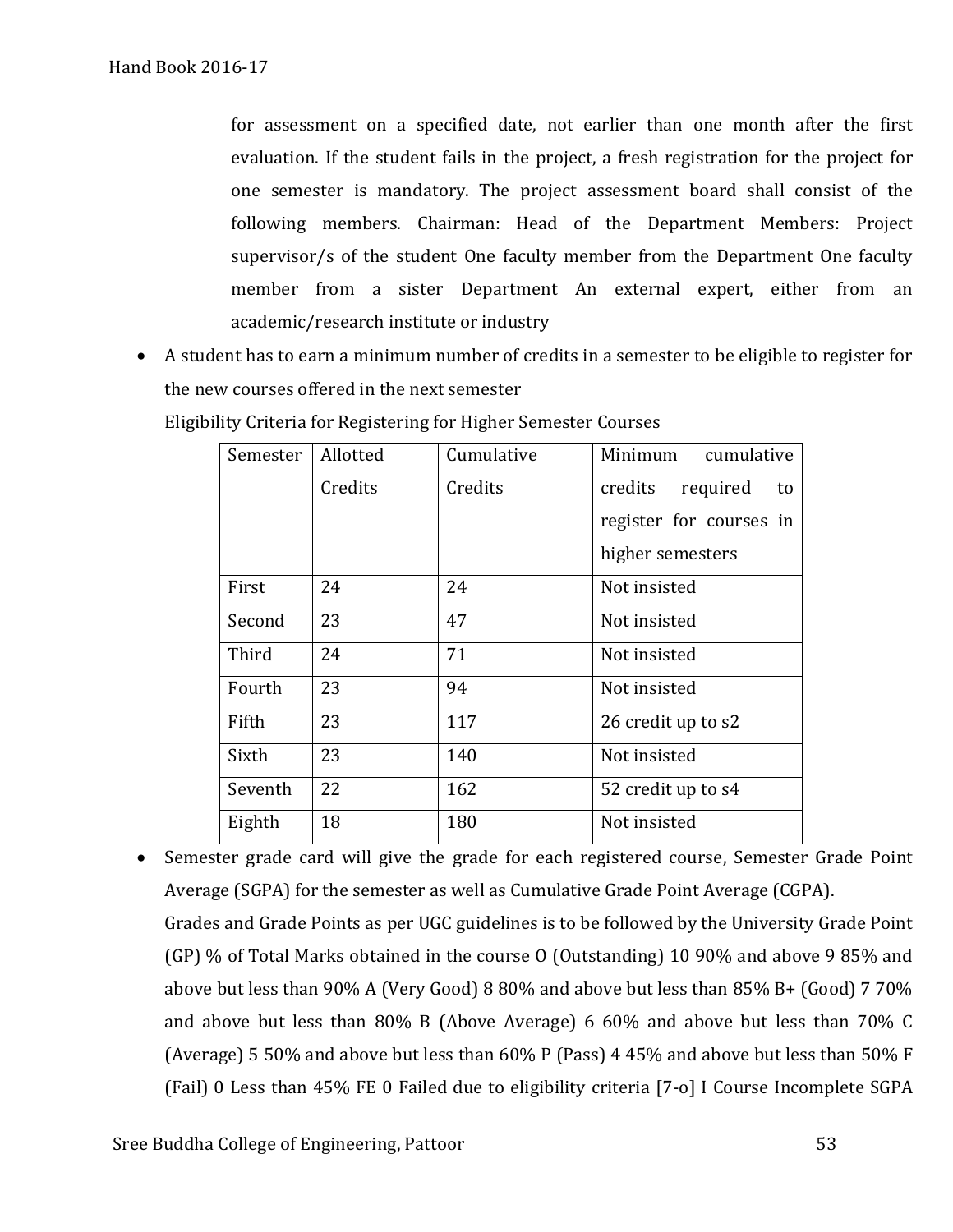| Grades              | Point<br>Grade | % of Total Marks obtained in the   |  |  |
|---------------------|----------------|------------------------------------|--|--|
|                     | (GP)           | course                             |  |  |
| 0 (Outstanding)     | 10             | 90% and above                      |  |  |
| $A+$ (Excellent)    | 9              | 85% and above but less than 90%    |  |  |
| A (Very Good)       | 8              | 80% and above but less than 85%    |  |  |
| $B+$ (Good)         | 7              | 70% and above but less than 80%    |  |  |
| % B (Above Average) | 6              | 60% and above but less than 70%    |  |  |
| C (Average)         | 5              | 50% and above but less than 60%    |  |  |
| P (Pass)            | $\overline{4}$ | 45% and above but less than 50%    |  |  |
| $% F$ (Fail)        | $\theta$       | Less than 45%                      |  |  |
| FE                  | $\overline{0}$ | Failed due to eligibility criteria |  |  |

and CGPA are calculated based on the above grading norms and are explained at the end of this document.

• Every student is required to observe discipline and decorous behaviour. Any act of indiscipline, misbehaviour and unfair practice in examinations will be referred to the Disciplinary Action Committee (DAC). Malpractices in examinations shall be viewed seriously and any such incident observed or reported by a faculty member or an invigilator associated with the examinations shall be reported to the Principal who in turn shall refer it to DAC. On the basis of the report and evidence available or gathered, DAC shall immediately initiate an enquiry giving the concerned student a chance to explain his/her case. Based on this the committee shall recommend the course of action in line with the guidelines formulated for this by the Controller of Examination of the University and forward it to the Principal for action. Actions are to be based on the severity of the offence and are to be dealt with, on a course basis. Guidelines on this shall be given by the Controller of Examination which is to be followed by the Disciplinary Action Committee of the college.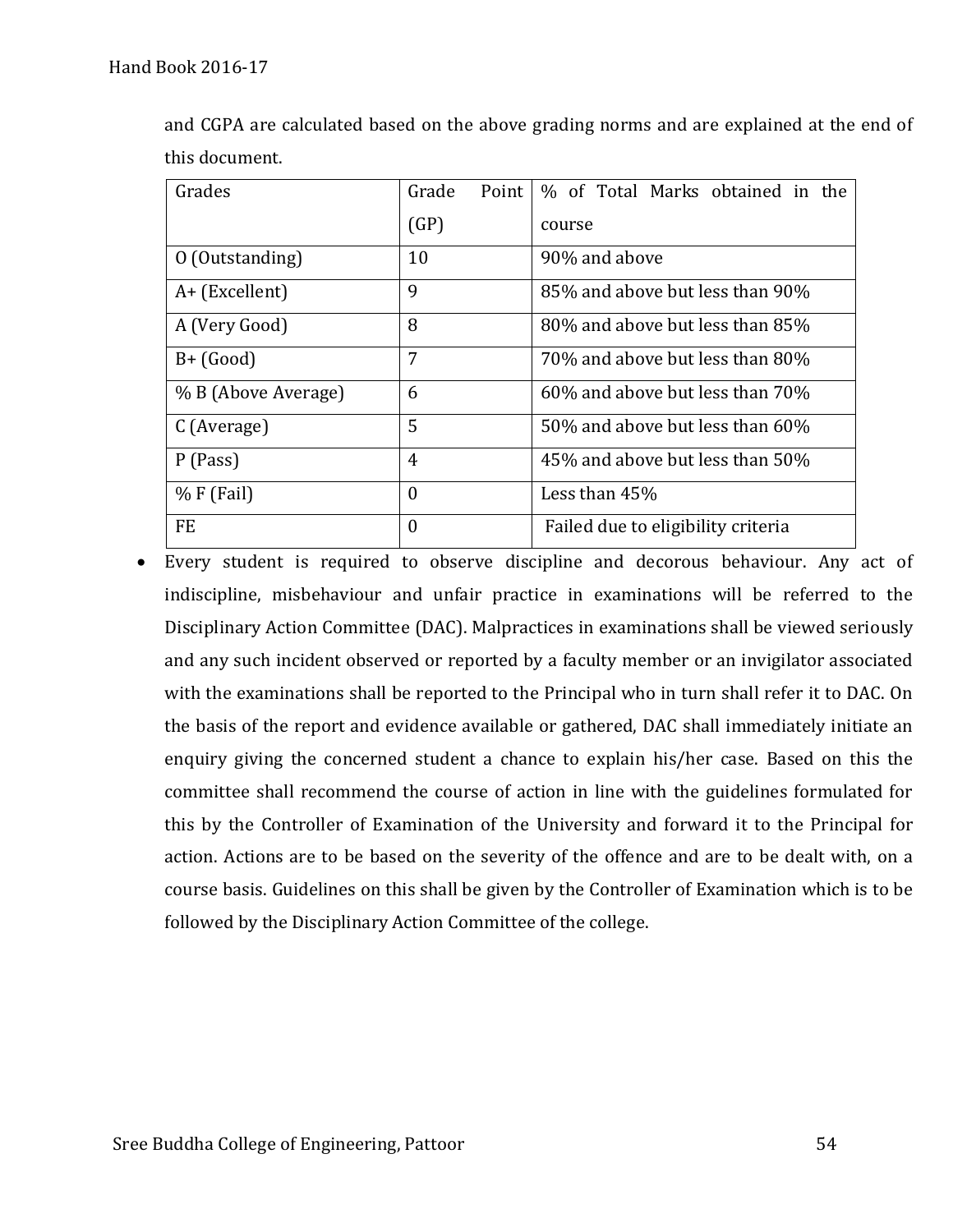# **14. Curriculum and Scheme of Examinations**

#### **1st Year**

| <b>Slot</b>               | <b>Course No.</b>         | <b>Subject</b>                           | $L-T-P$          | <b>Hours</b>   | <b>Credi</b>   |
|---------------------------|---------------------------|------------------------------------------|------------------|----------------|----------------|
|                           |                           |                                          |                  |                | ts             |
| $\boldsymbol{A}$          | MA101                     | Calculus                                 | $3 - 1 - 0$      | 4              | $\overline{4}$ |
| $\, {\bf B}$              | <b>PH100</b>              | <b>Engineering Physics</b>               | $3 - 1 - 0$      | 4              | 4              |
| (1/2)                     | CY100                     | <b>Engineering Chemistry</b>             | $3 - 1 - 0$      | 4              | 4              |
| $\mathsf C$               | <b>BE100</b>              | <b>Engineering Mechanics</b>             | $3 - 1 - 0$      | 4              | 4              |
| (1/2)                     | <b>BE110</b>              | <b>Engineering Graphics</b>              | $1 - 1 - 3$      | 5              | 3              |
| D                         | <b>BE101-0X</b>           | Introduction to________Engineering       | $2 - 1 - 0$      | 3              | 3              |
| $\boldsymbol{\mathrm{E}}$ | <b>BE103</b>              | Introduction to Sustainable Engineering  | $2 - 0 - 1$      | 3              | $\overline{3}$ |
|                           | <b>CE100</b>              | <b>Basics of Civil Engineering</b>       | $2 - 1 - 0$      | 3              | $\overline{3}$ |
| $\rm F$                   | <b>ME100</b>              | <b>Basics of Mechanical Engineering</b>  | $2 - 1 - 0$      | 3              | 3              |
| (1/4)                     | <b>EE100</b>              | <b>Basics of Electrical Engineering</b>  | $2 - 1 - 0$      | 3              | 3              |
|                           | EC100                     | <b>Basics of Electronics Engineering</b> | $2 - 1 - 0$      | 3              | 3              |
| $\mathsf S$               | PH110                     | <b>Engineering Physics Lab</b>           | $0 - 0 - 2$      | 2              | $\mathbf{1}$   |
| (1/2)                     | CY110                     | <b>Engineering Chemistry Lab</b>         | $0 - 0 - 2$      | 2              | $\mathbf{1}$   |
| T                         | CE110/ME11<br>0/          | <b>Basic Engineering Workshops</b>       | $0 - 0 - 2$      | $\overline{2}$ | $\mathbf{1}$   |
| (2/4)                     | EE110/EC110<br>$\sqrt{2}$ | (CS110forCSandrelatedbranchesand         | $\boldsymbol{+}$ |                |                |
|                           | <b>CS110/CH110</b>        | CH110forCHandrelatedbranchesonly)        | $0 - 0 - 2$      | $\overline{2}$ | $\mathbf{1}$   |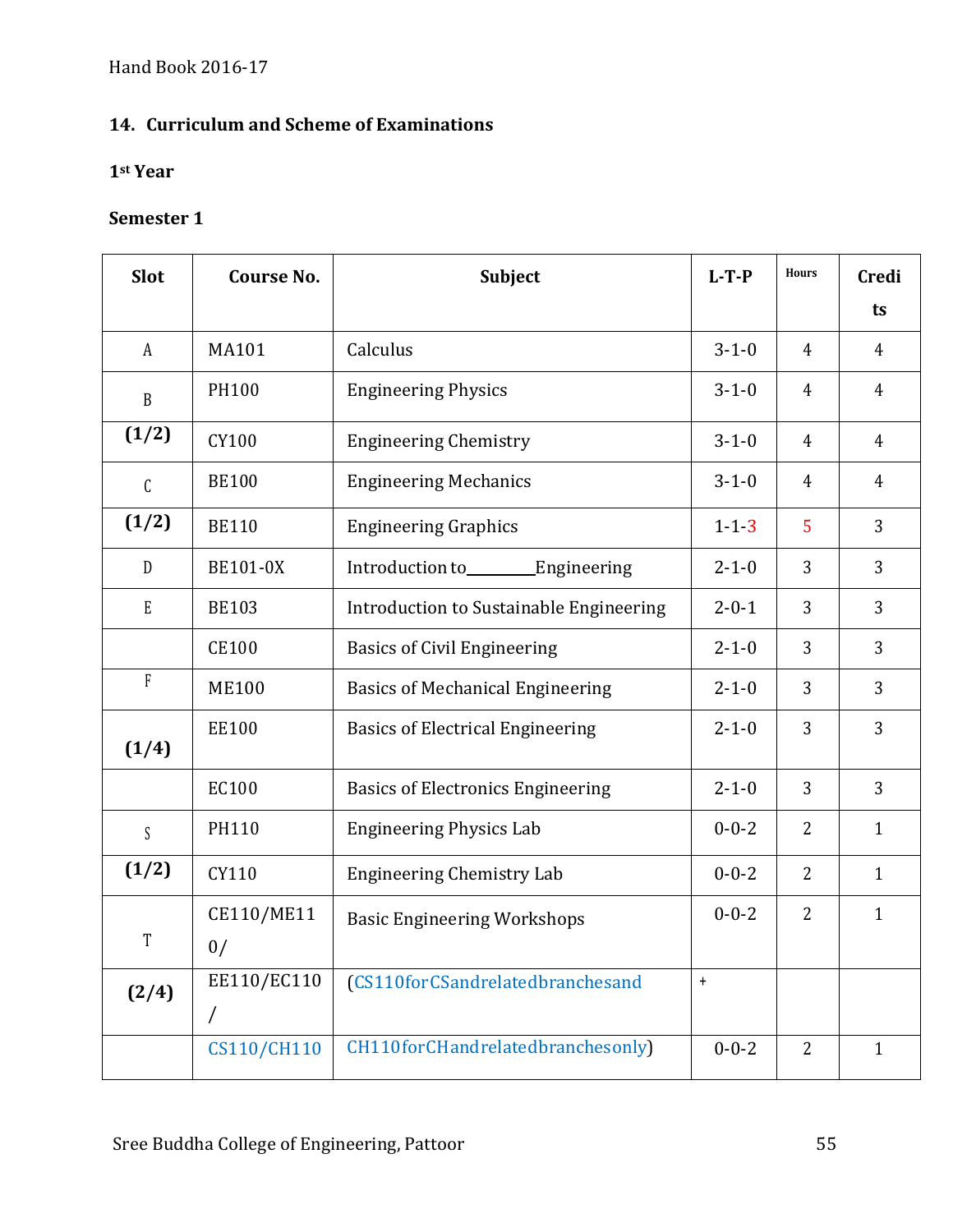| U | U100 Language lab/CAD Practice/Bridge<br>courses/Micro Projects etc | $0 - 0 -$<br>(2/3) | (2)<br>3)             |                    |
|---|---------------------------------------------------------------------|--------------------|-----------------------|--------------------|
|   |                                                                     |                    | 3<br>$\boldsymbol{0}$ | 24/2<br>3          |
| V | V100 Entrepreneurship/TBI/NCC/NSS/<br>Physical Edn. Etc             | $0 - 0 - 2$        | 2                     | Activity<br>points |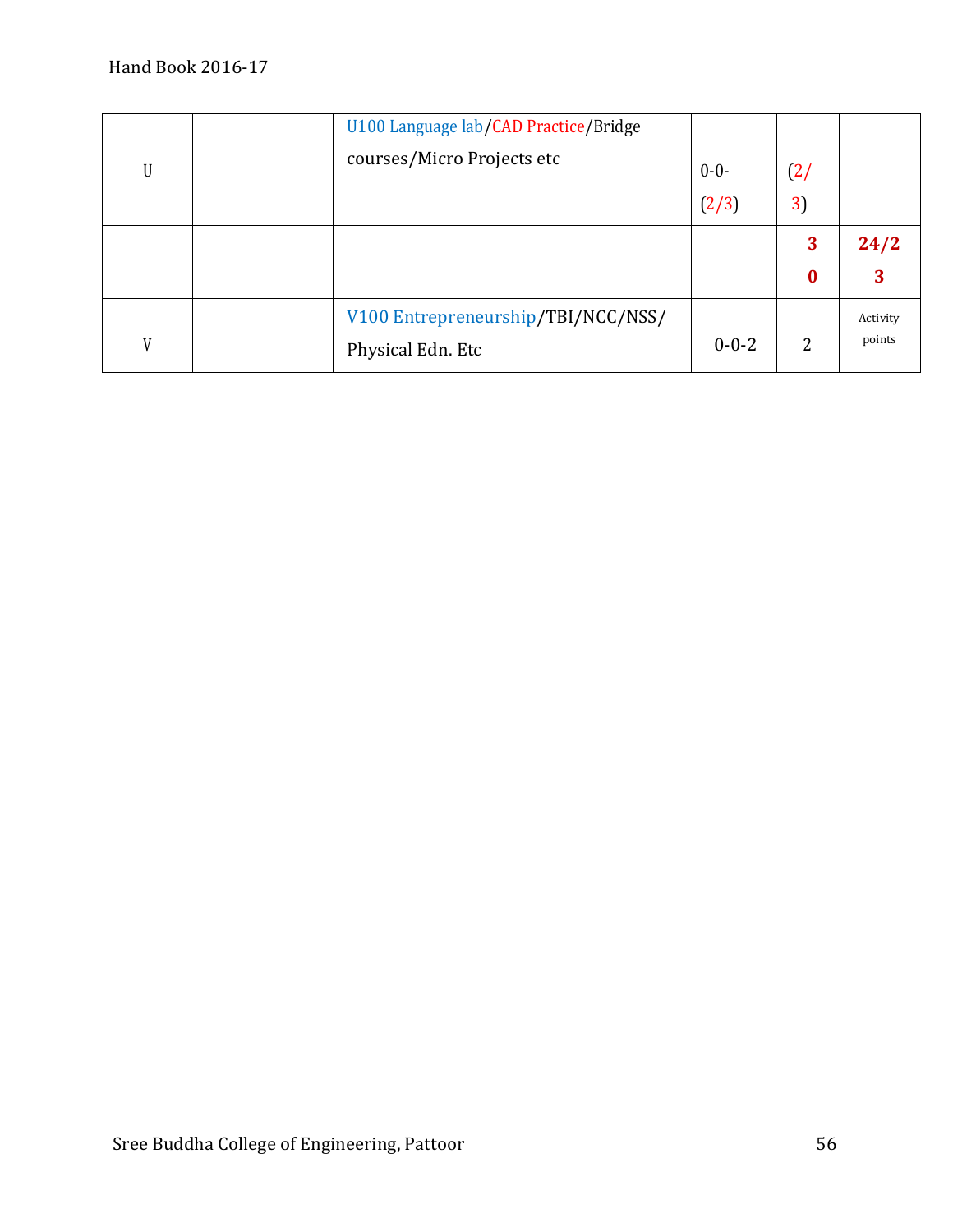| <b>Slot</b>      | <b>Course No.</b> | Subject                                                        | $L-T-P$     | <b>Hours</b>   | <b>Credi</b>   |
|------------------|-------------------|----------------------------------------------------------------|-------------|----------------|----------------|
|                  |                   |                                                                |             |                | ts             |
| A                | <b>MA102</b>      | <b>Differential Equations</b>                                  | $3 - 1 - 0$ | $\overline{4}$ | 4              |
| $\boldsymbol{B}$ | PH100             | <b>Engineering Physics</b>                                     | $3 - 1 - 0$ | 4              | 4              |
| (1/2)            | CY100             | <b>Engineering Chemistry</b>                                   | $3 - 1 - 0$ | $\overline{4}$ | $\overline{4}$ |
| $\mathcal{C}$    | <b>BE100</b>      | <b>Engineering Mechanics</b>                                   | $3 - 1 - 0$ | 4              | $\overline{4}$ |
| (1/2)            | <b>BE110</b>      | <b>Engineering Graphics</b>                                    | $1 - 1 - 3$ | 5              | 3              |
| $\mathbf D$      | <b>BE102</b>      | Design & Engineering                                           | $2 - 0 - 2$ | 4              | 3              |
| E, F<br>(2/4)    | <b>CE 100</b>     | <b>Basics of Civil Engineering</b>                             | $2 - 1 - 0$ | 3              | 3              |
|                  | <b>ME 100</b>     | <b>Basics of Mechanical</b><br>Engineering                     | $2 - 1 - 0$ | 3              | 3              |
|                  | <b>EE 100</b>     | <b>Basics of Electrical</b><br>Engineering                     | $2 - 1 - 0$ | 3              | 3              |
|                  | <b>EC 100</b>     | <b>Basics of Electronics</b><br>Engineering                    | $2 - 1 - 0$ | 3              | 3              |
|                  | CS 100            | Computer<br>Programmin<br>g (Only for<br>CSE & IT<br>branches) | $2 - 1 - 0$ | 3              | 3              |
| S                | PH110             | <b>Engineering Physics Lab</b>                                 | $0 - 0 - 2$ | $\overline{2}$ | $\mathbf{1}$   |
| (1/2)            | CY110             | <b>Engineering Chemistry Lab</b>                               | $0 - 0 - 2$ | $\overline{2}$ | $\mathbf{1}$   |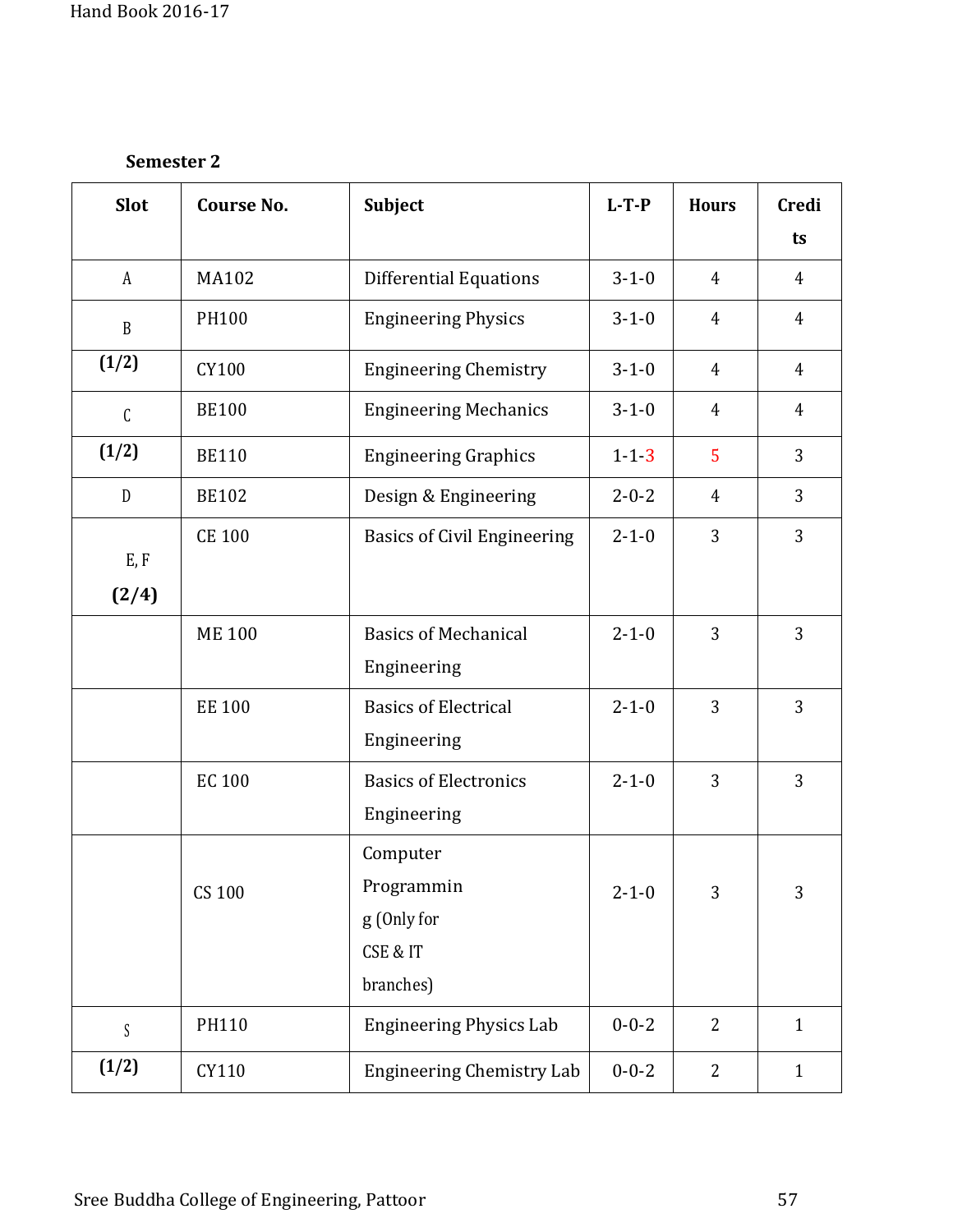|             | CE110/ME110/  |                          | $0 - 0 - 2$ | $\overline{2}$ | $\mathbf{1}$ |
|-------------|---------------|--------------------------|-------------|----------------|--------------|
| $\mathbf T$ | EE110/EC110   | <b>Basic Engineering</b> |             |                |              |
|             |               | Workshops                |             |                |              |
|             | <b>CS 120</b> |                          |             |                |              |
|             |               | ComputerProgrammingLab(  |             |                |              |
|             |               | onlyforCSE& IT Branches) |             |                |              |
|             |               |                          |             |                |              |
| (2/4)       |               |                          |             |                |              |
|             |               |                          | $0 - 0 - 2$ | $\overline{2}$ | $\mathbf{1}$ |
|             |               | U100Languagelab/CAD      |             |                |              |
| $\mathbf U$ |               | Practice/Bridge courses/ | $0 - 0 -$   | (1/2)          |              |
|             |               | Micro Projects etc       | (1/2)       |                |              |
|             |               |                          |             | 30             | 24/2         |
|             |               |                          |             |                | 3            |
|             |               | V100 Entrepreneurship    |             |                | Activity     |
| V           |               | /TBI/NCC/NSS/            | $0 - 0 - 2$ | $\overline{2}$ | points       |
|             |               | Physical Edn. Etc        |             |                |              |

# **Biotechnology and Biochemical Engineering**

| <b>Course Code</b> | <b>Course Name</b> | $L - T - P$ | <b>Credits</b> | <b>Exam</b> |
|--------------------|--------------------|-------------|----------------|-------------|
|                    |                    |             |                | <b>Slot</b> |
| <b>MA201</b>       | Linear Algebra     | $3 - 1 - 0$ | 4              | А           |
|                    | & Complex          |             |                |             |
|                    | Analysis           |             |                |             |
| <b>BT201</b>       | Fluid Flow and     | $3 - 1 - 0$ | 4              | B           |
|                    | Particle           |             |                |             |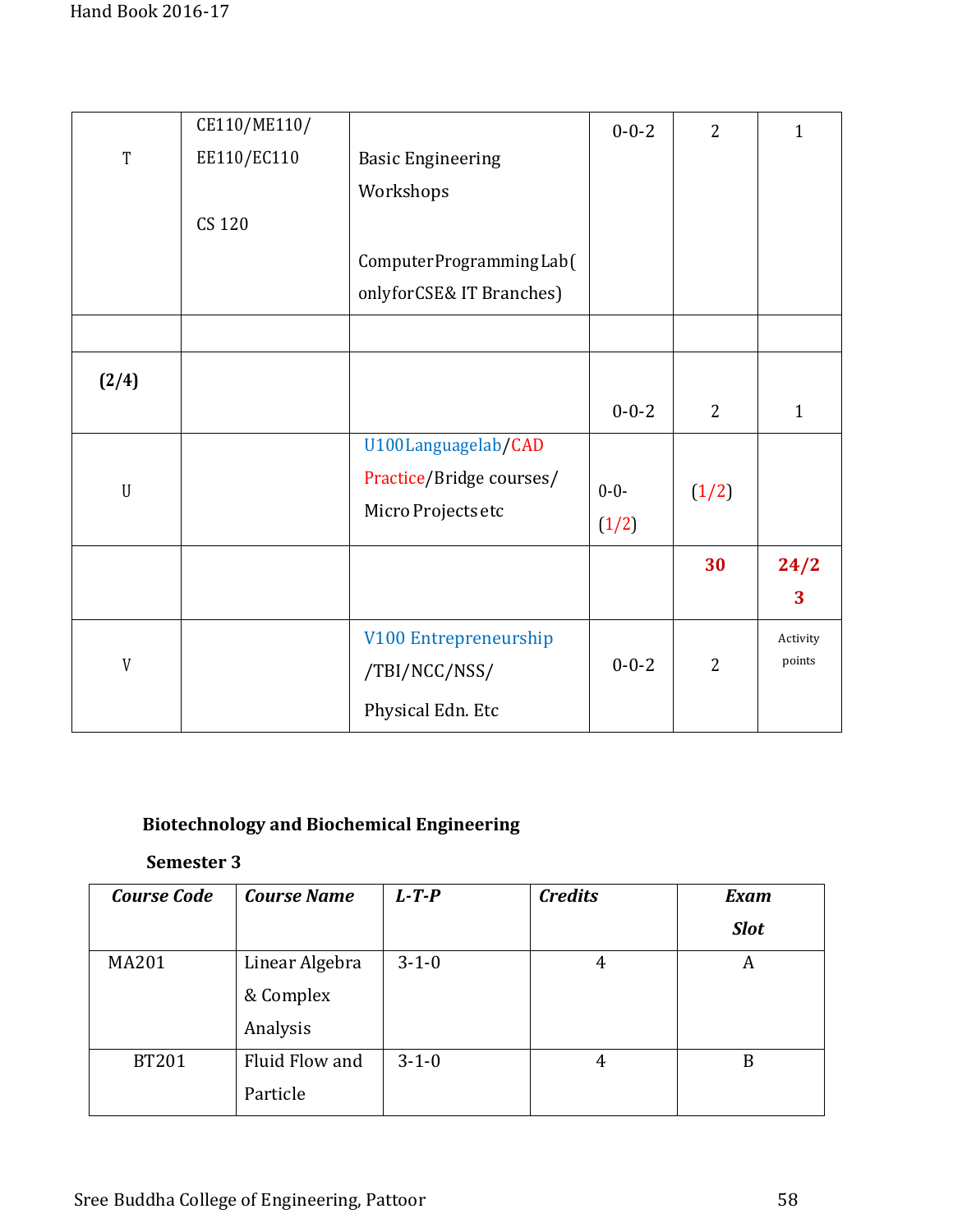|                           | Technology        |                     |                              |                |
|---------------------------|-------------------|---------------------|------------------------------|----------------|
| <b>BT203</b>              | Concepts In       | $4 - 0 - 0$         | $\overline{4}$               | $\mathsf C$    |
|                           | Biochemical       |                     |                              |                |
|                           | Engineering       |                     |                              |                |
| <b>BT205</b>              | <b>Bioprocess</b> | $3 - 1 - 0$         | $\overline{4}$               | D              |
|                           | Calculations      |                     |                              |                |
| <b>BT207</b>              | Microbiology      | $3 - 0 - 0$         | 3                            | E              |
| HS200/HS210               | <b>Business</b>   | $3-0-0/2-0-2$       | 3                            | $\overline{F}$ |
|                           | Economics/Life    |                     |                              |                |
|                           | <b>Skills</b>     |                     |                              |                |
| <b>BT231</b>              | Microbiology      | $0 - 0 - 3$         | $\mathbf{1}$                 | S              |
|                           | Lab               |                     |                              |                |
| <b>BT233</b>              | Fluid Flow and    | $0 - 0 - 3$         | $\mathbf{1}$                 | T              |
|                           | Particle          |                     |                              |                |
|                           | Technology Lab    |                     |                              |                |
| <b>Total Credits = 24</b> |                   | <b>Hours: 28/29</b> | <b>Cumulative Credits=71</b> |                |

| <b>Course Code</b> | <b>Course Name</b>       | $L$ -T-P    | <b>Credits</b> | <b>Exam Slot</b> |
|--------------------|--------------------------|-------------|----------------|------------------|
| <b>MA206</b>       | &<br>Probability         | $3 - 1 - 0$ | $\overline{4}$ | A                |
|                    | <b>Statistics</b><br>and |             |                |                  |
|                    | Numerical                |             |                |                  |
|                    | Methods                  |             |                |                  |
| <b>BT202</b>       | <b>Bioprocess Heat</b>   | $3 - 1 - 0$ | $\overline{4}$ | B                |
|                    | Transfer                 |             |                |                  |
| <b>BT204</b>       | Industrial               | $4 - 0 - 0$ | $\overline{4}$ | $\mathcal{C}$    |
|                    | Bioprocessing            |             |                |                  |
| <b>BT206</b>       | $C++$                    | $3 - 0 - 0$ | 3              | D                |
|                    | Programming              |             |                |                  |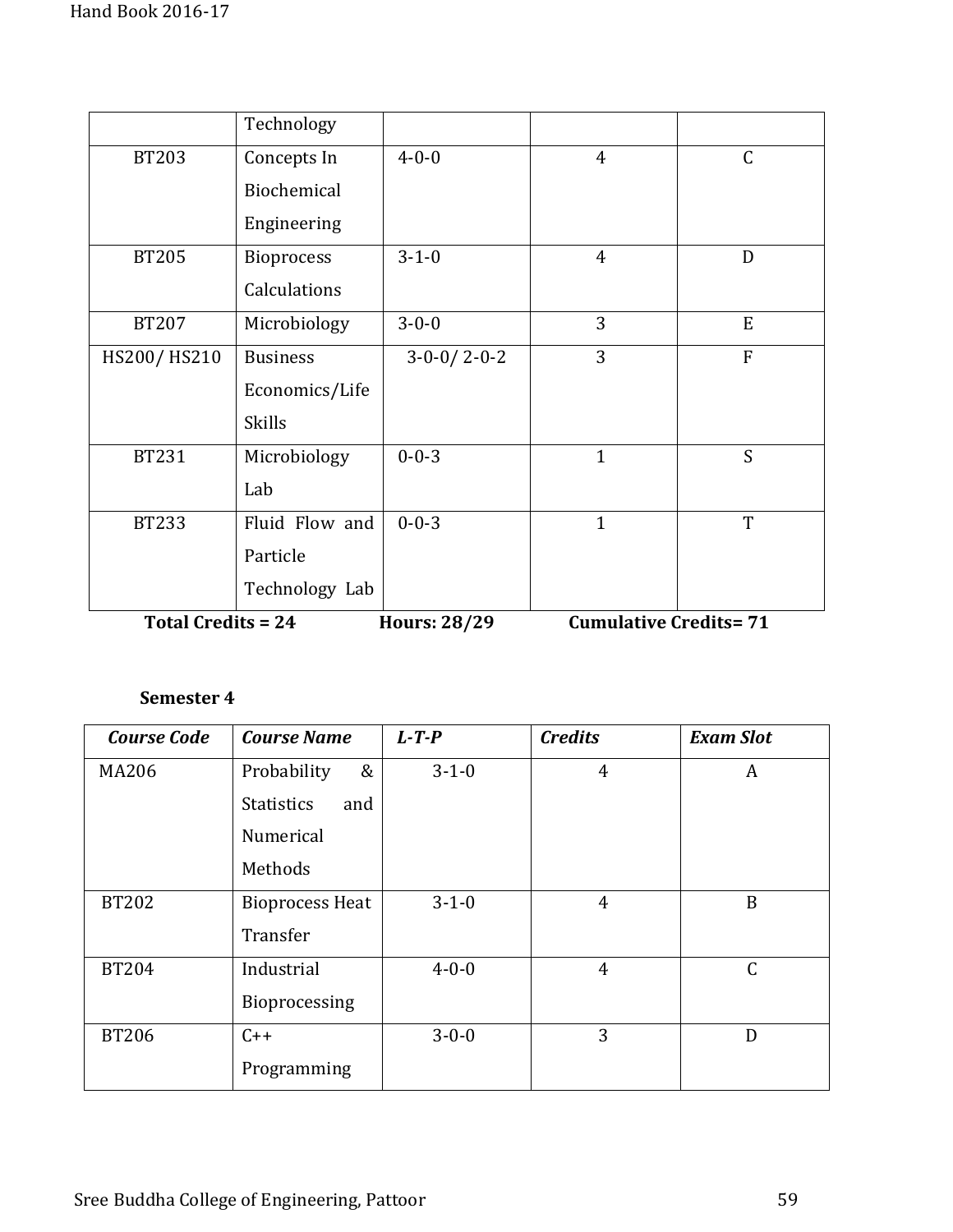| <b>BT208</b> | Principles of             | $3 - 0 - 0$             | 3                            | E |
|--------------|---------------------------|-------------------------|------------------------------|---|
|              | Biochemistry              |                         |                              |   |
| HS210/HS200  | Life                      | $2 - 0 - 2 / 3 - 0 - 0$ | 3                            | F |
|              | Skills/Business           |                         |                              |   |
|              | Economics                 |                         |                              |   |
| <b>BT232</b> | Biochemistry              | $0 - 0 - 3$             | 1                            | S |
|              | Lab                       |                         |                              |   |
| <b>BT234</b> | Instrumental              | $0 - 0 - 3$             | 1                            | T |
|              | Methods of                |                         |                              |   |
|              | Analysis Lab              |                         |                              |   |
|              | <b>Total Credits = 23</b> | <b>Hours 28/27</b>      | <b>Cumulative Credits=94</b> |   |

| <b>Course Code</b> | <b>Course Name</b> | $L$ -T-P    | <b>Credits</b> | <b>Exam</b>    |
|--------------------|--------------------|-------------|----------------|----------------|
|                    |                    |             |                | <b>Slot</b>    |
| <b>BT301</b>       | Mass Transfer      | $3 - 1 - 0$ | $\overline{4}$ | A              |
|                    | Operations         |             |                |                |
| <b>BT303</b>       | Chemical<br>and    | $3 - 0 - 0$ | 3              | $\mathbf{B}$   |
|                    | Biological         |             |                |                |
|                    | Reaction           |             |                |                |
|                    | Engineering        |             |                |                |
| <b>BT305</b>       | Cellular and       | $3 - 0 - 0$ | 3              | $\mathsf{C}$   |
|                    | Molecular          |             |                |                |
|                    | <b>Biology</b>     |             |                |                |
| <b>BT307</b>       | <b>Bioprocess</b>  | $3 - 0 - 0$ | 3              | D              |
|                    | Instrumentation    |             |                |                |
| <b>BT309</b>       | Enzyme             | $3 - 0 - 0$ | 3              | E              |
|                    | Engineering and    |             |                |                |
|                    | Technology         |             |                |                |
|                    | <b>Elective 1</b>  | $3 - 0 - 0$ | 3              | $\overline{F}$ |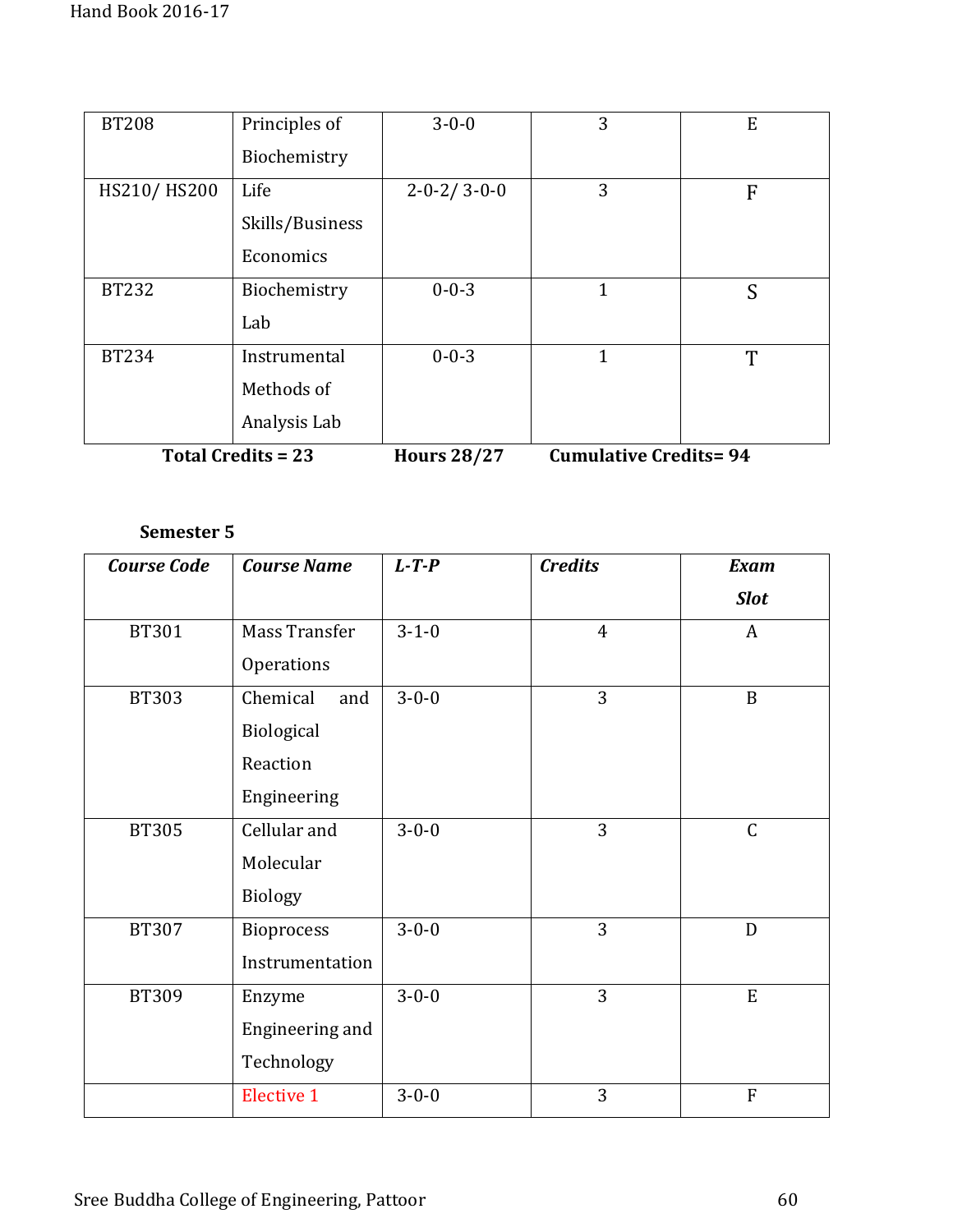| <b>BT341</b> | Design Project     | $0 - 1 - 2$ |                               |  |
|--------------|--------------------|-------------|-------------------------------|--|
| <b>BT331</b> | Biochemical        | $0 - 0 - 3$ |                               |  |
|              | Engineering Lab    |             |                               |  |
| <b>BT333</b> | Software Lab       | $0 - 0 - 3$ |                               |  |
|              | Total Credits = 23 | Hours: 28   | <b>Cumulative Credits=117</b> |  |

| Elective 1: 1. BT361 |          | Animal and Plant Cell Biotechnology         |
|----------------------|----------|---------------------------------------------|
|                      | 2. BT363 | Metabolic Engineering and Synthetic Biology |
|                      | 3. BT365 | Proteomics and Protein Engineering          |
|                      | 4. BT367 | Tissue Engineering and Stem Cells           |

| Course Code  | Course Name          | $L$ -T-P    | Credits        | <b>Exam Slot</b> |
|--------------|----------------------|-------------|----------------|------------------|
| <b>BT302</b> | Transport            | $4 - 0 - 0$ | $\overline{4}$ | A                |
|              | Phenomena in         |             |                |                  |
|              | Biological           |             |                |                  |
|              | Systems              |             |                |                  |
| <b>BT304</b> | Downstream           | $3 - 0 - 0$ | 3              | $\mathbf B$      |
|              | Processing           |             |                |                  |
| <b>BT306</b> | <b>Bioprocess</b>    | $3 - 0 - 0$ | 3              | $\mathsf{C}$     |
|              | Engineering          |             |                |                  |
| <b>BT308</b> | Bioreactor           | $3 - 0 - 0$ | 3              | D                |
|              | Analysis and         |             |                |                  |
|              | Design               |             |                |                  |
| <b>HS300</b> | Principles of        | $3 - 0 - 0$ | 3              | ${\bf E}$        |
|              | Management           |             |                |                  |
|              | <b>Elective 2</b>    | $3 - 0 - 0$ | 3              | $\overline{F}$   |
| <b>BT332</b> | <b>Heat and Mass</b> | $0 - 0 - 3$ | $\mathbf{1}$   | S                |
|              | Transfer Lab         |             |                |                  |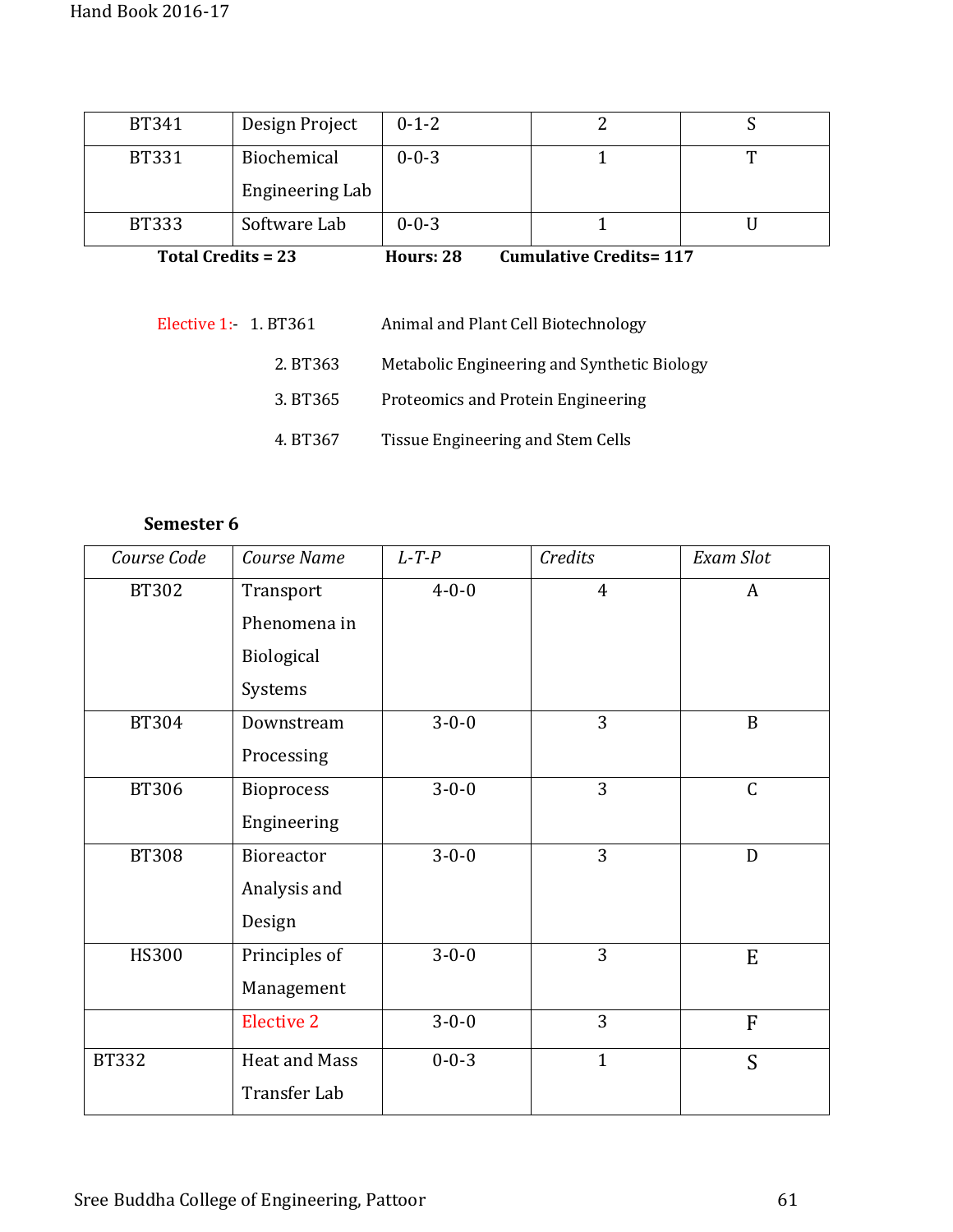| <b>BT334</b>              | Downstream     | $0 - 0 - 3$ |                               |  |
|---------------------------|----------------|-------------|-------------------------------|--|
|                           | Processing Lab |             |                               |  |
| BT352                     | Comprehensive  | $0 - 1 - 1$ |                               |  |
|                           | Exam           |             |                               |  |
| <b>Total Credits = 23</b> |                | Hours: 27   | <b>Cumulative Credits=140</b> |  |

Elective

| 1. BT362 | Sustainable Energy Processes     |
|----------|----------------------------------|
| 2. BT364 | Bio refinery Engineering         |
| 3. BT366 | <b>Bioremediation Technology</b> |
| 4. BT368 | <b>Genetic Engineering</b>       |

| <b>Course Code</b> | <b>Course Name</b>    | $L$ -T-P    | <b>Credits</b> | <b>Exam Slot</b> |
|--------------------|-----------------------|-------------|----------------|------------------|
| <b>BT401</b>       | Process               | $4 - 0 - 0$ | $\overline{4}$ | A                |
|                    | Dynamics and          |             |                |                  |
|                    | Control               |             |                |                  |
| <b>BT403</b>       | <b>Bioinformatics</b> | $3 - 0 - 0$ | 3              | B                |
| <b>BT405</b>       | Environmental         | $3 - 0 - 0$ | 3              | $\mathsf{C}$     |
|                    | Engineering           |             |                |                  |
| <b>BT407</b>       | Bioenergy             | $3 - 0 - 0$ | 3              | D                |
|                    | Engineering           |             |                |                  |
| <b>BT409</b>       | Environmental         | $3 - 0 - 0$ | 3              | ${\bf E}$        |
|                    | Biotechnology         |             |                |                  |
|                    | <b>Elective 3</b>     | $3 - 0 - 0$ | 3              | F                |
| <b>BT451</b>       | Seminar &             | $0 - 1 - 4$ | $\overline{2}$ | S                |
|                    | Project               |             |                |                  |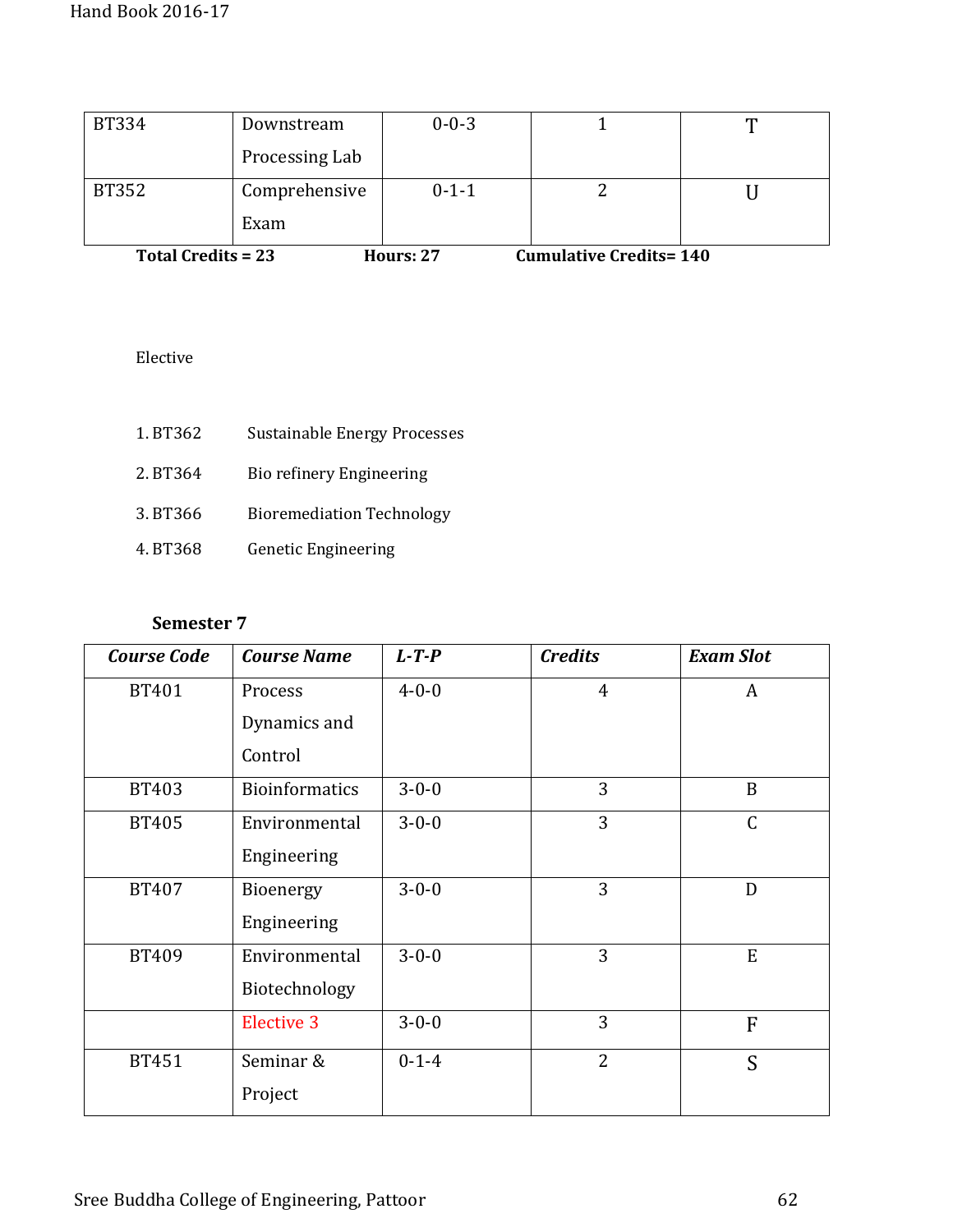|                           | Preliminary |             |                               |  |
|---------------------------|-------------|-------------|-------------------------------|--|
| <b>BT431</b>              | Reaction    | $0 - 0 - 3$ |                               |  |
|                           | Engineering |             |                               |  |
|                           | and Process |             |                               |  |
|                           | Control Lab |             |                               |  |
| <b>Total Credits = 22</b> |             | Hours: 27   | <b>Cumulative Credits=162</b> |  |

Elective 3:-

| 1. BT461 | Design of Biological Wastewater Treatment Systems |
|----------|---------------------------------------------------|
| 2. BT463 | Bioprocess Optimization Modelling and Simulation  |
| 3. BT465 | <b>Advanced Separation Processes</b>              |
| 4. BT467 | <b>Biopharmaceutical Technology</b>               |

| <b>Course Code</b>                                                      | <b>Course Name</b>     | $L-T-P$     | <b>Credits</b> | <b>Exam Slot</b> |
|-------------------------------------------------------------------------|------------------------|-------------|----------------|------------------|
| BT402                                                                   | <b>Bioprocess</b>      | $3 - 0 - 0$ | 3              | A                |
|                                                                         | <b>Plant Design</b>    |             |                |                  |
|                                                                         | and Safety             |             |                |                  |
| BT404                                                                   | <b>Bioprocess</b>      | $3 - 0 - 0$ | 3              | B                |
|                                                                         | <b>Quality Control</b> |             |                |                  |
|                                                                         | <b>Elective 4</b>      | $3 - 0 - 0$ | 3              | C                |
|                                                                         | <b>Elective 5 (Non</b> | $3 - 0 - 0$ | 3              | D                |
|                                                                         | Departmental)          |             |                |                  |
| BT492                                                                   | Project                |             | 6              |                  |
|                                                                         |                        |             |                | S                |
| <b>Cumulative Credits=180</b><br><b>Total Credits = 18</b><br>Hours: 30 |                        |             |                |                  |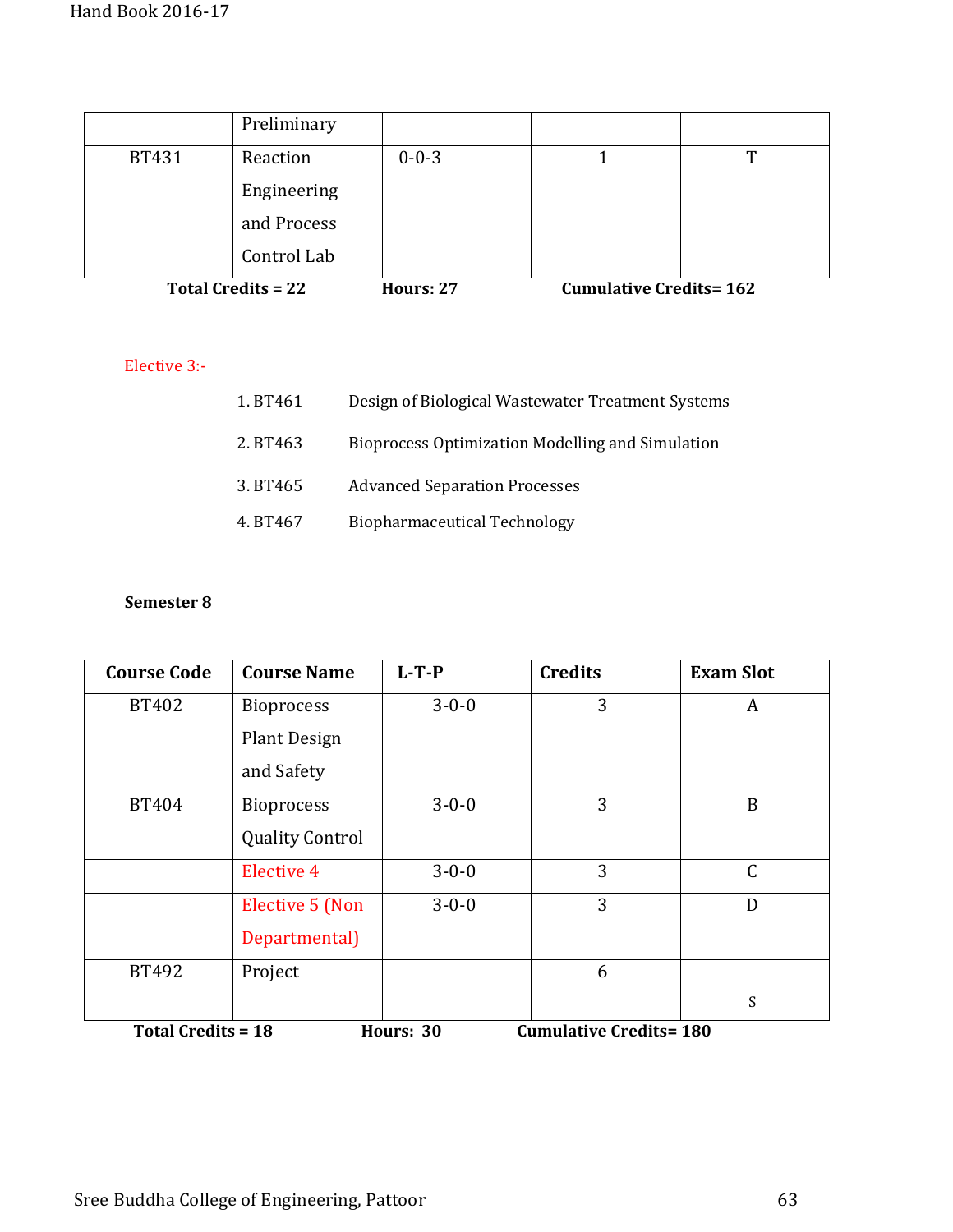Elective 4:-

| 1. BT462 | <b>Biomaterials Engineering</b>     |
|----------|-------------------------------------|
| 2. BT464 | <b>Food Process Technology</b>      |
| 3. BT466 | Nano biotechnology                  |
| 4. BT468 | Entrepreneurship, IPR and Biosafety |

# **Electronics & Communication Engineering**

| <b>Course Code</b> | <b>Course Name</b> | $L$ -T-P      | <b>Credits</b> | <b>Exam</b>    |
|--------------------|--------------------|---------------|----------------|----------------|
|                    |                    |               |                | <b>Slot</b>    |
|                    | Linear Algebra     |               |                |                |
| <b>MA201</b>       | & Complex          | $3 - 1 - 0$   | 4              | A              |
|                    | Analysis           |               |                |                |
| EC201              | Network Theory     | $3 - 1 - 0$   | $\overline{4}$ | $\overline{B}$ |
| <b>EC203</b>       | Solid State        | $3 - 1 - 0$   | $\overline{4}$ | $\overline{C}$ |
|                    | Devices            |               |                |                |
| <b>EC205</b>       | Electronic         | $3 - 1 - 0$   | $\overline{4}$ | D              |
|                    | Circuits           |               |                |                |
| <b>EC207</b>       | Logic Circuit      | $3 - 0 - 0$   | 3              | ${\bf E}$      |
|                    | Design             |               |                |                |
| HS200/HS210        | <b>Business</b>    | $3-0-0/2-0-2$ |                |                |
|                    | Economics/Life     |               | 3              | F              |
|                    | <b>Skills</b>      |               |                |                |
| <b>EC231</b>       | Electronic         | $0 - 0 - 3$   | $\mathbf{1}$   | S              |
|                    | $\&$<br>Devices    |               |                |                |
|                    | Circuits Lab       |               |                |                |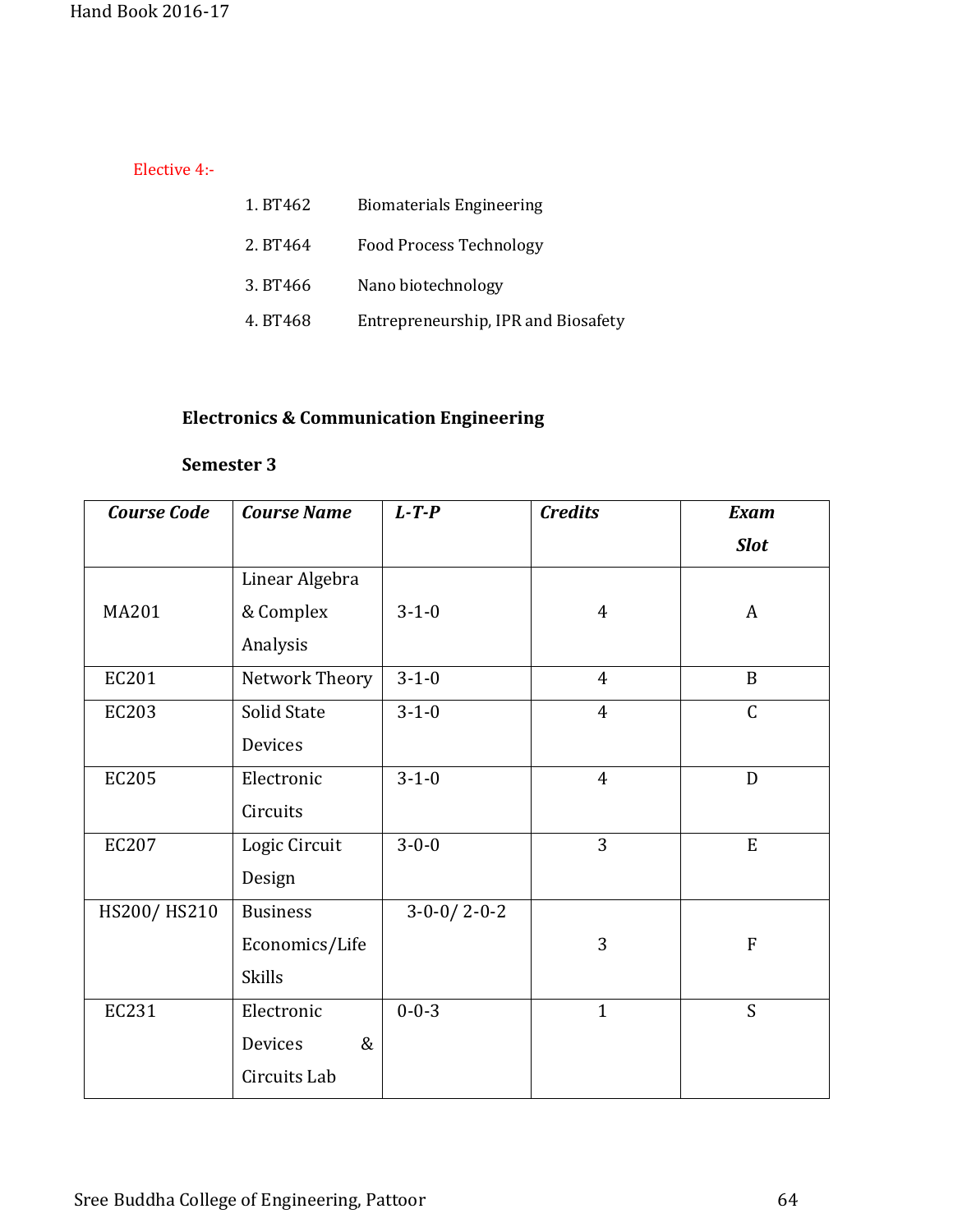|       | Electronic     |             |   |
|-------|----------------|-------------|---|
| EC233 | Design         | $0 - 0 - 3$ | m |
|       | Automation Lab |             |   |

# **Total Credits = 24 Hours: 28/29 Cumulative Credits= 7**

| <b>Course Code</b> | <b>Course Name</b> | $L$ -T-P                | <b>Credits</b> | <b>Exam Slot</b> |
|--------------------|--------------------|-------------------------|----------------|------------------|
|                    | Probability,       |                         |                |                  |
|                    | Random             |                         |                |                  |
| <b>MA204</b>       | Processes and      | $3 - 1 - 0$             | $\overline{4}$ | $\mathbf{A}$     |
|                    | Numerical          |                         |                |                  |
|                    | Methods            |                         |                |                  |
| <b>EC202</b>       | Signals &          | $3 - 1 - 0$             | $\overline{4}$ | $\mathbf B$      |
|                    | Systems            |                         |                |                  |
|                    | Analog             |                         |                |                  |
| <b>EC204</b>       | Integrated         | $4 - 0 - 0$             | $\overline{4}$ | $\mathcal{C}$    |
|                    | Circuits           |                         |                |                  |
| <b>EC206</b>       | Computer           | $3 - 0 - 0$             | $\overline{3}$ | D                |
|                    | Organization       |                         |                |                  |
|                    | Analog             |                         |                |                  |
| <b>EC208</b>       | Communication      | $3 - 0 - 0$             | 3              | ${\bf E}$        |
|                    | Engineering        |                         |                |                  |
| HS210/HS200        | Life               | $2 - 0 - 2 / 3 - 0 - 0$ |                |                  |
|                    | Skills/Business    |                         | 3              | ${\bf F}$        |
|                    | Economics          |                         |                |                  |
|                    | Analog             |                         |                |                  |
| EC232              | Integrated         | $0 - 0 - 3$             | $\mathbf{1}$   | S                |
|                    | Circuits Lab       |                         |                |                  |
| <b>EC230</b>       | Logic Circuit      | $0 - 0 - 3$             | $\mathbf{1}$   | T                |
|                    | Design Lab         |                         |                |                  |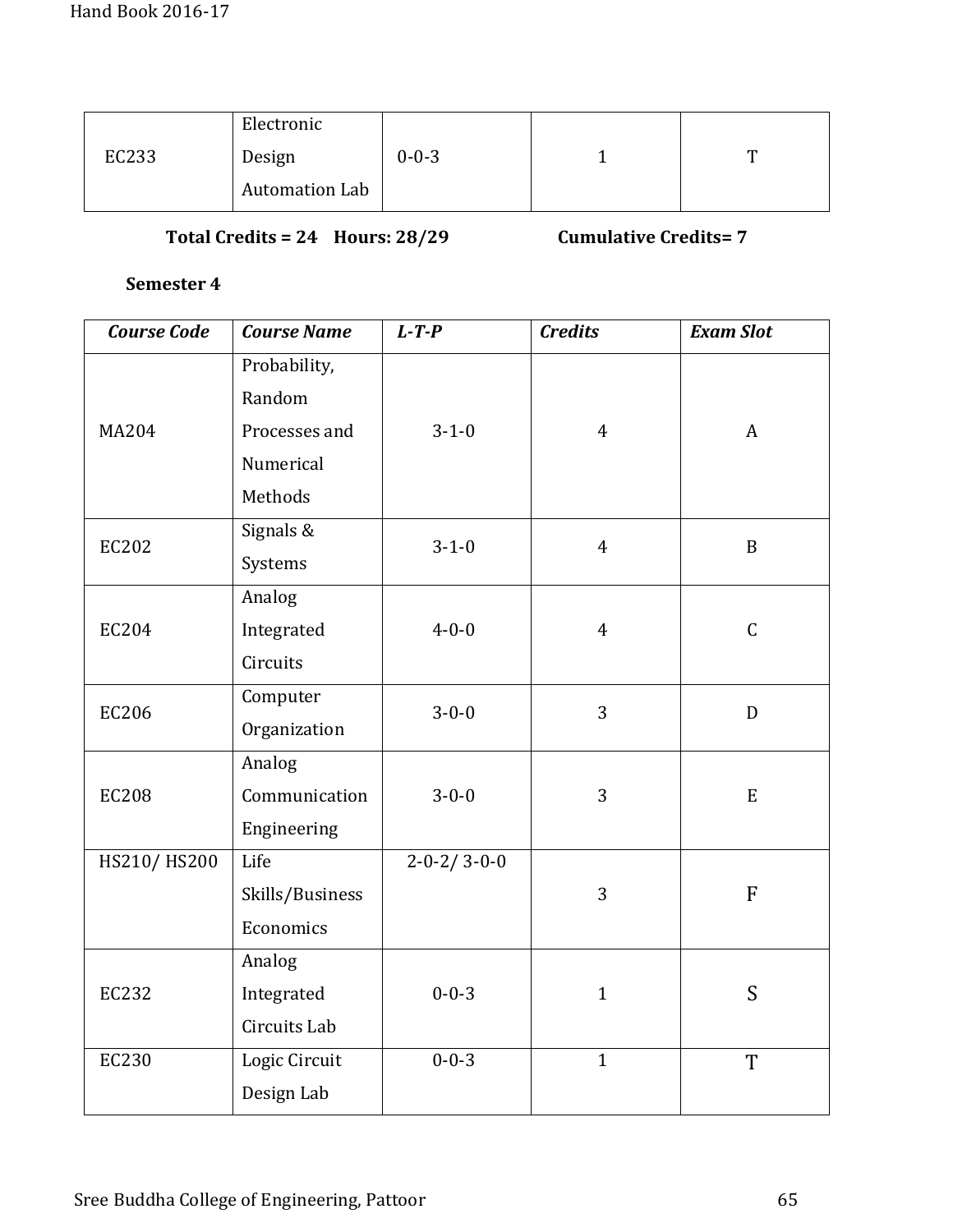# **Total Credits = 23 Hours= 27/28Cumulative Credits= 94**

#### **Semester 5**

| <b>Course Code</b> | <b>Course Name</b> | $L$ -T-P    | <b>Credits</b> | <b>Exam</b>    |
|--------------------|--------------------|-------------|----------------|----------------|
|                    |                    |             |                | <b>Slot</b>    |
| EC301              | Digital Signal     | $3 - 1 - 0$ | $\overline{4}$ | A              |
|                    | Processing         |             |                |                |
|                    | Applied            |             |                |                |
| EC303              | Electromagnetic    | $3 - 0 - 0$ | 3              | $\mathbf B$    |
|                    | Theory             |             |                |                |
|                    | Microprocessors    |             |                |                |
| EC305              | $\&$               | $3 - 0 - 0$ | 3              | $\mathsf C$    |
|                    | Microcontrollers   |             |                |                |
|                    | Power              |             |                |                |
| EC307              | Electronics &      | $3 - 0 - 0$ | 3              | D              |
|                    | Instrumentation    |             |                |                |
| <b>HS300</b>       | Principles of      | $3 - 0 - 0$ | 3              | E              |
|                    | Management         |             |                |                |
|                    | <b>Elective 1</b>  | $3 - 0 - 0$ | 3              | $\overline{F}$ |
| EC341              | Design Project     | $0 - 1 - 2$ | $\overline{2}$ | S              |
| EC333              | Digital Signal     | $0 - 0 - 3$ | $\mathbf{1}$   | T              |
|                    | Processing Lab     |             |                |                |

**Total Credits = 23 Hours: 28 Cumulative Credits= 117** 

- Elective 1:- 1. EC361 Digital System Design
	- 2. EC363 Optimization Techniques
	- 3. EC365 Biomedical Engineering
	- 4. EC360 Soft Computing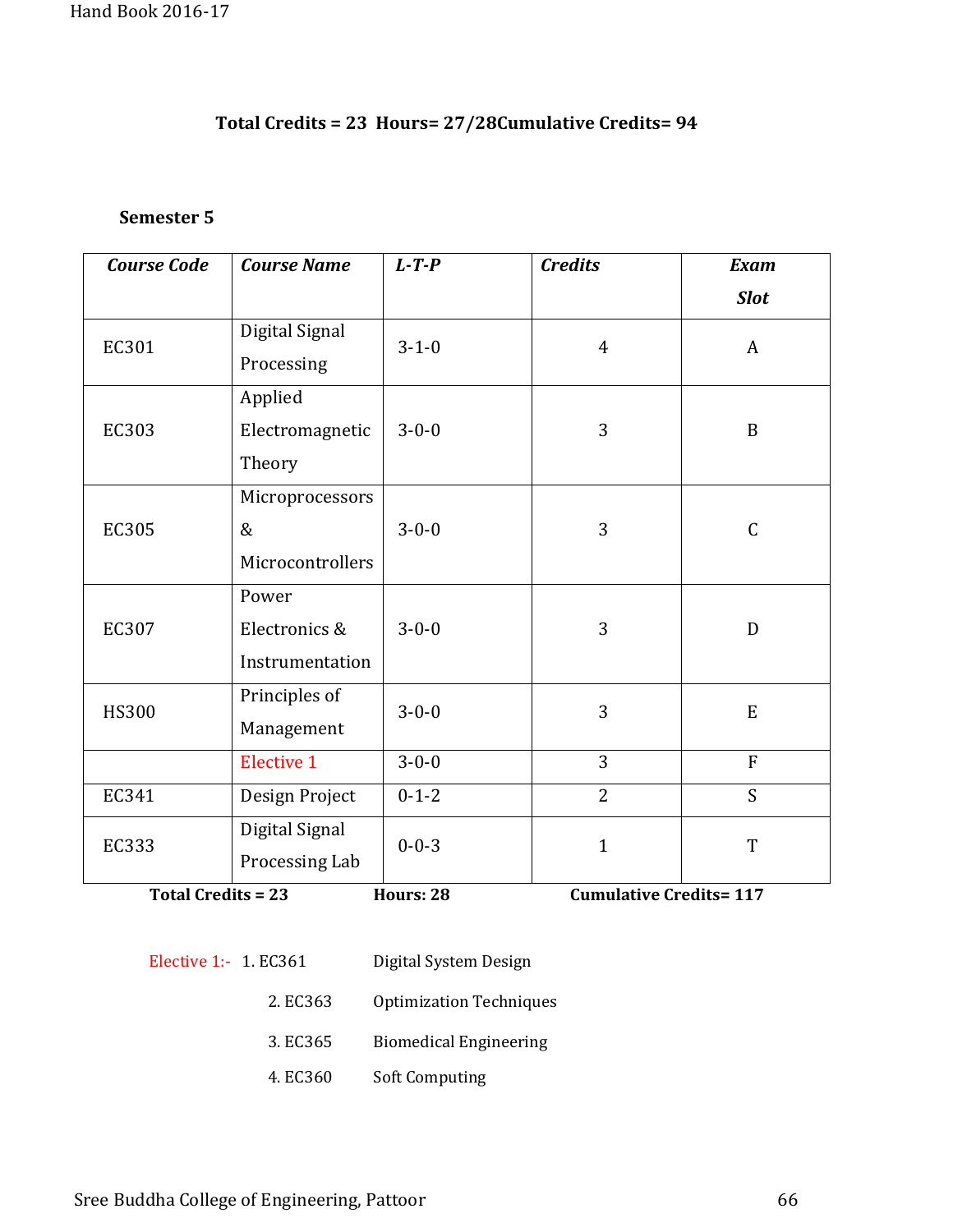| <b>Course Code</b>                    | <b>Course Name</b>  | $L$ -T-P    | <b>Credits</b>                                 | <b>Exam Slot</b> |
|---------------------------------------|---------------------|-------------|------------------------------------------------|------------------|
| EC302                                 | Digital             | $4 - 0 - 0$ | $\overline{4}$                                 | $\mathbf{A}$     |
|                                       | Communication       |             |                                                |                  |
| EC304                                 | <b>VLSI</b>         | $3 - 0 - 0$ | $\overline{3}$                                 | $\mathbf{B}$     |
|                                       | Antenna &           |             |                                                |                  |
| <b>EC306</b>                          | Wave                | $3 - 0 - 0$ | 3                                              | $\mathsf C$      |
|                                       | Propagation         |             |                                                |                  |
| <b>EC308</b>                          | Embedded            | $3 - 0 - 0$ | 3                                              | D                |
|                                       | System              |             |                                                |                  |
| EC312                                 | Object Oriented     | $3 - 0 - 0$ | 3                                              | E                |
|                                       | Programming         |             |                                                |                  |
|                                       | <b>Elective 2</b>   | $3 - 0 - 0$ | 3                                              | $\overline{F}$   |
|                                       | Communication       |             |                                                |                  |
| <b>EC332</b>                          | Engg Lab            | $0 - 0 - 3$ | $\mathbf{1}$                                   | S                |
|                                       | (Analog&            |             |                                                |                  |
|                                       | Digital)            |             |                                                |                  |
| <b>EC334</b>                          | Microcontroller     | $0 - 0 - 3$ | $\mathbf{1}$                                   | T                |
|                                       | Lab                 |             |                                                |                  |
| EC352                                 | Comprehensive       | $0 - 1 - 1$ | $\overline{2}$                                 | $\mathbf U$      |
|                                       | Exam                |             |                                                |                  |
| $T_{\text{total}}$ $C_{\text{total}}$ | TT.<br>$\mathbf{a}$ | 27          | $\mathbf{C}$<br>- ئەمل<br>$\mathcal{L}$<br>454 | 4A <sub>0</sub>  |

**Total Credits = 23** 

**Hours: 27 Cumulative Credits= 140** 

#### Elective 2:-

- 1. EC362 Modelling & Simulation of Communication Systems
- 2. EC366 Real Time Operating Systems
- 3. EC368 Robotics
- 4. EC370 Digital Image Processing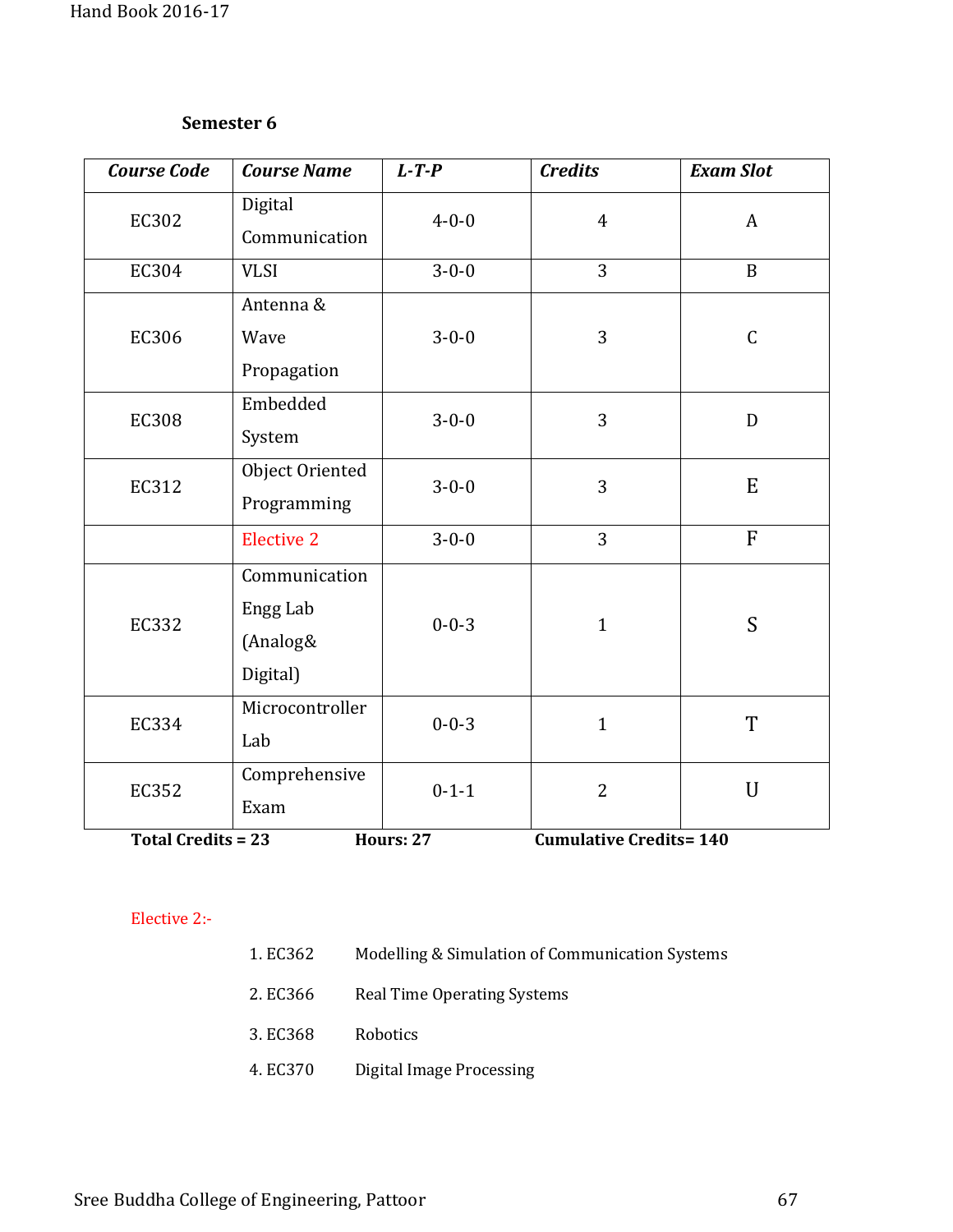| <b>Course Code</b>        | <b>Course Name</b>     | $L$ -T-P    | <b>Credits</b>                | <b>Exam Slot</b> |
|---------------------------|------------------------|-------------|-------------------------------|------------------|
|                           | Information            |             |                               |                  |
| EC401                     | Theory &               | $4 - 0 - 0$ | $\overline{4}$                | A                |
|                           | Coding                 |             |                               |                  |
| EC403                     | Microwave &            | $3 - 0 - 0$ | 3                             | $\, {\bf B}$     |
|                           | Radar Engg             |             |                               |                  |
| <b>EC405</b>              | Optical                | $3 - 0 - 0$ | 3                             | $\mathsf C$      |
|                           | Communication          |             |                               |                  |
| EC407                     | Computer               | $3 - 0 - 0$ | 3                             | $\mathbf{D}$     |
|                           | Communication          |             |                               |                  |
| EC409                     | <b>Control Systems</b> | $3 - 0 - 0$ | 3                             | E                |
|                           | <b>Elective 3</b>      | $3 - 0 - 0$ | 3                             | F                |
|                           | Seminar &              |             |                               |                  |
| EC451                     | Project                | $0 - 1 - 4$ | $\overline{2}$                | S                |
|                           | Preliminary            |             |                               |                  |
|                           | Communication          |             |                               |                  |
| EC431                     | Systems<br>Lab         | $0 - 0 - 3$ | $\mathbf{1}$                  | T                |
|                           | (Optical<br>&          |             |                               |                  |
|                           | Microwave)             |             |                               |                  |
| <b>Total Credits = 22</b> |                        | Hours: 27   | <b>Cumulative Credits=162</b> |                  |

#### Elective 3:-

| 1. EC461 | Microwave Devices and Circuits     |
|----------|------------------------------------|
| 2. EC463 | Speech and Audio Signal Processing |
| 3. EC465 | <b>MEMS</b>                        |
| 4. EC467 | Pattern Recognition                |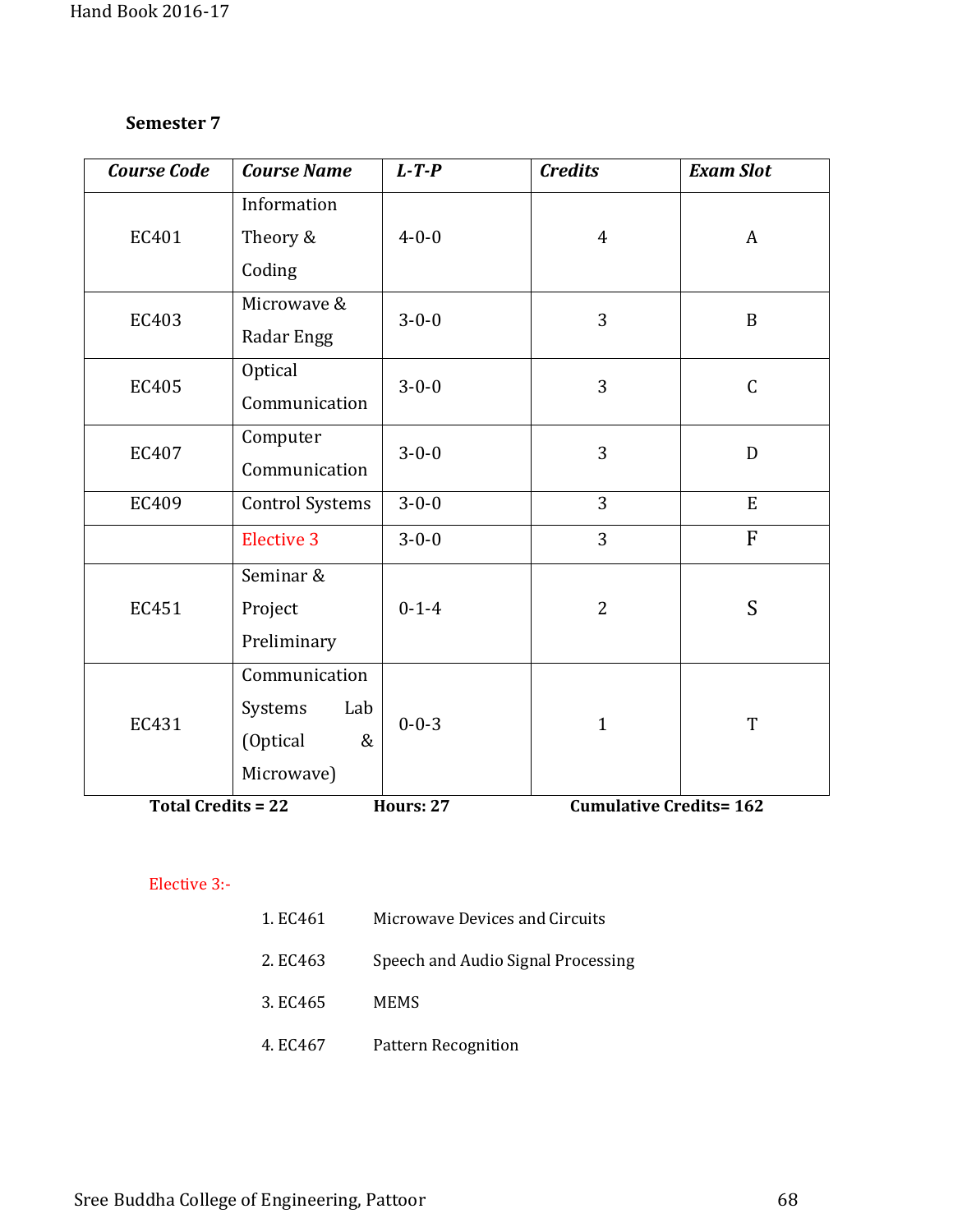#### 5. EC469 Opto Electronic Devices

#### **Semester 8**

| <b>Course Code</b>                     | <b>Course Name</b> | $L$ -T-P    | <b>Credits</b>                | <b>Exam Slot</b> |
|----------------------------------------|--------------------|-------------|-------------------------------|------------------|
| EC402                                  | Nano               | $3 - 0 - 0$ | 3                             | A                |
|                                        | electronics        |             |                               |                  |
|                                        | Advanced           |             |                               |                  |
| EC404                                  | Communication      | $3 - 0 - 0$ | 3                             | B                |
|                                        | Systems            |             |                               |                  |
|                                        | <b>Elective 4</b>  | $3 - 0 - 0$ | 3                             | C                |
|                                        | Elective 5 (Non    | $3 - 0 - 0$ | 3                             | D                |
|                                        | Departmental)      |             |                               |                  |
| EC492                                  | Project            |             | 6                             | S                |
| <b>Total Credits = 18</b><br>Hours: 29 |                    |             | <b>Cumulative Credits=180</b> |                  |

#### Elective 4:-

| 1. EC462 | Mixed Signal Circuit Design |
|----------|-----------------------------|
|          |                             |

- 2. EC464 Low Power VLSI Design
- 3. EC466 Cyber Security
- 4. EC468 Secure Communication
- 5. EC472 Integrated Optics & Photonic Systems
- 6.EC474 Computer Vision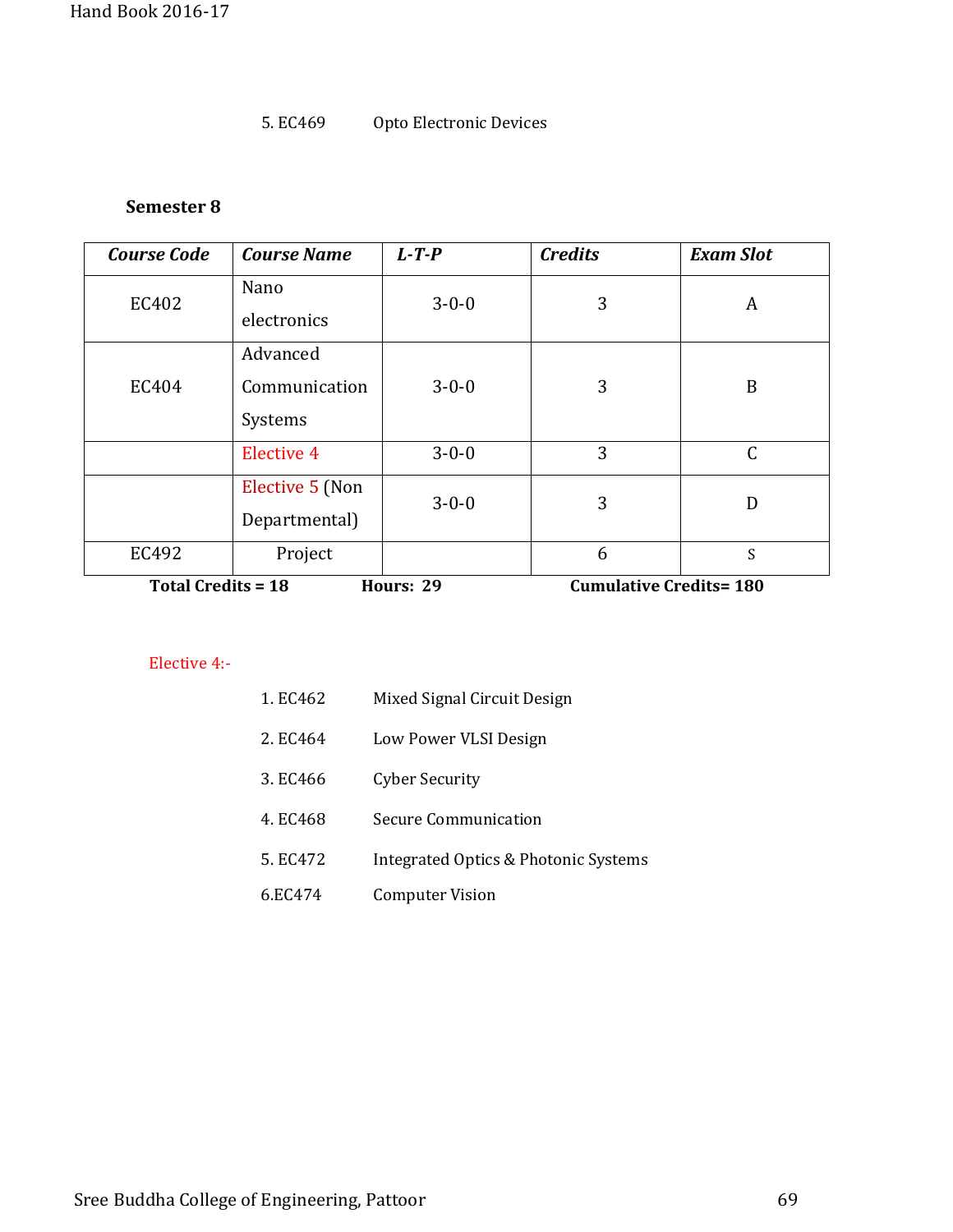# **Computer Science & Engineering**

# **Semester 3**

| <b>Course Code</b> | <b>Course Name</b> | $L$ -T-P                | <b>Credits</b> | <b>Exam Slot</b> |
|--------------------|--------------------|-------------------------|----------------|------------------|
| <b>MA201</b>       | Linear Algebra &   | $3 - 1 - 0$             | $\overline{4}$ | $\overline{A}$   |
|                    | Complex            |                         |                |                  |
|                    | Analysis           |                         |                |                  |
| CS201              | Discrete           | $3 - 1 - 0$             | $\overline{4}$ | $\mathbf{B}$     |
|                    | Computational      |                         |                |                  |
|                    | Structures         |                         |                |                  |
| CS203              | Switching          | $3 - 1 - 0$             | $\overline{4}$ | $\mathsf C$      |
|                    | Theory and         |                         |                |                  |
|                    | Logic Design       |                         |                |                  |
| CS205              | Data Structures    | $3 - 1 - 0$             | $\overline{4}$ | D                |
| CS207              | Electronics        | $3 - 0 - 0$             | 3              | E                |
|                    | Devices &          |                         |                |                  |
|                    | Circuits           |                         |                |                  |
| HS210/             | Life               | $2 - 0 - 2 / 3 - 0 - 0$ | 3              | $\overline{F}$   |
| <b>HS200</b>       | Skills/Business    |                         |                |                  |
|                    | Economics          |                         |                |                  |
| CS231              | Data Structures    | $0 - 0 - 3$             | $\overline{1}$ | $\overline{S}$   |
|                    | Lab                |                         |                |                  |
| CS233              | Electronics        | $0 - 0 - 3$             | $\mathbf{1}$   | $\overline{T}$   |
|                    | Circuits Lab       |                         |                |                  |

**Total Credits = 24 Hours: 28/29 Cumulative Credits= 71**

| <b>Course Code</b> | Course Name | $T - P$ | <b>Credits</b> | <b>Exam Slot</b> |
|--------------------|-------------|---------|----------------|------------------|
| MA202              | Probability | $3-1-0$ |                | 1 P              |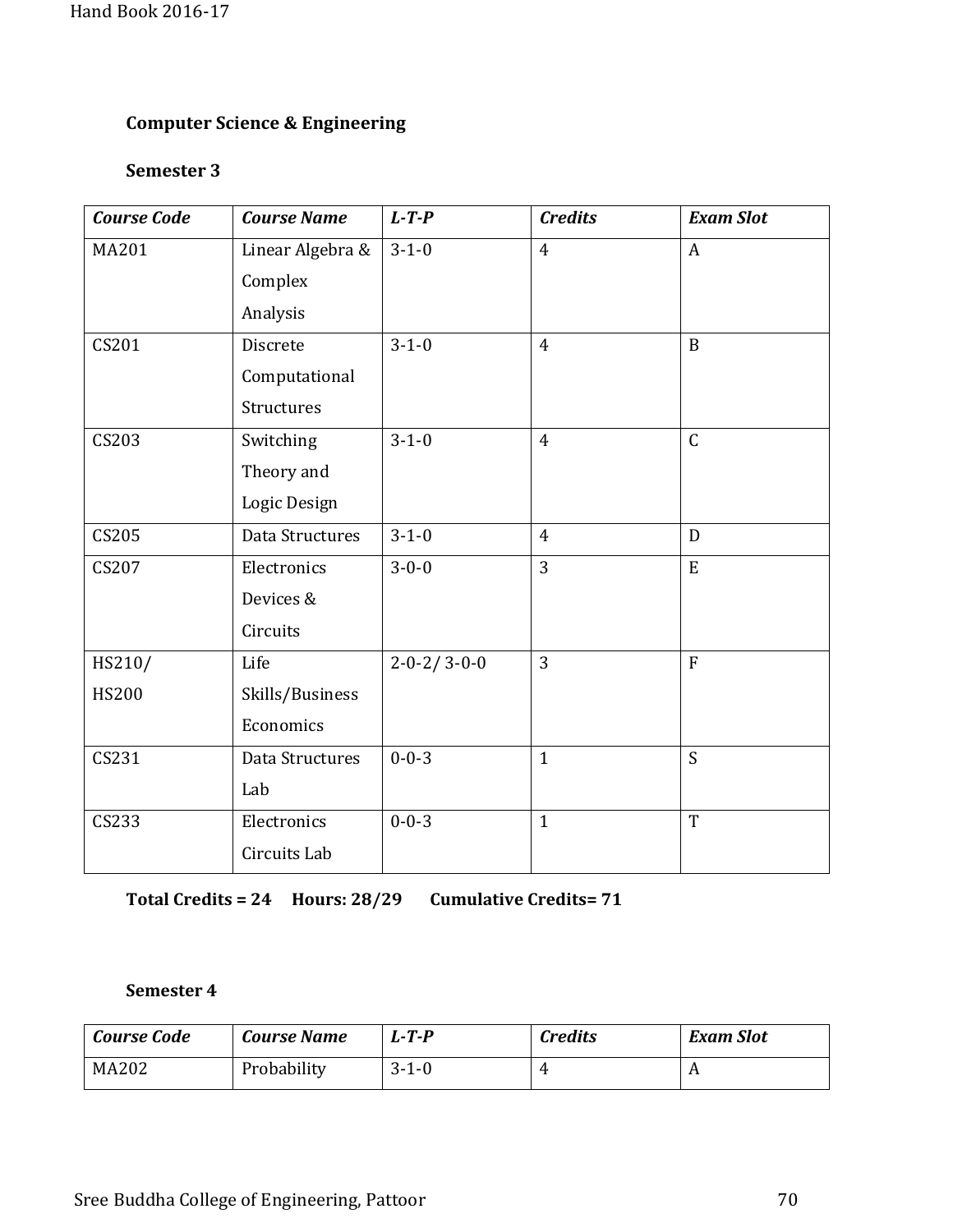| CS232        |                  | $0 - 0 - 3$             | $\mathbf{1}$   |              |
|--------------|------------------|-------------------------|----------------|--------------|
|              | Free and Open    |                         |                | S            |
|              | Economics        |                         |                |              |
| <b>HS200</b> | Skills/Business  |                         |                |              |
| HS210/       | Life             | $2 - 0 - 2 / 3 - 0 - 0$ | 3              | F            |
|              | Database Design  |                         |                |              |
| <b>CS208</b> | Principles of    | $2 - 1 - 0$             | $\overline{3}$ | E            |
|              | Programming      |                         |                |              |
|              | Design and       |                         |                |              |
| CS206        | Object Oriented  | $2 - 1 - 0$             | $\overline{3}$ | D            |
|              | Systems          |                         |                |              |
| CS204        | Operating        | $3 - 1 - 0$             | $\overline{4}$ | $\mathsf C$  |
|              | Architecture     |                         |                |              |
|              | Organization and |                         |                |              |
| CS202        | Computer         | $3 - 1 - 0$             | $\overline{4}$ | $\mathbf{B}$ |
|              | Methods          |                         |                |              |
|              | Numerical        |                         |                |              |
|              | Transforms and   |                         |                |              |
|              | Distributions,   |                         |                |              |

| <b>Course Code</b> | <b>Course Name</b>       | $L - T - P$ | <b>Credits</b> | <b>Exam</b> |
|--------------------|--------------------------|-------------|----------------|-------------|
|                    |                          |             |                | <b>Slot</b> |
| CS301              | Theory of<br>Computation | $3 - 1 - 0$ | 4              |             |
| CS303              | System Software          | $2 - 1 - 0$ |                |             |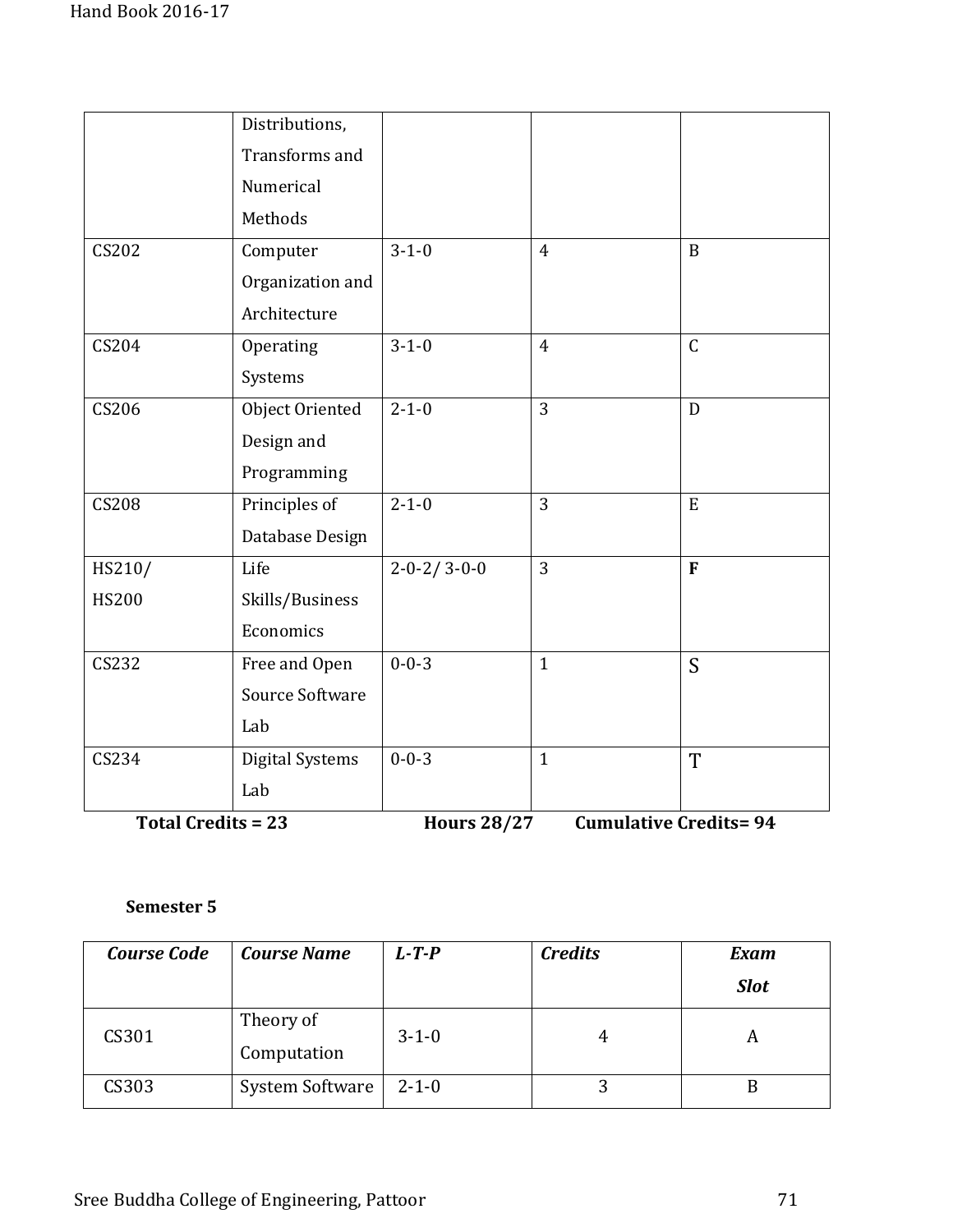| CS305 | Microprocessors<br>and<br>Microcontrollers    | $2 - 1 - 0$ | 3              | $\mathsf C$  |
|-------|-----------------------------------------------|-------------|----------------|--------------|
| CS307 | Data<br>Communication                         | $3 - 0 - 0$ | 3              | $\mathbf D$  |
| CS309 | Graph<br>Theory<br>and<br>Combinatorics       | $2 - 0 - 2$ | 3              | ${\bf E}$    |
|       | <b>Elective 1</b>                             | $3 - 0 - 0$ | 3              | ${\bf F}$    |
| CS341 | Design Project                                | $0 - 1 - 2$ | $\overline{2}$ | S            |
| CS331 | System Software<br>Lab                        | $0 - 0 - 3$ | $\mathbf{1}$   | T            |
| CS333 | Application<br>Software<br>Development<br>Lab | $0 - 0 - 3$ | $\mathbf{1}$   | $\mathbf{U}$ |

**Total Credits = 23 Hours: 29 Cumulative Credits= 117** 

| Elective $1 - 1$ . CS361 | <b>Soft Computing</b>                    |
|--------------------------|------------------------------------------|
|                          | 2. CS363 Signals and Systems             |
|                          | 3. CS365 Optimization Techniques         |
| 4. CS367                 | Logic for Computer Science               |
| 5. CS369                 | Digital System Testing & Testable Design |

| Course Code | <b>Course Name</b> | 1.-T.P      | <b>Credits</b> | <b>Exam Slot</b> |
|-------------|--------------------|-------------|----------------|------------------|
| CS302       | Design and         | $3 - 1 - 0$ |                |                  |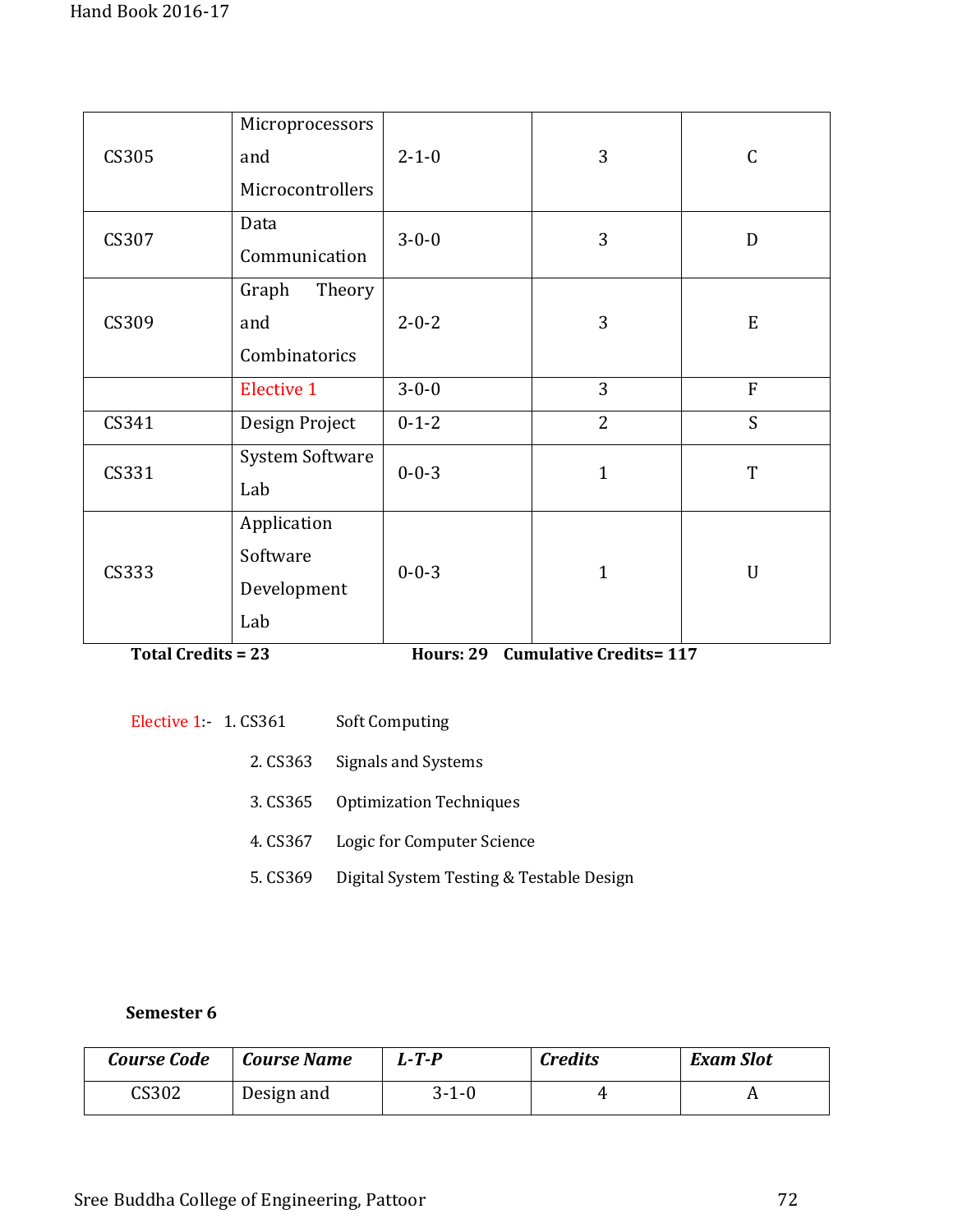|              | Analysis of       |             |                |              |
|--------------|-------------------|-------------|----------------|--------------|
|              | Algorithms        |             |                |              |
| CS304        | Compiler          | $3 - 0 - 0$ | 3              | $\mathbf B$  |
|              | Design            |             |                |              |
| CS306        | Computer          | $3 - 0 - 0$ | 3              | $\mathsf C$  |
|              | <b>Networks</b>   |             |                |              |
|              | Software          |             |                |              |
| <b>CS308</b> | Engineering and   | $3 - 0 - 0$ | 3              | D            |
|              | Project           |             |                |              |
|              | Management        |             |                |              |
| <b>HS300</b> | Principles of     | $3 - 0 - 0$ | 3              | E            |
|              | Management        |             |                |              |
|              | <b>Elective 2</b> | $3 - 0 - 0$ | $\overline{3}$ | $\mathbf{F}$ |
| CS332        | Microprocessor    | $0 - 0 - 3$ | $\mathbf{1}$   | S            |
|              | Lab               |             |                |              |
|              | Network           |             | $\mathbf{1}$   |              |
| CS334        | Programming       | $0 - 0 - 3$ |                | T            |
|              | Lab               |             |                |              |
| CS352        | Comprehensive     | $0 - 1 - 1$ | $\overline{2}$ | $\mathbf U$  |
|              | Exam              |             |                |              |

**Total Credits = 23** 

**Hours: 27 Cumulative Credits= 140** 

Elective 2:-

- 2. CS364 Mobile Computing
- 3. CS366 Natural Language Processing
- 4. CS368 Web Technologies
- 5. CS372 High Performance Computing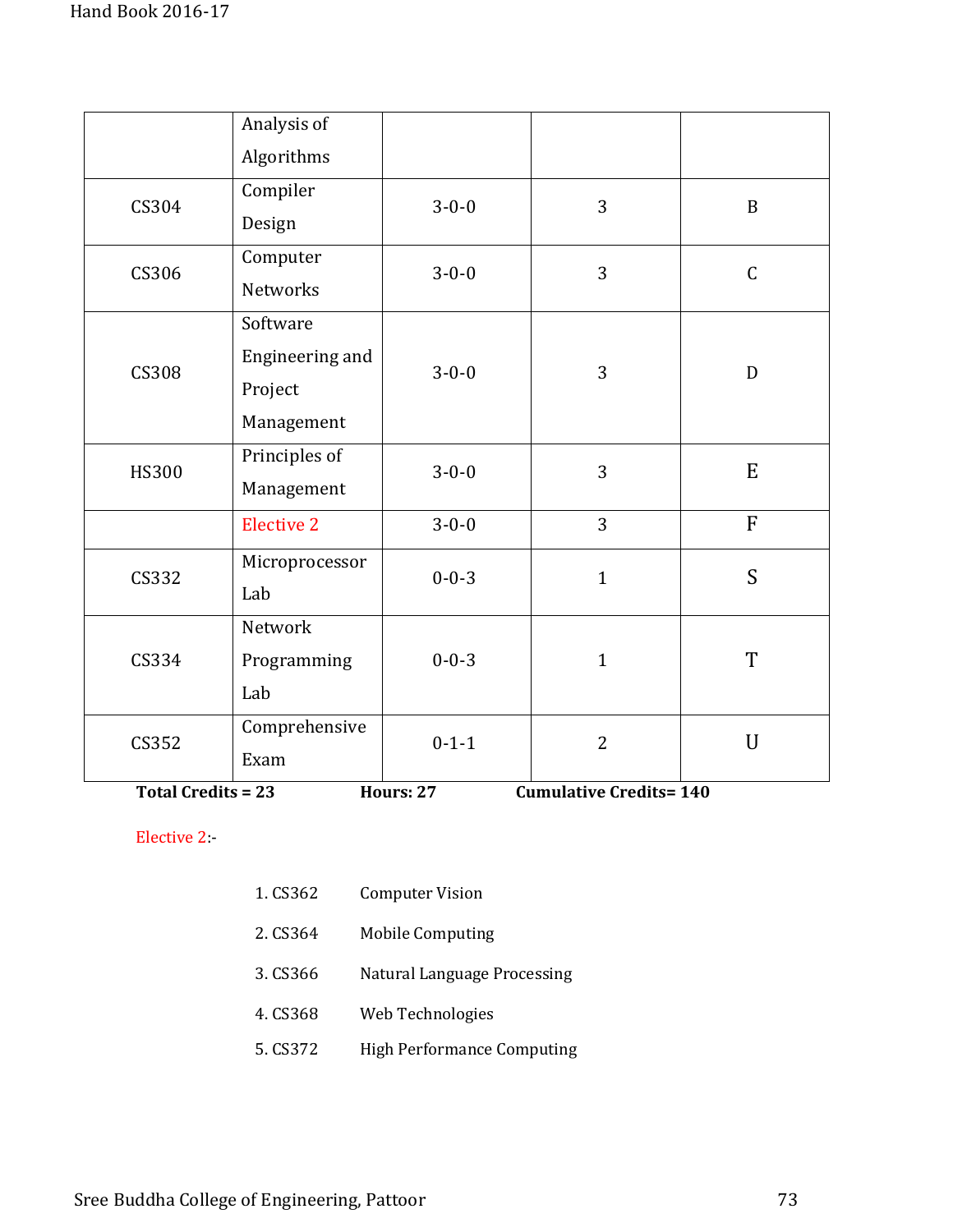| <b>Course Code</b> | <b>Course Name</b>        | $L$ -T-P    | <b>Credits</b> | <b>Exam Slot</b> |
|--------------------|---------------------------|-------------|----------------|------------------|
| CS401              | Computer                  | $4 - 0 - 0$ | $\overline{4}$ | $\mathbf{A}$     |
|                    | Graphics                  |             |                |                  |
| CS403              | Programming               | $3 - 0 - 0$ | 3              | B                |
|                    | Paradigms                 |             |                |                  |
|                    | Computer                  |             |                |                  |
| CS405              | System                    | $3 - 0 - 0$ | 3              | $\mathsf C$      |
|                    | Architecture              |             |                |                  |
| CS407              | Distributed               | $3 - 0 - 0$ | 3              | D                |
|                    | Computing                 |             |                |                  |
|                    | Cryptography              |             |                |                  |
| CS409              | and Network               | $3 - 0 - 0$ | 3              | ${\bf E}$        |
|                    | Security                  |             |                |                  |
|                    | <b>Elective 3</b>         | $3 - 0 - 0$ | 3              | $\overline{F}$   |
|                    | Seminar &                 |             |                |                  |
| CS451              | Project                   | $0 - 1 - 4$ | $\overline{2}$ | S                |
|                    | Preliminary               |             |                |                  |
| CS431              | Compiler Design           | $0 - 0 - 3$ | $\mathbf{1}$   | T                |
|                    | Lab                       |             |                |                  |
|                    | <b>Total Credits = 22</b> | Hours: 27   | Cumulative     |                  |

**Credits= 162** 

#### Elective 3:-

- 1. CS461 Computational Geometry
- 2. CS463 Digital Image Processing
- 3. CS465 Bio Informatics
- 4. CS467 Machine Learning
- 5. CS469 Computational complexity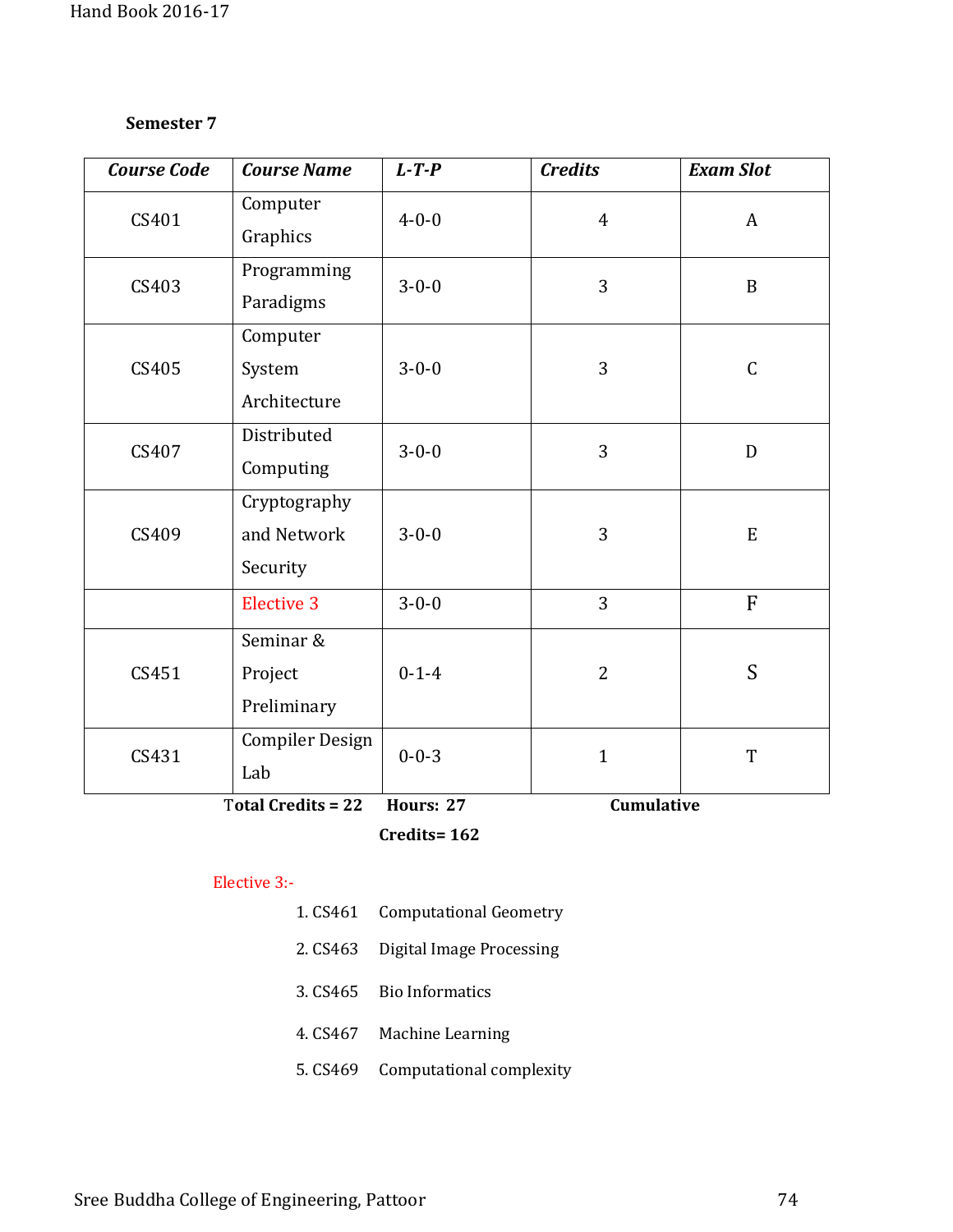| <b>Course Code</b> | <b>Course Name</b>  | $L$ -T-P    | <b>Credits</b> | <b>Exam Slot</b> |
|--------------------|---------------------|-------------|----------------|------------------|
| CS402              | Data Mining and     | $3 - 0 - 0$ | 3              | A                |
|                    | <b>Ware Housing</b> |             |                |                  |
| CS404              | Embedded            | $3 - 0 - 0$ | 3              | B                |
|                    | Systems             |             |                |                  |
|                    | <b>Elective 4</b>   | $3 - 0 - 0$ | 3              | $\mathsf{C}$     |
|                    | Elective 5 (Non     | $3 - 0 - 0$ | 3              | D                |
|                    | Departmental)       |             |                |                  |
| CS492              | Project             |             | 6              | S                |

```
Total Credits = 18 Hours: 30 Cumulative Credits = 180
```
# Elective 4:-

| 1. CS462 | <b>Fuzzy Set Theory and Applications</b>  |
|----------|-------------------------------------------|
| 2. CS464 | Artificial Intelligence                   |
| 3. CS466 | Data Science                              |
| 4. CS468 | <b>Cloud Computing</b>                    |
| 5. CS472 | <b>Principles of Information Security</b> |

# **Mechanical Engineering**

| <b>Course Code</b> | <b>Course Name</b>                          | $L - T - P$ | <b>Credits</b> | <b>Exam</b> |
|--------------------|---------------------------------------------|-------------|----------------|-------------|
|                    |                                             |             |                | <b>Slot</b> |
| <b>MA201</b>       | Linear Algebra &<br><b>Complex Analysis</b> | $3 - 1 - 0$ | 4              |             |
| <b>ME201</b>       | Mechanics of                                | $3 - 1 - 0$ | 4              | B           |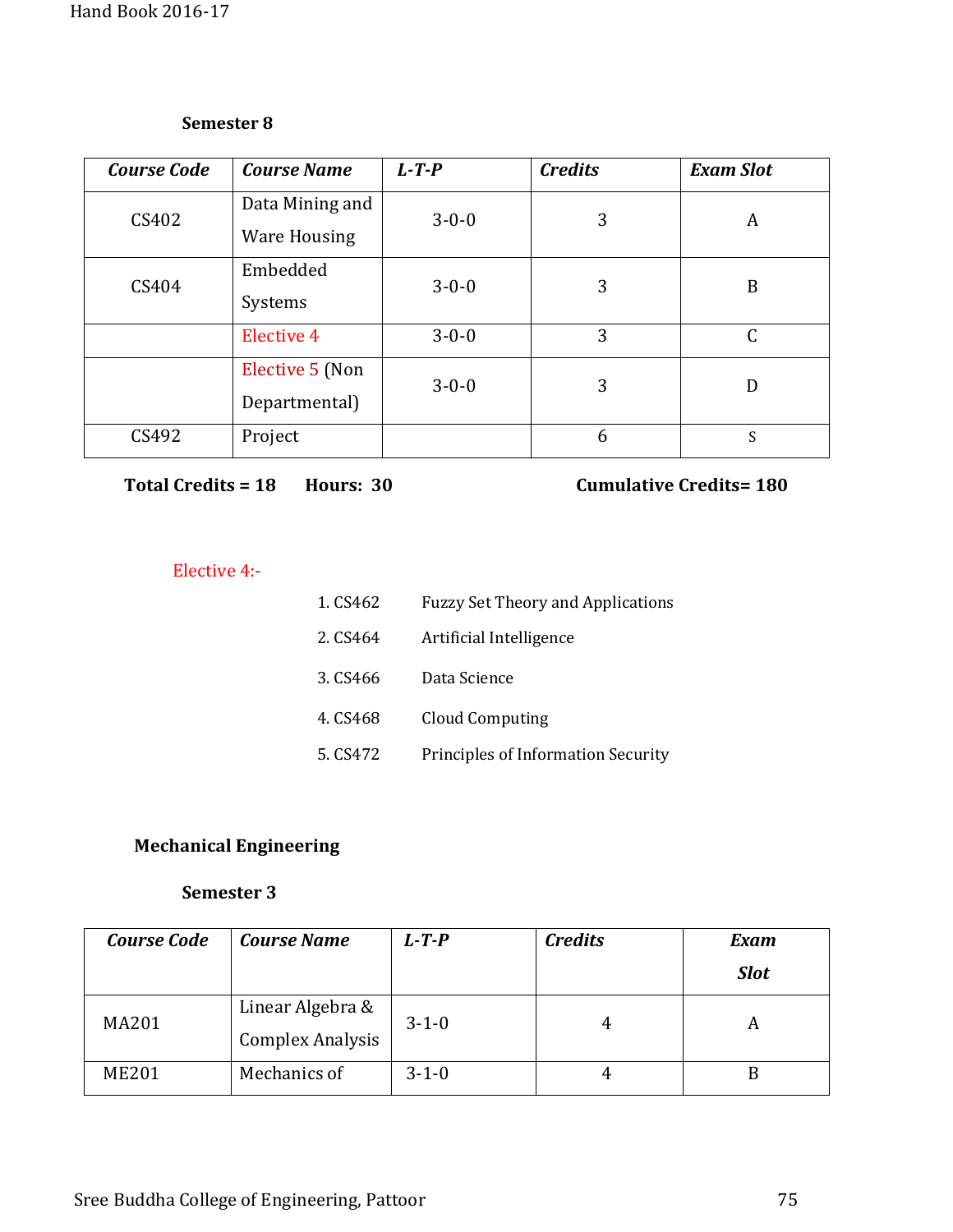|              | Solids                    |                     |                             |              |
|--------------|---------------------------|---------------------|-----------------------------|--------------|
| <b>ME203</b> | Mechanics of              | $3 - 1 - 0$         | $\overline{4}$              | $\mathsf C$  |
|              | Fluids                    |                     |                             |              |
| <b>ME205</b> | Thermodynamics            | $3 - 1 - 0$         | $\overline{4}$              | D            |
|              | Metallurgy &              |                     |                             |              |
| <b>ME210</b> | Materials                 | $3 - 0 - 0$         | 3                           | E            |
|              | Engineering               |                     |                             |              |
| HS200/HS210  | <b>Business</b>           | $3-0-0/2-0-2$       |                             |              |
|              | Economics/Life            |                     | 3                           | $\mathbf{F}$ |
|              | <b>Skills</b>             |                     |                             |              |
|              | Computer Aided            |                     |                             |              |
| <b>ME231</b> | <b>Machine Drawing</b>    | $0 - 0 - 3$         | $\overline{1}$              | S            |
|              | Lab                       |                     |                             |              |
| <b>CE230</b> | <b>Material Testing</b>   | $0 - 0 - 3$         | $\mathbf{1}$                | T            |
|              | Lab                       |                     |                             |              |
|              | <b>Total Credits = 24</b> | <b>Hours: 28/29</b> | <b>Cumulative Credits=7</b> |              |

| <b>Course Code</b> | <b>Course Name</b> | $L - T - P$ | <b>Credits</b> | <b>Exam Slot</b> |
|--------------------|--------------------|-------------|----------------|------------------|
|                    | Probability        |             |                |                  |
|                    | Distributions,     |             |                |                  |
| <b>MA202</b>       | Transforms         | $3 - 1 - 0$ | 4              | A                |
|                    | and Numerical      |             |                |                  |
|                    | Methods            |             |                |                  |
| <b>ME202</b>       | Advanced           | $3 - 1 - 0$ | 4              | B                |
|                    | Mechanics of       |             |                |                  |
|                    | Solids             |             |                |                  |
| <b>ME204</b>       | Thermal            | $3 - 1 - 0$ | $\overline{4}$ | $\mathsf{C}$     |
|                    | Engineering        |             |                |                  |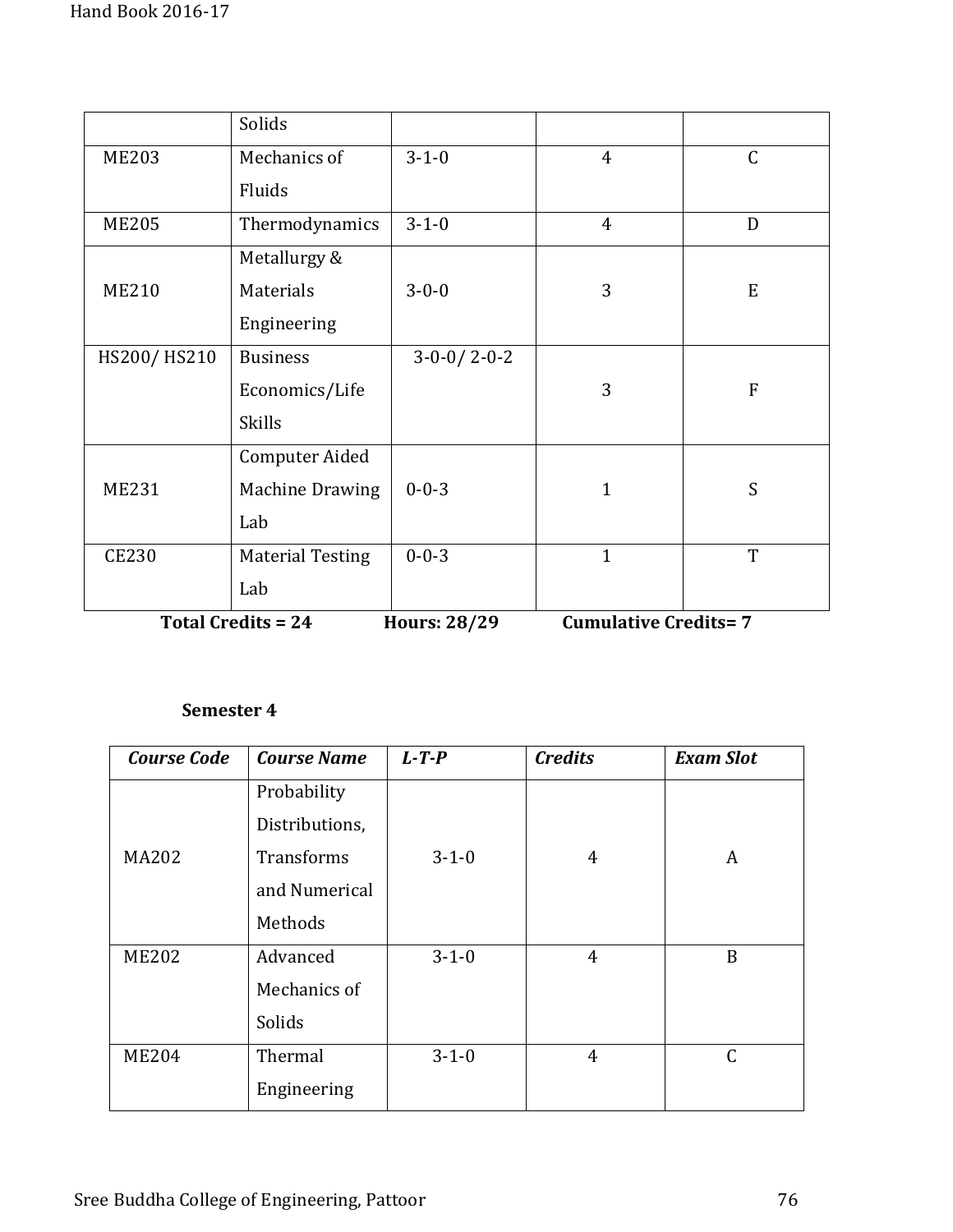| <b>ME206</b> | Fluid           | $2 - 1 - 0$             | 3            | D |
|--------------|-----------------|-------------------------|--------------|---|
|              | Machinery       |                         |              |   |
| <b>ME220</b> | Manufacturing   | $3 - 0 - 0$             | 3            | E |
|              | Technology      |                         |              |   |
| HS210/HS200  | Life            | $2 - 0 - 2 / 3 - 0 - 0$ |              |   |
|              | Skills/Business |                         | 3            | F |
|              | Economics       |                         |              |   |
|              | Thermal         |                         |              |   |
| <b>ME232</b> | Engineering     | $0 - 0 - 3$             | $\mathbf{1}$ | S |
|              | Lab             |                         |              |   |
|              | Fluid           |                         |              |   |
| <b>ME230</b> | Mechanics &     | $0 - 0 - 3$             | $\mathbf{1}$ | T |
|              | Machines Lab    |                         |              |   |

**Total Credits = 23 Hours 28/27 Cumulative Credits= 94**

| <b>Course Code</b> | <b>Course Name</b>       | $L$ -T-P    | <b>Credits</b> | <b>Exam</b>   |
|--------------------|--------------------------|-------------|----------------|---------------|
|                    |                          |             |                | <b>Slot</b>   |
| <b>ME301</b>       | Mechanics of             | $3 - 1 - 0$ | 4              | A             |
|                    | Machinery                |             |                |               |
| <b>ME303</b>       | <b>Machine Tools</b>     |             |                |               |
|                    | and Digital              | $3 - 0 - 0$ | 3              | B             |
|                    | Manufacturing            |             |                |               |
|                    | Computer                 |             |                |               |
| <b>ME305</b>       | Programming &            | $2 - 0 - 1$ | 3              | $\mathcal{C}$ |
|                    | Numerical                |             |                |               |
|                    | Methods                  |             |                |               |
| <b>EE311</b>       | <b>Electrical Drives</b> | $3 - 0 - 0$ | 3              | D             |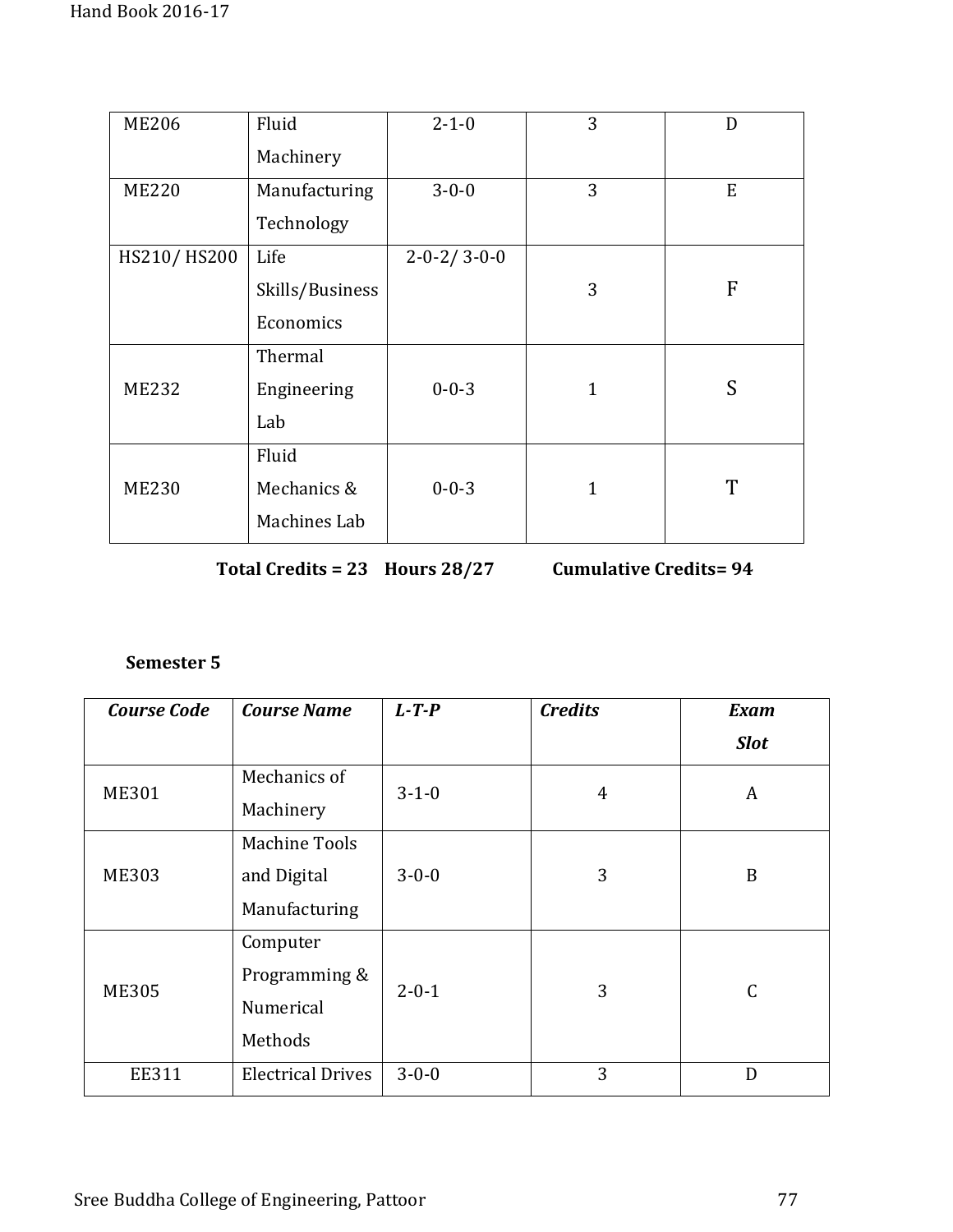|              | &Control for<br>Automation        |             |                |   |
|--------------|-----------------------------------|-------------|----------------|---|
| <b>HS300</b> | Principles of<br>Management       | $3 - 0 - 0$ | 3              | E |
|              | Elective 1                        | $3 - 0 - 0$ | 3              | F |
| <b>ME341</b> | Design Project                    | $0 - 1 - 2$ | $\overline{2}$ | S |
| <b>EE335</b> | Electrical and<br>Electronics Lab | $0 - 0 - 3$ |                | T |
| <b>ME331</b> | Manufacturing<br>Technology Lab   | $0 - 0 - 3$ |                | U |

**Total Credits = 23 Hours: 28 Cumulative Credits= 117** 

| Elective 1:- | 1. ME361 | Advanced Fluid Mechanics                 |
|--------------|----------|------------------------------------------|
|              | 2. ME363 | <b>Composite Materials and Mechanics</b> |
|              | 3. ME365 | <b>Advanced Metal Casting</b>            |
|              | 4. ME367 | Non-Destructive Testing                  |
|              | 5. ME369 | Tribology                                |
|              | 6. ME371 | Nuclear Engineering                      |
|              | 7. ME373 | Human Relations Management               |

| <b>Course Code</b> | <b>Course Name</b> | $L - T - P$ | <b>Credits</b> | <b>Exam Slot</b> |
|--------------------|--------------------|-------------|----------------|------------------|
| <b>ME302</b>       | Heat & Mass        | $3 - 1 - 0$ | 4              | A                |
|                    | Transfer           |             |                |                  |
| <b>ME304</b>       | Dynamics of        | $2 - 1 - 0$ | 3              | B                |
|                    | Machinery          |             |                |                  |
| <b>ME306</b>       | Advanced           | $3 - 0 - 0$ | 3              |                  |
|                    | Manufacturing      |             |                |                  |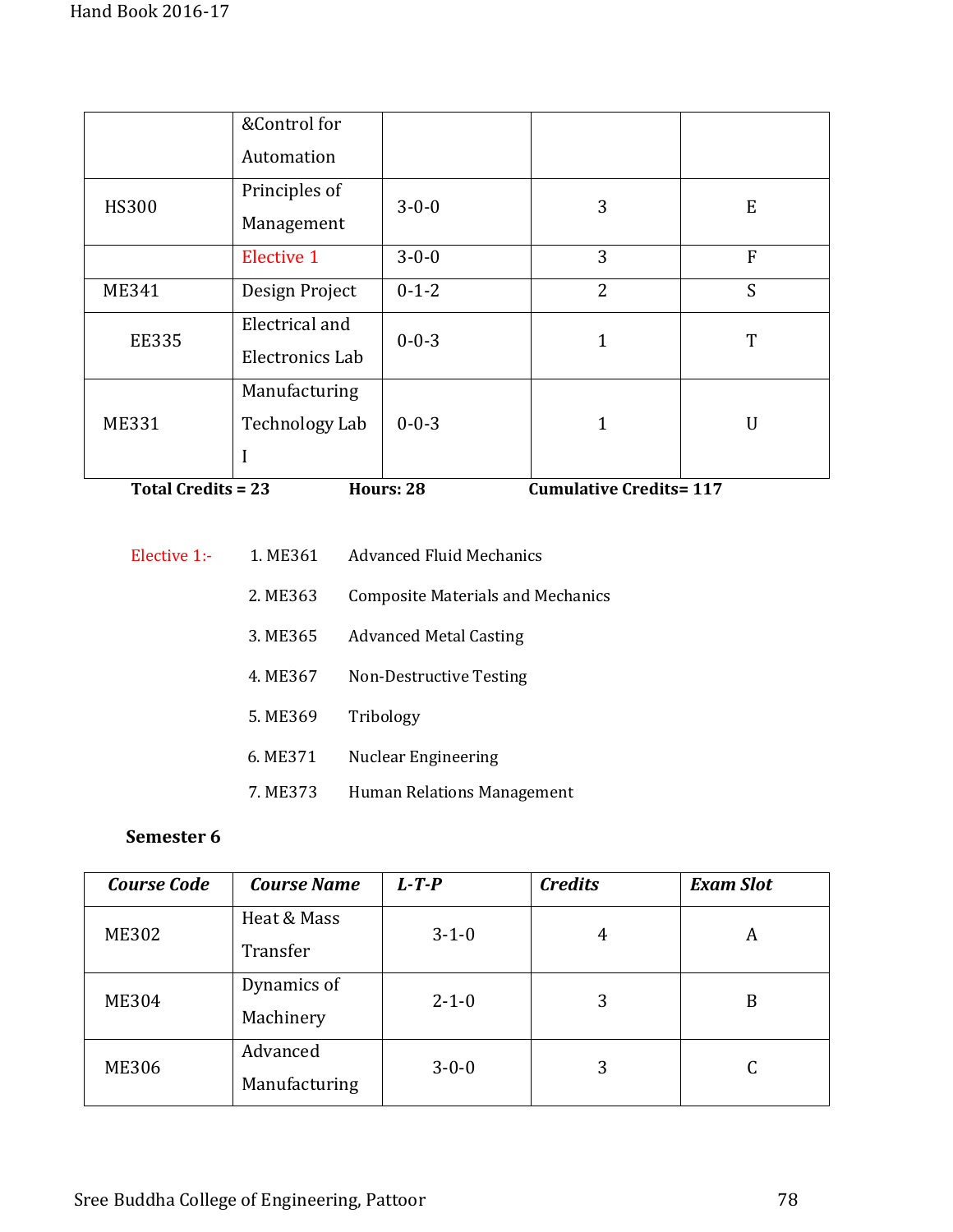|                        | Technology        |                          |                                  |                |
|------------------------|-------------------|--------------------------|----------------------------------|----------------|
|                        | Computer Aided    |                          |                                  |                |
| <b>ME308</b>           | Design and        | $3 - 0 - 0$              | 3                                | D              |
|                        | Analysis          |                          |                                  |                |
| <b>ME312</b>           | Metrology and     | $3 - 0 - 0$              | 3                                | E              |
|                        | Instrumentation   |                          |                                  |                |
|                        | <b>Elective 2</b> | $3 - 0 - 0$              | 3                                | F              |
|                        | Computer Aided    |                          |                                  |                |
| <b>ME332</b>           | Design and        | $0 - 0 - 3$              | $\mathbf{1}$                     | S              |
|                        | Analysis Lab      |                          |                                  |                |
|                        | Manufacturing     |                          |                                  |                |
| <b>ME334</b>           | Technology Lab    | $0 - 0 - 3$              | $\mathbf{1}$                     | T              |
|                        | $\mathbf{I}$      |                          |                                  |                |
| <b>ME352</b>           | Comprehensive     | $0 - 1 - 1$              | $\overline{2}$                   | $\overline{U}$ |
|                        | Exam              |                          |                                  |                |
| $Total Cradt + c = 22$ |                   | $U_{\text{OMPC}}$ , $27$ | $C$ umulative $C$ redite $= 140$ |                |

**Total Credits = 23** 

**Hours: 27 Cumulative Credits= 140** 

## Elective 2:-

|          | 1. ME362 | <b>Control System Engineering</b>        |
|----------|----------|------------------------------------------|
|          | 2. ME364 | Turbo Machinery                          |
|          | 3. ME366 | <b>Advanced Metal Joining Technology</b> |
|          | 4. ME368 | Marketing Management                     |
|          | 5. ME372 | <b>Operations Research</b>               |
| 6. ME374 |          | Theory of Vibration                      |
| 7. ME376 |          | Maintenance Engineering                  |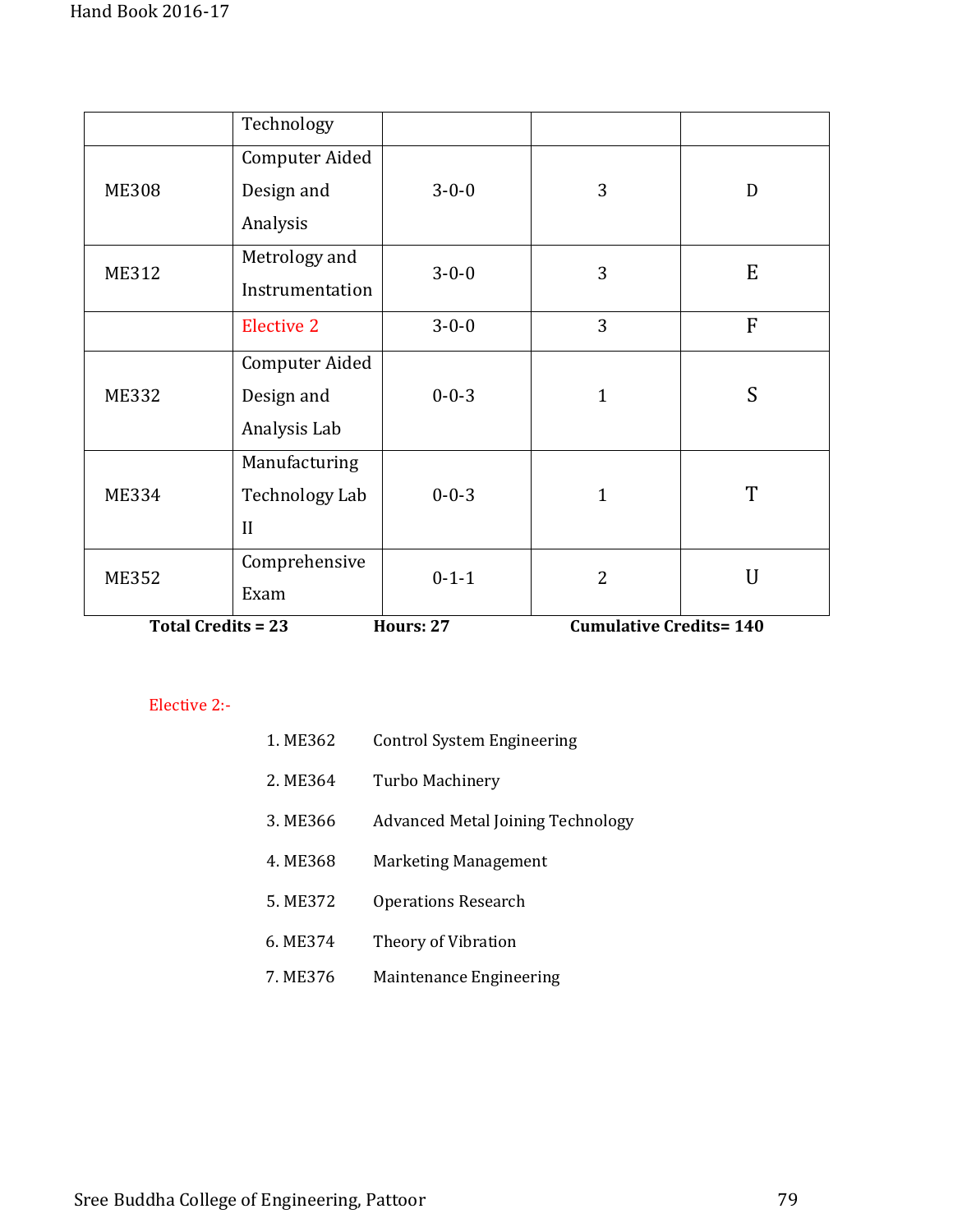| <b>Course Code</b>                                                            | <b>Course Name</b>     | $L$ -T-P    | <b>Credits</b> | <b>Exam Slot</b> |
|-------------------------------------------------------------------------------|------------------------|-------------|----------------|------------------|
|                                                                               | Design of              |             |                |                  |
| <b>ME401</b>                                                                  | Machine                | $3 - 1 - 0$ | $\overline{4}$ | A                |
|                                                                               | Elements I             |             |                |                  |
|                                                                               | Advanced               |             |                |                  |
| <b>ME403</b>                                                                  | Energy                 | $3 - 0 - 0$ | 3              | $\, {\bf B}$     |
|                                                                               | Engineering            |             |                |                  |
|                                                                               | Refrigeration          |             |                |                  |
| <b>ME405</b>                                                                  | and Air                | $2 - 1 - 0$ | 3              | $\mathsf C$      |
|                                                                               | Conditioning           |             |                |                  |
| <b>ME407</b>                                                                  | Mechatronics           | $3 - 0 - 0$ | 3              | D                |
| <b>ME409</b>                                                                  | Compressible           | $2 - 1 - 0$ | 3              | ${\bf E}$        |
|                                                                               | <b>Fluid Flow</b>      |             |                |                  |
|                                                                               | <b>Elective 3</b>      | $3 - 0 - 0$ | 3              | F                |
|                                                                               | Seminar &              |             |                |                  |
| <b>ME451</b>                                                                  | Project                | $0 - 1 - 4$ | $\overline{2}$ | S                |
|                                                                               | Preliminary            |             |                |                  |
| <b>ME431</b>                                                                  | Mechanical             | $0 - 0 - 3$ | $\mathbf{1}$   | T                |
|                                                                               | <b>Engineering Lab</b> |             |                |                  |
| <b>Hours: 27</b><br><b>Cumulative Credits=16</b><br><b>Total Credits = 22</b> |                        |             |                |                  |

#### Elective3:-

| 1. ME461 | Aerospace Engineering                 |
|----------|---------------------------------------|
| 2. ME463 | Automobile Engineering                |
| 3. ME465 | Industrial Hydraulics                 |
| 4. IE306 | Supply Chain and Logistics Management |
| 5. ME467 | Cryogenic Engineering                 |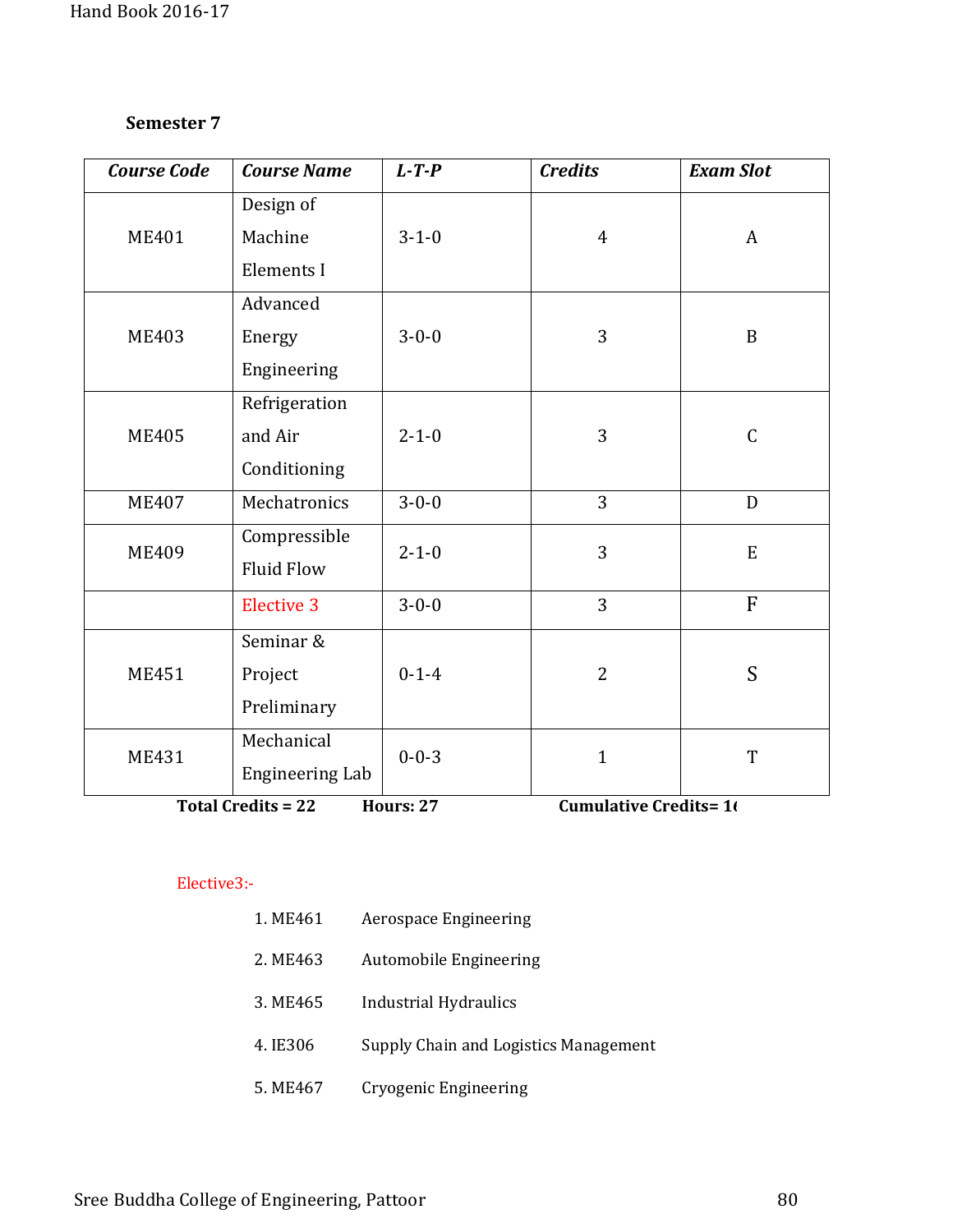- 6. ME469 Finite Element Analysis
- 7. ME471 Optimization Techniques

| <b>Course Code</b> | <b>Course Name</b>                  | $L$ -T-P    | <b>Credits</b> | <b>Exam Slot</b> |
|--------------------|-------------------------------------|-------------|----------------|------------------|
| <b>ME402</b>       | Design of<br>Machine<br>Elements II | $3 - 0 - 0$ | 3              | A                |
| <b>ME404</b>       | Industrial<br>Engineering           | $3 - 0 - 0$ | 3              | B                |
|                    | <b>Elective 4</b>                   | $3 - 0 - 0$ | 3              | $\mathsf C$      |
|                    | Elective 5 (Non<br>Departmental)    | $3 - 0 - 0$ | 3              | D                |
| <b>ME492</b>       | Project                             |             | 6              | S                |

**Total Credits = 18** 

**Cumulative Credits= 180** 

Elective 4:-

|          | 1. ME462 Propulsion Engineering       |
|----------|---------------------------------------|
| 2. ME464 | Robotics and Automation               |
|          | 3. ME466 Computational Fluid Dynamics |
| 4. ME468 | Nanotechnology                        |
| 5. ME472 | <b>Failure Analysis and Design</b>    |
| 6. ME474 | Micro and Nano Manufacturing          |

# **Electrical & Electronics Engineering**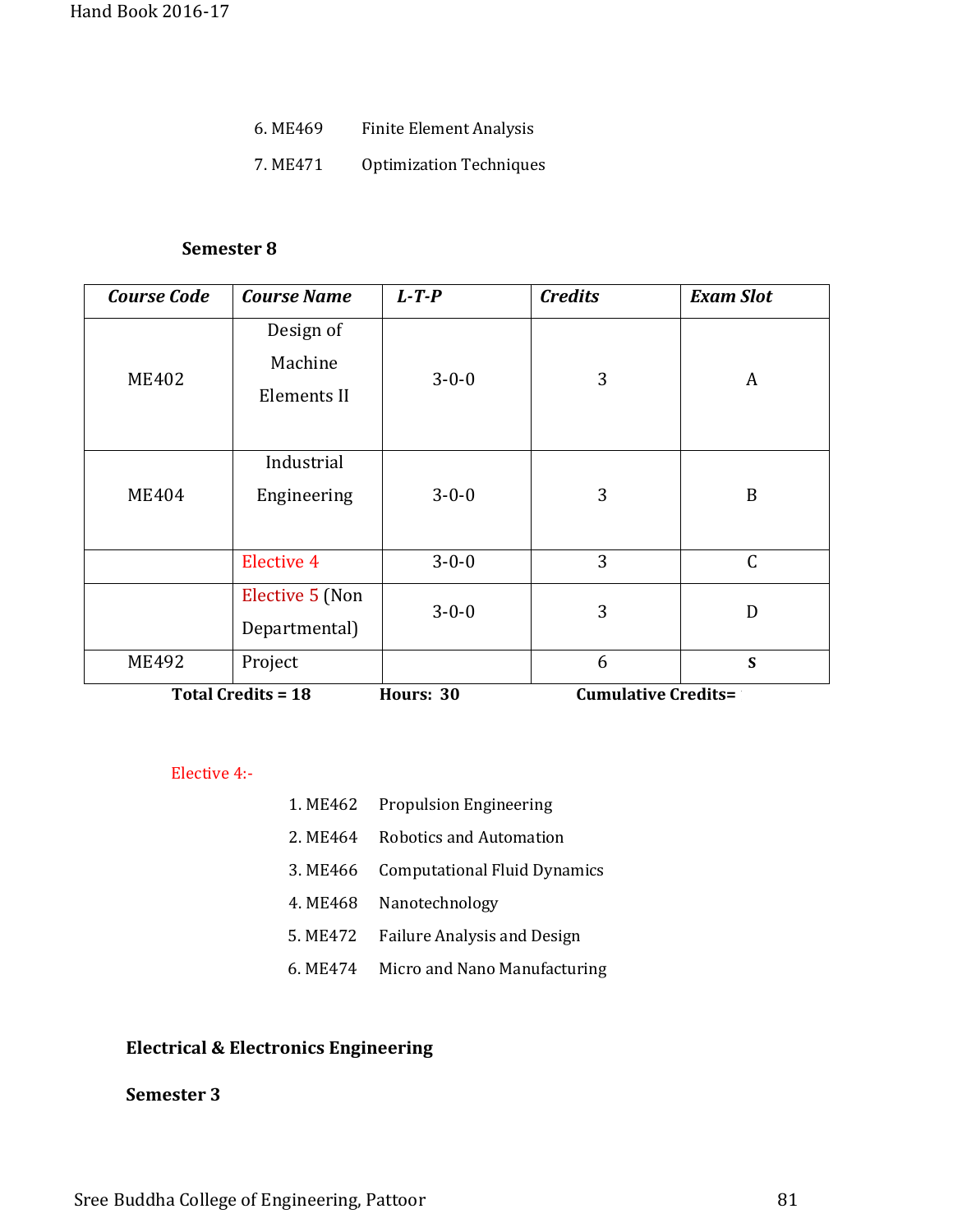| code         | <b>Course Name</b>  | $L$ -T-P                | <b>Credits</b> | <b>Exam</b>  |
|--------------|---------------------|-------------------------|----------------|--------------|
|              |                     |                         |                | <b>Slot</b>  |
|              | Linear Algebra      |                         |                |              |
| MA201        | & Complex           | $3 - 1 - 0$             | $\overline{4}$ | $\mathbf{A}$ |
|              | Analysis            |                         |                |              |
| <b>EE201</b> | Circuits and,       | $3 - 1 - 0$             | $\overline{4}$ | $\mathbf B$  |
|              | <b>Networks</b>     |                         |                |              |
| <b>EE203</b> | Analog              | $3 - 1 - 0$             | $\overline{4}$ | $\mathsf{C}$ |
|              | Electronic          |                         |                |              |
|              | Circuits            |                         |                |              |
|              | DC Machines         |                         |                |              |
| <b>EE205</b> | and                 | $3 - 1 - 0$             | $\overline{4}$ | $\mathbf{D}$ |
|              | <b>Transformers</b> |                         |                |              |
| <b>EE207</b> | Computer            | $2 - 1 - 0$             | 3              | $\mathbf E$  |
|              | Programming         |                         |                |              |
| HS200/HS210  | <b>Business</b>     | $3 - 0 - 0 / 2 - 0 - 2$ |                |              |
|              | Economics/Life      |                         | 3              | ${\bf F}$    |
|              | <b>Skills</b>       |                         |                |              |
| <b>EE231</b> | Electronic          | $0 - 0 - 3$             | $\mathbf{1}$   | S            |
|              | Circuits Lab        |                         |                |              |
| <b>EE233</b> | Programming         | $0 - 0 - 3$             | $\mathbf{1}$   | $\mathbf T$  |
|              | Lab                 |                         |                |              |

**Total Credits = 24 Hours: 28/29 Cumulative Credits= 71**

| <b>Course Code</b> | <b>Course Name</b> | $L$ -T-P    | <b>Credits</b> | <b>Exam Slot</b> |
|--------------------|--------------------|-------------|----------------|------------------|
|                    | Probability        |             |                |                  |
| MA202              | Distributions,     | $3 - 1 - 0$ |                |                  |
|                    | Transforms and     |             |                |                  |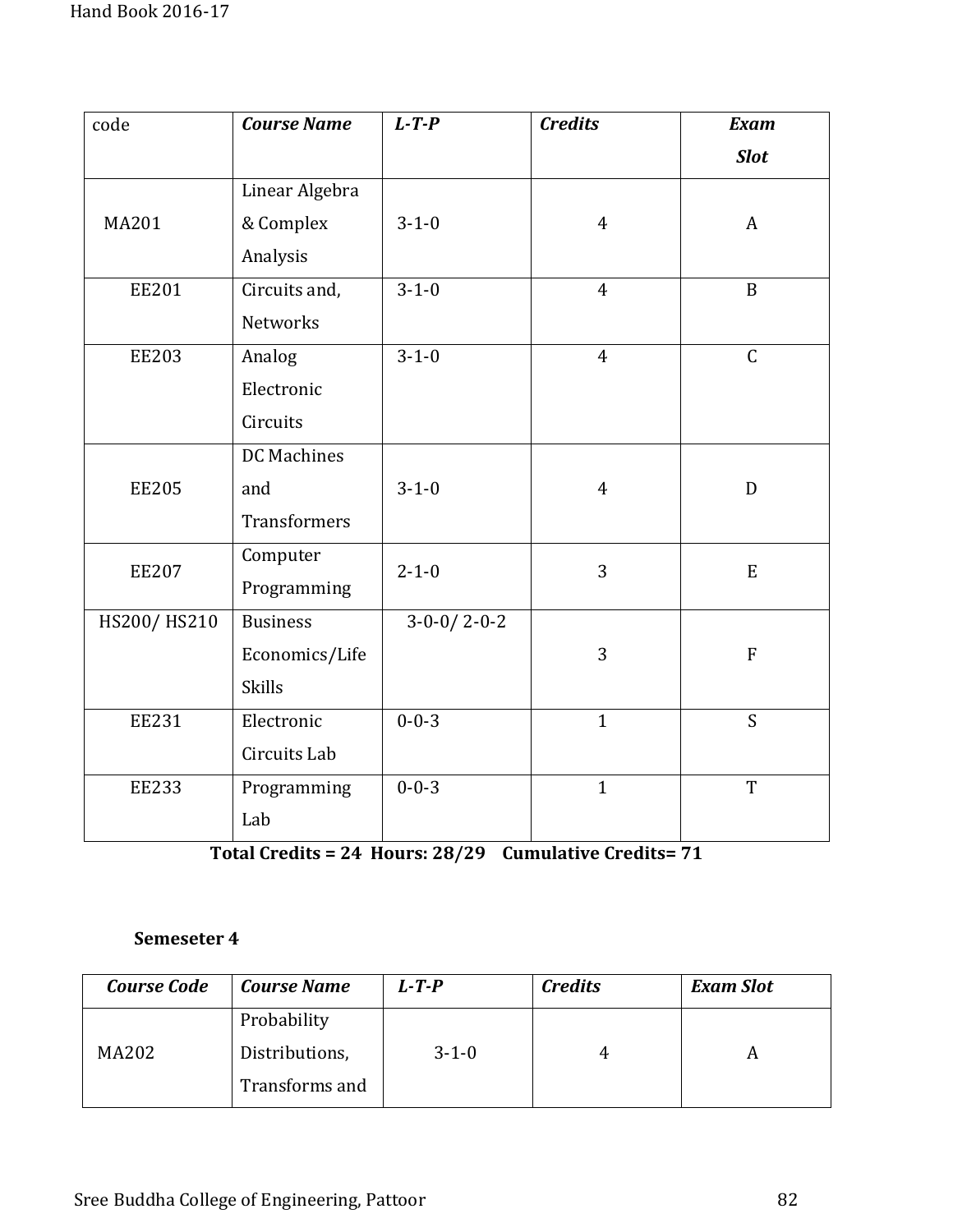|              | Numerical               |                         |                |               |
|--------------|-------------------------|-------------------------|----------------|---------------|
|              | Methods                 |                         |                |               |
|              | Synchronous             |                         |                |               |
| <b>EE202</b> | and Induction           | $3 - 1 - 0$             | $\overline{4}$ | $\mathbf B$   |
|              | Machines                |                         |                |               |
|              | Digital                 |                         |                |               |
| <b>EE204</b> | Electronics and         | $2 - 1 - 0$             | 3              | $\mathcal{C}$ |
|              | Logic Design            |                         |                |               |
| <b>EE206</b> | <b>Material Science</b> | $3 - 0 - 0$             | 3              | D             |
|              | Measurements            |                         |                |               |
| <b>EE208</b> | and                     | $3 - 1 - 0$             | $\overline{4}$ | E             |
|              | Instrumentation         |                         |                |               |
| HS210/HS200  | Life                    | $2 - 0 - 2 / 3 - 0 - 0$ |                |               |
|              | Skills/Business         |                         | 3              | $\mathbf{F}$  |
|              | Economics               |                         |                |               |
| <b>EE232</b> | Electrical              | $0 - 0 - 3$             | $\mathbf{1}$   | S             |
|              | Machines Lab I          |                         |                |               |
|              | Circuits and            |                         |                |               |
| <b>EE234</b> | Measurements            | $0 - 0 - 3$             | $\mathbf{1}$   | T             |
|              | Lab                     |                         |                |               |

**Total Credits = 23 Hours 28/27 Cumulative Credits= 94**

|              | <b>Course Name</b> | $L$ -T-P    | <b>Credits</b> | <b>Exam</b> |
|--------------|--------------------|-------------|----------------|-------------|
|              |                    |             |                | <b>Slot</b> |
|              | Power              |             |                |             |
| <b>EE301</b> | Generation,        |             |                |             |
|              | Transmission       | $3 - 1 - 0$ | 4              | A           |
|              | and Protection     |             |                |             |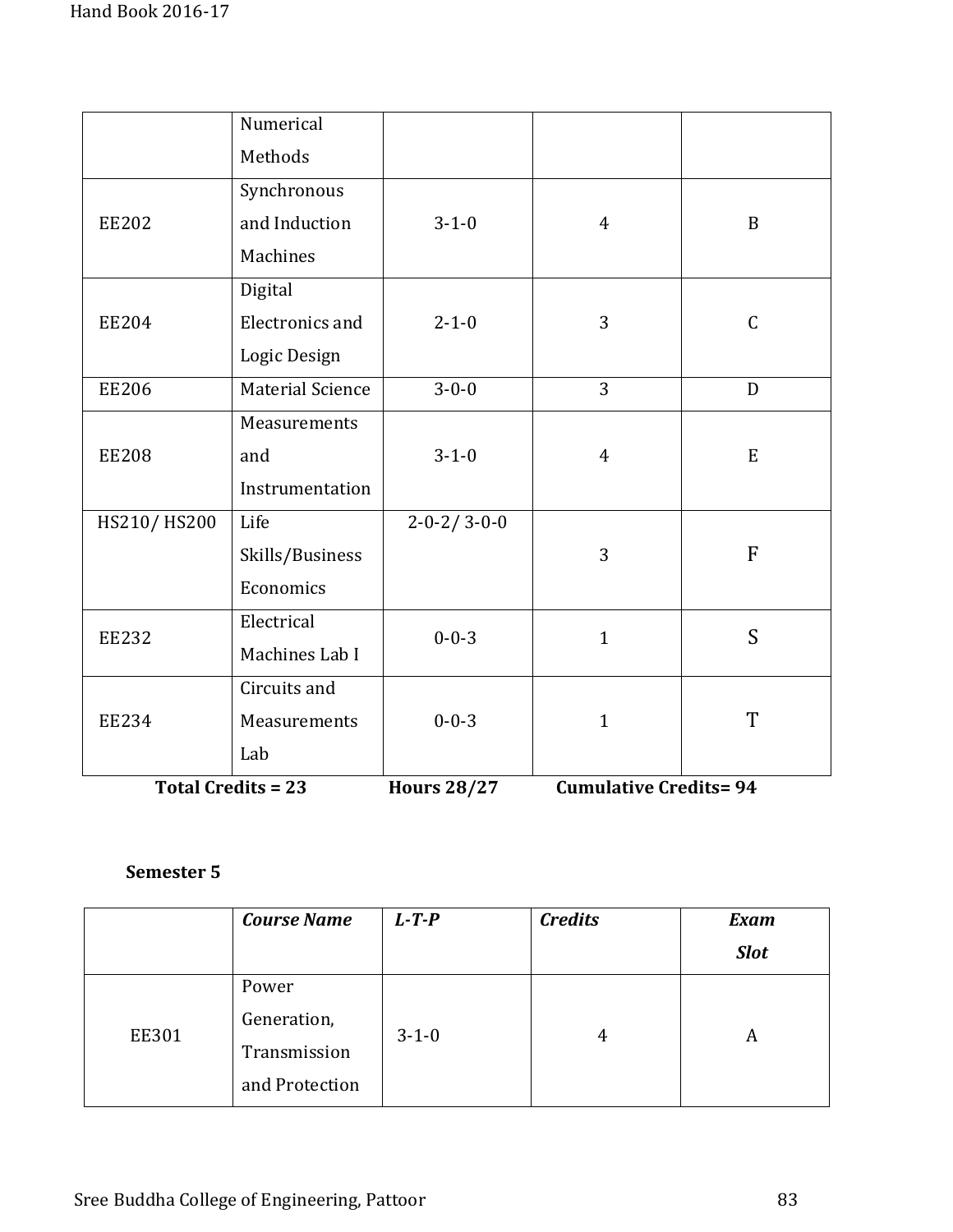| <b>EE303</b> | Linear Control<br>Systems                       | $2 - 1 - 0$ | 3              | $\mathbf B$    |
|--------------|-------------------------------------------------|-------------|----------------|----------------|
| <b>EE305</b> | Power<br>Electronics                            | $3 - 0 - 0$ | 3              | $\mathcal{C}$  |
| <b>EE307</b> | Signals and<br>Systems                          | $3 - 0 - 0$ | 3              | D              |
| <b>EE309</b> | Microprocessor<br>and Embedded<br>Systems       | $2 - 1 - 0$ | 3              | E              |
|              | <b>Elective 1</b>                               | $3 - 0 - 0$ | 3              | $\overline{F}$ |
| <b>EE341</b> | Design Project                                  | $0 - 1 - 2$ | $\overline{2}$ | S              |
| <b>EE331</b> | Digital Circuits<br>and Embedded<br>Systems Lab | $0 - 0 - 3$ | $\mathbf{1}$   | T              |
| <b>EE333</b> | Electrical<br>Machines Lab II                   | $0 - 0 - 3$ | $\mathbf{1}$   | U              |

**Total Credits = 23 Hours: 28 Cumulative Credits= 117** 

| Elective 1: 1. EE361 |          | <b>Object Oriented Programming</b>     |
|----------------------|----------|----------------------------------------|
|                      | 2. EE363 | Computer Organization and Architecture |
|                      | 3. EE365 | Digital System Design                  |
|                      | 4. EE367 | New and Renewable Energy Systems       |
|                      | 5.EE369  | High Voltage Engineering               |

|              | <b>Course Name</b>                | $L$ -T-P    | <b>Credits</b> | <b>Exam Slot</b> |
|--------------|-----------------------------------|-------------|----------------|------------------|
| <b>EE302</b> | Electromagnetics                  | $2 - 1 - 0$ |                |                  |
| <b>EE304</b> | Advanced<br><b>Control Theory</b> | $3 - 1 - 0$ |                |                  |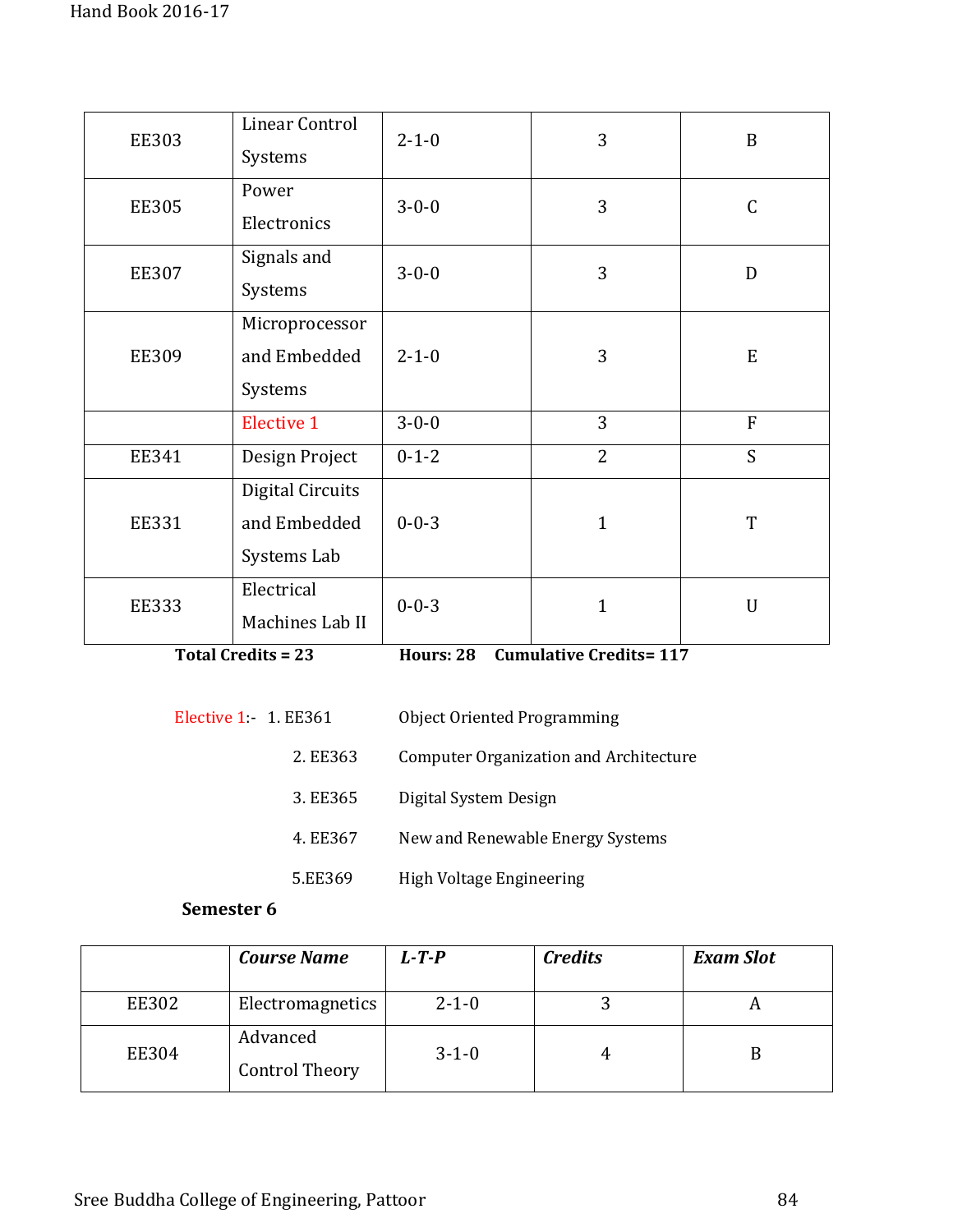| <b>Total Credits = 23</b><br><b>Cumulative Credits=140</b><br><b>Hours: 27</b> |                                        |             |                |   |
|--------------------------------------------------------------------------------|----------------------------------------|-------------|----------------|---|
| <b>EE352</b>                                                                   | Comprehensive<br>Exam                  | $0 - 1 - 1$ | $\overline{2}$ | U |
| <b>EE334</b>                                                                   | Power<br>Electronics and<br>Drives Lab | $0 - 0 - 3$ | $\mathbf{1}$   | T |
| <b>EE332</b>                                                                   | Systems and<br>Control Lab             | $0 - 0 - 3$ | $\mathbf{1}$   | S |
|                                                                                | <b>Elective 2</b>                      | $3 - 0 - 0$ | 3              | F |
| <b>HS300</b>                                                                   | Principles of<br>Management            | $3 - 0 - 0$ | 3              | E |
| <b>EE308</b>                                                                   | <b>Electric Drives</b>                 | $3 - 0 - 0$ | 3              | D |
| <b>EE306</b>                                                                   | Power System<br>Analysis               | $3 - 0 - 0$ | 3              | C |

**Total Credits = 23** 

#### Elective 2:-

| 1. EE362 | Data Structures and Algorithms        |
|----------|---------------------------------------|
| 2. EE364 | <b>Switched Mode Power Converters</b> |
| 3. EE366 | <b>Illumination Technology</b>        |
| 4. EE368 | <b>Soft Computing</b>                 |
| 5. EE372 | Biomedical Instrumentation            |

| <b>Course Code</b> | <b>Course Name</b> | $L$ -T-P    | <b>Credits</b> | <b>Exam Slot</b> |
|--------------------|--------------------|-------------|----------------|------------------|
| EE401              | Electronic         | $2 - 1 - 0$ | 3              | А                |
|                    | communication      |             |                |                  |
| <b>EE403</b>       | Distributed        | $3 - 0 - 0$ | 3              |                  |
|                    | generation and     |             |                |                  |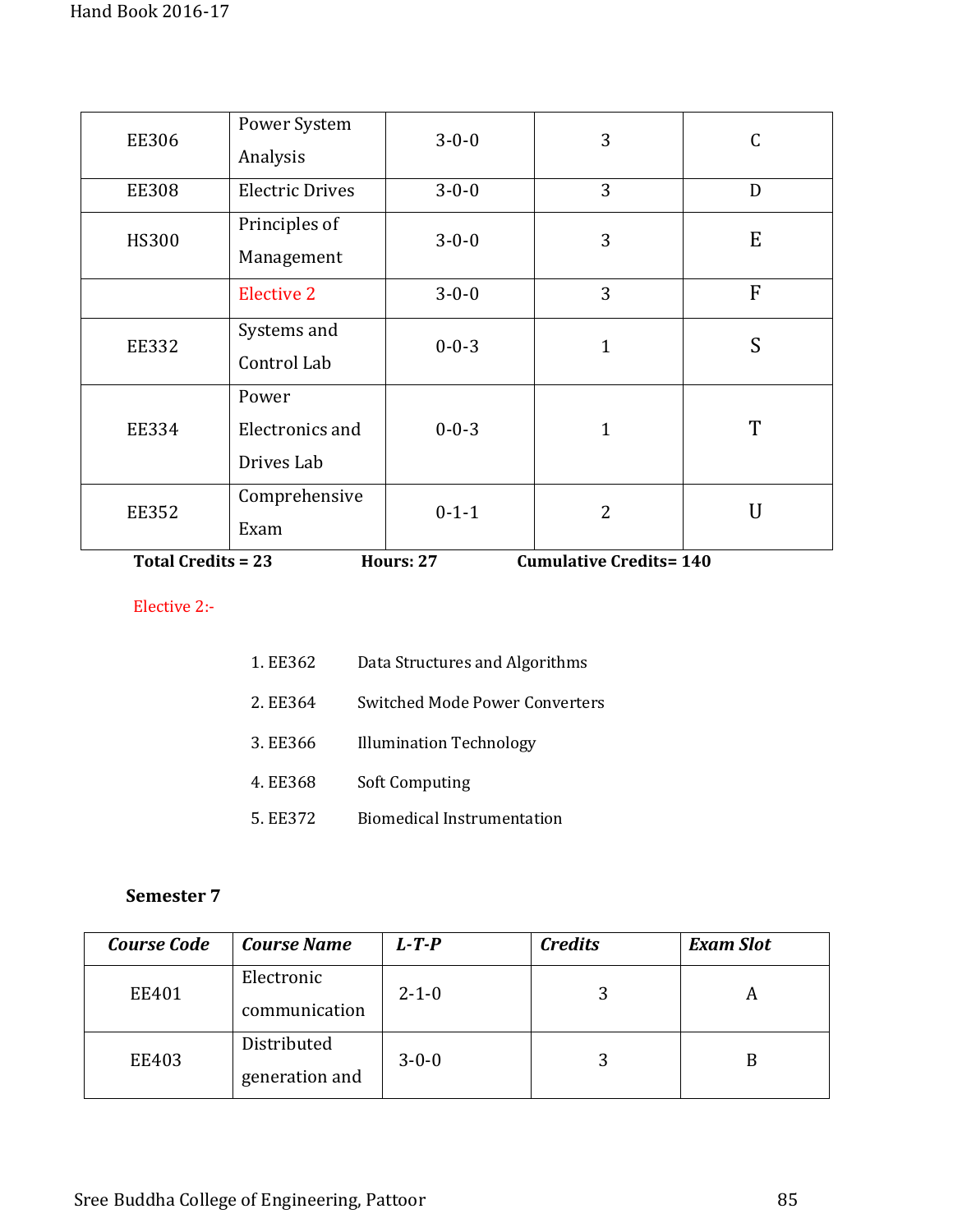|              | smart grids                         |             |                |                |
|--------------|-------------------------------------|-------------|----------------|----------------|
| <b>EE405</b> | Electrical<br>system design         | $3 - 1 - 0$ | $\overline{4}$ | $\mathsf C$    |
| <b>EE407</b> | Digital Signal<br>Processing        | $3 - 0 - 0$ | 3              | D              |
| <b>EE409</b> | Electrical<br>Machine Design        | $3 - 0 - 0$ | 3              | E              |
|              | <b>Elective 3</b>                   | $3 - 0 - 0$ | 3              | $\overline{F}$ |
| <b>EE451</b> | Seminar &<br>Project<br>Preliminary | $0 - 1 - 4$ | $\overline{2}$ | S              |
| <b>EE431</b> | Power system<br>Lab                 | $0 - 0 - 3$ | $\mathbf{1}$   | T              |

**Total Credits = 22 Hours: 27Cumulative Credits= 162**

## Elective 3:-

| 1. EE461 | <b>Modern Operating Systems</b>       |
|----------|---------------------------------------|
| 2. EE463 | Computer Aided Power Systems Analysis |
| 3. EE465 | <b>Power Quality</b>                  |
| 4. EE467 | Nonlinear Control Systems             |
| 5.EE469  | Electric and Hybrid Vehicles          |

| <b>Course Code</b> | <b>Course Name</b> | $L$ -T-P    | <b>Credits</b> | <b>Exam Slot</b> |
|--------------------|--------------------|-------------|----------------|------------------|
| EE402              | Special Electric   | $3 - 0 - 0$ |                |                  |
|                    | Machines           |             |                |                  |
| EE404              | Industrial         | $3 - 0 - 0$ |                |                  |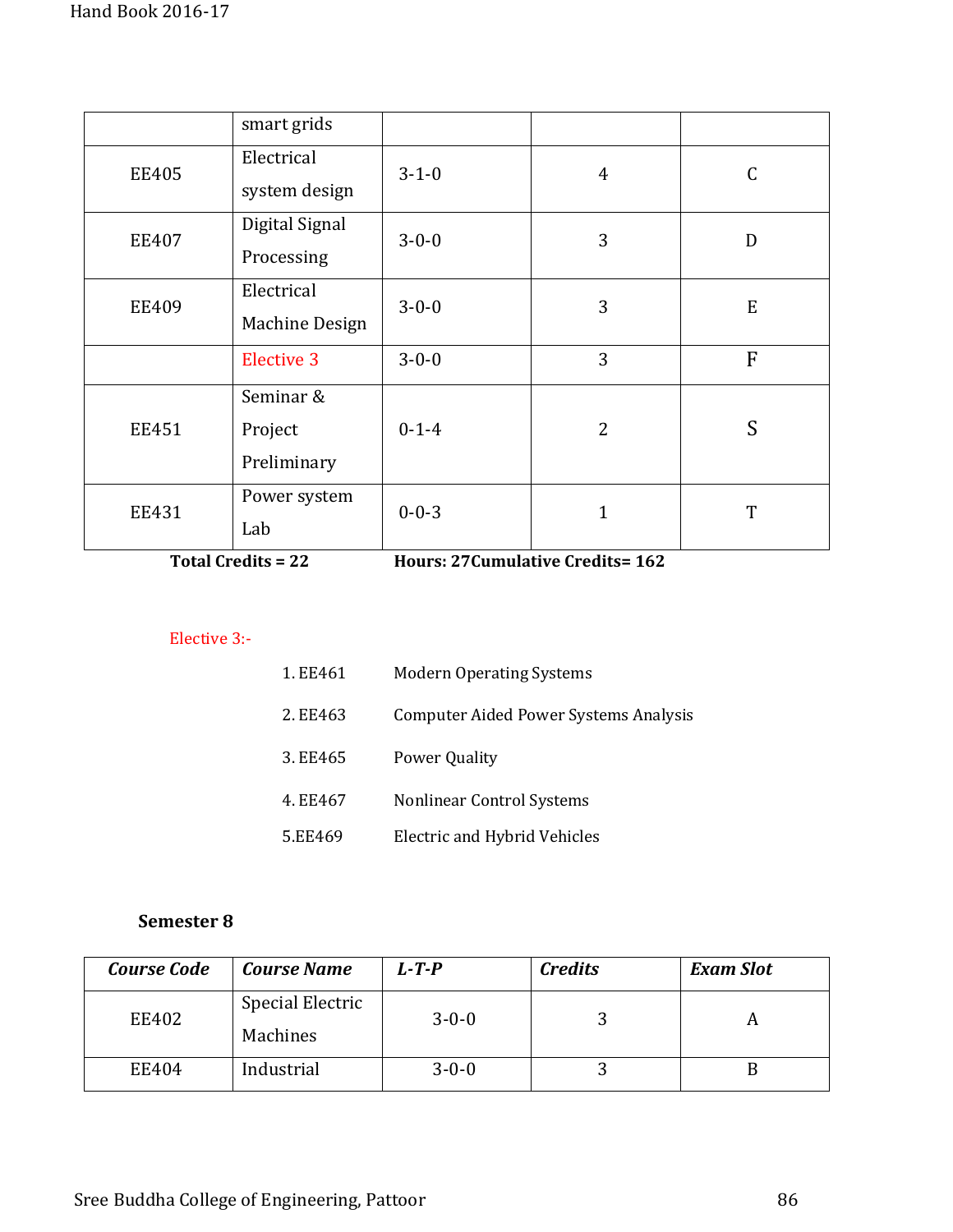| <b>Total Credits = 18</b> |                   | Hours: 29   | <b>Cumulative Credits=180</b> |  |
|---------------------------|-------------------|-------------|-------------------------------|--|
| <b>EE492</b>              | Project           |             | 6                             |  |
|                           | Departmental)     | $3 - 0 - 0$ | 3                             |  |
|                           | Elective 5 (Non   |             |                               |  |
|                           | <b>Elective 4</b> | $3 - 0 - 0$ | 3                             |  |
|                           | &Automation       |             |                               |  |
|                           | Instrumentation   |             |                               |  |

#### Elective 4:-

| 1. EE462 | Design of Digital Control Systems     |
|----------|---------------------------------------|
| 2. EE464 | <b>FACTS</b>                          |
| 3. EE466 | Digital Image Processing              |
| 4. EE468 | <b>Computer Networks</b>              |
| 5. EE472 | Internet of Things                    |
| 6. EE474 | <b>Energy Management and Auditing</b> |

# **Civil Engineering**

|              | <b>Course Name</b> | $L$ -T-P    | <b>Credits</b> | <b>Exam</b>      |
|--------------|--------------------|-------------|----------------|------------------|
| Code         |                    |             |                | <b>Slot</b>      |
|              | Linear Algebra     |             |                |                  |
| <b>MA201</b> | & Complex          | $3-1-0$     | 4              | A                |
|              | Analysis           |             |                |                  |
| <b>CE201</b> | Mechanics of       | $3 - 1 - 0$ | $\overline{4}$ | $\boldsymbol{B}$ |
|              | Solids             |             |                |                  |
| <b>CE203</b> | Fluid              | $3 - 1 - 0$ | $\overline{4}$ | $\mathsf C$      |
|              | Mechanics-I        |             |                |                  |
| <b>CE205</b> | Engineering        | $3 - 0 - 1$ | $\overline{4}$ | D                |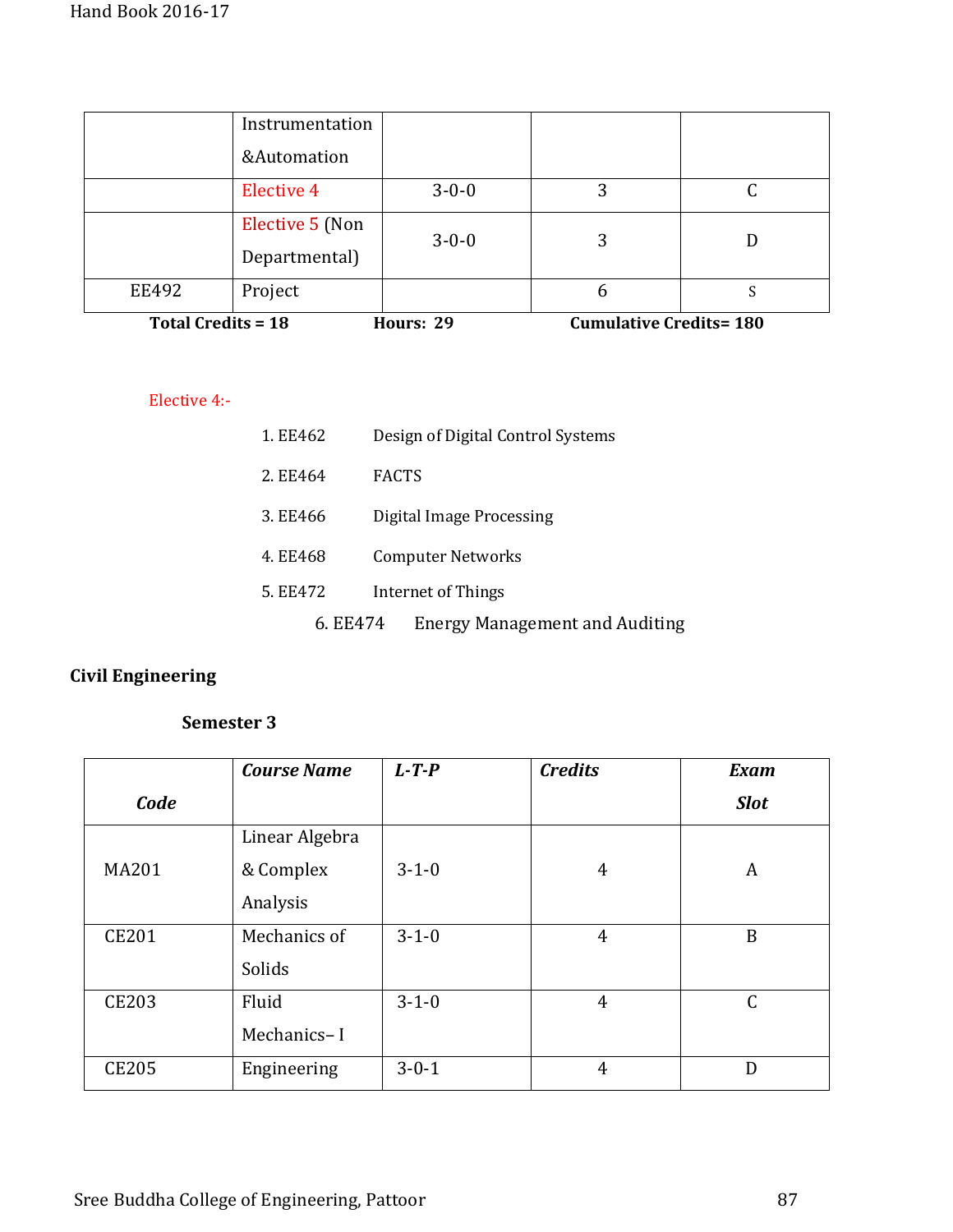|                           | Geology         |                     |                              |                |
|---------------------------|-----------------|---------------------|------------------------------|----------------|
| <b>CE207</b>              | Surveying       | $3 - 0 - 0$         | 3                            | E              |
| HS200/HS210               | <b>Business</b> | $3-0-0/2-0-2$       |                              |                |
|                           | Economics/Life  |                     | 3                            | $\overline{F}$ |
|                           | <b>Skills</b>   |                     |                              |                |
|                           | Civil           |                     |                              |                |
| <b>CE231</b>              | Engineering     | $0 - 0 - 3$         | 1                            | S              |
|                           | Drafting Lab    |                     |                              |                |
| <b>CE233</b>              | Surveying Lab   | $0 - 0 - 3$         | 1                            | T              |
| <b>Total Credits = 24</b> |                 | <b>Hours: 28/29</b> | <b>Cumulative Credits=71</b> |                |

| <b>Course Code</b> | <b>Course Name</b> | $L$ -T-P                | <b>Credits</b> | <b>Exam Slot</b> |
|--------------------|--------------------|-------------------------|----------------|------------------|
|                    | Probability        |                         |                |                  |
|                    | Distributions,     |                         |                |                  |
| <b>MA202</b>       | <b>Transforms</b>  | $3 - 1 - 0$             | $\overline{4}$ | A                |
|                    | andNumerical       |                         |                |                  |
|                    | Methods            |                         |                |                  |
| <b>CE202</b>       | Structural         | $3 - 1 - 0$             | $\overline{4}$ | B                |
|                    | Analysis-I         |                         |                |                  |
| <b>CE204</b>       | Construction       | $4 - 0 - 0$             | $\overline{4}$ | $\mathsf{C}$     |
|                    | Technology         |                         |                |                  |
| <b>CE206</b>       | Fluid              | $3 - 0 - 0$             | 3              | D                |
|                    | Mechanics-II       |                         |                |                  |
| <b>CE208</b>       | Geotechnical       | $3 - 0 - 0$             | 3              | ${\bf E}$        |
|                    | Engineering-I      |                         |                |                  |
| HS210/HS200        | Life               | $2 - 0 - 2 / 3 - 0 - 0$ |                |                  |
|                    | Skills/Business    |                         | 3              | F                |
|                    | Economics          |                         |                |                  |
| <b>CE232</b>       | Materials          | $0 - 0 - 3$             | $\mathbf{1}$   | S                |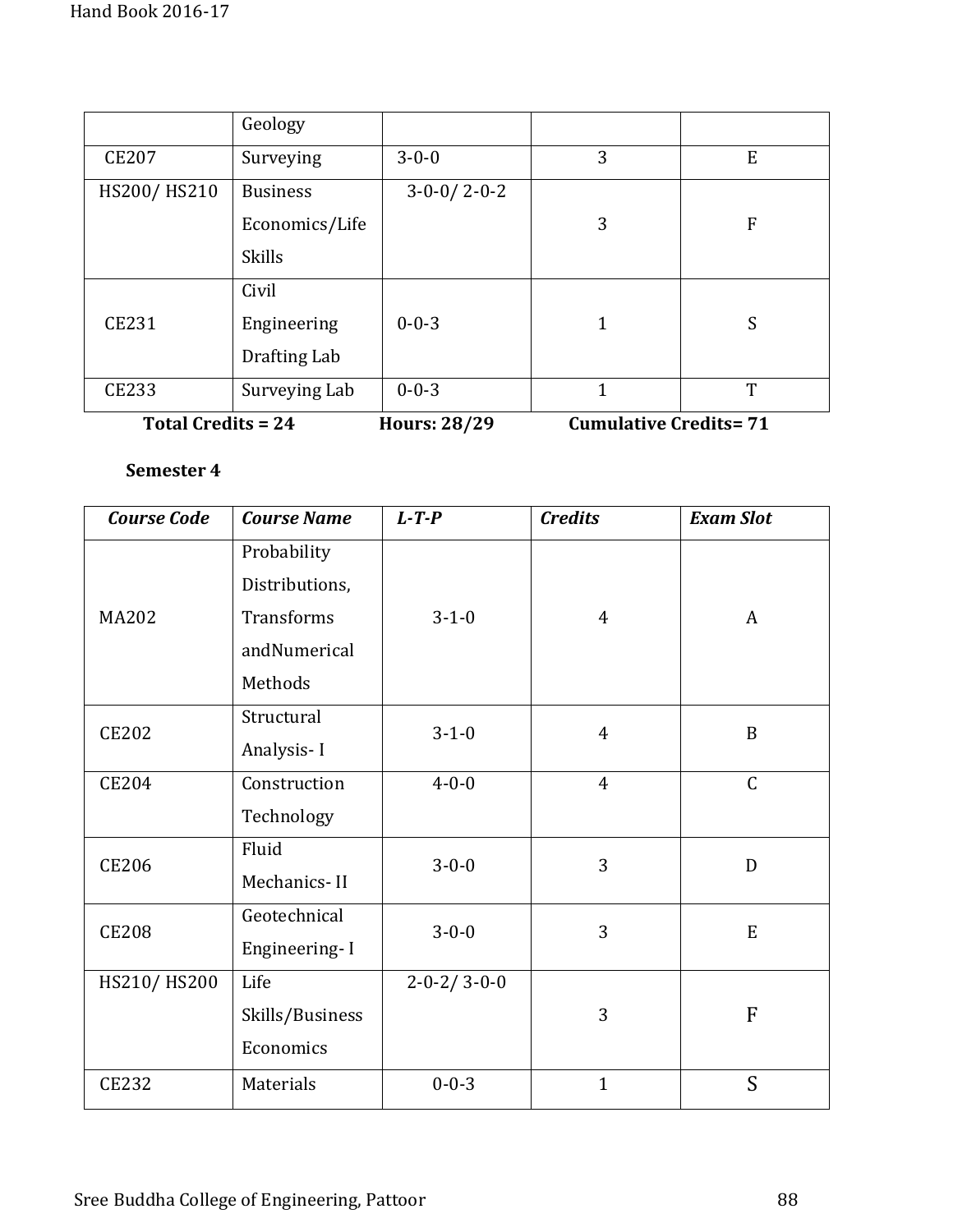|                           | Testing Lab I                 |                    |                                |   |
|---------------------------|-------------------------------|--------------------|--------------------------------|---|
| CE234                     | <b>Fluid Mechanics</b><br>Lab | $0 - 0 - 3$        |                                | m |
| <b>Total Credits = 23</b> |                               | <b>Hours 28/27</b> | <b>Cumulative Credits = 94</b> |   |

| Code         | <b>Course Name</b>    | $L$ -T-P    | <b>Credits</b> | <b>Exam</b>    |
|--------------|-----------------------|-------------|----------------|----------------|
|              |                       |             |                | <b>Slot</b>    |
|              | Design of             |             |                |                |
| <b>CE301</b> | Concrete              | $3 - 1 - 0$ | $\overline{4}$ | A              |
|              | Structures I          |             |                |                |
| <b>CE303</b> | Structural            | $3 - 0 - 0$ | 3              | $\mathbf B$    |
|              | Analysis-II           |             |                |                |
| <b>CE305</b> | Geotechnical          | $3 - 0 - 0$ | 3              | $\mathsf{C}$   |
|              | Engineering-II        |             |                |                |
| <b>CE307</b> | Geomatics             | $3 - 0 - 0$ | $\overline{3}$ | D              |
|              | Water                 |             |                |                |
| <b>CE309</b> | Resources             | $3 - 0 - 0$ | 3              | ${\bf E}$      |
|              | Engineering           |             |                |                |
|              | <b>Elective 1</b>     | $3 - 0 - 0$ | 3              | $\overline{F}$ |
| CE341        | Design Project        | $0 - 1 - 2$ | $\overline{2}$ | S              |
| <b>CE331</b> | Materials             | $0 - 0 - 3$ | $\mathbf{1}$   | T              |
|              | <b>Testing Lab II</b> |             |                |                |

**Total Credits = 23 Hours: 28 Cumulative Credits= 117** 

- Elective 1:- 1. CE361 Advanced Concrete Technology
	- 2. CE363 Geotechnical Investigation
	- 3. CE365 Functional Design of Buildings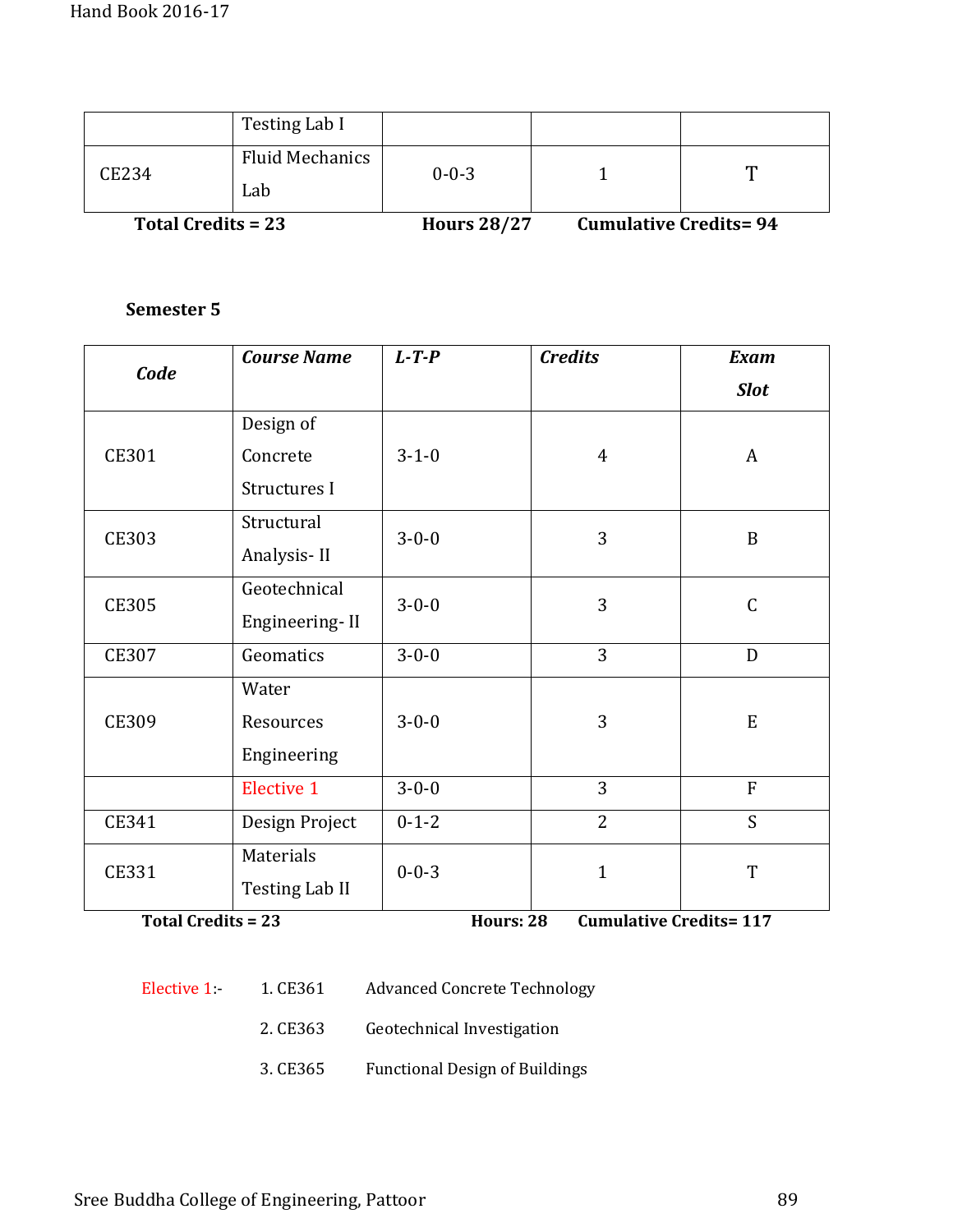| Water Conveyance Systems<br>4. CE367      |  |
|-------------------------------------------|--|
| Disaster Management<br>5. CE369           |  |
| 6. CE371 Environment and Pollution        |  |
| 7. CE 373 Advanced Mechanics of Materials |  |

| <b>Course</b> | <b>Course Name</b>                                            | $L$ -T-P    | <b>Credits</b> | <b>Exam Slot</b> |
|---------------|---------------------------------------------------------------|-------------|----------------|------------------|
| Code          |                                                               |             |                |                  |
| <b>CE302</b>  | Design of<br>Hydraulic<br>Structures                          | $4 - 0 - 0$ | $\overline{4}$ | $\boldsymbol{A}$ |
| <b>CE304</b>  | Design of<br>Concrete<br>Structures II                        | $3 - 0 - 0$ | 3              | $\, {\bf B}$     |
| <b>CE306</b>  | Computer<br>Programming<br>and<br>Computational<br>Techniques | $3 - 0 - 0$ | 3              | $\mathsf C$      |
| <b>CE308</b>  | Transportation<br>Engineering-I                               | $3 - 0 - 0$ | 3              | D                |
| <b>HS300</b>  | Principles of<br>Management                                   | $3 - 0 - 0$ | 3              | ${\bf E}$        |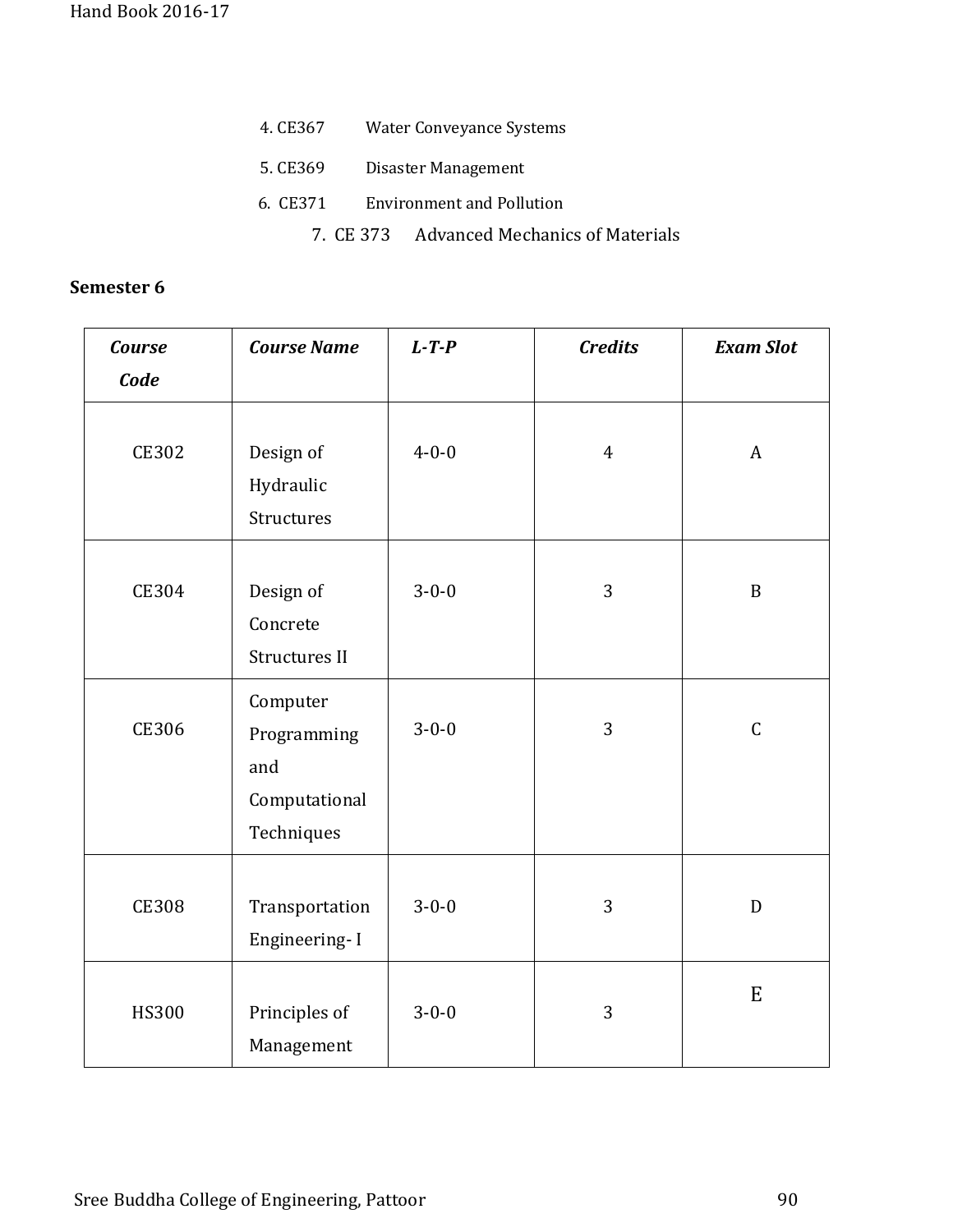|              | <b>Elective 2</b>                             | $3 - 0 - 0$ | 3 | F |
|--------------|-----------------------------------------------|-------------|---|---|
| <b>CE332</b> | Transportation<br><b>Engineering Lab</b>      | $0 - 0 - 3$ | 1 | S |
| <b>CE334</b> | Computer<br>Aided Civil<br>Engineering<br>Lab | $0 - 0 - 3$ | 1 | T |
| <b>CE352</b> | Comprehensive<br>Exam                         | $0 - 1 - 1$ | 2 | U |

**Total Credits = 23 Hours:27 Cumulative Credits= 140**

Elective 2:-

| 1. CE362 | Ground Improvement Techniques          |
|----------|----------------------------------------|
| 2. CE364 | <b>Advanced Foundation Engineering</b> |
| 3. CE366 | Traffic Engineering and Management     |
| 4. CE368 | Prestressed Concrete                   |
| 5. CE372 | Engineering Hydrology                  |

6. CE374 Air Quality Management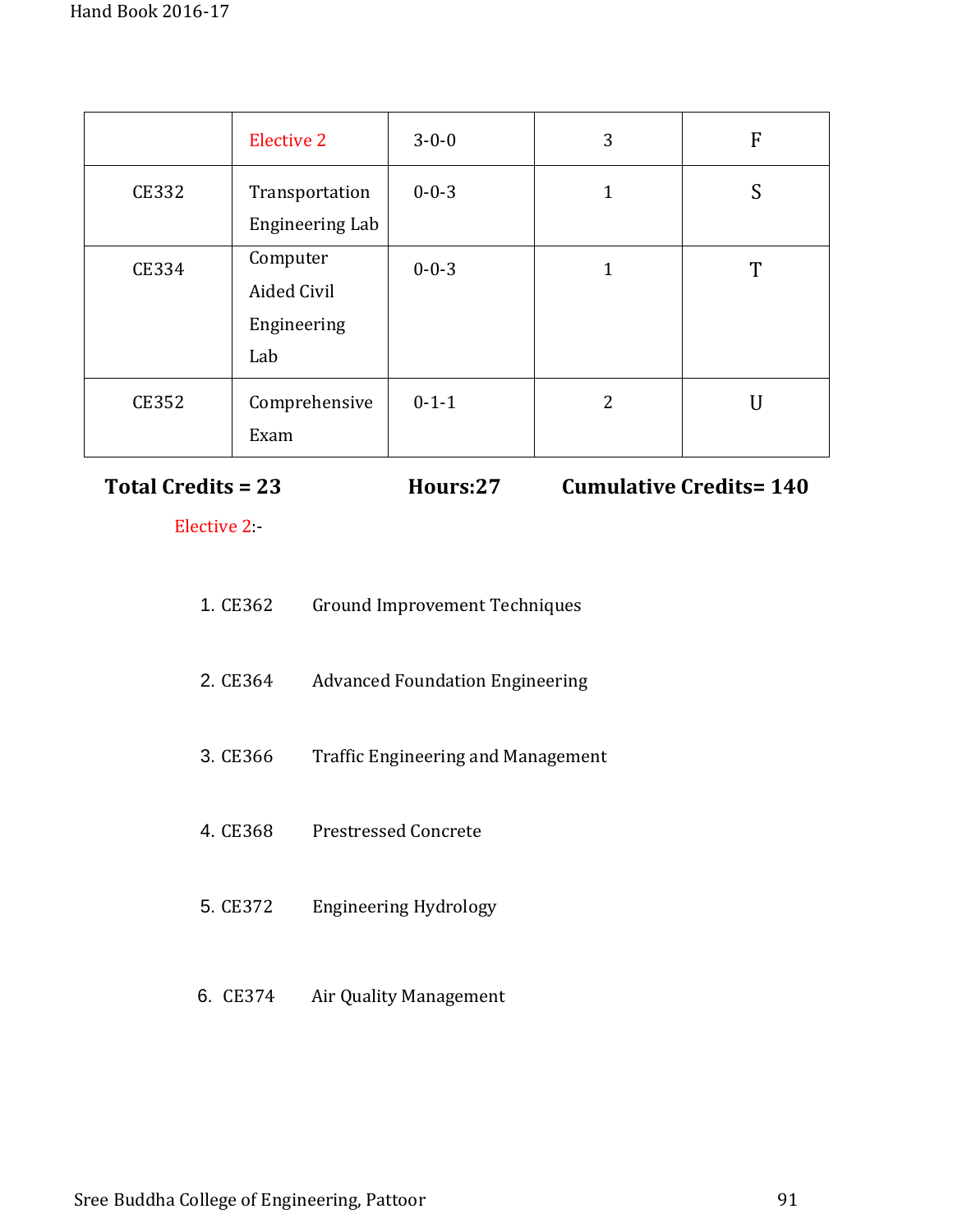| <b>Course Code</b> | <b>Course Name</b>     | $L$ -T-P    | <b>Credits</b> | <b>Exam Slot</b> |
|--------------------|------------------------|-------------|----------------|------------------|
| CE401              | Design of Steel        | $4 - 0 - 0$ | $\overline{4}$ | A                |
|                    | Structures             |             |                |                  |
| <b>CE403</b>       | Structural             | $3 - 0 - 0$ | 3              | $\mathbf B$      |
|                    | Analysis-III           |             |                |                  |
| <b>CE405</b>       | Environmental          | $3 - 0 - 0$ | 3              | $\mathsf C$      |
|                    | Engineering-I          |             |                |                  |
| CE407              | Transportation         | $3 - 0 - 0$ | 3              | D                |
|                    | Engineering -II        |             |                |                  |
|                    | Quantity               |             |                |                  |
| CE409              | Surveying and          | $3 - 0 - 0$ | 3              | E                |
|                    | Valuation              |             |                |                  |
|                    | <b>Elective 3</b>      | $3 - 0 - 0$ | 3              | F                |
|                    | Seminar &              |             |                |                  |
| CE451              | Project                | $0 - 1 - 4$ | $\overline{2}$ | S                |
|                    | Preliminary            |             |                |                  |
| CE431              | Environmental          | $0 - 0 - 3$ | $\mathbf{1}$   | T                |
|                    | <b>Engineering Lab</b> |             |                |                  |

**Total Credits = 22 Hours: 27 Cumulative Credits= 162** 

# Elective 3:-

| 1. CE461 | Wave Hydrodynamics and Coastal Engineering |
|----------|--------------------------------------------|
| 2. CE463 | Bridge Engineering                         |
| 3. CE465 | Geo-Environmental Engineering              |
| 4. CE467 | <b>Highway Pavement Design</b>             |
| 5. CE469 | <b>Environmental Impact Assessment</b>     |
| 6. CE471 | <b>Advanced Structural Design</b>          |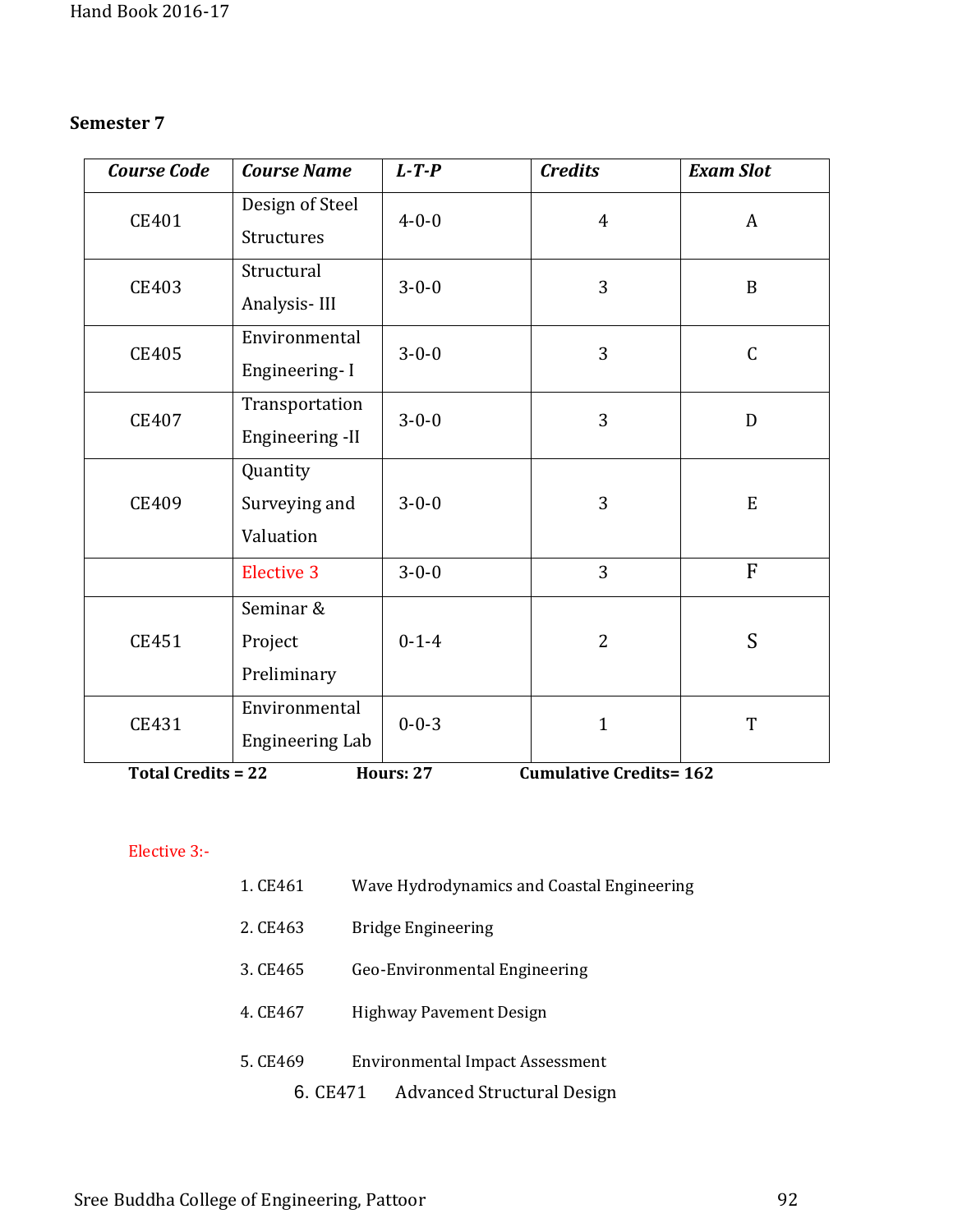# 7. CE473 Advanced Computational Techniques and Optimization

## **Semester 8**

| <b>Course Code</b>                     | <b>Course Name</b>    | $L$ -T-P    | <b>Credits</b>                | <b>Exam Slot</b> |
|----------------------------------------|-----------------------|-------------|-------------------------------|------------------|
| <b>CE402</b>                           | Environmental         | $3 - 0 - 0$ | 3                             | A                |
|                                        | <b>Engineering II</b> |             |                               |                  |
|                                        | Civil                 |             |                               |                  |
| CE404                                  | Engineering           | $3 - 0 - 0$ | 3                             | B                |
|                                        | Project               |             |                               |                  |
|                                        | Management            |             |                               |                  |
|                                        | <b>Elective 4</b>     | $3 - 0 - 0$ | 3                             | $\mathsf C$      |
|                                        | Elective 5 (Non       | $3 - 0 - 0$ | 3                             | D                |
|                                        | Departmental)         |             |                               |                  |
| CE492                                  | Project               |             | 6                             | S                |
| <b>Total Credits = 18</b><br>Hours: 30 |                       |             | <b>Cumulative Credits=180</b> |                  |

Elective 4:-

| 1. CE462 | Town and Country Planning                           |
|----------|-----------------------------------------------------|
| 2. CE464 | Reinforced Soil Structures and Geosynthetics        |
| 3. CE466 | <b>Finite Element Methods</b>                       |
| 4. CE468 | Structural Dynamics and Earthquake Resistant Design |
| 5. CE472 | <b>Transportation Planning</b>                      |
| 6. CE474 | Municipal Solid Waste Management                    |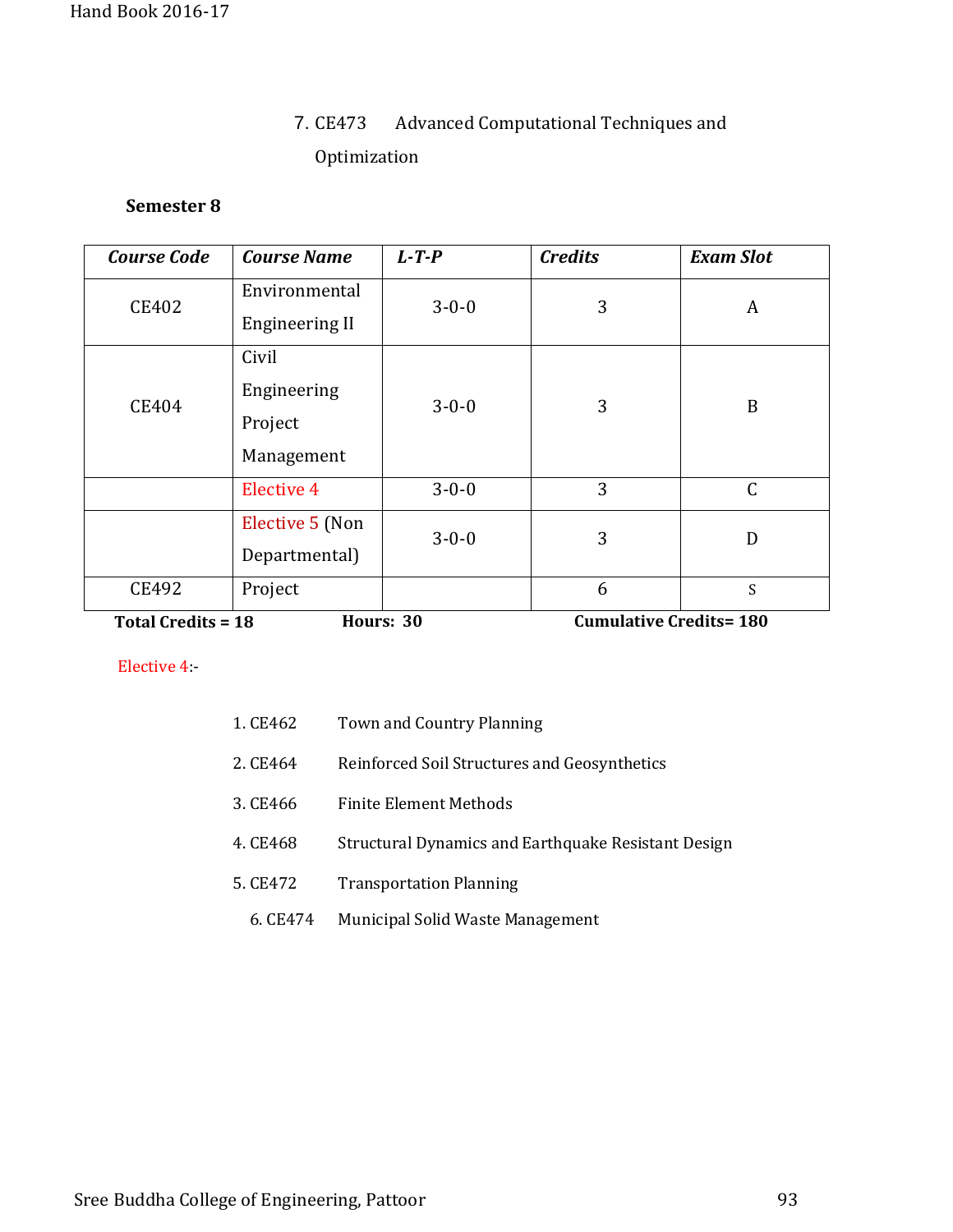#### **RAGGING IS A CRIME AND REWARD IS JAIL**

The inhuman acts committed in the name of ragging on fellow students have been a matter of shame for any civilized society. Incidents of ragging have sometimes, led to death, suicide and mental disorders for victims. Many promising careers have been ruined causing loss to society and the nation. Ragging is a negation of the ancient value of learning in our country, viz learning in a peaceful atmosphere

under a Guru. Mortal exhortations of educational experts and ethical instructions of teachers have had \_ no impact on the unruly generations of students. It has often been felt by authorities, media } persons and general public that in several cases of ragging there was always a lack of ce «ge  $\_$  parental supervision and neglect on the part of the college authorities. In short saa ragging grew into a menacing criminal activity, which would require to be strictly , curbed by law, awarding stringent punishments to the culprits. But effective 'implementation of law requires building up ample awareness among the public about the serious nature of the crime. The criminal ramifications associated with ragging must also be focused to the attention of the students specially since ragging is sometimes committed on an impulse. The stringent provisions in the law and its scope must also be made widely known among the public.

#### **What is Ragging ?**

Broadly speaking, ragging is any disorderly conduct whether by words spoken or written or by an act which has the effect of teasing, treating or handling with rudeness a fellow students, indulging in rowdy or undisciplined activities which cause or likely to cause annoyance, hardship or psychological harm or to raise fear or apprehension thereof in a fresher or a junior student asking the student to do any act or perform something which such student will not do in of shame or embarrassment so as adversely

affect the physique or psyche of a fresher or a junior student. Generally offence of ragging is committed through verbal or physical assault.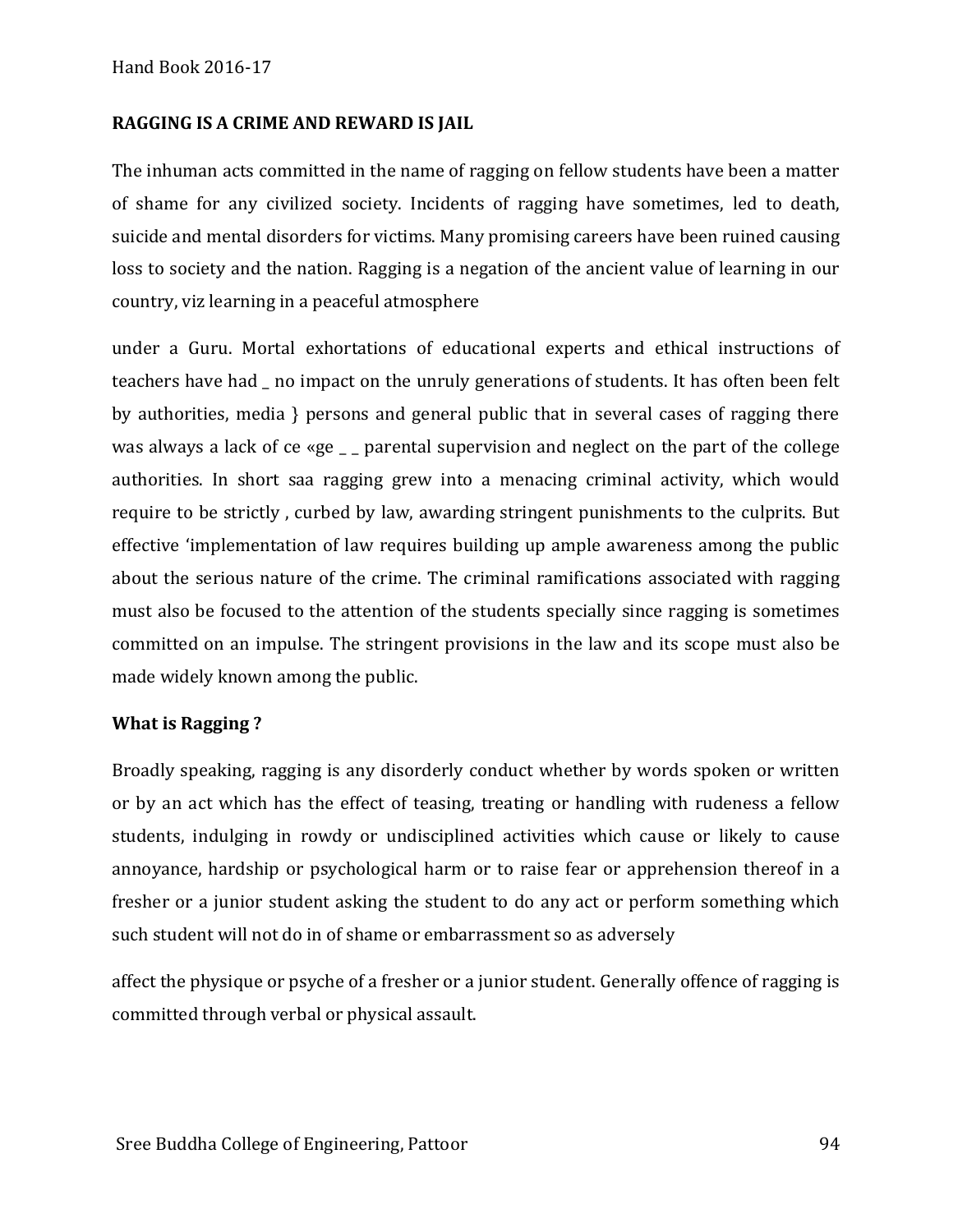#### Hand Book 2016-17

#### **Consequences of Ragging**

The evil effect of ragging has led to deaths - suicide or otherwise, in many a campus. Even when such extreme consequences do not result, the scar, which it creates in young minds is itself there, for the whole life, affecting mental health, In recent times, harrowing pictures are painted as to the torture and humiliations, both physical and mental, which fresh entrants to institutions have to face under the banner of ragging. Instances are not few where because of such obnoxious treatment, students have fled from institutions and are afraid of coming back. In some cases victims have abandoned studies.

What was intended to be an 'ice - breaker' in good faith and provide untainted fun has now turned out to be acts of physical torture with a sadistic tendency. Drug abuse, violence and indiscipline are also the fallout of this practise. One thing is clear that ragging has crossed all bounds of decency and has entered the arena of physical and mental torture. Therefore, there is imminent need to curb the practice of ragging. Ragging apart from being an offence, is a serious law and order problem, social menace and is a human right violation. It cannot be treated as a mere issue of discipline to be dealt with by the principal of the college alone. It needs to be dealt with iron hands by legislators, Courts and police.

#### **Kerala Prohibition of Ragging ACT 1988 and Allied Laws**

The state in order to avert the menace of ragging had enacted Kerala prohibition of a Ragging Act 1988 (the act), which casts a duty on the Head of Institution to prohibit ragging.

'Ragging' has been defined in section 2(b) of the Act as " doing any act, by disorderly condud to a student of an educational institution, which causes or is likely to cause physical or psychologic harm or raising apprehension or fear or shame or embarrassment to that student and includes (1) teasing abusing or playing practical jokes on, or causing hurt to, such students, or (ii) asking a student to do 4 act or perform something which such students will not, in the ordinary course, willingly, do". Ragging within or outside any educational institution is prohibited under the Act (section 3).

Sree Buddha College of Engineering, Pattoor 95